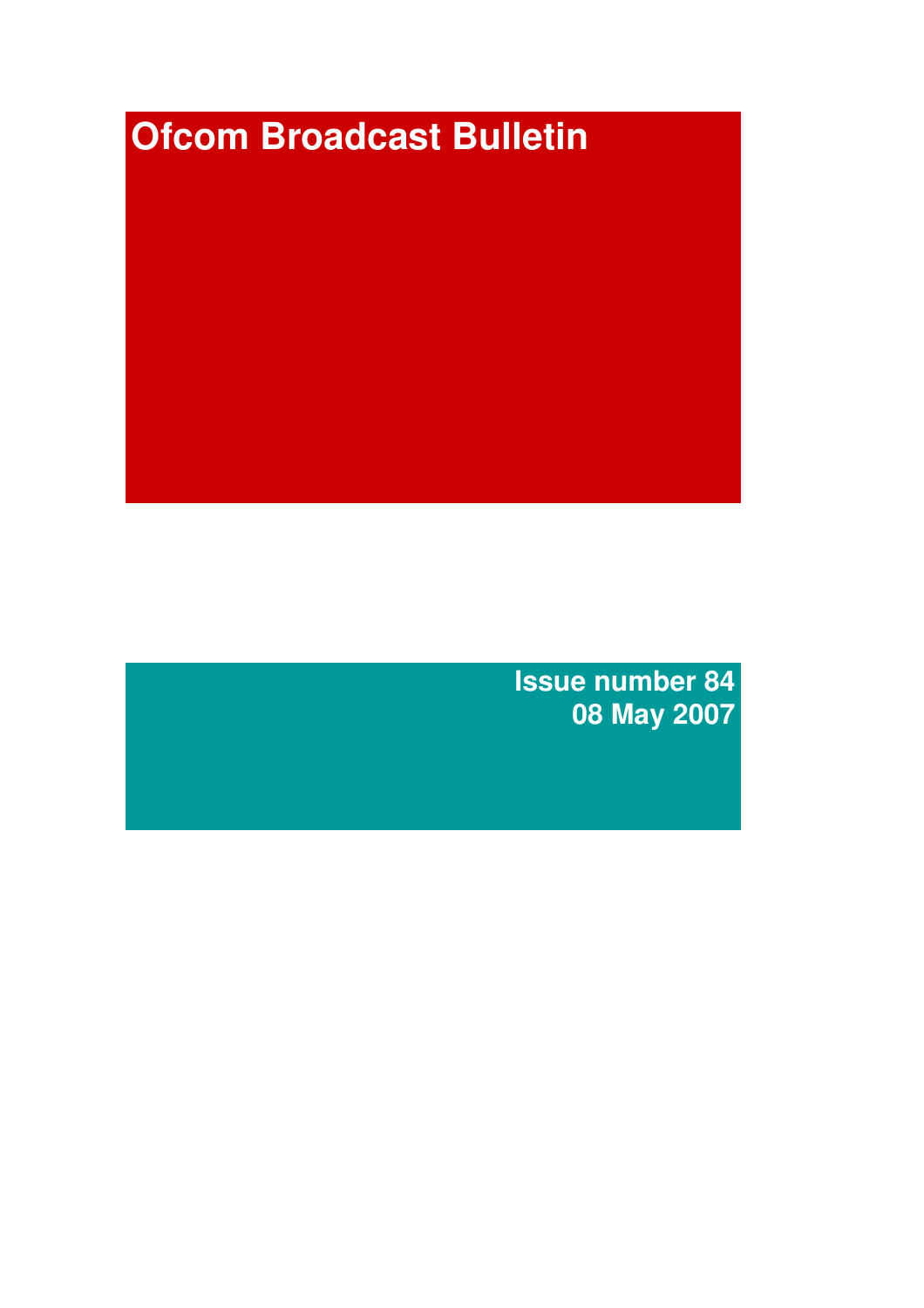# **Contents**

| Introduction           | 3  |
|------------------------|----|
| <b>Standards cases</b> |    |
| Statement              | 4  |
| In Breach              | 8  |
| Not Upheld             | 12 |
| Resolved               | 15 |

# **Fairness & Privacy cases**

| Upheld in Part                               | 16  |
|----------------------------------------------|-----|
| Not Upheld                                   | 66  |
| Other programmes not in breach/outside remit | 79. |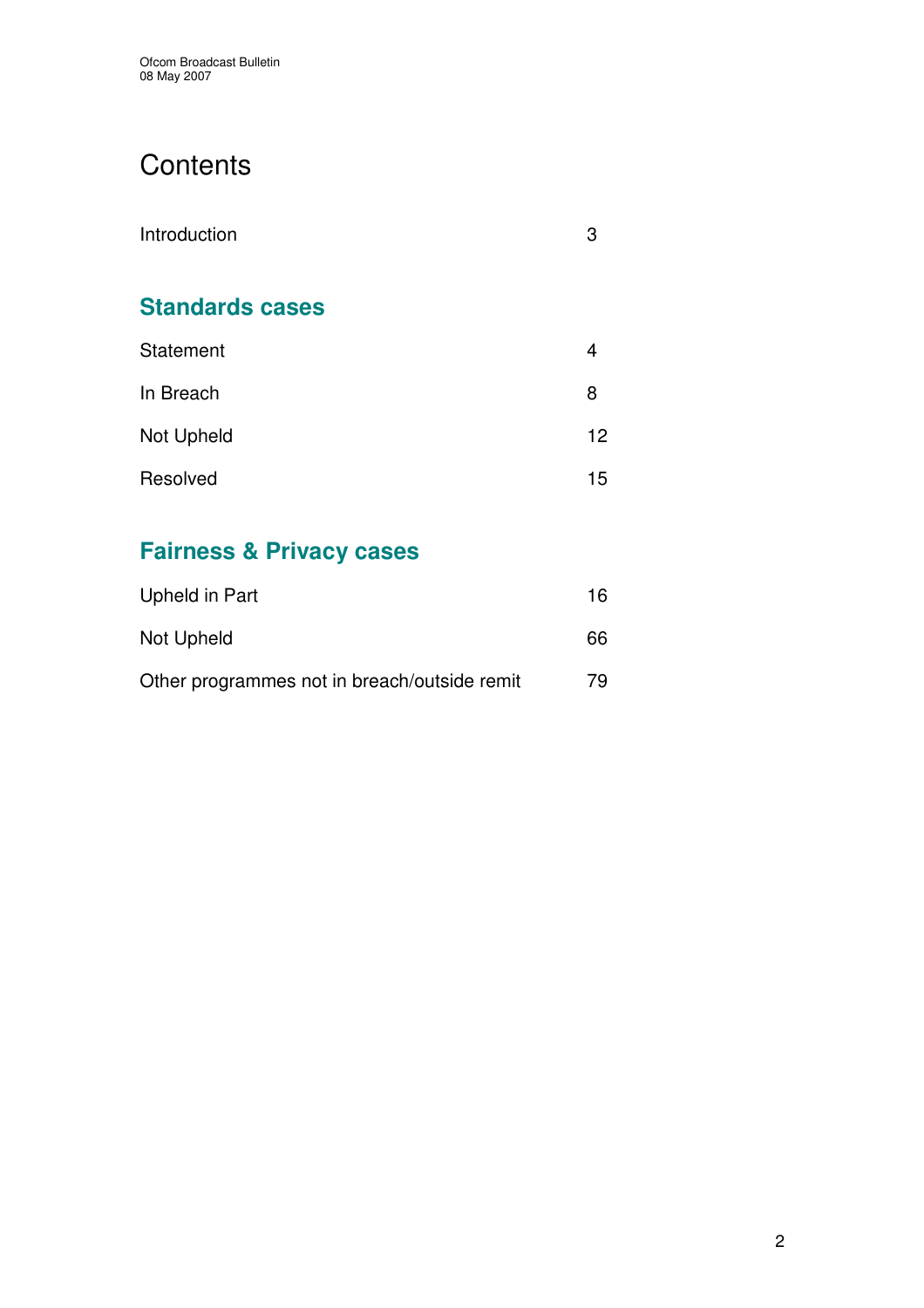# Introduction

Ofcom's Broadcasting Code took effect on 25 July 2005 (with the exception of Rule 10.17 which came into effect on 1 July 2005). This Code is used to assess the compliance of all programmes broadcast on or after 25 July 2005. The Broadcasting Code can be found at http://www.ofcom.org.uk/tv/ifi/codes/bcode/

The Rules on the Amount and Distribution of Advertising (RADA) apply to advertising issues within Ofcom's remit from 25 July 2005. The Rules can be found at http://www.ofcom.org.uk/tv/ifi/codes/advertising/#content

From time to time adjudications relating to advertising content may appear in the Bulletin in relation to areas of advertising regulation which remain with Ofcom (including the application of statutory sanctions by Ofcom).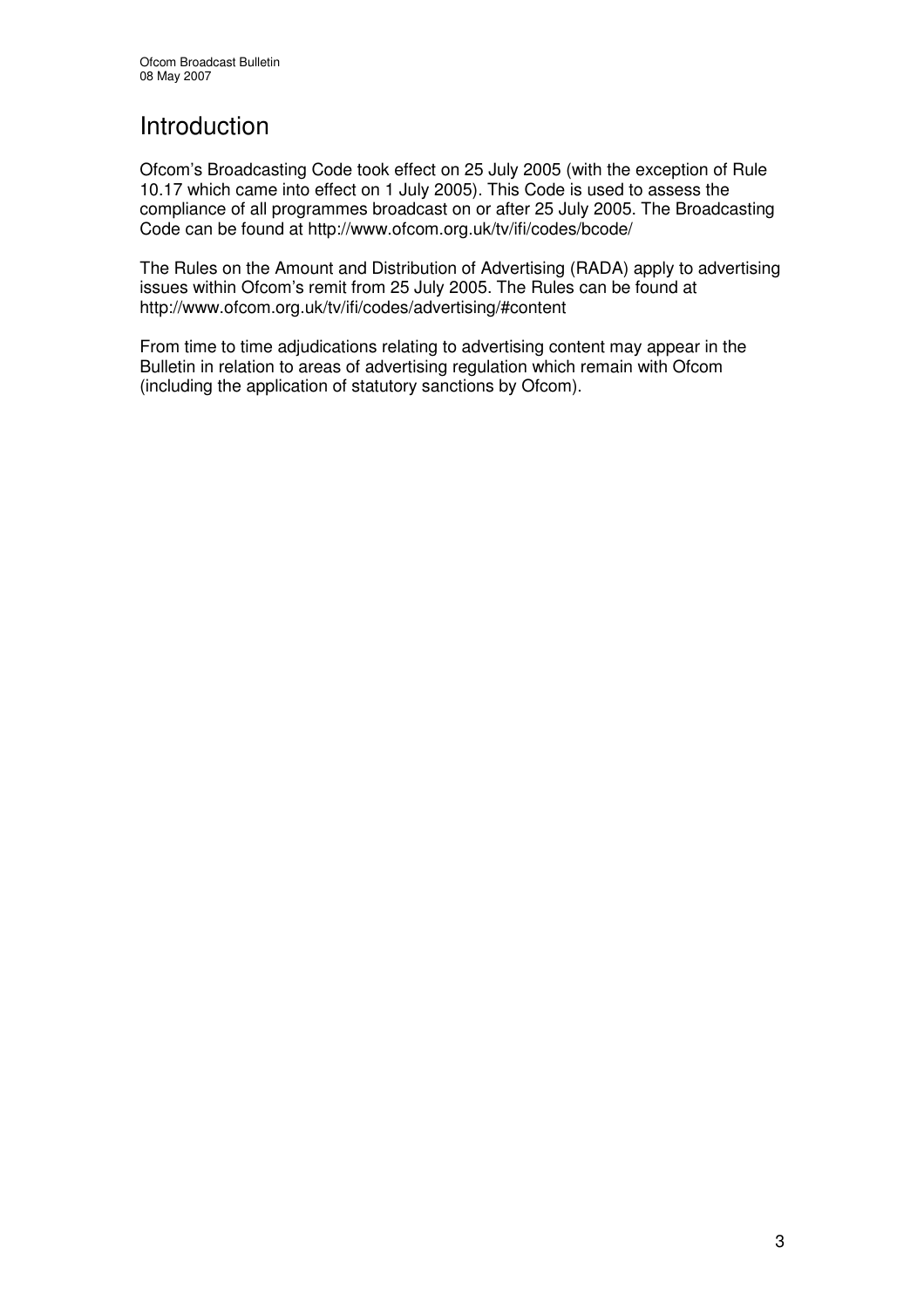# **Standards cases**

## **Statement on Star Date TV broadcasting as Babestar+ on Sky channel 960**

#### **Summary**

Babestar+ was a channel, situated in the adult section of the Sky platform, that promoted adult chat. The licence for the channel was held by TV Commerce Ltd ("the Licensee") and authorised the Licensee to operate a teleshopping service under the channel name 'Star Date TV'.

The Licence for this service was surrendered by the Licensee on 1 March 2007. At the time the Licence was surrendered, the Licensee was aware that Ofcom was in the process of considering imposing a statutory sanction against it for breaches of the BCAP TV Advertising Standards Code and the terms of its Broadcasting Licence. In view of the Licensee's surrender of the Licence, Ofcom has discontinued its consideration of a statutory sanction for this service.

However, it is a requirement of the Broadcasting Acts (as amended) that Ofcom does not grant a Broadcasting Licence(s) to any person unless Ofcom is satisfied that that person is a 'fit and proper person' to hold it and is not otherwise disqualified from holding such a licence. Similarly, Ofcom is required to do all that it can to secure that a person does not remain the holder of a Licence if it ceases to be satisfied that that person is a 'fit and proper person' under the Acts.

Moreover, in the case of Television Licenseable Content Services, Ofcom is entitled to refuse to grant a Licence if it is satisfied that the provision of the service would be likely to involve contraventions of standards set under section 319 of the Communications Act or the provisions of a code of practice in force under Part 5 of the 1996 Broadcasting Act (as amended).

Accordingly, in light of its statutory duties, Ofcom reserves its right to consider whether to grant Broadcasting Licences in the future to the Licensee (including any person controlling or managing the Licensee or otherwise responsible for it).

#### **Background**

Babestar+ was a channel broadcasting unencrypted material in the adult section of the Sky Electronic Programme Guide (EPG number 960). The Ofcom Licence (TLCS 769) for this channel was held by TV Commerce Ltd ("the Licensee"). The Licence authorised the Licensee to operate a teleshopping service under the channel name 'Star Date TV'.

The Licensee surrendered the Licence, and all others it held, on 1 March 2007.

**Issue**

**Compliance with the Broadcast Committee of Advertising Practice (BCAP) TV Advertising Standards Code**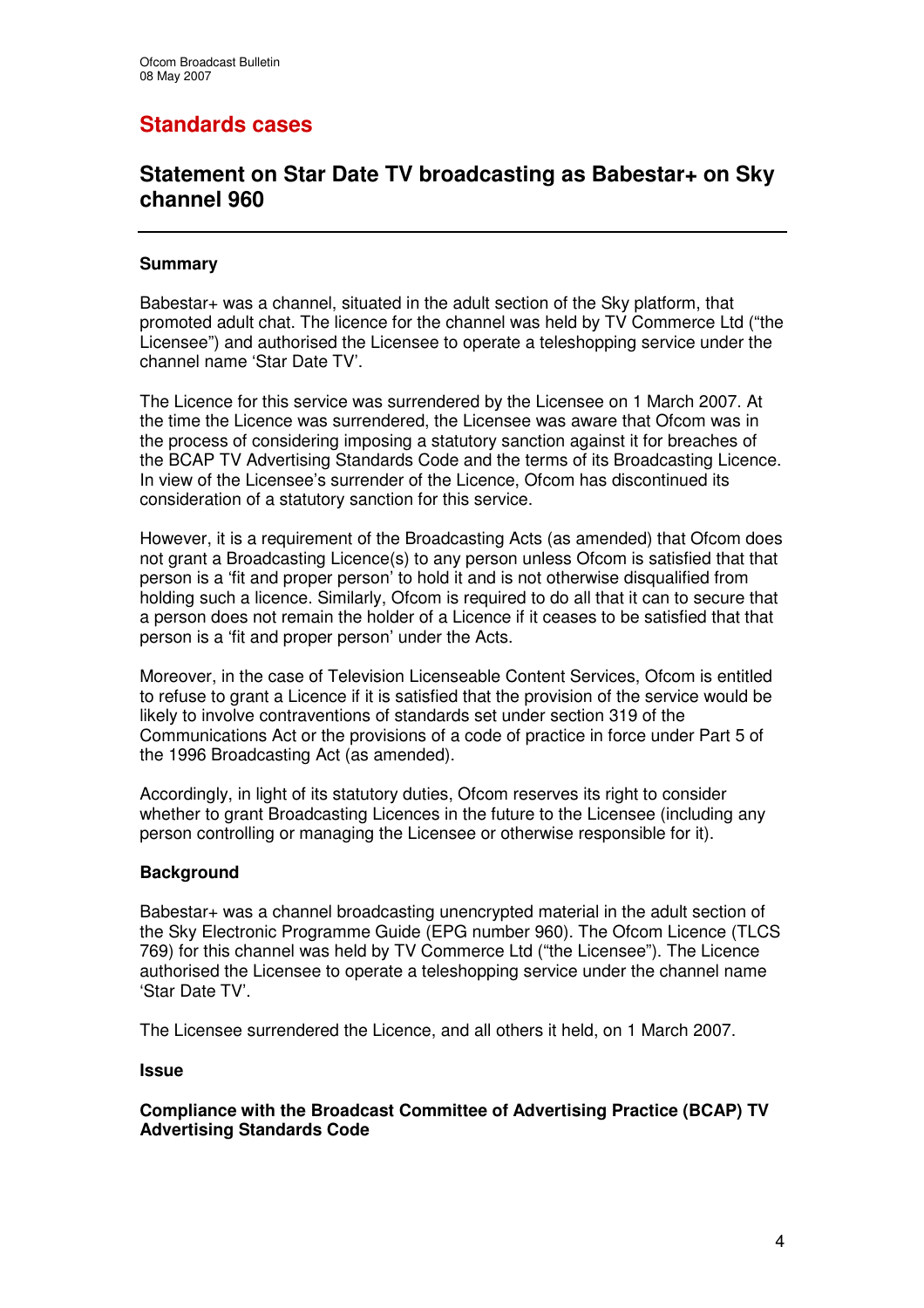As a teleshopping service, the content on the channel was subject to the Broadcast Committee of Advertising Practice (BCAP) TV Advertising Standards Code ("the Advertising Code"), which is enforced by the Advertising Standards Authority (ASA). One of the rules in the Advertising Code prohibits the advertising of premium rate services of a sexually explicit nature on unencrypted channels.

In November 2006, the BCAP monitoring team contacted the Licensee about the channel's advertising of a premium rate service of a sexually explicit nature. The Licensee was asked to remove the advertising with immediate effect. The Licensee responded stating that the content had been removed and been replaced with a new show and service.

In January 2007, the BCAP monitoring team again contacted the Licensee about the promotion, on 15 January 2007, of premium rate services of a sexually explicit nature. This advertising featured two women wearing underwear, using crude and explicit language and acting in an extremely sexual manner (masturbating, simulating oral sex etc.). On 7 February 2007, the ASA published details of the following breaches by the Licensee of the Advertising Code in respect of the material broadcast on 15 January 2007:

- the advertising of premium rate services of a sexually explicit nature;
- the broadcast of advertising that would have a harmful influence on children; and
- the broadcast of advertising that would cause both serious and widespread offence to adults

The full adjudication can be found at: http://www.asa.org.uk/asa/adjudications/non\_broadcast/Adjudication+Details.htm?Ad judication id=42211

Because of the seriousness and apparent repeated nature of the Code breaches, the ASA referred the Licensee to Ofcom for the consideration of a statutory sanction<sup>1</sup>.

#### **Compliance with the terms of the Ofcom Licence**

During the ASA investigation, the Licensee claimed that the channel was not subject to the Advertising Code as the material it broadcast was editorial and not advertising. In the light of this claim. Ofcom contacted BSkyB, the EPG Services provider, who confirmed that according to their records the channel listed in the Sky EPG at programme no. 960 as "Babestar+" was operating under Licence number TLCS 769.

Licence number TLCS 769 was issued to TV Commerce Ltd and authorised it to operate a teleshopping service under the name Star Date TV. The Licence was originally issued to the Advert Channel Ltd in June 2004 for an editorial service broadcasting general entertainment programming under the name The Advert Channel. The Licensee later changed the company name from the Advert Channel Ltd to TV Commerce Ltd (January 2005). In February 2005 the channel name was changed to Your TV (an editorial service showing general entertainment programming) and in January 2006 to Broadband UK 2 and the nature of the service to teleshopping.

<sup>&</sup>lt;sup>1</sup> In 2004 Ofcom transferred the responsibility for the Television Advertising Standards Code to the Advertising Standards Authority, including the functions of complaints handling and code policy development. Under this co-regulatory scheme Ofcom retains ultimate responsibility for all television advertising standards as the backstop regulator under the terms of the Communications Act 2003.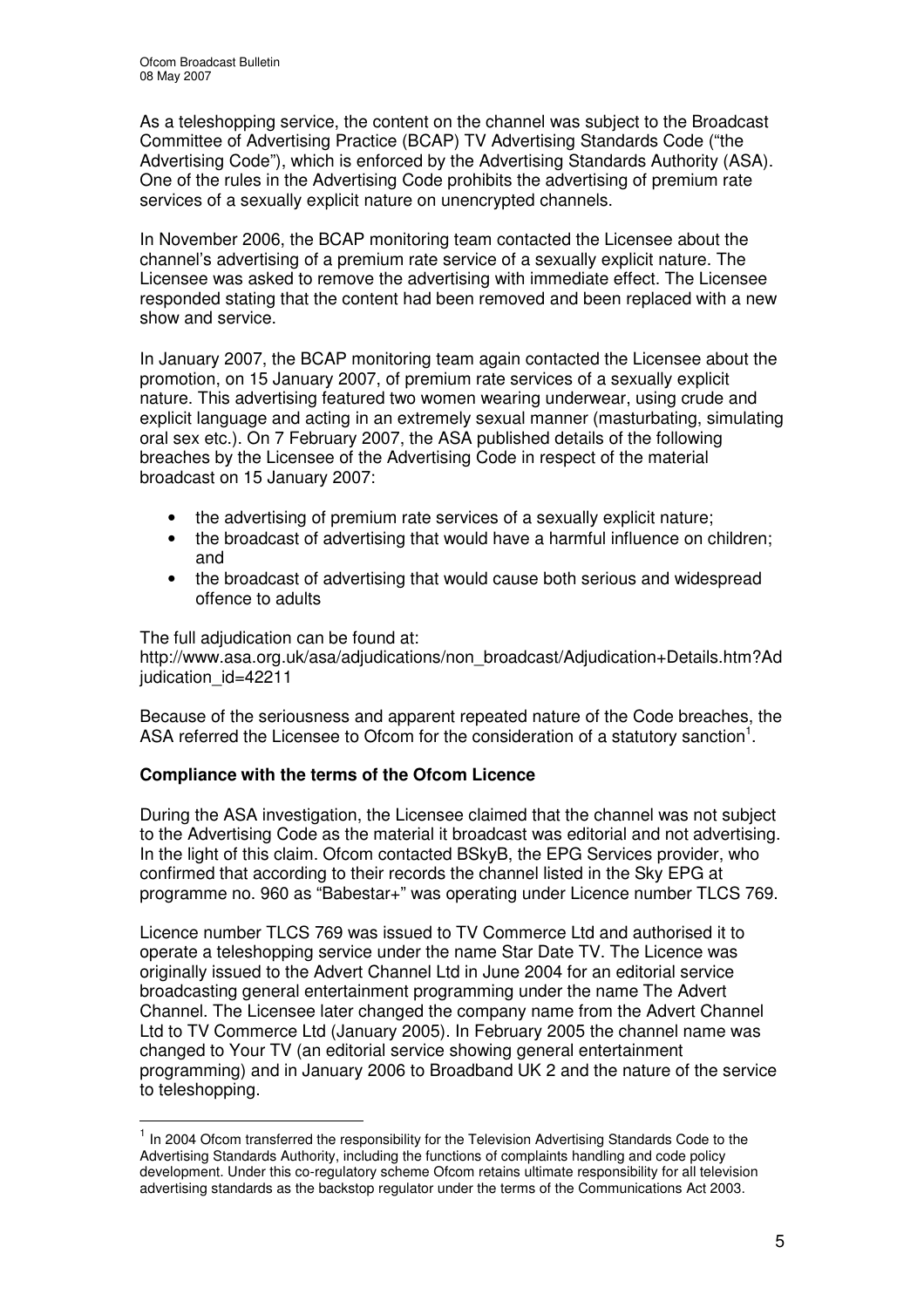In October 2006 the Licensee requested the channel name change from 'Broadband UK 2' to 'Star Date TV'. This request was granted by Ofcom on the understanding that the nature of the service would remain teleshopping. At the time of the name change, the Licensee assured Ofcom that the channel would not promote adult/sexual services.

In November 2006, the Licensee contacted Ofcom with a request to change the channel name again, this time from 'Star Date TV' to 'Babestar +' and to also change the nature of the service from teleshopping to editorial, showing "babe" style content.

Ofcom requested further information about the proposed content and noted that 'Star Date TV' had been broadcasting adult content, despite the Licensee's assurances to the contrary. The Licensee replied with assurances that it would comply with Ofcom Codes and guidance and stated that the channel had not been showing adult content. Ofcom replied requesting recordings of the channel's output for two specific dates between 14:00-02:00 and advised the Licensee on 12 December 2006 that the request to change the name and nature of the service was still under consideration.

The Licensee provided recordings for the dates requested, but these covered the channel's output until 21:00 only. From the recordings provided, it was clear that the channel contained content of an adult/sexual nature. The output consisted of female presenters repeatedly asking viewers to call a premium rate number and text onscreen stated that the service was "18+ only". The presenters were dressed in revealing outfits and used suggestive language and gestures that, Ofcom believed, clearly indicated the content was intended to elicit adult calls.

Ofcom wrote to the Licensee on 24 January 2007 clarifying that the service broadcasting on EPG no. 960 under the name of Babestar+ was operating under Ofcom Broadcasting Licence TLCS 769 and that this Licence authorised a teleshopping service called Star Date TV. The letter made clear that Ofcom had serious concerns about the Licensee's activities: there was no Licence issued for a service called Babestar+ and the requested change in name and nature of the Star Date TV service to Babestar + had not been agreed. Ofcom expressed concern that the Licensee appeared to have provided false assurances about the service not promoting adult/sexual services. Also, the Licensee had failed to provide complete recordings of the channel's output when requested to do.

The Licensee responded that it held a separate Licence, TLCS926, under the name of Babestar.tv, which authorised the transmission of an adult chat service. The Licensee also said that it thought that the requested name change of TLCS769 from Star Date TV to Babestar + had been agreed on 12 December 2006.

Ofcom responded that there was no licence issued for a service called Babestar+. Ofcom said that the name change request from Star Date TV to Babestar+ had not been agreed, and that this had been clear from an email from Ofcom to the Licensee of 12 December 2006 which stated that *"Your request is still under consideration and we will get back to you in due course"*. Ofcom said that it was not aware of the Babestar.tv service being provided and that Ofcom continued to believe that the Licensee was using the licence for Star Date TV (TLCS769) to provide the unauthorised Babestar+ service.

Ofcom expressed its most serious concerns that the Licensee appeared to have been less than transparent in its dealings with Ofcom and appeared to have repeatedly provided Ofcom with information that was not wholly accurate in relation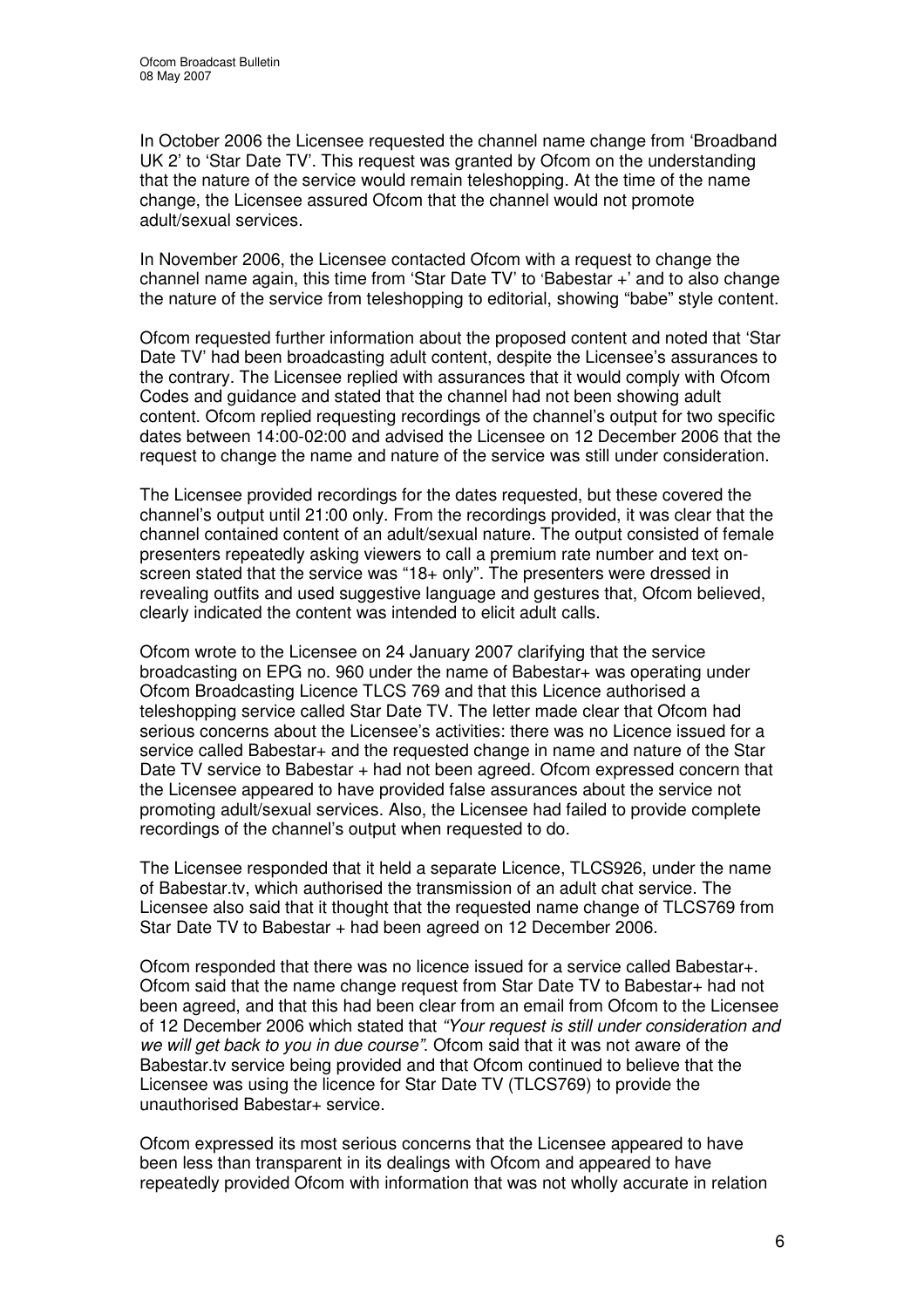to its assurances about the content of the Star Date TV service. Condition 12 of the channel's Licence required the Licensee to provide Ofcom with such information as Ofcom may require for the purpose of exercising its functions. The letter advised the Licensee that the provision of false information or the withholding of information with the intention of causing Ofcom to be misled was grounds for revocation (Condition 29(2)(b) and (c)) and that Ofcom reserved the right to consider revocation of the Licence(s) held by TV Commerce Ltd and the Advert Channel Ltd on this ground.

In relation to the service Star Date TV, which the Licensee was using to broadcast the service 'Babestar+', it was noted that the Licensee had changed the name and nature of the service without Ofcom's agreement. Ofcom advised that the provision of a licensable service without the appropriate licence is a criminal offence, which can be prosecuted by (or with the consent of) the Director of Public Prosecutions under section 13 of the Broadcasting Act 1990 (as amended).

Ofcom also noted that the failure to provide recordings as requested by Ofcom was a breach of Condition 11 of the TLCS licence and failure to comply with a direction given by the ASA can be grounds for revocation under Condition 29(1)(a) of the TLCS licence.

#### **Decision**

In view of these breaches, Ofcom advised the Licensee that it had commenced the process of the consideration of a statutory sanction.

Because the Licensee has surrendered the Licence, Ofcom has discontinued its consideration of a statutory sanction for this service. However, the serious and repeated nature of the Licensee's breaches of the Advertising Code and the terms of its Licence appear to Ofcom to indicate an inability by the Licensee (including the persons managing and/or controlling the Licensee or otherwise responsible for it) to ensure compliance with the Conditions of the Licence and the relevant Codes and Rules.

Under the Communications Act 2003, Ofcom is entitled to refuse an application for a Television Licensable Content Service where, amongst other things, Ofcom is satisfied that if the Licence were granted, the provision of the service would be likely to involve contraventions of the Ofcom's codes and rules. Ofcom is required by the Broadcasting Act (as amended) to do all it can to secure that both potential and existing licensees are fit and proper to hold a licence and are not otherwise disqualified by the legislation from holding a Broadcasting Licence.

Accordingly Ofcom reserves its right to consider whether to grant broadcasting Licenses in the future to the Licensee (including any person controlling or managing the Licensee or otherwise responsible for it).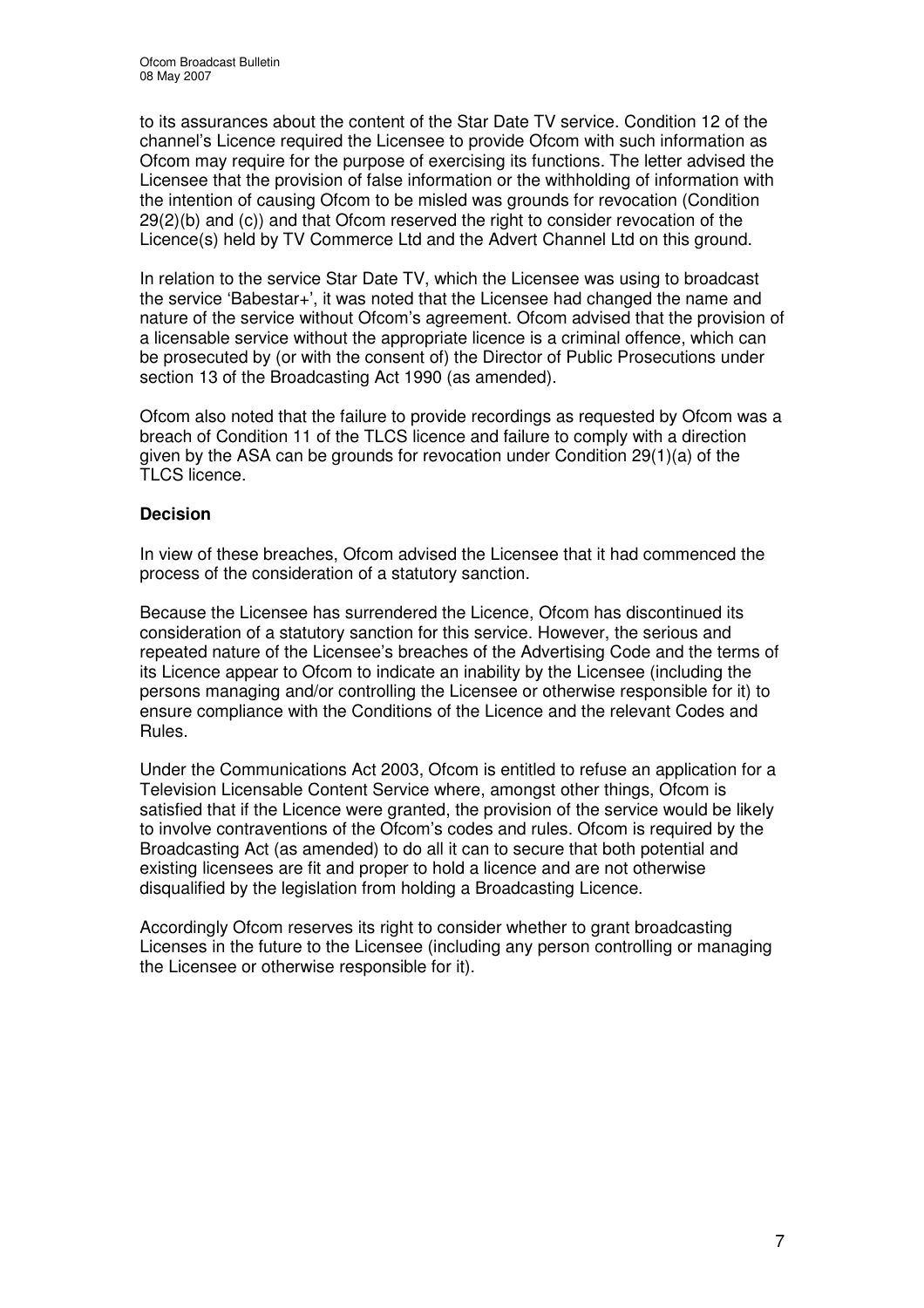# **In Breach**

# **The X Factor and The Xtra Factor**

*ITV, 23 September 2006, 19:20 and ITV2, 24 September 2006, 21:00*

#### **Introduction**

Both programmes were sponsored by Nokia, the mobile phone manufacturer. Two viewers complained about *The X Factor* programme shown on 23 September 2006 in which a Motorola mobile phone used by Sharon Osbourne was obscured. One of the complainants also referred to a sketch entitled 'The Text Factor', shown during *The Xtra Factor* on 24 September 2006, in which the face of a Nokia-branded mobile phone was clearly visible. The viewers questioned whether the programme sponsor had inappropriately influenced the content of the programmes.

Channel Television, the ITV company responsible for ensuring the series complied with the Broadcasting Code, was asked for its comments on the references to the programme sponsor under Rules 9.5 ("A sponsor must not influence the content of a programme in such a way as to impair the responsibility and editorial independence of the broadcaster") and 9.6 (sponsor references in programmes).

#### **Response**

Channel Television explained that the programmes share the same Executive Producers, but the production teams are separate. Because of the demands of their fast-moving production schedules, the team working on *The X Factor* have very little contact with the one working on *The Xtra Factor*. The teams make a rough edit of each programme and the Executive Producers then decide on the final content of *The X Factor*. This in turn often necessitates changes to *The Xtra Factor*. Because both programmes are delivered to ITV for transmission on the actual date of broadcast, edits are often made late into the evening.

Channel Television said that during the late-night edit for *The X Factor* concerns were raised about a shot in which Sharon Osbourne was shown on her mobile phone receiving the news that she was the mentor for the 'Over 25' group of contestants. The shot was somewhat prolonged and featured an identifiable branded mobile phone (Motorola) centre-screen for a total of 14 seconds. Under pressure to complete the edit, the decision was taken to blur the picture of the phone slightly so that the brand was not easily discernible. Channel Television said that with the benefit of hindsight, however, showing this picture without any blurring was completely defensible.

Channel Television stressed that the decision to obscure the brand resulted from pressure to complete the editing and not through ill will towards Motorola. It also stated that that Nokia was not involved in any way in the decision making process.

Regarding the use of a Nokia-branded phone in 'The Text Factor' sketch*,* Channel Television said that this humorous item had first been shown in Episode 1 of *The Xtra Factor.* The sketch involved two of the judges, Simon Cowell and Louis Walsh, apparently trading childish insults via text messages. The texts were created by the production team who simply used phones that were to hand when filming the item. In the case of the first episode, these happened to be Motorola handsets. Channel Television provided footage of this sketch.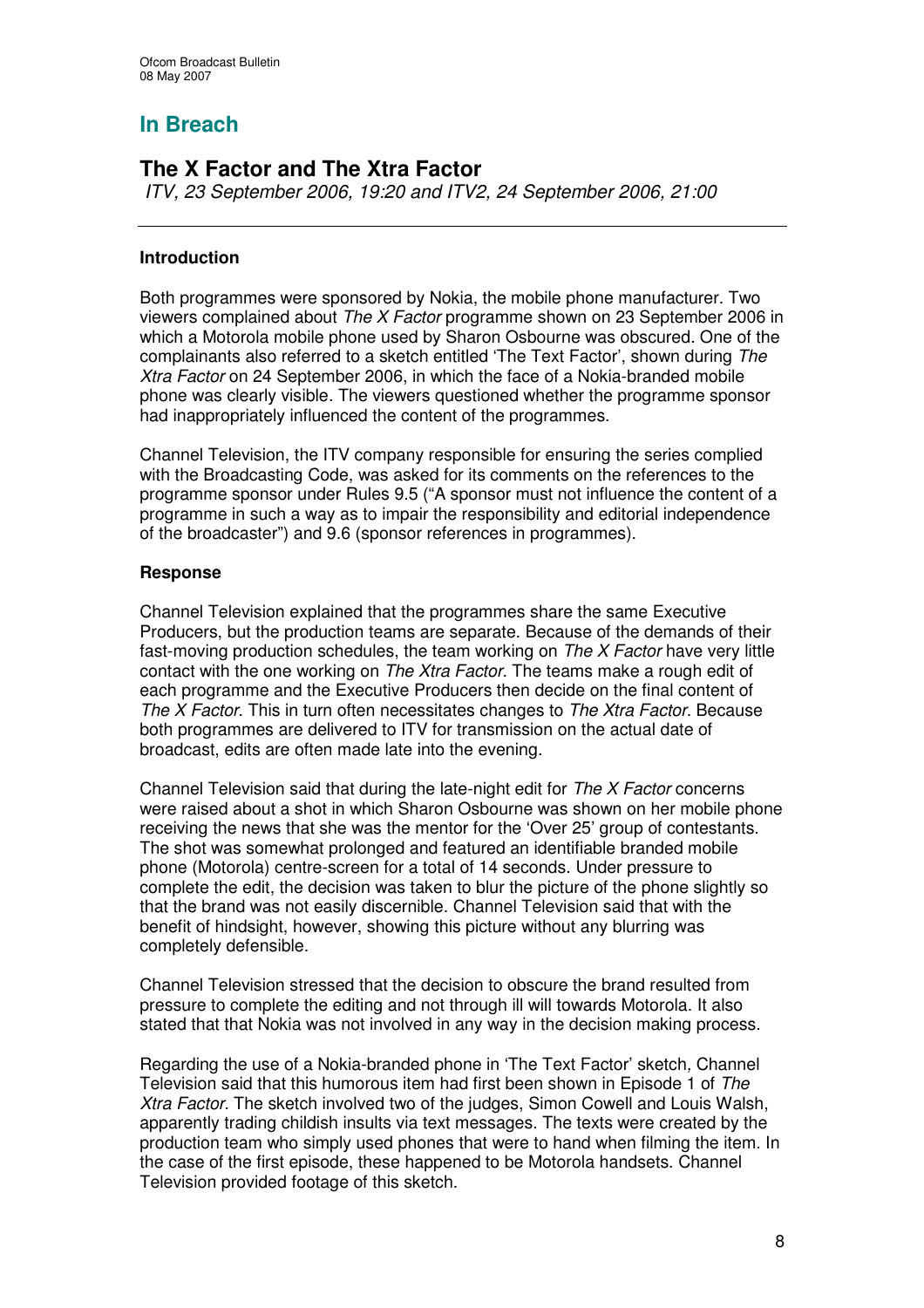Because the first sketch proved successful, more sketches were shot when the crew were on location in Dublin. This time, purely by chance, the production team used Nokia handsets. On re-viewing the sketch, Channel Television's compliance staff noticed the Nokia branding but as both the Nokia name and the handsets were in silver, considered they blended into each other, diminishing the impact of the Nokia marque. Channel Television said they hoped viewers' attention would focus on the text messages displayed on-screen rather than the branding on the phone.

In conclusion, Channel Television did not believe that the brief references to Nokia during *The Xtra Factor* were promotional and gave an assurance that the sponsor did not influence the programmes.

#### **Decision**

We compared the footage, provided by Channel Television, of the mobile phones used during the first episode of the 'The Text Factor' with the episode shown on 24 September 2006. We noted that during the original episode there were 13 close-up shots of a mobile phone screen. During one of these shots, the first four letters of the brand of the phone (Motorola) were discernible. No branding was visible on the remaining shots. In contrast, the later episode was shot from a wider angle and the phone brand (Nokia) was clearly visible in all 13 shots.

In relation to the blurring of Sharon Osbourne's Motorola mobile phone during *The X Factor*, we recognise that there is a fine line to be drawn between allowing references to products within programmes that are justified editorially and those that are likely to be considered unduly prominent. We understand that, when facing tight deadlines, broadcasters are likely to err on the side of caution.

While we understand that the decision to obscure a product made by a competitor of the sponsor during *The X Factor,* coupled with references to the sponsor during *The Xtra Factor,* could lead viewers to infer that the sponsorship arrangement had influenced the content of the programmes, we note the broadcaster's assurances that the editorial decisions in each case were made independently and not influenced by the sponsorship arrangement. As such, we consider the programmes were not in breach of Rule 9.5.

However, we judged that the references to the sponsor during 'The Text Factor' sketch were in breach of Rule 9.6. This Rule prohibits promotional references to the sponsor in a programme it is sponsoring and requires non-promotional references to be incidental and editorially justified. 'The Text Factor' sketch was specifically filmed for use on the programme. The references were therefore not incidental. Further, as demonstrated by the original sketch, they could have easily been avoided and, as such, they were not editorially justified.

#### **Breach of Rule 9.6 (***The Xtra Factor***)**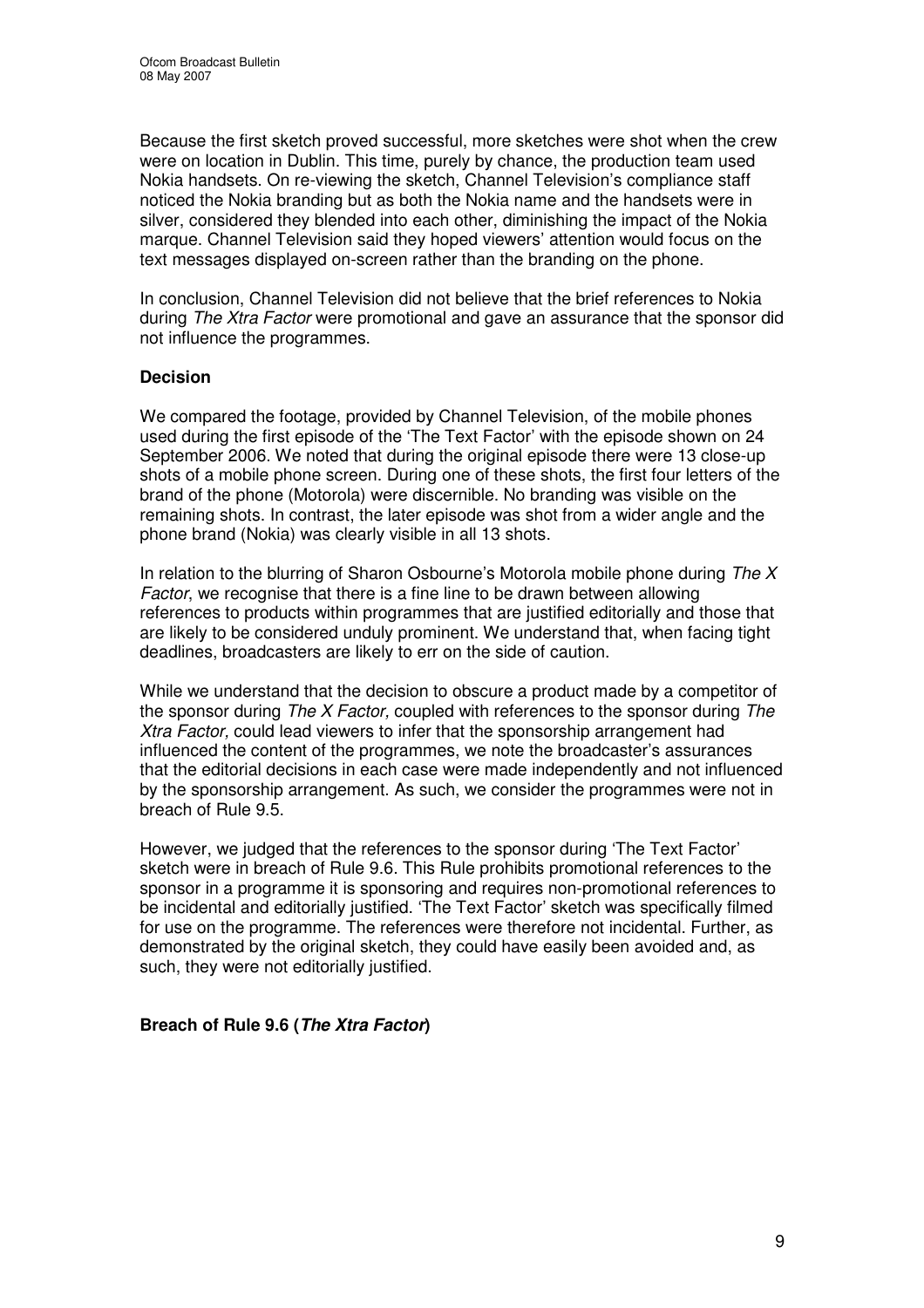# **Real Talk**

*Bangla TV, 9 November 2006, 19:45*

#### **Introduction**

A viewer complained about footage of street riots in Bangladesh shown on this current affairs discussion programme. The complainant was particularly disturbed by one episode of a prolonged beating of an individual by a mob wielding wooden sticks.

Ofcom asked the broadcaster to comment on the programme in relation to Rule 1.11 of the Broadcasting Code (violence before the watershed) and Rule 2.3 (offensive material to be justified by the context)**.**

#### **Response**

The broadcaster said that it had been a mistake to show the clip featuring the beating without any warning. It said that a warning for under-age viewers had been prepared but due to technical difficulties was not shown on the screen. It said that it would be more alert to this sort of material in the future.

#### **Decision**

While Ofcom welcomes the Bangla TV's acknowledgment of its error in this instance, the footage which was the subject of the complaint was particularly disturbing and graphic. The violence in the piece was not appropriately limited as required by Rule 1.11.

Furthermore, we believe that even if the pre-prepared warning the broadcaster referred to in its response had been transmitted, the broadcast of this unedited footage before the watershed was not justified by the context. It contained scenes of extreme violence and violation of human dignity which went beyond the generally accepted standards for a channel of this nature at this time of day.

#### **Breach of Rules 1.11 and 2.3**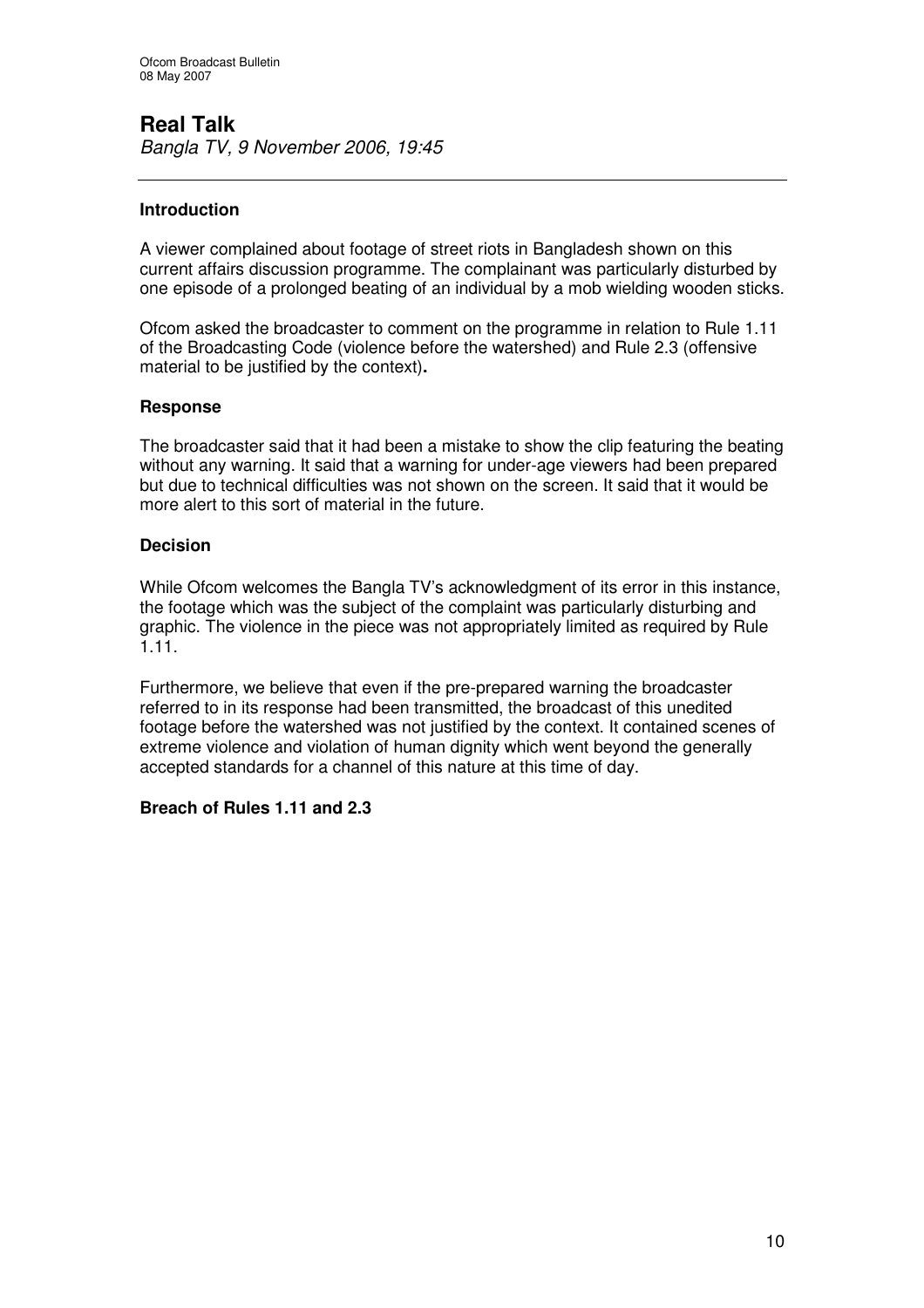# **News bulletins**

*Meridian FM (Restricted Service Licence), December 2006*

#### **Introduction**

A listener complained that the news on Meridian FM was sponsored by a local business.

Rule 9.1 of Ofcom's Broadcasting Code states that news bulletins and news desk presentations on radio may not be sponsored.

Ofcom therefore requested the broadcaster's comments.

#### **Response**

Meridian FM admitted that, until it was contacted by Ofcom, it had not been aware, that sponsorship of news was prohibited. It explained that when the restricted service licence ('RSL') was granted there was limited radio experience and knowledge within the team and that dealing with the everyday practical issues in the run-up to transmission had left it short in terms of learning and training.

It apologised for its error, and assured Ofcom that it now had policies in place to ensure that there would be no recurrence.

#### **Decision**

From the recordings supplied to Ofcom, it was clear that news output on Meridian FM had been sponsored over a period of several weeks. This was clearly in breach of Rule 9.1. Ofcom welcomed the broadcaster's acknowledgement of its mistake and efforts to prevent a recurrence. It pointed out to the broadcaster that the finding of a breach would be a factor to be taken into account by Ofcom in considering any future application for an RSL by the current licence holders.

It is important that all holders of RSLs, which are often issued for specific events and limited periods of time, appreciate that the Rules in Section 9 (sponsorship) and 10 (commercial references) of the Broadcasting Code apply to them fully. They must at all times have in place appropriate resources and procedures to ensure compliance.

#### **Breach of Rule 9.1**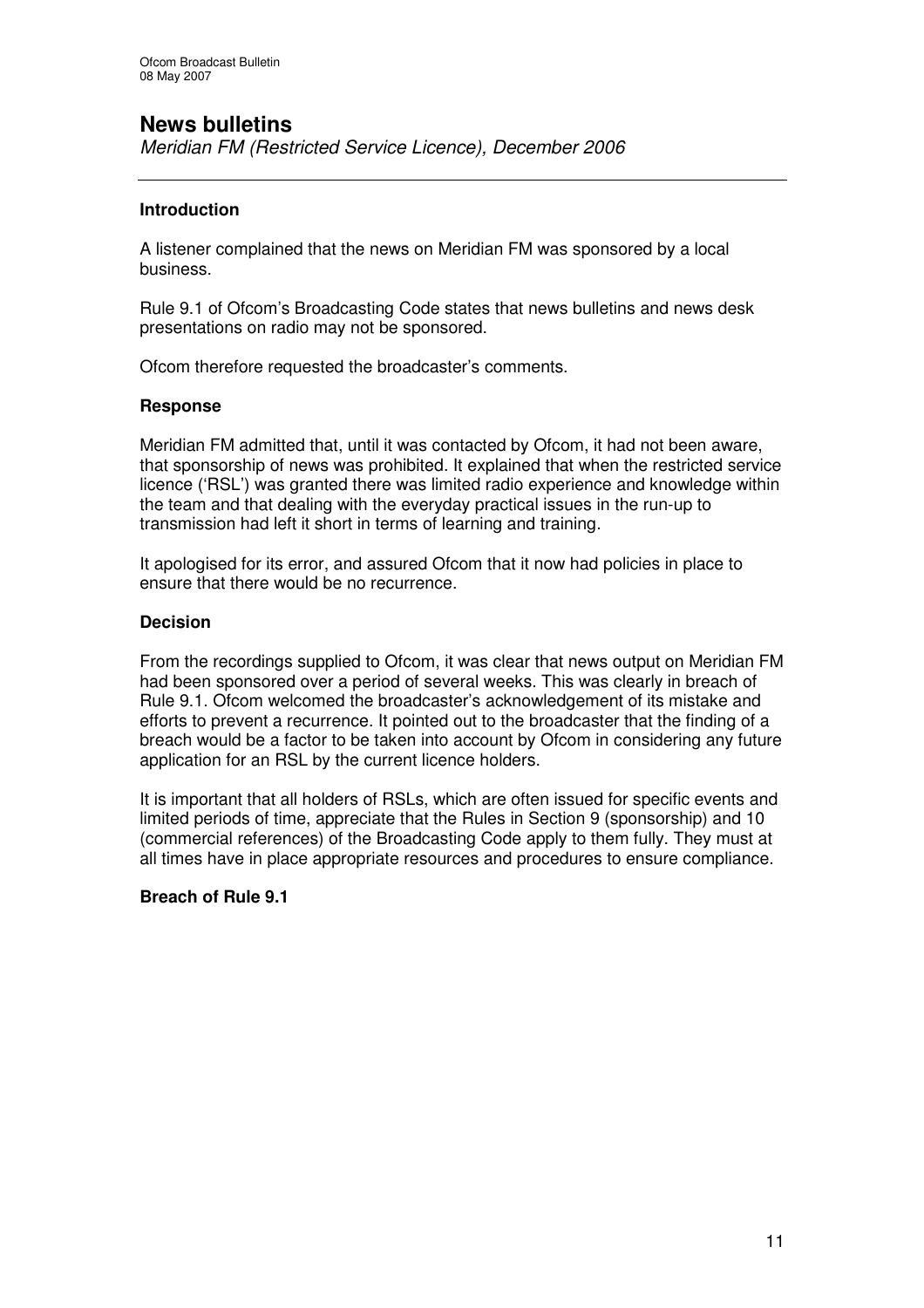# **Not Upheld**

# **Coverage of the Execution of Saddam Hussein**

*BBC News 24, Sky News*

#### **Introduction**

The execution of Saddam Hussein on 30 December 2006 attracted worldwide attention. The former head of state was executed after judicial process and officially released footage of the execution, by the Iraqi government, was made available for broadcast. Many broadcasters chose to show extracts of these pictures and this was done at different times of the day and in different ways by individual broadcasters. The execution dominated news headlines for at least the first two weeks of January 2007, as unofficial mobile phone footage of the event came into the public domain (some of which was also broadcast on UK television).

Ofcom received 70 complaints from viewers who found some of the images broadcast to be offensive. Many complainants also expressed concern at the effect such images may have had on younger viewers. The complaints related to coverage on several channels and programmes. Ofcom viewed all of the material complained of and concluded that in most cases, the use of the footage was justified in context given the huge public interest there was in the news and that, for example, warnings were given to viewers about the nature of the material they were about to see and what was shown was appropriately limited. There was therefore no need, in these cases, to seek a response from the broadcasters.

However, we did ask two broadcasters to comment on the following two news bulletins in particular.

#### *BBC News 24* **coverage on 30 December 2006 between 12:15 and 12:35**

BBC News 24 extensively reported the execution in its immediate aftermath (in common with most other broadcasters). However, we were concerned that no specific warning was given about the nature of the images before the report containing the images was broadcast. We also noted that this particular broadcast was at lunchtime during the school holidays.

In the second report, *BBC News 24* 'floated' the footage over the audio of a telephone interview.

#### *Sky News* **coverage on 2 January 2007 at 17:00.**

The Sky News report was broadcast 3 days later when unofficial mobile phone images had come to light. The context of this report was the Deputy Prime Minister's reaction to the mobile telephone footage. This footage was 'floated' over the audio of John Prescott's comments – taken from an earlier interview. Although the footage was not of particularly good quality, it was graphic and highly revelatory. No specific warning had been given and the broadcast occurred during the day and during school holidays.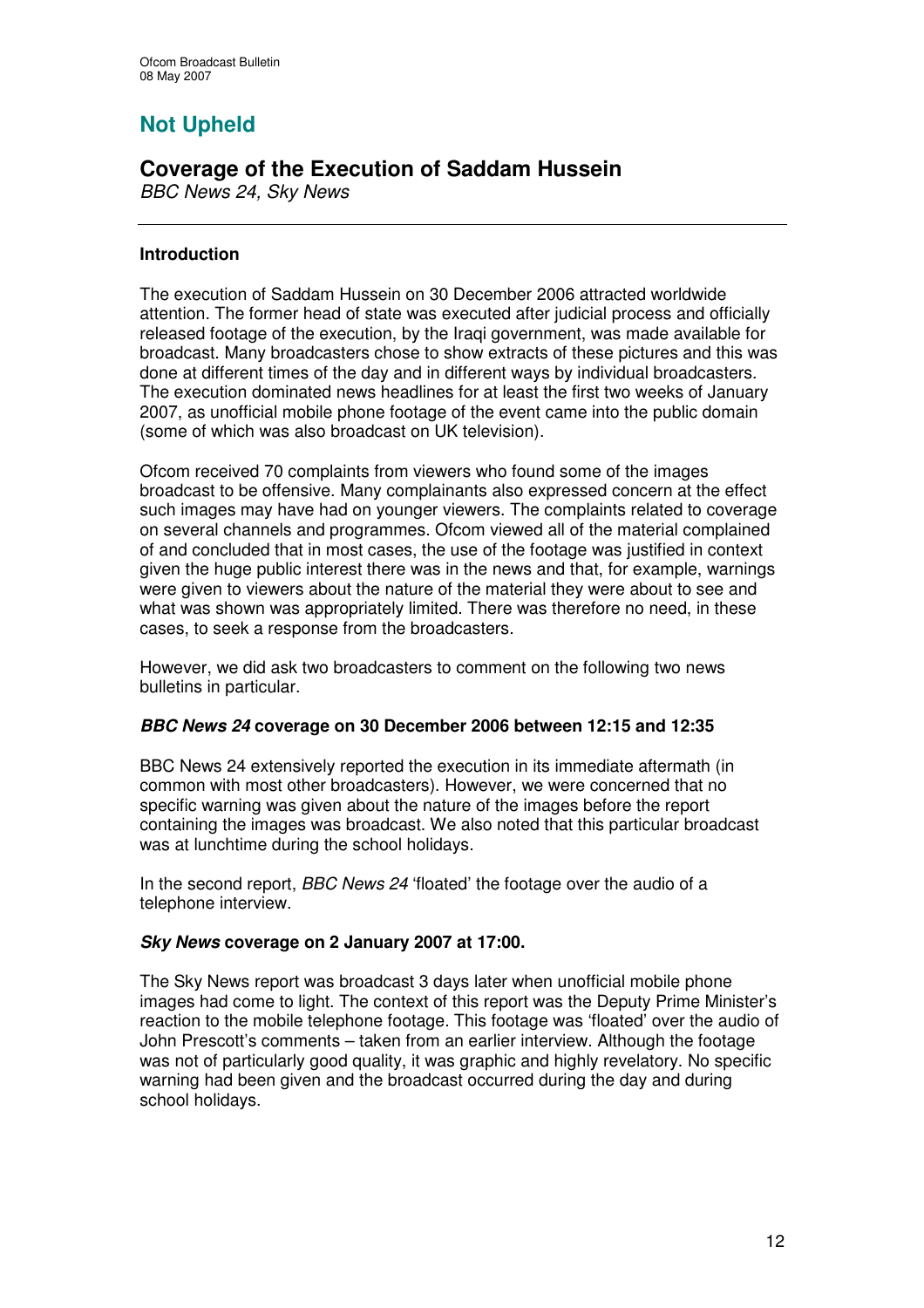We asked the two broadcasters to comment in relation to Rules 1.11 (violence to be appropriately limited in pre-watershed programmes) and 2.3 (generally accepted standards) of the Broadcasting Code ("the Code").

#### **Response**

In the case of *BBC News 24*, the BBC said that the judgement was made in principle that, on the day of the execution itself, all the available footage could be used as occasion warranted it. In particular, the BBC bore in mind that audience research demonstrated that children form only a very small proportion of the audience for *BBC News 24*, and that many of them view in the presence of adults who can be expected to make judgements about whether it is appropriate to continue watching.

In this particular bulletin, footage of the moments leading to the execution was shown twice. Firstly, at 12:17, the noose was shown being put round Saddam Hussein's neck, followed by a shot of his shrouded body. In relation to these shots, the BBC pointed to statements about the subject matter by the newsreader and by the unambiguous on-screen captions stating, for example *"Hanging filmed as proof of execution"*. The BBC said these constituted (in the context of a continuous news service) the kind of "appropriate information" called for in Rule 2.3 and appropriate justification envisaged in Rule 1.11 of the Code.

In relation to the second, lengthier shots used between 12:22 and 12:25, the BBC explained that these accompanied an interview with Bassam al Husseini, an adviser to the Iraqi Prime Minister. The BBC indicated that there were differences of view within the BBC about whether this was an appropriate use of the material, as the justification for showing such unusually sensitive pictures depends to a great extent on their relevance to what is being said at the time. The relevance of the footage to this interview with Bassam al Husseini was less direct than the relevance of the footage to the earlier content of the bulletin. However it was still justified in a continuous news service like *BBC News 24*, in the hours immediately following the event.

The bulletin that *Sky News* was asked to comment on reported reaction to the mobile phone footage that had come to light in the days following the execution. The broadcaster dealt first with the question of whether children were adequately protected from unsuitable material. It said that although the bulletin was broadcast at a time when children could have been watching, it was material which had already been seen widely and therefore would have been unlikely to be a new exposure to such material.

It also pointed to the introduction to the item which contained information anticipating the story about mobile phone footage of the hanging of Saddam and the fact that it was considered "deplorable" by the Deputy Prime Minister. This provided the necessary context for the pictures and was also a very strong clue to what would follow in the report. Sky also highlighted that the phone footage was indistinct and so was not a very graphic or close-up depiction of the moments before execution. It did not broadcast the actual hanging.

In relation to Rule 2.3, Sky News said that while it accepted that the material may cause offence to some people, this was a very strong example of the context justifying its use. The leaking of the mobile phone footage and the Deputy Prime Minister's comments on it were precisely what the news story was about. The broadcaster also pointed out that it is a 24-hour news channel and those watching it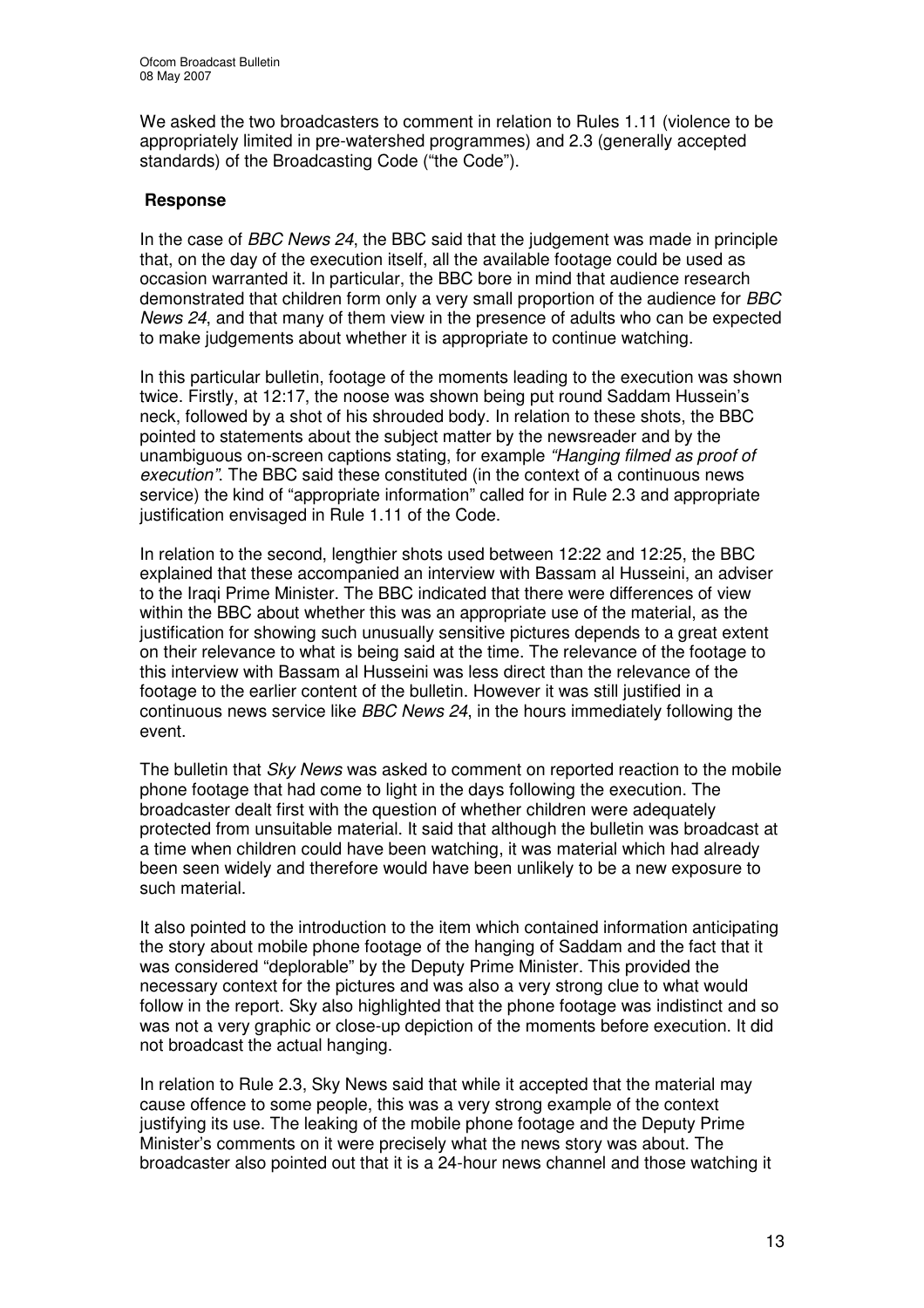choose to do so. The chances of people coming across the coverage "unawares", as defined by the Code, are therefore reduced.

#### **Decision**

The Broadcasting Code recognises the broadcasters and the audience's right to freedom of expression (particularly, in this case, the right to receive and impart information and ideas). The issue Ofcom had to consider here was whether that right was exercised responsibly and therefore in accordance with the Code. The execution of Saddam Hussein had been widely anticipated. Further, the execution was clearly a matter of public interest. Nevertheless, many people found the footage leading up to the execution disturbing. We do not consider that the images themselves were too offensive for broadcast – provided they were properly justified in context.

The *BBC News 24* bulletin, on the 30 December 2006, was broadcast in the hours immediately following the execution and the focus was on the events of the day. *BBC News 24* prefaced the use of the images with the words *"you're watching a BBC News special, with extensive coverage of the execution of Saddam Hussein".* The *Sky News* bulletin, on 2 January 2007, was reporting how the Deputy Prime Minister had described the manner of the execution as deplorable. *Sky News* referred in its introduction to the *"jeering"* in the execution chamber. We, therefore, believe that while there were no specific warnings, the broadcasters - in both cases - did provide "appropriate information" (for news channels) as required by the Code and so viewers would have been aware to a great extent of the nature of the subsequent reports.

Given the unique nature of the events, Ofcom considers in both instances the use of the pictures was justified by the context, so that there was no breach of the Code. At all times the footage was curtailed to events surrounding the execution; the moment of death was never shown. We also bore in mind the fact that both *BBC News 24* and *Sky News* are rolling news channels, the audience for which is overwhelmingly adult and self-selecting.

While we do not consider that there were breaches of the Code in respect of these two bulletins, broadcasters should be aware that footage, such as, this may contain particularly disturbing images (for instance, the jeering and taunting of Saddam Hussein before his execution). Broadcasters therefore need to consider very carefully the use of such strong material as general 'background' imagery in, for examples, interviews or live discussions with correspondents. It may be the case that where images are extremely powerful broadcasters will need to give greater context to the pictures (e.g. by careful scripting).

#### **Not Upheld**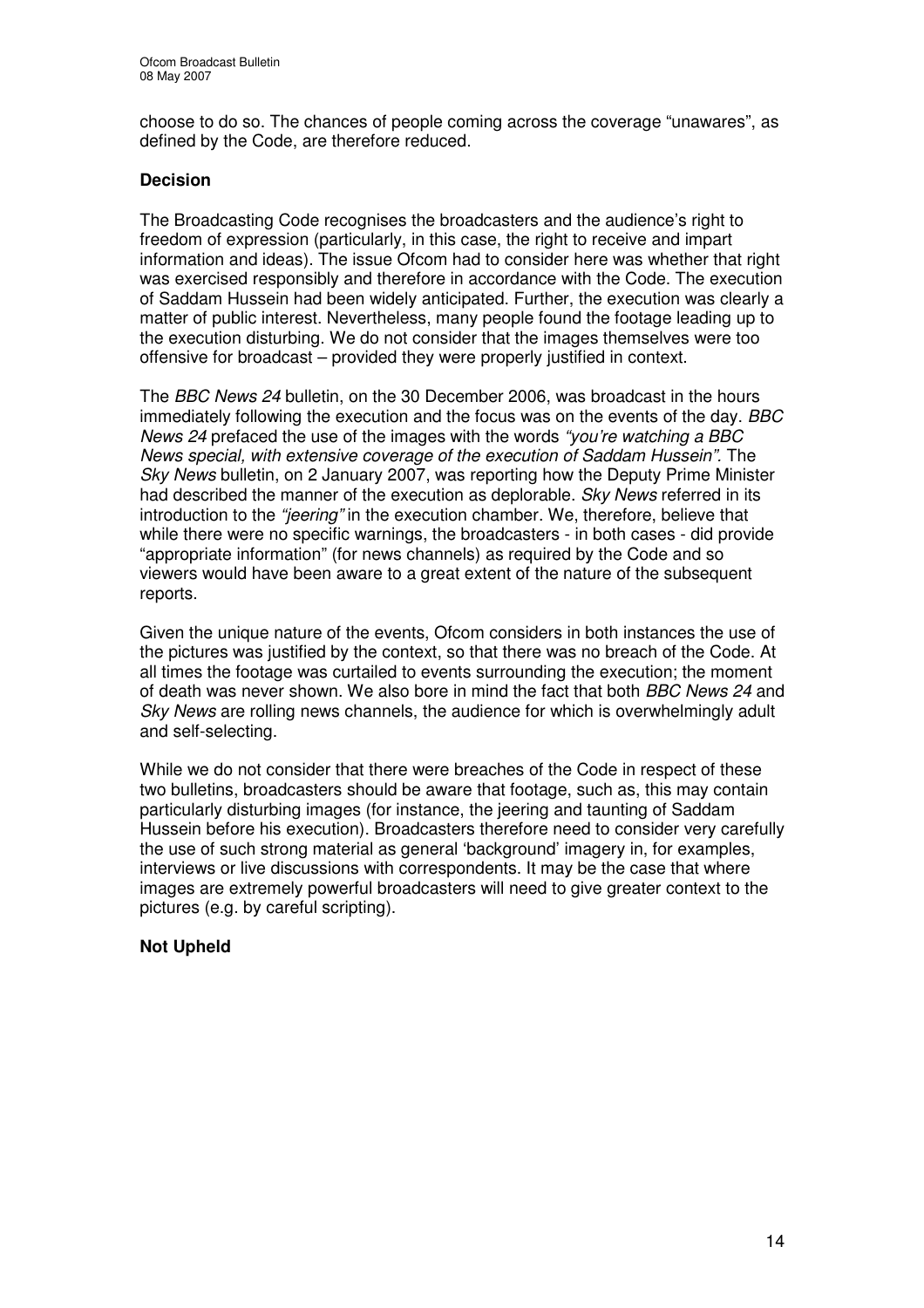# **Resolved**

## **News bulletins**

*Channel S – Various dates*

#### **Introduction**

A viewer queried the acceptability of the sponsorship of the money rate exchange section of the broadcaster's evening news programme. The sponsorship was acknowledged during the report by the text *"Courtesy of Hillside Travel"* and *"For more information call Hillside Travel on…".*

Ofcom asked the broadcaster to comment in respect of Rules 9.1 (no sponsorship of TV news and current affairs programmes) and 9.14 of the Broadcasting Code ("the Code") (sponsorship and advertising must be separated).

#### **Response**

Channel S said that, as a result of the complaint, it had taken steps to separate the sponsorship of the currency rate report from the rest of the news. It also removed the text inviting viewers to contact the sponsor from the credits.

#### **Decision**

The Code prohibits the sponsorship of news (Rule 9.1) but does allow the sponsorship of specialist news reports, such as currency reports. However, if such reports are sponsored, they should be clearly separated from the news programme to avoid the impression that the news itself is sponsored. For all sponsorship arrangements, sponsor credits must not contain advertising messages or 'calls to action' (Rule 9.14).

Ofcom considers that the sponsorship of the currency report had not been adequately separated from the rest of the programme. In addition the content of the credits had included unacceptable 'calls to action'. However, we welcome the steps taken by the broadcaster to remedy the breaches of the Code. In view of the action taken by the channel, we consider the matter resolved.

#### **Resolved**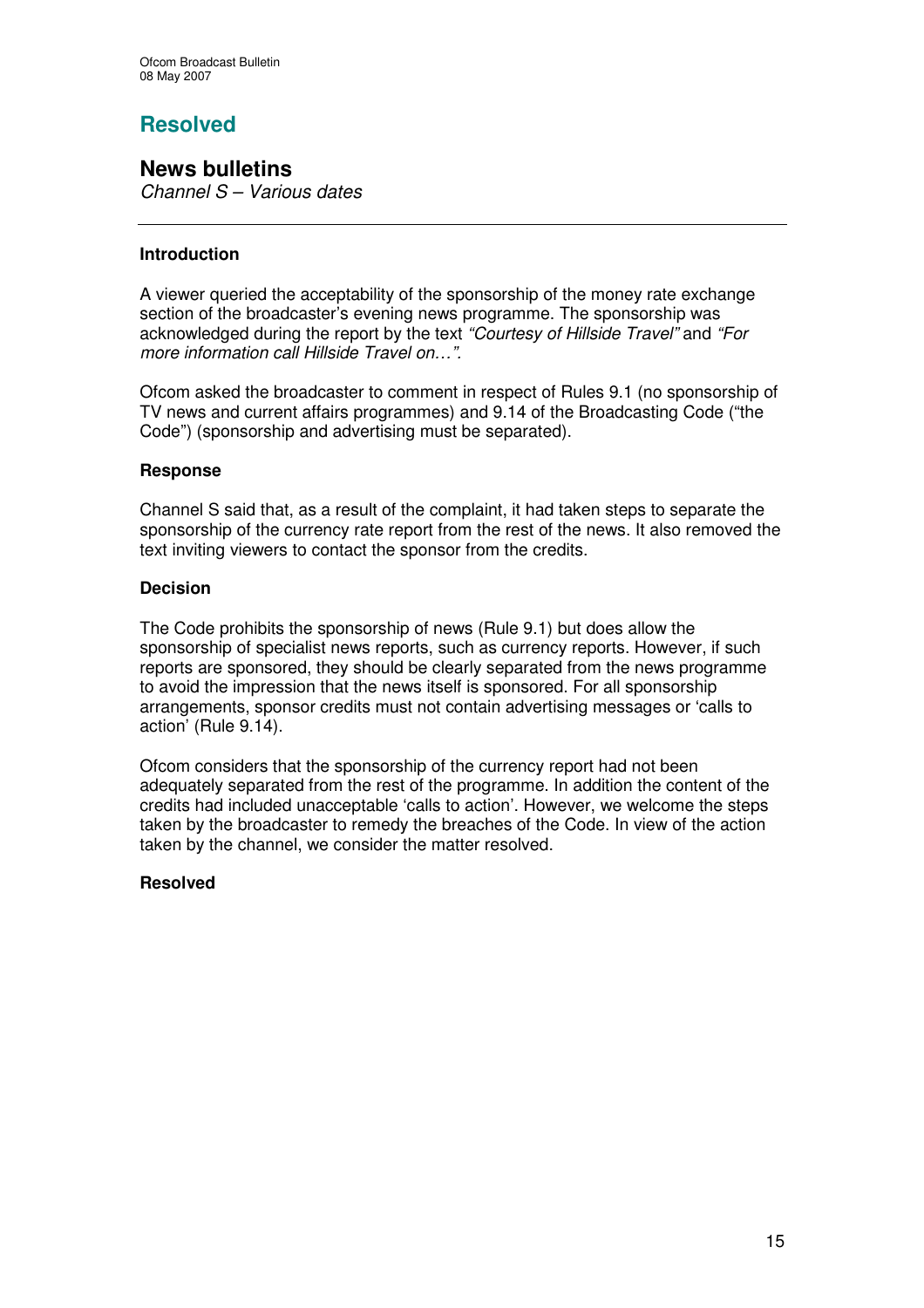# **Fairness and Privacy Cases**

# **Upheld in Part**

## **Complaint by Ms Sheri Atherton**

*Nurseries Undercover: The Real Story, BBC1, 12 August 2004*

**Summary:** Ofcom has upheld part of this complaint of unfair treatment and unwarranted infringement of privacy.

Ms Sheri Atherton complained that she was treated unfairly and that her privacy was unwarrantably infringed in the making and the broadcast of the programme. The programme investigated the care of children in day nurseries and the effectiveness of Ofsted inspections of nurseries. Bank House Day Nursery ("Bank House"), a nursery in Radcliffe, North Manchester, was one of a number of nurseries visited by an undercover reporter. The reporter obtained a placement at Bank House and carried out secret filming there. The programme included a number of criticisms of the nursery and of some members of staff. It included secretly filmed footage of both carers and the children in their care. Ms Atherton is a member of staff at Bank House who was secretly filmed. Footage of her was included in the programme.

Ofcom's Fairness Committee, Ofcom's most senior decision making body, considered the complaint from Ms Atherton and reached a provisional decision on 5 July 2006. It found that parts of the complaint should be upheld. The BBC subsequently asked the Fairness Committee to reconsider its provisional decision in respect of one element of the complaint. Ofcom considered that the BBC had raised points that were material to the substance of the decision and the case was referred back to the Fairness Committee for it to reconsider that head of the complaint, in accordance with Ofcom's published procedures.

Following its reconsideration, Ofcom concluded that:

- a) It was unfair for the programme to make a charge of inappropriate behaviour by Ms Atherton. The inclusion of such a strong allegation by an expert without her having been provided with all material evidence resulted in an unfair presentation of this issue.
- b) No unfairness or unwarranted infringement of privacy resulted from the BBC using an artificial technique when editing footage of Ms Atherton shouting at children in order to protect a carer. In the particular circumstances, it was legitimate for them to do so to avoid an innocent member of staff in the shot appearing to shout.
- c) Secret filming of her at the nursery was an infringement of Ms Atherton's privacy, as it was reasonable for her to expect that she would not be filmed surreptitiously during the course of her work. However, the programme makers had information from two sources, that they said were credible, about inadequate staffing levels at Bank House. There were some legitimate concerns raised by what the reporter saw. The public interest in the care provided to young children generally and in the care provided at Bank House specifically justified the BBC's decision to allow secret filming of staff at the nursery, such as Ms Atherton, and outweighed her right to privacy.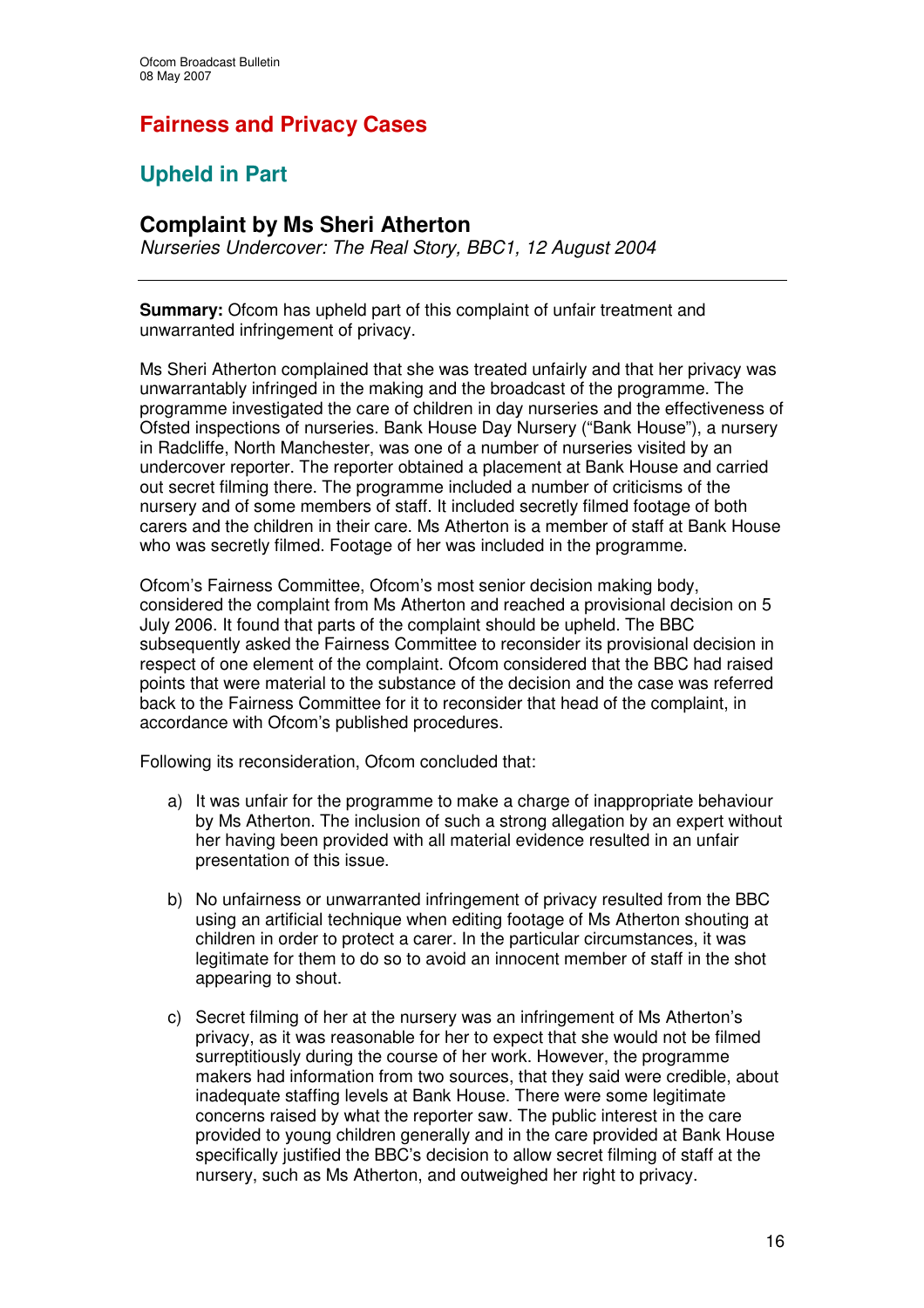#### **Introduction**

The programme, *The Real Story*, investigated the care of children in day nurseries and the effectiveness of Ofsted inspections of nurseries. Bank House Day Nursery ("Bank House"), a nursery in Radcliffe, North Manchester, was one of a number of nurseries visited by an undercover reporter. The reporter obtained a placement at Bank House and carried out secret filming there. The programme included a number of criticisms of the nursery and of some members of staff. It included secretly filmed footage of both carers and the children in their care. Ms Sheri Atherton is a member of staff at Bank House. Footage of her was included in the programme.

Ms Atherton complained that she was treated unfairly and that her privacy was unwarrantably infringed in the making and the broadcast of the programme.

#### **Complaint**

#### **Ms Atherton's case**

In summary, Ms Atherton complained that she was treated unfairly and that her privacy was unwarrantably infringed in the broadcast programme in that:

- a) The programme included a false allegation that she had "manhandled" a child. It was unfair to include this in the programme, since, before it was broadcast, a decision had been taken that the allegation was unfounded and that she could return to work, having been suspended as a result of the footage being shown to the child's parents. Ms Atherton also claimed that the programme makers had altered the volume of her voice so that appeared to be louder than it actually was.
- b) A false allegation was made about her without proof, in that she was included in a shot used to show that staff shouted at the children, although she was looking at a noticeboard at the time, and the volume was increased. This resulted in her unfairly being portrayed as an uncaring nursery nurse and unwarrantably infringed her privacy in the making of the programme.

In summary, Ms Atherton complained that her privacy was unwarrantably infringed in the making of the programme in that:

c) She was secretly filmed while at work.

#### **The BBC's case**

In response to the complaint of unfair treatment and unwarranted infringement of privacy in the broadcast, the BBC said in summary:

a) Ms Atherton was a member of the nursery's management team and had a leadership role as well as responsibility for the maintenance of standards. There was a public interest justification for including the sequences in which she appeared. There was no allegation in the programme that she "manhandled" a child. The incident was introduced as a boy being "told off for making an ambulance noise" and then being excluded from singing. The incident was one of those assessed by Marion Dowling, the expert who appeared on the programme. She considered that the boy was "manhandled" and that it was an example of bad practice. The programme showed the incident and explained the relevant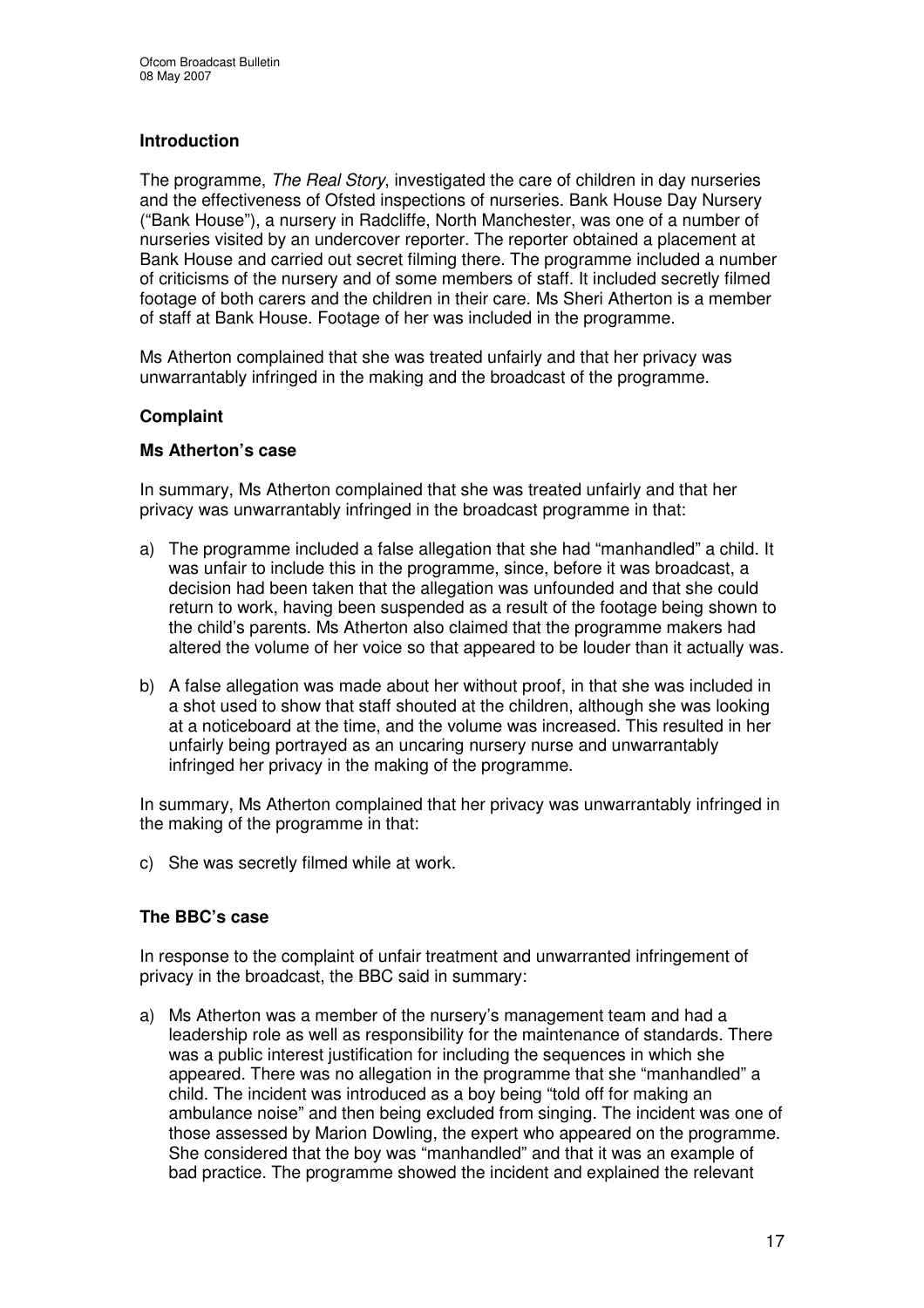national standard, but did not include the interview with Ms Dowling in relation to this. In cases where the programme makers found evidence that nursery standards were not acceptable and a childcare expert confirmed this, they then met with the parents of the children affected. The parents of the boy involved in this incident were given details of what happened and shown the footage. It was following the mother's meeting with the programme makers that the Child Protection Unit at Greater Manchester Police approached the BBC requesting to view the footage. The officer who viewed the footage was concerned with child protection issues and was not viewing as an expert in childcare. Ms Atherton's suspension was a decision made by the nursery and the BBC was not involved with it at any level. Comparison of the original footage with the broadcast sequence does not support the claim that the volume of Ms Atherton's voice was altered so as to give an exaggerated impression.

b) The untransmitted footage ("rushes") showed that the editing of the sequences involving Ms Atherton was fair and the methods used to obtain the footage proportionate. In one incident when Ms Atherton was shouting at children, as was clear from the rushes, the audio and visuals were shifted slightly. This was because when the programme makers viewed the rushes they found that another member of staff, who was not shouting, was in the foreground. As this member of staff's face would have to be obscured to protect her, so concealing her mouth, the programme makers felt it might look as though she was the person shouting. They felt it fairer to find another way to protect her, so they moved the sound by a few seconds to accompany a more general shot of the room, so there would be no danger of confusion over who was shouting. Although it was unusual to employ a device of this kind, the reasons for using it in this case were valid and did not result in viewers being misled on the point at issue, namely that on occasions staff tried to keep control by shouting. The volume was not altered so as to mislead viewers.

In response to the complaint of unwarranted infringement of privacy in the making of the programme, the BBC said in summary:

c) There was a strong public interest justification for filming at Bank House. Nurseries are regulated by Ofsted. Parents need to have confidence that the regulatory framework guarantees minimum standards of care for their children. If a nursery falls below the minimum standard and the regulator either does not know, or is otherwise incapable of ensuring that those minimum standards are being maintained, it is in the public interest for that to be exposed, both in terms of the general principle and in specific instances. The programme makers had become aware of failings at Bank House as a result of information from credible sources with personal experience of circumstances at the nursery. After discussion with senior editorial executives, arrangements were made for an undercover reporter to take a secret camera into the nursery. Filming at the nursery confirmed that standards at Bank House had fallen below the minimum acceptable and this was escaping detection. Exposing departures from good practice at Bank House was in the public interest. Any infringement of Ms Atherton's privacy was warranted by the importance of the subject and by the necessity of obtaining clear evidence that Ofsted guidelines were being breached.

#### **Decision**

Ofcom's statutory duties include the application, in the case of all television and radio services, of standards that provide adequate protection to members of the public and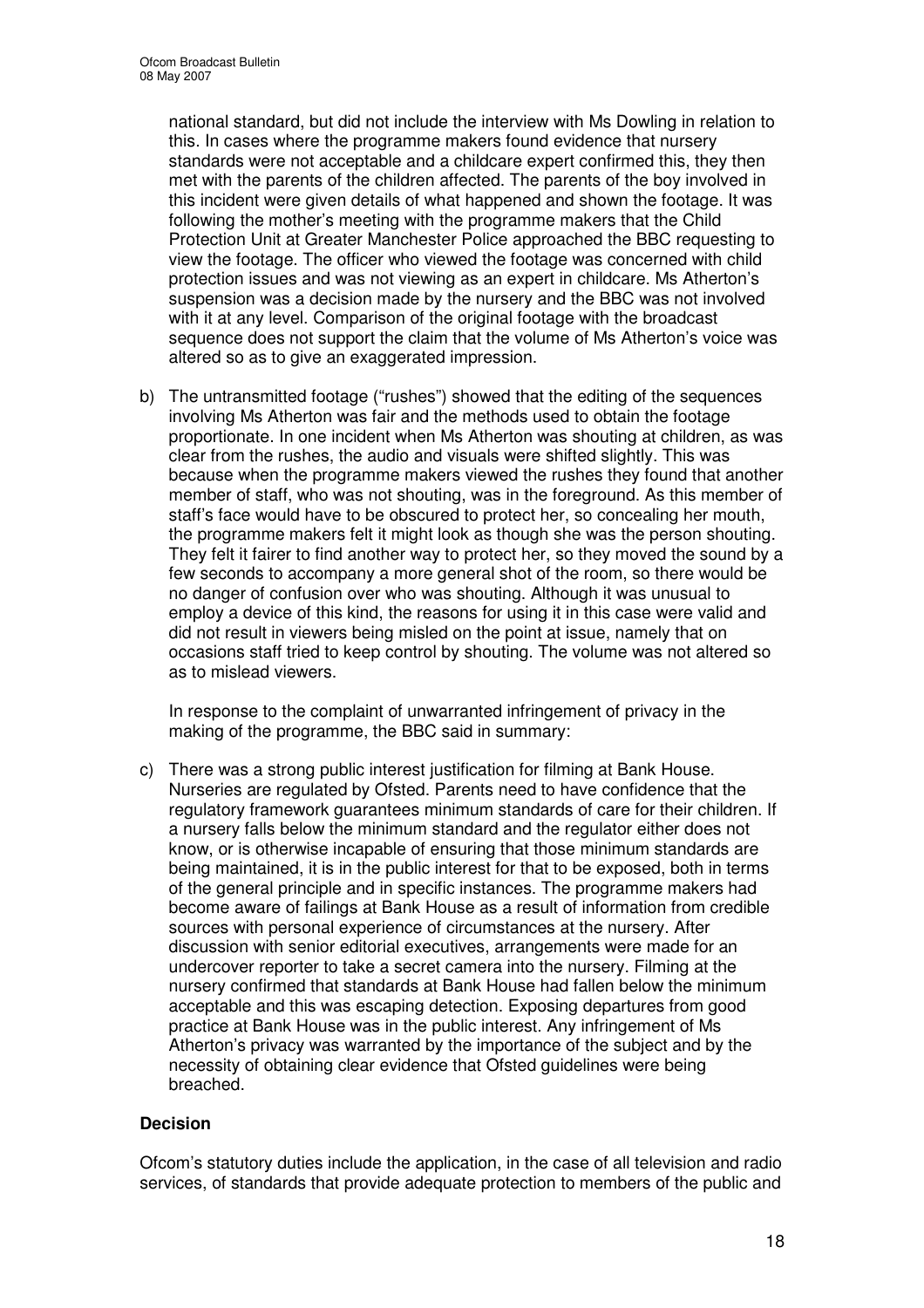all other persons from unfair treatment and unwarranted infringements of privacy in programmes included in such services.

In carrying out its duties, Ofcom has regard to the need to secure that these standards are applied in a manner that best guarantees an appropriate level of freedom of expression. Ofcom is also obliged to have regard, in all cases, to principles that require regulatory activities to be transparent, accountable, proportionate, consistent and targeted only at cases in which action is needed.

This case was referred to the Fairness Committee, Ofcom's most senior decision making body, for consideration. The Fairness Committee upheld the complaint in part (head a)) and the provisional decision was sent to both parties. The BBC subsequently requested that the Fairness Committee reconsider its provisional decision in respect of one element of the complaint (head a)). Ofcom considered that the BBC had raised points that were material to the substance of the decision and the case was referred back to the Fairness Committee for it to reconsider head a), in accordance with Ofcom's published procedures.

The Committee had before it a complaint from Ms Atherton and a response from the BBC, with supporting material. It viewed a recording of the programme and a recording of untransmitted footage. With regard to head a), the Committee also considered the BBC's request for reconsideration of the provisional decision and the points made on behalf of Ms Atherton in response.

The Committee's final decision is set out in full below, by reference to each of the heads (heads a) to c)) of Ms Atherton's complaint. As a preliminary point, the Committee noted that documentary making is important in investigating matters of public concern, such as the care provided to children in nurseries. This is an appropriate subject for broadcasters to address in programmes (subject to the conditions of the Ofcom Broadcasting Code). It is, however, essential that programmes are accurate in all material respects so that no unfairness is caused and unwarranted infringements of privacy are avoided. This is necessary for both participants and viewers.

a) Ms Atherton complained that the inclusion of footage of her handling of a child who was making ambulance noises suggested that her conduct was unacceptable and was unfair to her. She also complained that the volume of her voice appeared to have been increased.

The Committee viewed the rushes of this incident. It did not consider that the volume had been increased and took the view that the impression given in the rushes was the same as in the programme.

At a hearing held to consider a complaint from Bank House, it was explained to the Committee by the BBC that both sets of the reporter's covert recording equipment had failed, resulting in the incident being only partially recorded. The Committee considered that this was particularly unfortunate given that the childcare expert, who was shown the footage of the incident, was asked to provide a professional opinion only on the very limited footage that had been recorded. According to the BBC, the Committee was provided with the same footage the expert had viewed. In considering the critical reaction of the expert (who suggested that Ms Atherton's conduct was unacceptable and contrary to Ofsted guidelines), the Committee noted that the rushes provided were brief*,* lasting approximately half a minute in total, and that none of the key material leading to or following the incident had been available to the expert or Ofcom.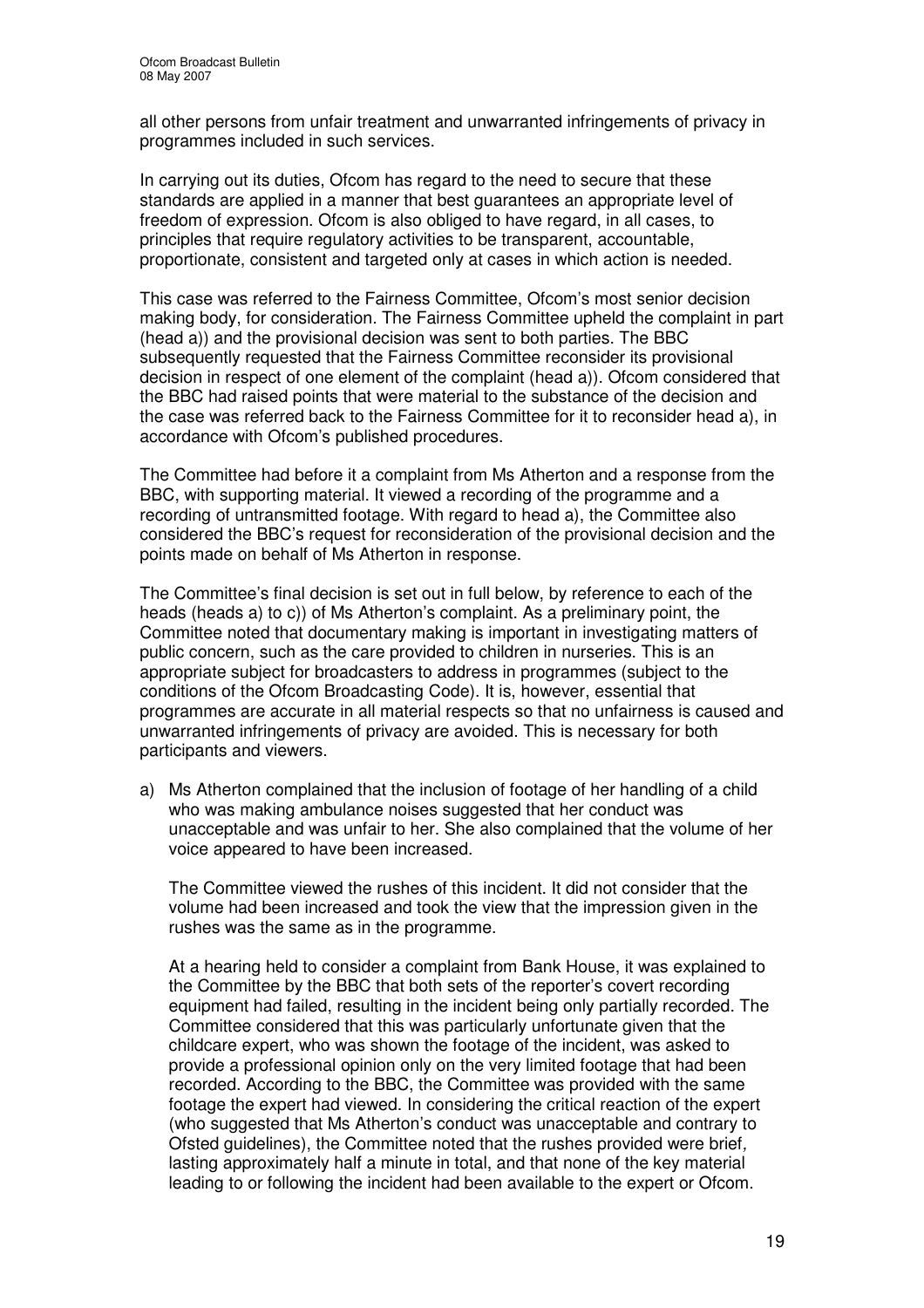From the limited footage that was available, it was clear that this was the third warning that was given to the child but the Committee noted that neither of the two previous warnings was included in any available footage. The Committee also noted from the footage they saw that the child did not appear to be distressed by the incident.

In its consideration of this complaint the Committee was very clear that Ofcom's role was not to substitute its own opinion for that of experts and the Committee wished to emphasise that its decision in this case in no way sought to do so. However, it was incumbent on Ofcom to reach a balanced decision based on a critical assessment of the evidence put before it in order to determine whether the broadcaster's actions were consistent with the requirements of the Code.

Broadcasters are required to take all reasonable care to satisfy themselves that all material facts have been considered before transmission and so far as possible fairly presented in the programme.

In this case surprisingly little footage of the incident was available to the expert for her to comment upon and the footage did not show what went before or after the incident. In the circumstances, it did not appear to the Committee that the BBC had presented all the material evidence to Ms Dowling when seeking to obtain her opinion. Since there was also no suggestion that Ms Dowling was responding to anything other than the footage that she had been shown, it was unclear to the Committee on what basis the programme was able to criticise Ms Atherton so heavily by making the strong allegation that her behaviour towards the child was inappropriate and contrary to Ofsted's guidelines.

In the absence of footage of what went before the incident or what followed the incident, Ofcom was not satisfied that the BBC had taken all reasonable care to satisfy themselves that all material facts had been considered prior to transmission. Further, by including such a strong allegation by the expert without providing the expert with all material evidence (or making clear in the programme that her comments were based on very limited footage of the incident which did not include what went before or after the incident) the programme's presentation of this issue was, in the Committee's view, unfair.

The Fairness Committee found that Ms Atherton was treated unfairly in the programme in this respect.

b) Ms Atherton complained that a false allegation was made that she shouted at children. The Committee noted the BBC's explanation that footage was moved in order to protect the identity of another, entirely innocent, member of staff. Having viewed the relevant rushes, the Committee appreciated why Ms Atherton might not have realised on viewing the programme what was happening in the clip. However, the Committee understood from the rushes that Ms Atherton was shouting at the time of the filming. If the footage had not been edited as it was, it would have appeared that a member of staff who was not shouting was in fact the person shouting. While the BBC used an artificial technique to deal with this, the Committee considered that, in these particular circumstances, it was legitimate to use this device to protect the carer in the shot and this did not result in an unfair portrayal of Ms Atherton's actions as conveyed on the rushes.

The Fairness Committee found no unfairness to Ms Atherton and no infringement of her privacy in this respect.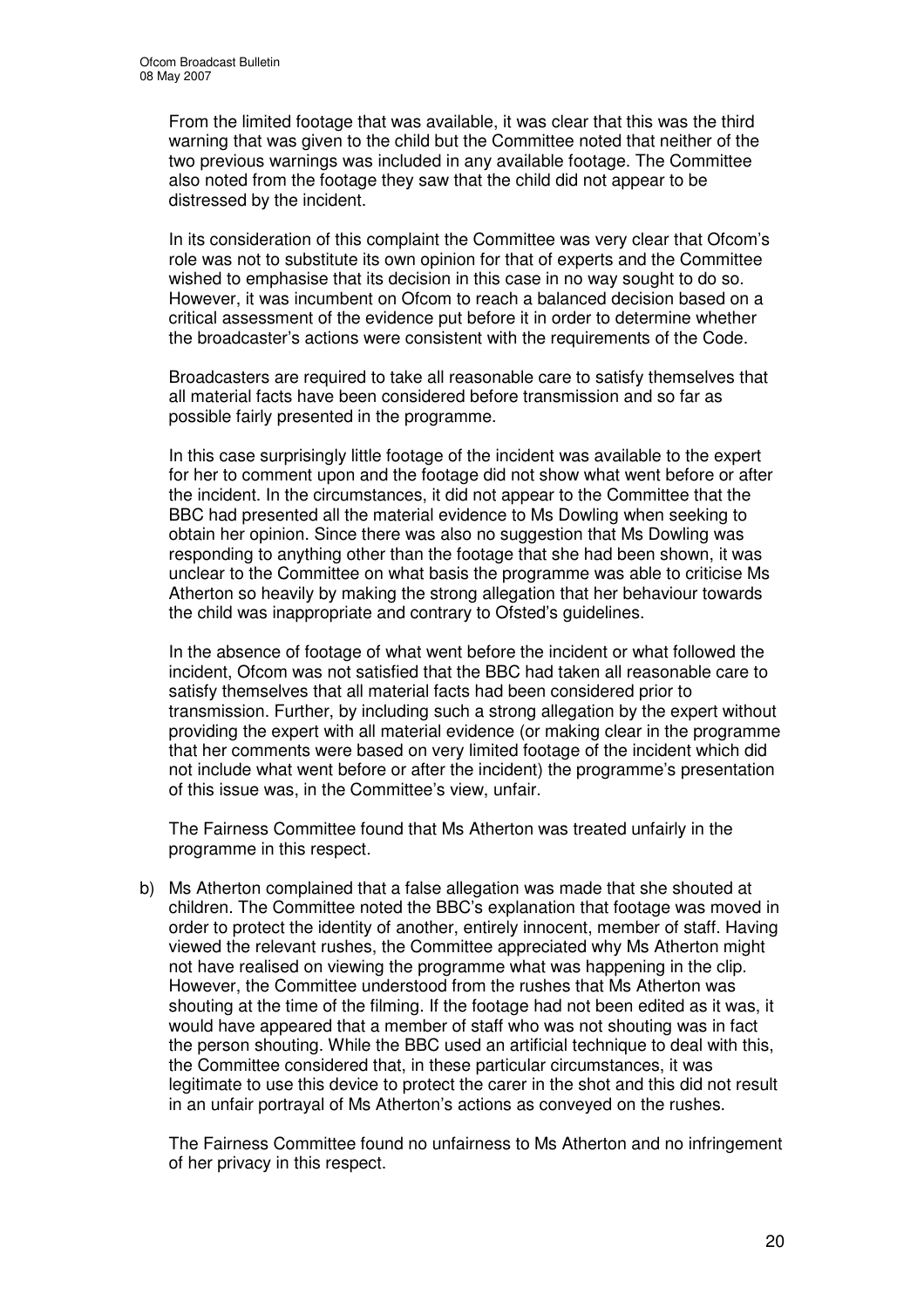c) The complainant felt that the programme makers unwarrantably infringed her privacy by secretly filming her while she was at work. In deciding whether Ms Atherton's privacy was unwarrantably infringed in the making of the programme, the Committee first considered whether there had been a breach of her privacy as a result of the filming. The filming took place while Ms Atherton was at work going about her ordinary duties as a nursery carer. In the Committee's view, it was reasonable for Ms Atherton to expect that she would not be filmed surreptitiously during the course of her work and therefore her privacy was infringed in the making of the programme.

Having decided that there was an infringement of Ms Atherton's privacy, the Committee proceeded to consider whether, in all the circumstances, this was justified in the public interest. In addressing this question, the Committee took account of the fact that the programme makers had decided to film at the nursery on the basis of information they had received from two sources that they said were credible (details of which, in accordance with usual journalistic standards, were not provided to Ofcom) about inadequate staffing levels at Bank House. The Committee accepted that this provided sufficient justification for the BBC to send an undercover reporter to film secretly at the nursery.

Having secured a placement at Bank House, the reporter witnessed some periods of short staffing and other incidents of care that appeared to show a failure to meet Ofsted national standards for under 8s day care. The Committee considered that there were some legitimate concerns raised about the nursery by what the reporter saw. It took the view that the secret filming at the nursery was justified by a legitimate public interest in exposing weaknesses in the regulatory framework for nursery care by seeking to investigate specific instances of lapses of minimum standards at Bank House and that the public interest in the care provided to young children outweighed the nursery's right to privacy.

With regard to Ms Atherton herself, although the Committee found some unfairness to her in the programme (see a) above), it considered that there were some legitimate concerns raised about the nursery by what the reporter saw. The Committee took the view that the public interest justified the secret filming of Ms Atherton at work while the reporter legitimately gathered material for the programme.

The Fairness Committee found no unwarranted infringement of Ms Atherton's privacy.

**Accordingly, Ofcom found that Ms Atherton was treated unfairly in the programme in one respect. There was no unwarranted infringement of her privacy in the making of the programme and no infringement of her privacy in the broadcast. Part of her complaint was upheld.**

**Ofcom has directed the BBC to broadcast a summary of this adjudication.**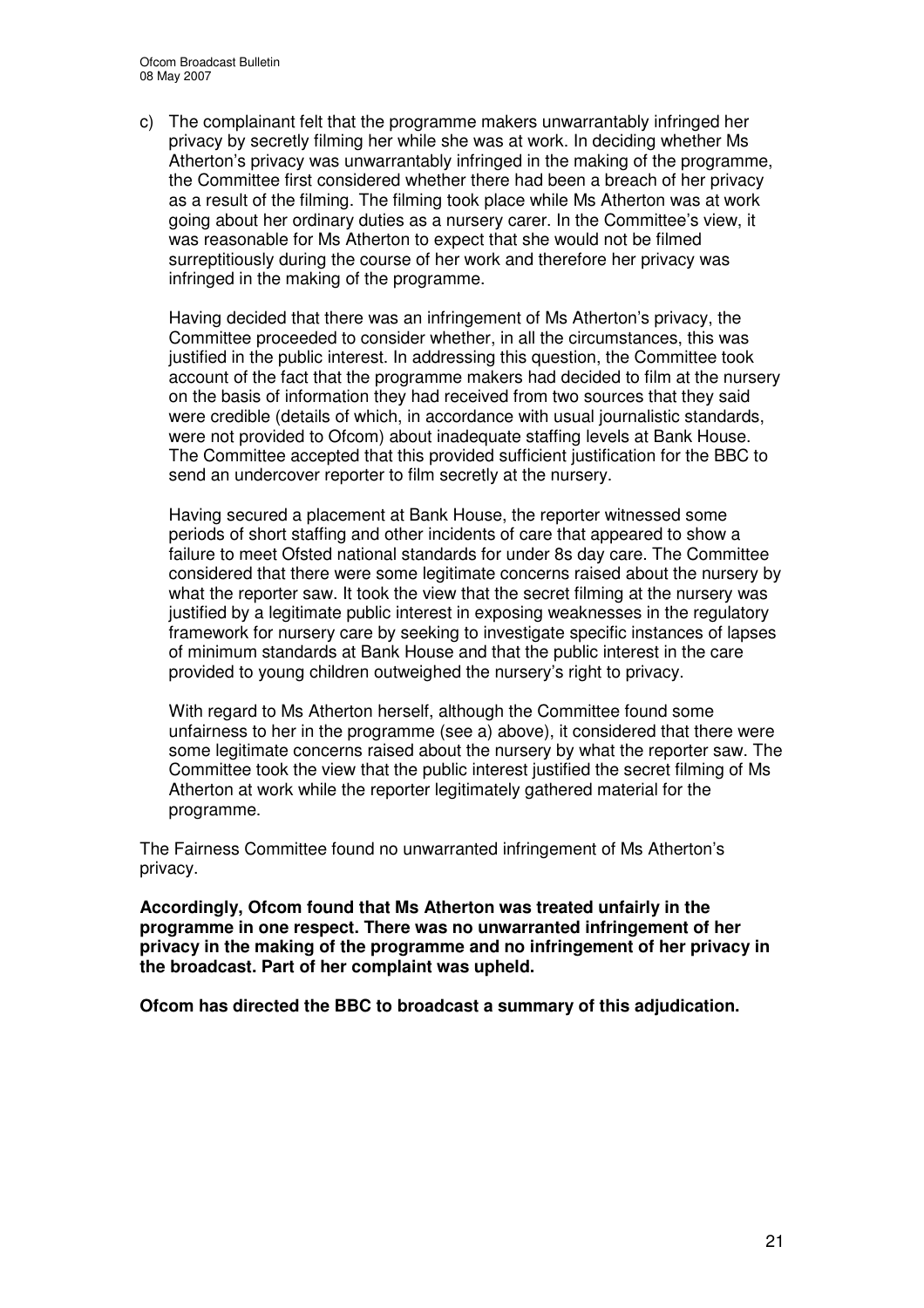## **Complaint by Pannone & Partners on behalf of Bank House Day Nursery**

*Nurseries Undercover: The Real Story, BBC1, 12 August 2004*

**Summary:** Ofcom has upheld parts of this complaint of unfair treatment and unwarranted infringement of privacy.

Pannone & Partners complained on behalf of Bank House Day Nursery ("Bank House") that it was treated unfairly and that its privacy was unwarrantably infringed in this edition of *The Real Story*. The programme investigated the care provided for children in day nurseries and questioned the effectiveness of Ofsted inspections of nurseries. An undercover reporter spent time at three nurseries and two others were also referred to. One of the nurseries visited was Bank House, a nursery in Radcliffe, North Manchester, which is owned and run by Mrs Frances Rivers and Ms Jenny Rivers. The reporter obtained a placement at Bank House and carried out secret filming there. There were a number of criticisms of the nursery in the programme, in particular in relation to staff to child ratios, and of some members of staff. It included secretly filmed footage of both carers and the children in their care.

Individual complaints by members of staff at the nursery and a parent have been considered and adjudicated on separately.

Ofcom's Fairness Committee, Ofcom's most senior decision making body, considered the complaint from Bank House and reached a provisional decision on 5 July 2006. It found that parts of the complaint should be upheld. The BBC subsequently asked the Fairness Committee to reconsider its provisional decision in respect of four elements of the complaint. Ofcom considered that the BBC had raised points that were material to the substance of the decision and the case was referred back to the Fairness Committee for it to reconsider those four heads of the complaint, in accordance with Ofcom's published procedures.

Following its reconsideration, Ofcom concluded that:

- a) It was unfair for the programme to suggest that nurseries might have spruced themselves up for Ofsted inspections, as this comment was likely to be interpreted by viewers as implicitly referring to Bank House. The programme's presentation of this issue was unfair.
- b) No unfairness was found in relation to Bank House's complaint that the programme failed to balance its criticisms of the nursery with positive commentary. Although an Ofsted report was not referred to in detail, the top rating given to Bank House was mentioned and the programme highlighted examples of good care witnessed by the reporter.
- c) No unfairness resulted to Bank House on the basis that it was not sufficiently distinguished in the programme from the other nurseries featured. Ofcom noted that the criticisms of Bank House were the least serious of all the nurseries featured and that it was therefore important for the BBC to ensure that the separation between the nurseries was clear to viewers. However, Ofcom found that the footage of each nursery was clearly separated in the body of the programme. Therefore Ofcom was satisfied that any initial confusion between the nurseries that might have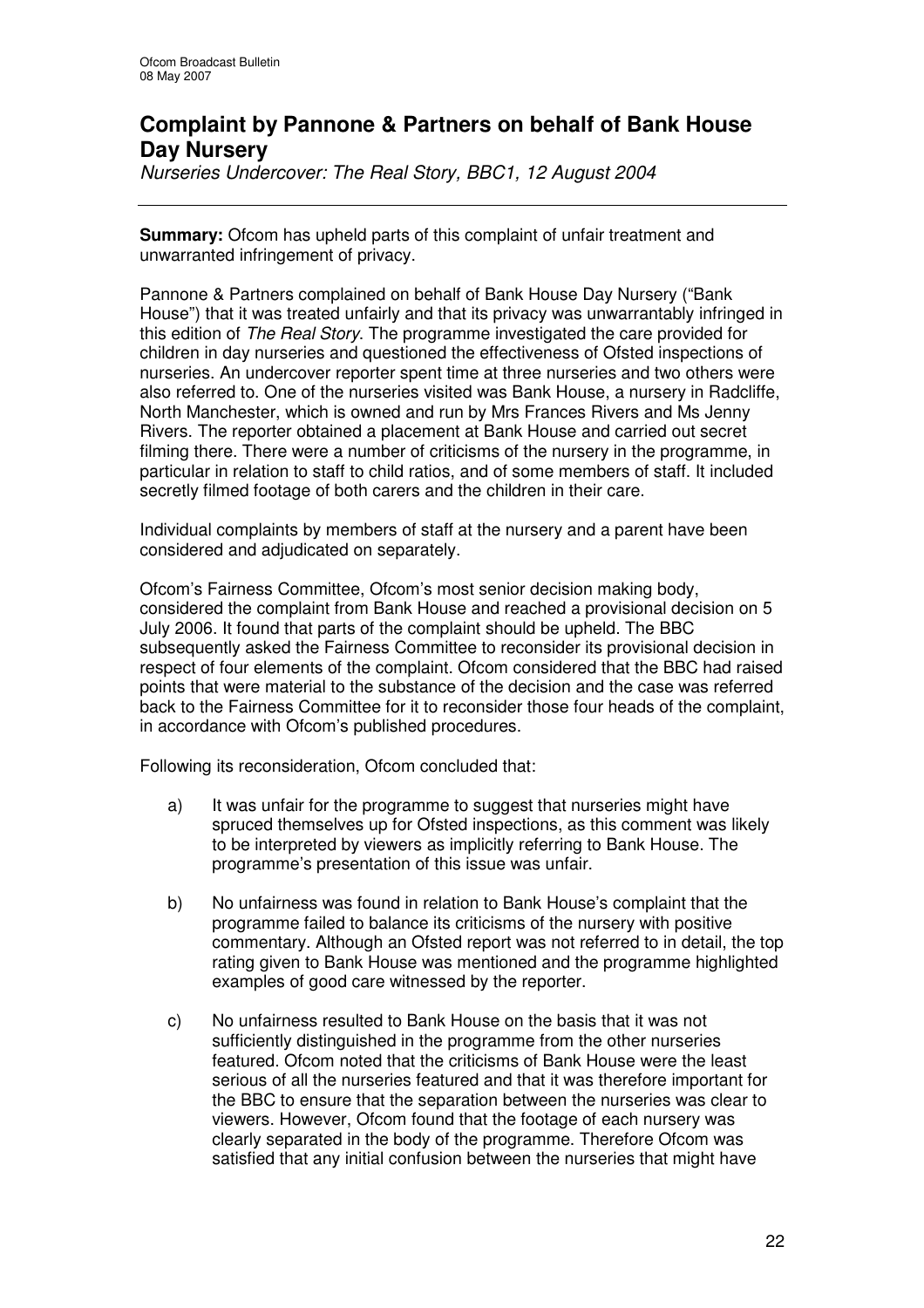arisen as a result of the opening sequence to the programme was likely to have been dispelled by the end of the programme.

- d) It was unfair for the programme to make a charge of inappropriate behaviour by a member of staff at the nursery. The inclusion of such a strong allegation by an expert without her having been provided with all material evidence resulted in an unfair presentation of this issue.
- e) No unfairness resulted from the BBC using an artificial technique to protect a carer, since, in the particular circumstances, it was legitimate for them to do so in order to avoid an innocent member of staff in the shot appearing to shout.
- f) It was unfair for the programme to suggest that the undercover reporter was left entirely on her own to take children to the toilet. This allegation was made in the absence of a definition by Ofsted of "left alone" and the footage provided by the BBC did not support the charge or justify any suggestion that she was unsupervised.
- g) Footage of a little girl was unfairly edited so as to suggest that she was left crying without being comforted. The BBC's untransmitted secretly filmed footage gave a materially different picture of the care the little girl received and unfairness resulted from the BBC's editing of the footage. (Ofcom noted that the BBC had itself upheld a complaint from the individual carer, on the grounds that the sequence, as edited, reflected actual events, but "intensified their impact to a point that introduced an element of unfairness").
- h) It was unfair for the programme to criticise Bank House for failing to carry out a Criminal Records Bureau ("CRB") check on the undercover reporter when she applied for a placement at the nursery. Such a check was only necessary if the reporter was to be charged with taking children to the toilet unsupervised. As noted above, the footage did not support the allegation that the nursery allowed the reporter to do so.
- i) It was not unfair to Bank House for the BBC to use of clips of children playing happily out of doors in the programme. The use of these clips was a device to separate the footage of the different nurseries, rather than a reflection of the care provided at Bank House.
- j) No unfairness resulted to Bank House as a result of the contribution of the expert who appeared on the programme. Her standing was referred to in the programme and she was qualified to comment as an expert on the secretly filmed footage.
- k) No unfairness resulted to the nursery from the BBC's use of a statement provided for the programme. It was unrealistic to expect that a statement of two A4 pages would be read out in full. However, with one exception, the content of the statement was reflected in relation to the specific incidents included in the programme. The tone in which the statement was quoted was not sarcastic.
- l) There was no unfairness to the nursery on the basis that the clips used were intended to be representative of the nursery. Ofcom considered that it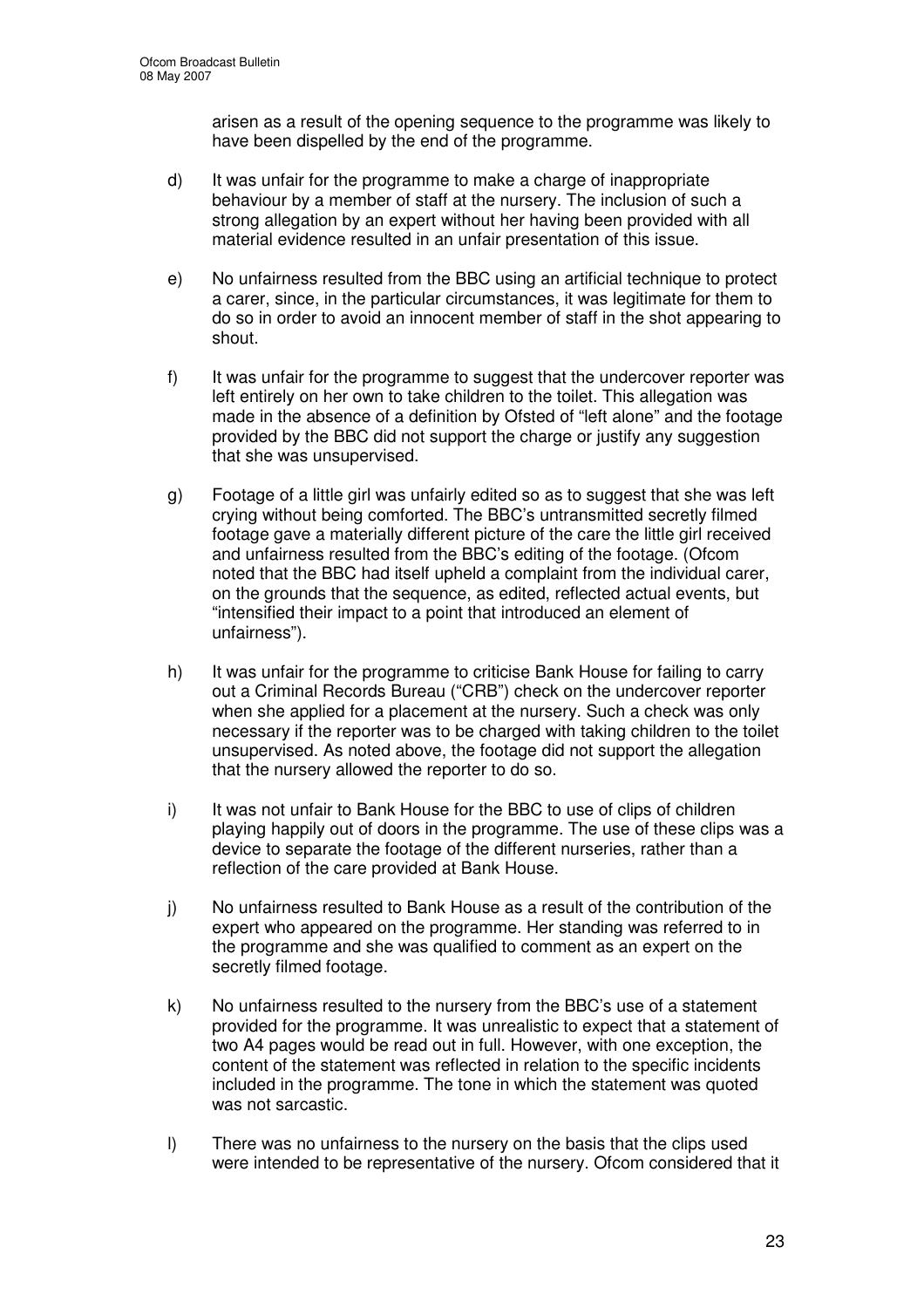would have been clear to viewers that the footage was not intended to be representative of care at the nursery.

- m) It was not unfair for the programme to show exterior footage of Bank House, with contact details, that was in the public domain and clearly visible from the public road.
- n) Secret filming at the nursery was an infringement of its privacy, as it was reasonable for the nursery to expect that its business of caring for young children would not be filmed surreptitiously. However, the programme makers had information from two sources that they said were credible about inadequate staffing levels at Bank House. There were some legitimate concerns raised by what the reporter saw at the nursery. The public interest in the care provided to young children generally and in the care provided at Bank House specifically justified the BBC's decision to allow secret filming at the nursery and outweighed its right to privacy.
- o) The fact that the identity of Ms Rivers, one of the owners of the nursery, was not obscured, combined with inclusion of the contact details of the nursery in the programme, was an infringement of the nursery's privacy in the broadcast. However this was justified by the public interest in the care provided to children at Bank House, for which, as one of the owners, Ms Rivers was responsible.

#### **Introduction**

This edition of the BBC's current affairs series, *The Real Story*, investigated the care provided for children in day nurseries and questioned the effectiveness of Ofsted inspections of nurseries. An undercover reporter spent time at three nurseries and two others were also referred to. One of the nurseries visited was Bank House, a nursery in Radcliffe, North Manchester, which is owned and run by Mrs Frances Rivers and Ms Jenny Rivers. The reporter obtained a placement at Bank House and carried out secret filming there. There were a number of criticisms of the nursery in the programme, in particular in relation to staff to child ratios, and of some members of staff. The programme included secretly filmed footage of both carers and the children in their care.

Ofcom's Fairness Committee held a hearing to consider the complaint. It was attended by Mrs Frances Rivers, her husband, Mr David Rivers, and Ms Jenny Rivers and representatives of the BBC.

#### **Complaint**

#### **Bank House's case**

In summary, Pannone & Partners complained on behalf of the Rivers that Bank House was treated unfairly in that:

a) The programme suggested wrongly that the nursery was able to "spruce itself up" for an Ofsted inspection. In fact an Ofsted inspection took place at the nursery only a few weeks after the secret filming took place. Although Bank House was aware of the month in which the inspection, lasting two and a half days, would take place, it was not aware of the precise date and could not prepare for the inspection as suggested in the programme. At the hearing Mrs Rivers said that part of the inspection involved Ofsted looking at staff and child rotas.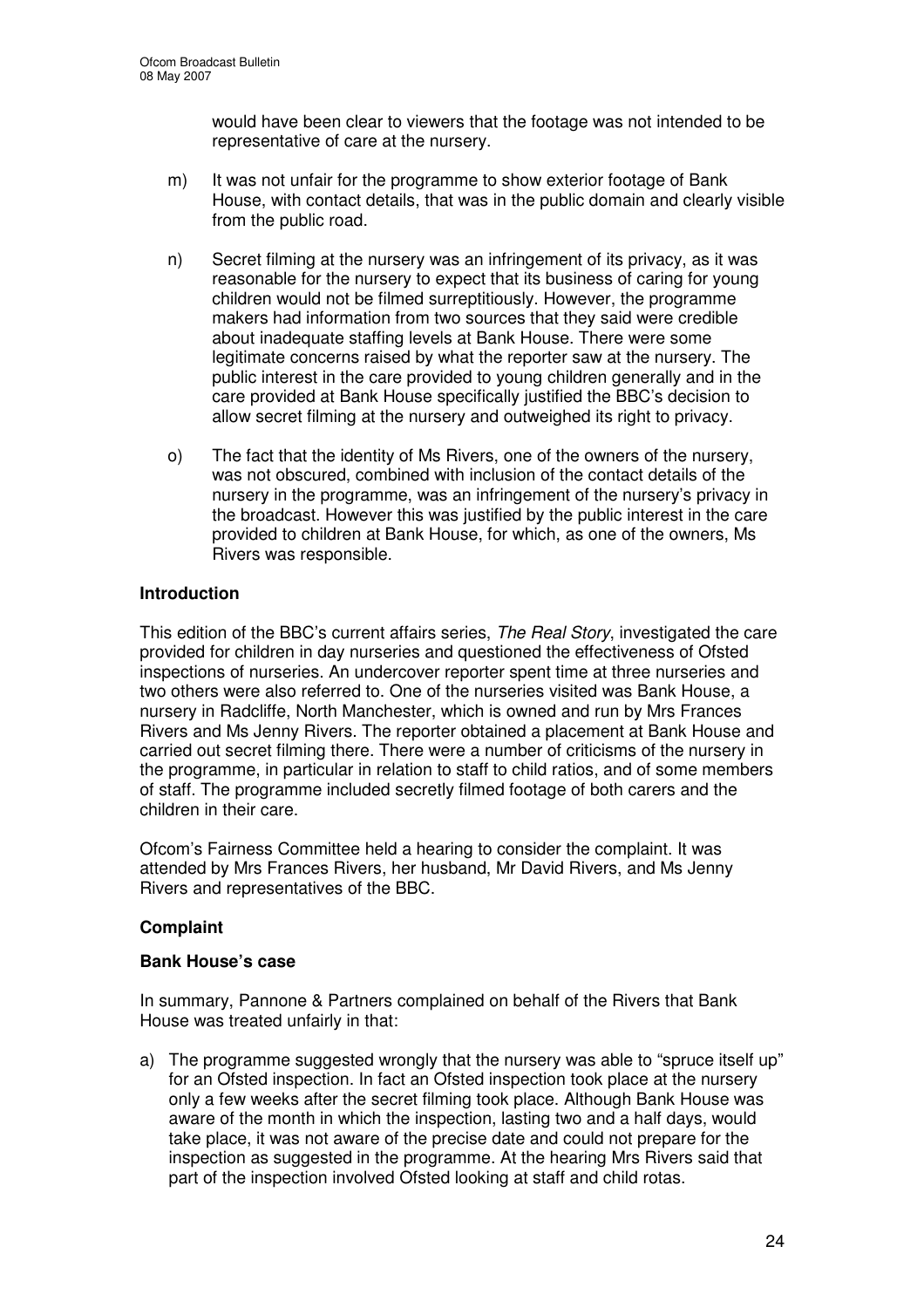- b) The outcome of the Ofsted inspection regarding the care of the children at Bank House was "good", the highest possible rating. The only legitimate criticism that could be made of Bank House by the programme was very minor, namely that, if a member of staff had to leave a room to get a drink, the staffing ratio, temporarily and for a very short period, fell below the minimum. Mrs Rivers acknowledged at the hearing that on seven occasions, and not for full days, rooms had been short staffed, through staff sickness. At no point did this prejudice or compromise the care of the children. However, the BBC sought to undermine the report and discredit Ofsted. It was unfair of the programme makers not to use the report in the programme so as to create balance. The Ofsted report was also referred to in a sarcastic tone.
- c) The programme featured two other nurseries of which serious criticisms were made. After the programme, a member of staff was dismissed at one of nurseries and Ofsted served a Compliance Notice on the other. The programme also referred to incidents at two further nurseries that resulted in the death of one child and serious injury to another. The inclusion of Bank House in the same programme resulted in the implication that any fault at the nursery was of the same order as the faults at the other nurseries featured, and the suggestion that Bank House was a nursery where such incidents might occur. The opening sequence, a "collage" of all three nurseries featured from which it was impossible to distinguish one from the other, also suggested that criticisms of all three nurseries were of the same level.
- d) In one scene, a carer was shown asking a child to stop making ambulance noises. After warnings, as he was disturbing other children, the child was firmly removed from the table at which he was sitting. The programme suggested that the carer's conduct was unacceptable and resulted in her being suspended from work for five weeks. The footage was shown to the Police Child Protection Officer who was satisfied with the conduct and believed that the volume of the carer's voice had been increased for the programme, thereby distorting the incident. At the hearing Mr Rivers said that, from the rushes provided, it was impossible to tell how for how long the child had been disruptive before the incident or for how long he was kept away from the table. Mrs Rivers said that the care was appropriate for the child in question.
- e) The programme included a clip in which a carer was heard shouting at children. The carer who was meant to be shouting appeared to be, at the time, looking at and quietly reading a notice board with her back to the children. The dialogue appeared to have been dubbed over the clip. Having viewed the relevant footage at the hearing and heard the BBC's explanation, Mrs Rivers said that it was not acceptable to move footage around even if the aim was to protect an innocent member of staff.
- f) A volume change and unfair editing took place in relation to a sequence in which the undercover reporter was shown taking children to the toilet. The programme suggested that the reporter should not have been asked to take children to the toilet, as she was not qualified. She was not, in fact, asked to take them to the toilet, she was asked to take them to clean their teeth and wash their hands. She instigated the children going to the toilet. The Child Protection Officer saw the footage and confirmed that the undercover reporter was not asked to take the children to the toilet. It was quite clear from untransmitted footage that a member of staff named Elizabeth Dalziel was standing behind the reporter giving her instructions. She could be heard in the programme saying, faintly, *"Make sure*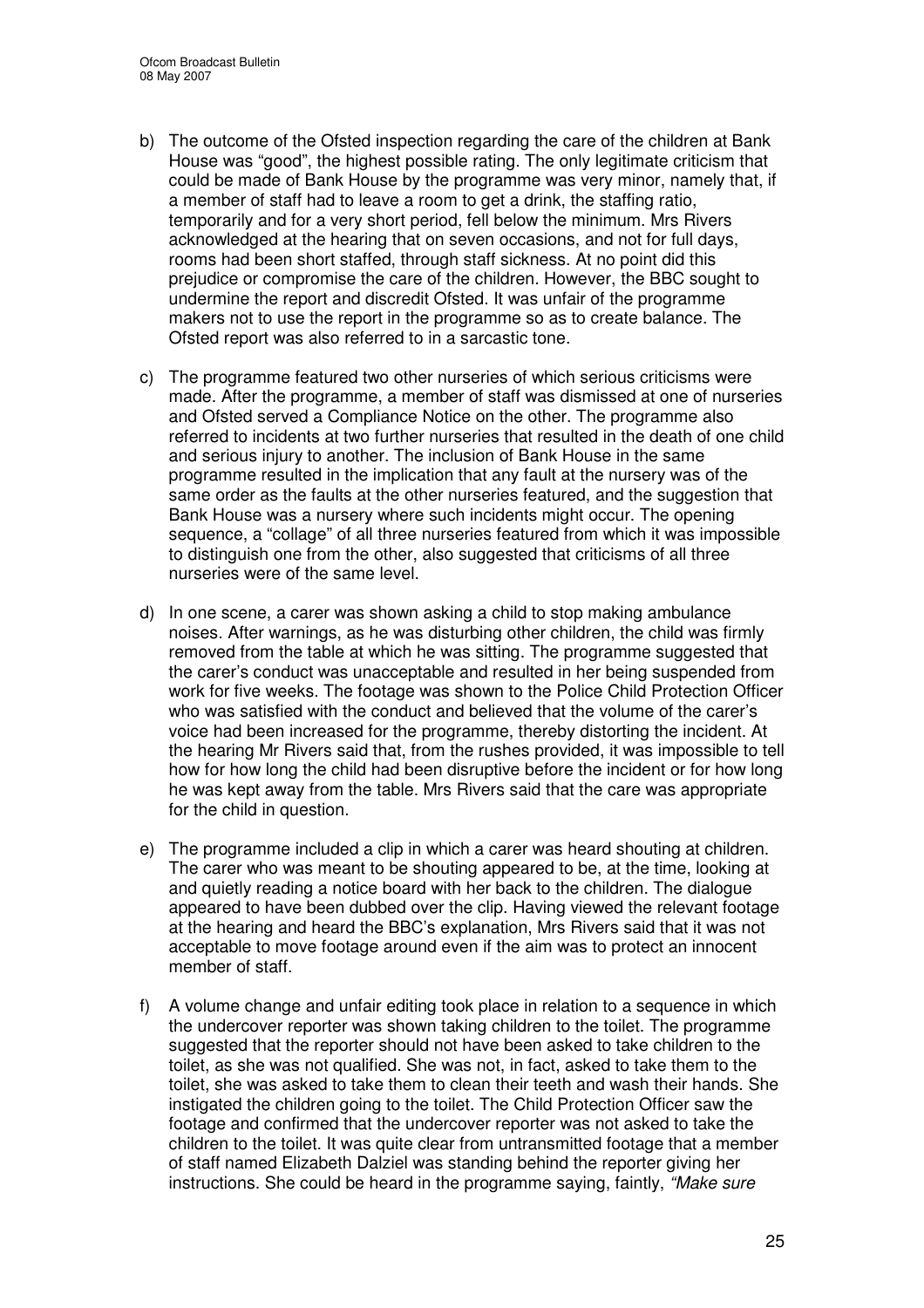*you put some soap on your hands"*. The undercover reporter was then heard loudly and clearly *saying "Put some soap on your hands"*. On the untransmitted footage, Mrs Dalziel was clearly heard talking to the reporter and the children, but this was not clear on the programme. At the hearing Mrs Rivers said that she did not think the reporter was left alone with children and that there were two other members of staff present who were not on the footage.

- g) The programme included footage of a child apparently being ignored by staff while she cried. It was asserted that she was crying for over 30 minutes, although Bank House was told originally that she was crying for "almost 20 minutes". The voiceover suggested wrongly that the child was new to the nursery. The child's mother had expressed concerns herself that the child would not stop crying. When staff tried to comfort her, she pushed them away. Comforting words were edited out, so as to suggest that the carer was happy to let the child continue crying. The programme also suggested, wrongly, that the child was being ignored, when in fact she was being talked to the whole time by a carer. Ms Rivers said at the hearing that the child was moving around happily and independently for most of the footage and that children should be allowed to play independently. Mrs Rivers said that the care given to the child was appropriate.
- h) The programme criticised Bank House for not carrying out the appropriate identification checks on the undercover reporter. A discussion between Ms Jenny Rivers and the reporter, in which this issue was discussed, was heavily edited, so as to omit a section in which Ms Rivers made it plain to the reporter that if she was to stay any longer, detailed checks would have to be made. The reporter was asked to produce formal identification so that such checks could be initiated: her response was not to return to the nursery. The editing of this conversation resulted in the false impression being given that the nursery did not take the appropriate steps to ascertain the reporter's identity and carry out the appropriate checks. The nursery's policy before the programme was that volunteers were not Criminal Records Bureau ("CRB") checked, in accordance with Ofsted standards, as they were not left unsupervised. However in view of the reaction by parents on discovering that such volunteers did not have to be checked, the nursery's policy was now that no one was allowed to work or volunteer at the nursery until the CRB check was complete.
- i) The use of "Arcadian bucolic idylls" within the programme, showing children playing happily in fields, suggested unfairly that there was a contrast between a utopian ideal and a flawed service provided by Bank House. The scenes used suggested unfairly that Bank House fell far short of the ideal.
- j) It was not made clear what was the expertise of the childcare expert who appeared on the programme to comment on the investigation, nor was it clear which clips she was shown. Her opinions were therefore meaningless and unfair.
- k) Bank House was invited by the programme makers to submit a written statement. However, very little time was given in the programme to the statement provided and it was not read out as the nursery intended and had been led to understand it would be. The extracts that were included in the programme were read sarcastically.
- l) The filming took place over six days, resulting in a few minutes of airplay. The clips shown were portrayed as being representative of the care provided by Bank House, but, in the circumstances, could not have been so. The clips were not put into context, so that viewers were left with the impression that they were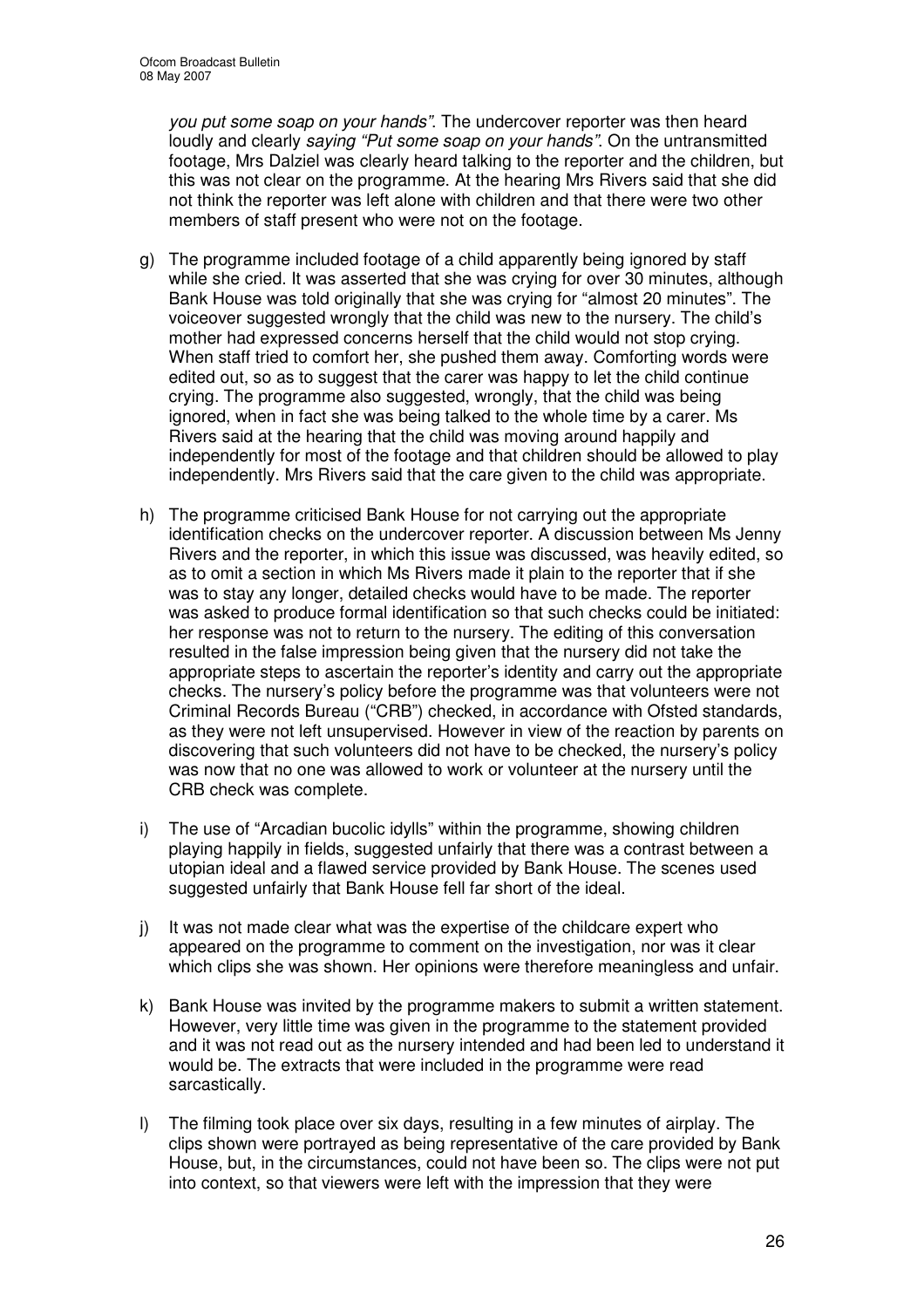representative of the level of the nursery's care. Ms Rivers said at the hearing that the level of care of the children at the nursery was not jeopardised or chaotic as a result of any brief periods of short staffing.

m) The programme lingered on the name and telephone numbers of Bank House for an unfairly long period.

In summary, Pannone & Partners complained that the privacy of Bank House was unwarrantably infringed in the making of the programme in that:

n) Footage was obtained by secret filming, without the owners' consent and without a public interest justification. Had the nursery been aware that the placement was being sought by an undercover BBC reporter, it would not have been granted and the reporter would not have been permitted to film or record on the premises. Mrs Rivers said at the hearing that the nursery accepted that on seven occasions over six days, rather than nine as claimed by the BBC, and not for full days, rooms were short staffed, through staff sickness. She did not accept that this was indicative of a serious problem, as suggested in the programme. It was normal practice for members of staff to leave a room to take a drink or for other duties. Provided such members of staff remained on the premises, the nursery was staffed. This issue did not, however, justify secret filming and including Bank House with the other two nurseries. There was little or no public interest in how Bank House was run.

In summary, Pannone & Partners complained that the privacy of Bank House was unwarrantably infringed in broadcast of the programme in that:

o) Footage of Ms Rivers, co-owner and manager of the nursery, was shown in the programme and, unlike other members of staff, her face was not blanked out. This, combined with the information revealed about the nursery's name, address and telephone number, meant she was identified to viewers.

#### **The BBC's case**

In response to the complaint of unfair treatment, BBC said in summary:

- a) The reference to nurseries being able to "spruce up" for Ofsted inspections appeared in the context of a general discussion about the reliability of Ofsted inspections, which was included at the end of the programme. At the time of the broadcast, nurseries were given advance notice of the month of an Ofsted visit. The programme raised the possibility of nurseries preparing in advance for an inspection. There was no direct allegation that Bank House had done so. This was a legitimate topic for discussion at the conclusion of the programme, 40 minutes after the end of the section about Bank House. Since transmission, Ofsted had changed its procedures to introduce no-warning inspections.
- b) The programme made it clear that the nursery had been approved by Ofsted and that it was given "top marks". Ofsted's findings were presented alongside the programme's findings, which did not concur with what Ofsted reported. The purpose of the programme was not to deal with what Ofsted had found, but what it had not found. The programme makers obtained strong evidence that staffing levels at Bank House fell below national guidelines and that this was not simply on occasions when staff left the room for a drink or to go to the toilet. The programme makers identified nine occasions when there were breaches of DfES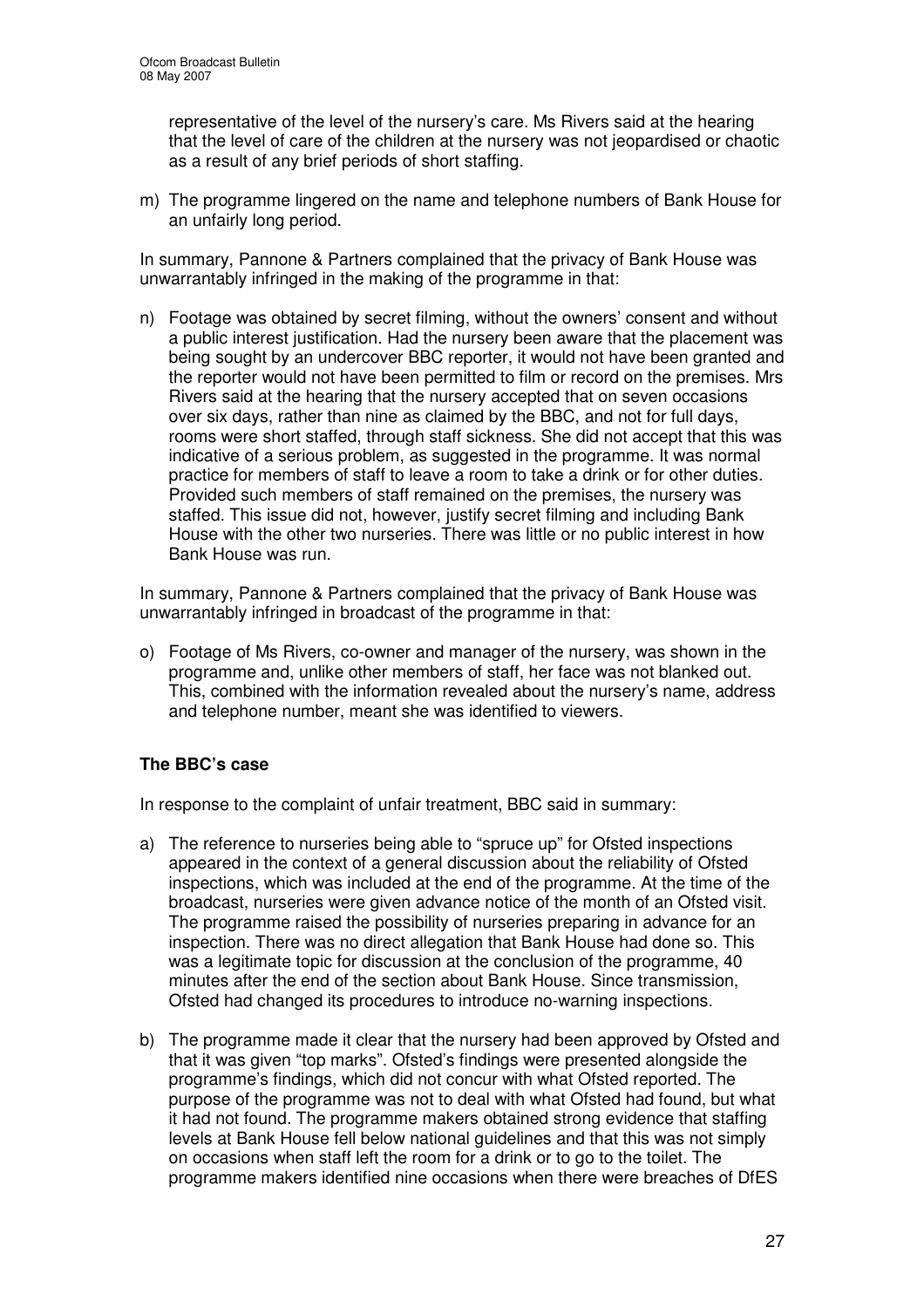(Department for Education and Skills) national standards. Staff at the nursery also made comments to the effect that they were understaffed. These were failings that would not have been discovered by Ofsted, at a time when notice was given of inspections.

- c) Viewers would not have inferred that the programme was suggesting that children at Bank House faced the risk of accidents. The presenter said in her introduction, *"The children you'll see haven't been put at serious physical risk…"* The programme then had clearly marked sections on the three nurseries, which were separated both visually and through clear narrative and chronology. There could not have been any confusion about the different problems highlighted at each nursery. The introduction to the programme showed brief clips from the three nurseries featured. None of them was named at this point and it was clear to the viewer immediately afterwards that the nurseries would be dealt with separately. Such a montage of material is a familiar technique for establishing the general nature of a programme. Viewers appreciate that such sequences may contain material from diverse sources and form any judgement about those sources from the body of the programme rather than from the opening montage.
- d) The incident with the child making ambulance noises was one of those assessed by Marion Dowling, the childcare expert who appeared on the programme. At the hearing the BBC said that Ms Dowling saw the same rushes of this incident as those provided to Bank House and Ofcom. The reporter had some problems with her equipment and the clip provided to Ofcom was all that was recorded of the incident. Ms Dowling's view was that there had been a breach of acceptable standards. The programme showed the incident and explained the relevant national standard, saying that *"When handling behaviour, it's important to avoid damaging children's self esteem, for example by segregation"*. The footage also raised issues about the national standards as they relate to physical intervention. It was clear that the child was being physically removed from his chair, not simply led away by the hand. When the child's parents saw the footage they were upset by what they saw. The programme makers were then approached by the Child Protection Unit at Greater Manchester Police, who requested sight of the footage. The police judgement was about child protection issues and whether an assault had taken place. The officer was not viewing as an expert in childcare. Comparison of the original footage with the sequence broadcast did not support the claim that the volume of the carer's voice was increased in order to give an exaggerated impression.
- e) In an incident in which a carer was heard shouting at children, sound was moved and dubbed over the clip. This was because, when the programme makers viewed the rushes at the point where one carer was shouting, they found another member of staff, who was not shouting, was in the foreground. As the second carer's face would have had to be obscured to protect her, so concealing her mouth, the programme makers felt it might look as if she was the person shouting. Because her hair colour was distinctive, the programme makers felt it fairer to find another way to protect her, so they moved the sound by a few seconds to accompany a more general shot of the room, in which there was no danger of confusion over who had been shouting. Although this was unusual, the reasons for using it on this occasion were sound and it did not result in viewers being misled on the point at issue, namely that "at times… some members of staff tried to keep control by shouting".
- f) There were several sequences in the rushes where the undercover reporter accompanied children to the toilet. In one sequence Mrs Dalziel could be heard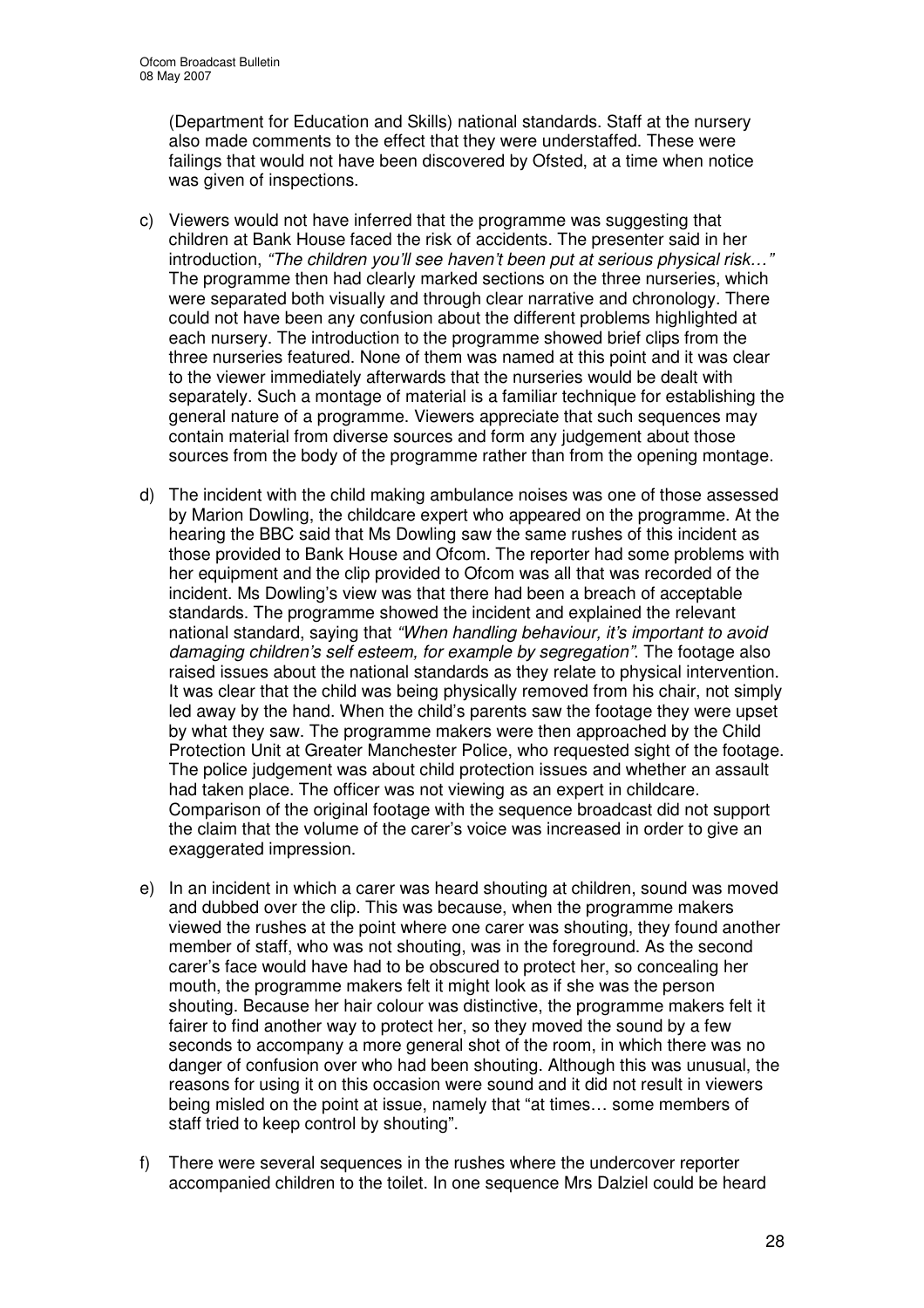saying to her *"Brush teeth first, toilet, then wash"*. Although this was difficult to understand in the programme because the editing team disguised Mrs Dalziel's identity and the viewer could not see her lip movements, the programme makers were in no doubt about what was said. The reporter then asked whether she would *"be alright doing that"* and Mrs Dalziel said *"Yeah, yeah".* It was clear from the rushes that the reporter was left on her own to take children to the toilet. As the camera swung around in the toilet in which the reporter was supervising children, there was no sign of any other carer supervising or giving instructions. The BBC said at the hearing that Mrs Dalziel had said in a statement to Ofcom that the reporter was on her own at the time. The sequence was edited down, but was entirely representative of what happened. The sequence was not distorted through a volume change.

- g) The BBC accepted that editorial choices made in the editing of the footage showing a crying child, although they reflected actual events, intensified their impact to a point that introduced an element of unfairness to the member of staff concerned, Ms Rubina Khan. Although the untransmitted footage did not support the claim that the child was not ignored for considerable periods, it did also show that she was quiet or playing contentedly for substantial periods. The BBC's Head of Editorial Complaints upheld Ms Khan's complaint in that respect. However, a distorted picture was not created through the editing out of comforting words. The original footage showed that there were sustained periods when the child was crying and when her crying was either ignored of commented on critically by Ms Khan. Ms Dowling thought that Ms Khan's conduct as a carer warranted criticism. It was justifiable to draw attention to these failings.
- h) Pannone & Partners confirmed to the programme makers in a letter dated 19 July 2004 that Bank House accepted that they failed to check the undercover reporter and that, although the reporter was not seeking permanent employment, this was an oversight. The programme provided a fair summary of the conversation between Ms Rivers and the reporter. It was clear that the programme was not suggesting that no steps towards the necessary checks were taken. It was also clear in the programme that Ms Rivers was aware of the importance of the CRB check. It is an absolute requirement that any person who is going to be left alone with children has a CRB check before they start. However, the reporter was left alone with children before such a check was made and before preliminary information had been gathered and verified. This was fairly reflected in the programme.
- i) The sequences of children playing in fields were simply intended to reinforce the separation between the different sections of the programme and not as a reflection on the service provided by Bank House and the other nurseries.
- j) Ms Dowling's standing was made clear in the section of the programme where she first appeared: *"Marion Dowling is the President of the British Association for Early Childhood Education. She is also a former Ofsted nursery inspector"*. She is an expert in her field and speaks with authority. It was legitimate to show her the incidents recorded at the nursery and seek her assessment. At the hearing the BBC said that Ms Dowling had access to all the secretly filmed footage and viewed about 12 hours of material, including the sequences used in the programme.
- k) It was usual for statements from those criticised or commented on in programmes to be represented by quotation and summary. The statement provided on behalf of Bank House was quoted in a way that fairly represented the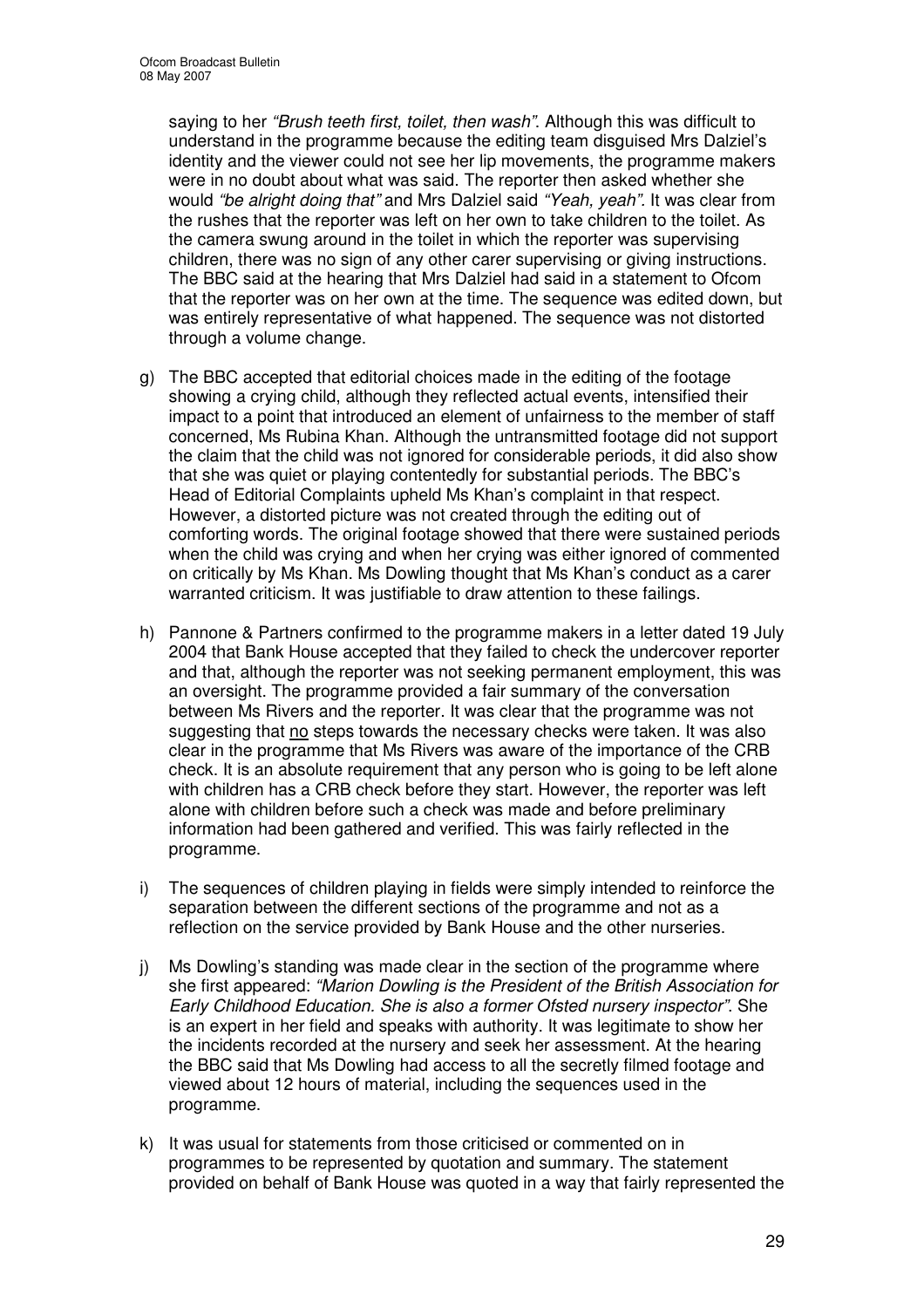nursery and its staff on the points at issue. There was no criticism made by the programme on which Bank House's position, as set out in the statement was not represented.

- l) The standard of care at Bank House was below acceptable levels and the programme properly reflected the nursery's failings. The programme made it clear that it was showing instances of lapses that occurred while its reporter was working undercover. The clips were not portrayed as representative of conditions at all times, but as illustrative of matters that warranted concern. The programme made it clear that the reporter had witnessed examples of good practice and that some parents had expressed satisfaction with the standard of care at Bank House.
- m) The first use of shots of the nursery nameboard and exterior helped provide the equivalent of a chapter heading, so separating the different nursery sequences. The shots of the board were split up, with a total sequence lasting about 15 seconds. Later shots of the nursery and its name board were used as the programme reported the nursery's comments, in order to emphasise that this was an official statement from the nursery. The duration of these sequences did not exceed television conventions.

In response to the complaint of unwarranted infringement of privacy in the making of the programme, the BBC said, in summary:

n) There was a strong public interest justification for filming at Bank House. Nurseries are regulated by Ofsted. Parents need to have confidence that the regulatory framework guarantees minimum standards of care for their children. If a nursery falls below the minimum standard and the regulator either does not know or is incapable of ensuring that the minimum standards are being maintained, it is in the public interest for that to be exposed, both in terms of the general principle and in specific instances. The BBC said at the hearing that it was clear from the programme itself that its focus was on the role of Ofsted and that the middle section, featuring particular nurseries, was an exploration of the problems with Ofsted. The programme makers had become aware of failings at Bank House as a result of information from credible sources with personal experience of circumstances at the nursery. At the hearing, the BBC said that these sources indicated that Bank House was consistently understaffed, which could lead to chaos and poor care for the children. Filming at the nursery confirmed that standards at Bank House had fallen below the minimum acceptable and this was escaping detection. The BBC did not accept that the short staffing was at a minor level: they did not suggest children were in danger, but that the level of care was reduced. Exposing the understaffing and other departures from good practice at Bank House was in the public interest. Any infringement of privacy that occurred in the making of the programme was warranted by the importance of the subject and by the necessity of obtaining clear evidence that Ofsted guidelines were being breached.

In response to the complaint of unwarranted infringement of privacy in the broadcast, the BBC said in summary:

o) Given her role as manager of the nursery, Ms Rivers had a responsibility for the standard of care at the nursery and for ensuring it met national standards. Her name appeared on the nursery nameboard and in publicity material, so was in the public domain. Given her position at the nursery, it was legitimate to show her involvement without concealing her identity. The BBC said at the hearing that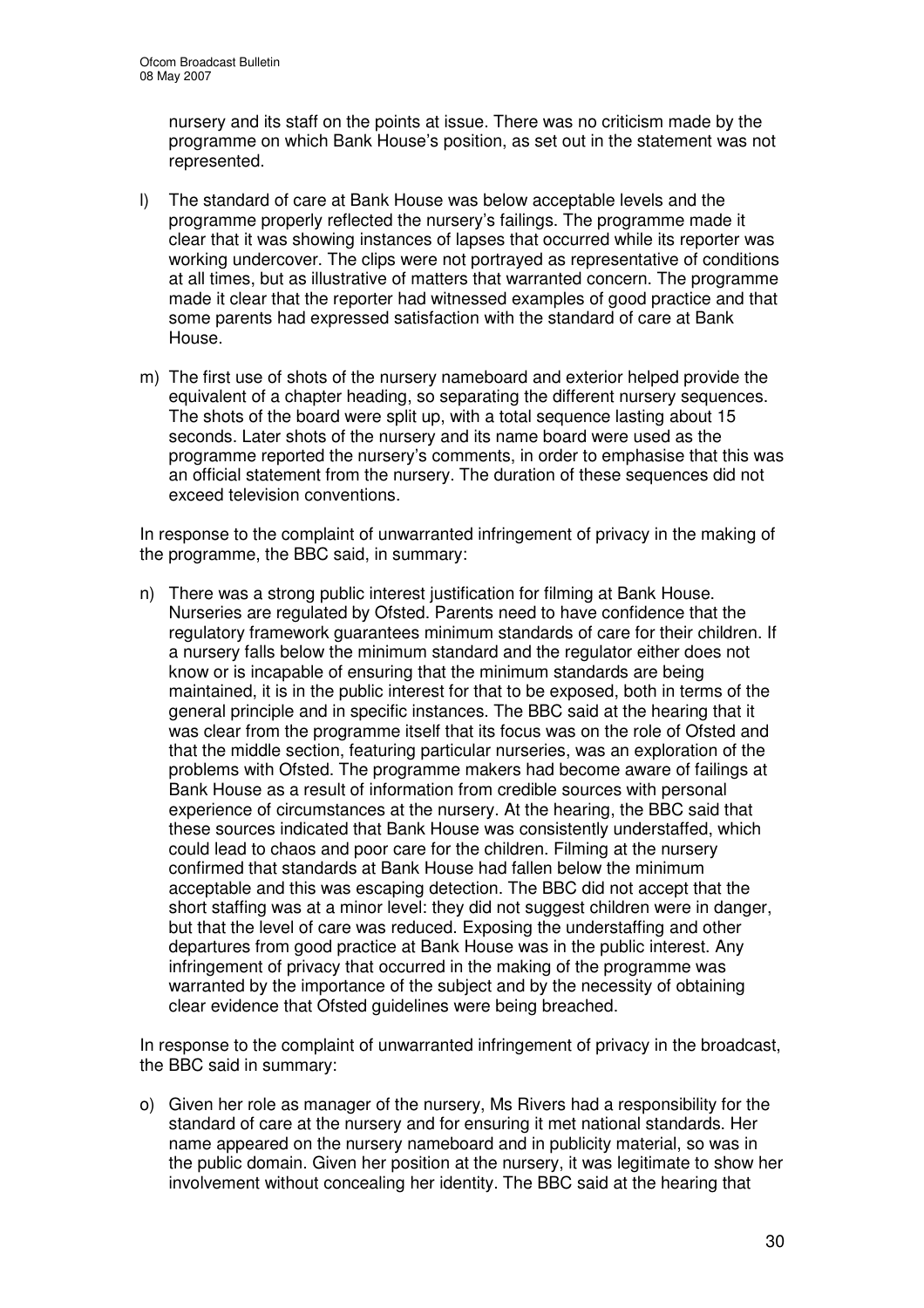footage of Ms Rivers giving good care to children was also included in the programme.

#### **Decision**

Ofcom's statutory duties include the application, in the case of all television and radio services, of standards that provide adequate protection to members of the public and all other persons from unfair treatment and unwarranted infringements of privacy in programmes included in such services.

In carrying out its duties, Ofcom has regard to the need to secure that these standards are applied in a manner that best guarantees an appropriate level of freedom of expression. Ofcom is also obliged to have regard, in all cases, to principles that require regulatory activities to be transparent, accountable, proportionate, consistent and targeted only at cases in which action is needed.

This case was referred to the Fairness Committee, Ofcom's most senior decision making body, for consideration. The Fairness Committee upheld the complaint in part (heads a), d), f), g) and h)) and the provisional decision was sent to both parties. The BBC subsequently requested that the Fairness Committee reconsider its provisional decision in respect of four elements of complaint (heads a), d), f) & h)). Ofcom considered that the BBC raised points that were material to the substance of the decision and the case was referred back to the Fairness Committee for it to reconsider heads a), d), f) and h,) in accordance with Ofcom's published procedures.

The Committee had before it a complaint from Bank House and a response from the BBC, with supporting material. It viewed a recording of the programme and all the recordings of untransmitted footage provided by the BBC. It also held a hearing, attended by representatives of Bank House and of the BBC. With regard to heads a), d), f) & h) the Committee also considered the BBC's request for reconsideration of the provisional decision and the points made by Bank House in response.

The Committee's final decision is set out in full below, by reference to each of the heads (heads a) to o)) of Bank House's complaint. As a preliminary point, the Committee noted that documentary making is important in investigating matters of public concern, such as the care provided for young children in nurseries. This is an appropriate subject for broadcasters to address in programmes (subject to the conditions of the Ofcom Broadcasting Code). It is, however, essential that programmes are accurate in all material respects so that no unfairness is caused and unwarranted infringements of privacy are avoided. This is necessary for both participants and viewers.

The Committee considered that there was a clear public interest in examining the role of Ofsted in regulating nursery care and highlighting nurseries where the programme makers had found a failure to comply with Ofsted standards. The BBC said that the aim of the programme was to investigate whether Ofsted was failing to regulate effectively. The Committee considered that the programme trod a fine line between achieving this aim and targeting individual nurseries, exposing their apparent failings.

a) Bank House complained that the programme unfairly suggested that it might have spruced itself up for an Ofsted inspection.

The Committee noted that Ms Dowling suggested towards the end of the programme that nurseries could present a particular image to Ofsted inspectors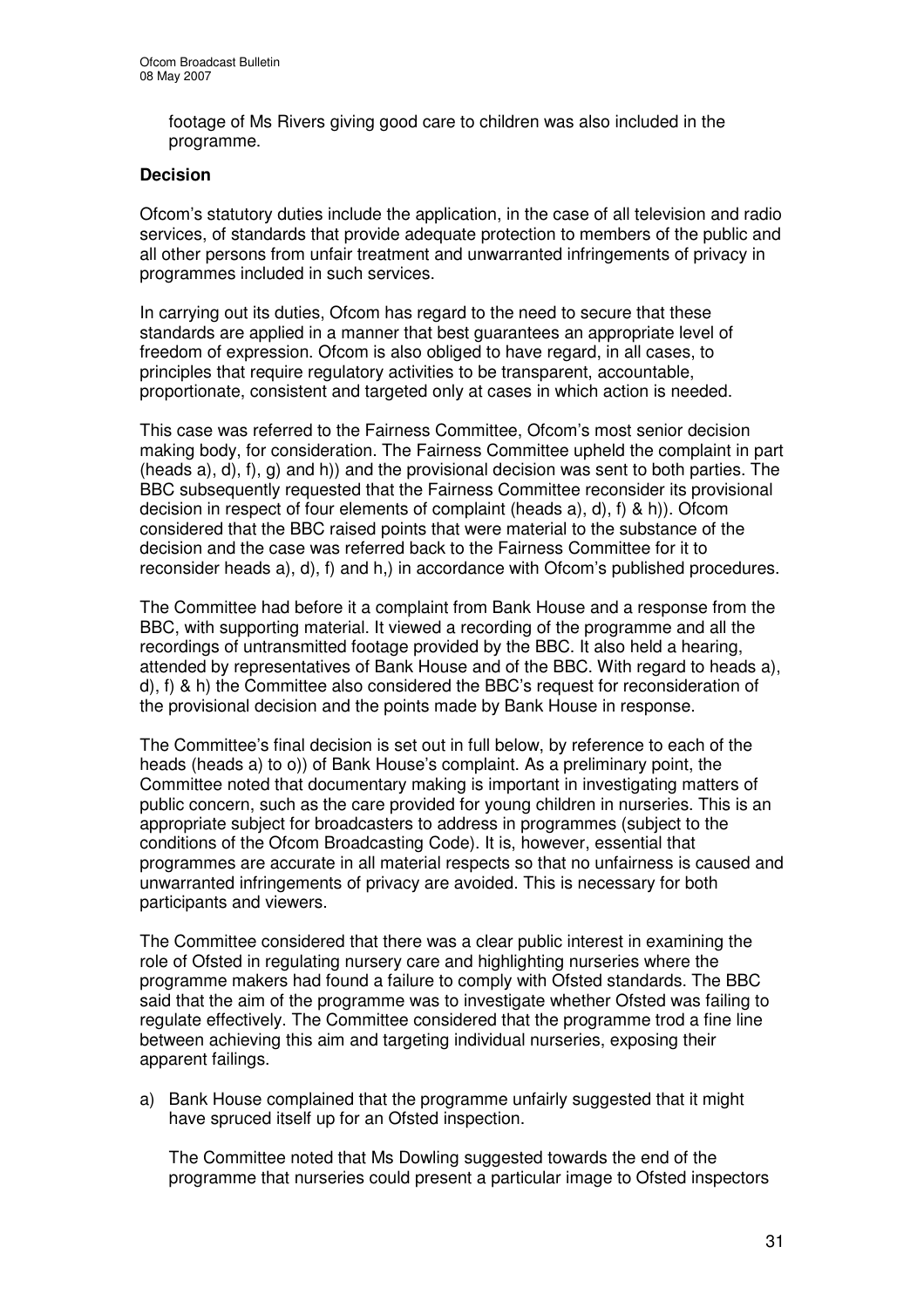because, with prior notice of an inspection, "places can spruce up". This was clearly made as a general concluding remark. There was no specific reference to Bank House or any of the other nurseries featured in the programme. However, as a general remark it implicitly applied to Bank House as well as the other nurseries featured in the programme. Further, the remark also followed a comment, made in narrative accompanying a linking section immediately after Bank House was featured, in which the presenter stated:

*"Ofsted told us it can only report on what it sees on the day it inspects. But, even if they don't know the actual day, nurseries are told in advance which month the inspectors are coming."*

In the Committee's view, although the section of the programme dealing with Bank House did not immediately precede the comment about sprucing up, it was reasonable to assume that viewers would have taken the comment about sprucing up to have applied equally to all the nurseries referred to in the programme. It was also material that the idea had been implicit from the earlier commentary line which immediately followed the section on Bank House (as quoted above). Furthermore, the programme made particular reference during the section dealing with Bank House to staffing being an area in which they claimed that Bank House fell below Ofsted standards (*"On four of the six days that Lizz was here some of the rooms fell below Ofsted's minimum staffing quota"*) and also looked at other areas in which the nursery's practice and procedures were alleged not to have met Ofsted standards.

The Committee also considered it significant that the part of the programme featuring Bank House particularly emphasised Ofsted inspections and that Bank House was the only nursery featured to have been rated as "good" by Ofsted, a point to which the commentary specifically drew the attention of viewers. Notably, this immediately followed a remark that the reporter was used on four out of six days *"to try and make up the numbers, something which Ofsted makes clear shouldn't happen…"*:

*"Ofsted describes Bank House as offering good quality care for children… and applauds it for a stimulating environment. It also says children receive personal attention and continuity of care. But at times in some of the rooms Lizz was in, some staff members tried to keep control by shouting".*

Taking each of these considerations into account, the Committee concluded that, whilst the reference to sprucing up served to cast doubts in a general sense on the validity of Ofsted inspections, it was likely to have been understood by viewers as applying, at least in part, to Bank House - a nursery which the programme had clearly suggested fell short of Ofsted requirements in several areas, despite having received a "good" Ofsted rating. The Committee considered that the comment did, therefore, implicitly allege (as Bank House had complained) that the nursery might have spruced itself up (in order to obtain its "good" rating) and that, in these circumstances, the programme's presentation of this issue was unfair.

The Fairness Committee found that the programme was unfair in this respect.

b) The nursery claimed that the fact that it had received the highest possible rating by Ofsted was not used in the programme so as to create balance. The Committee considered that, although the Ofsted report was not referred to in detail, the top rating that Bank House nursery had received was referred to. The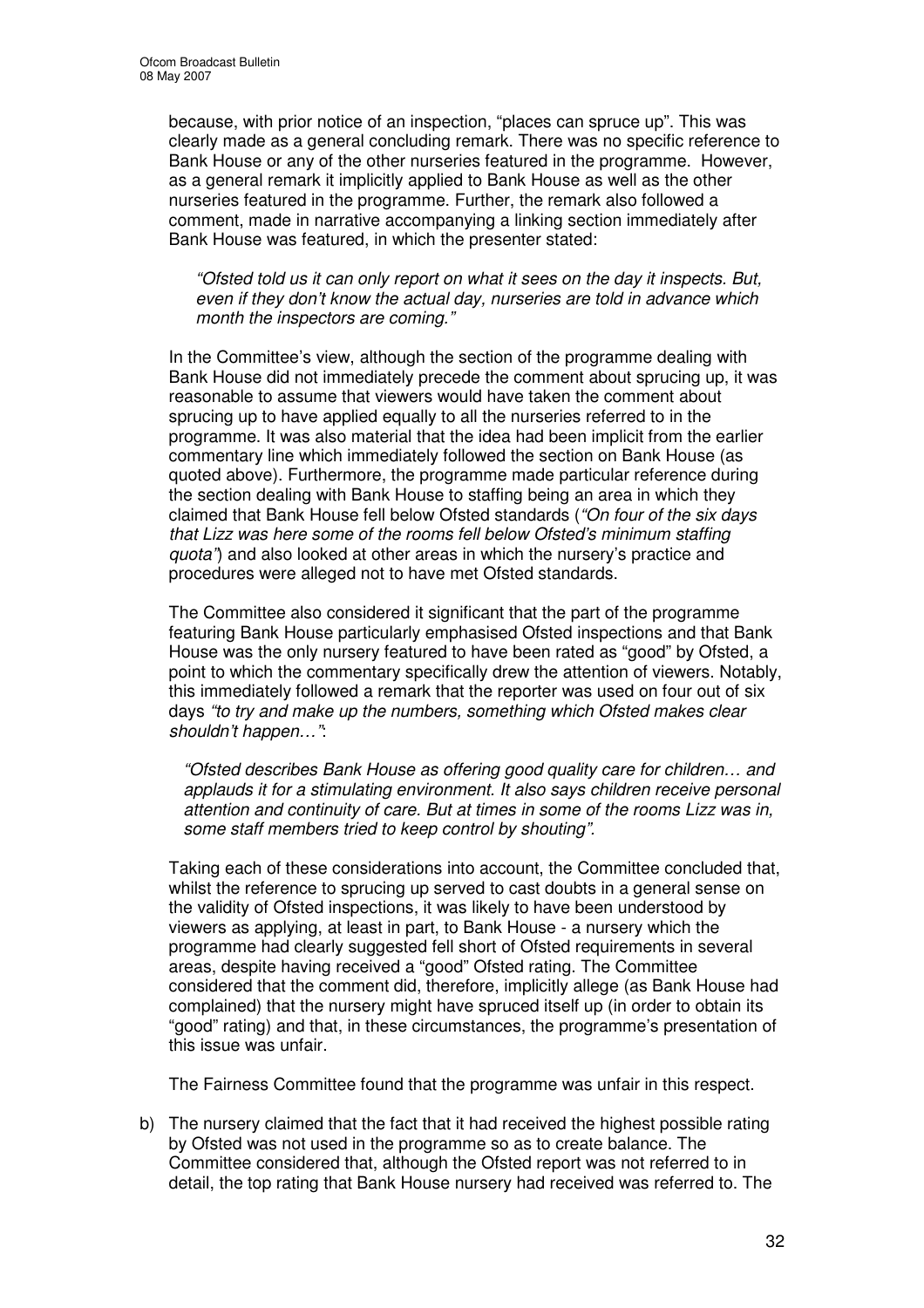programme also highlighted examples of good care witnessed by the reporter. In the circumstances, the Committee took the view that the criticisms included in the programme were balanced by the inclusion of positive footage and commentary. The Committee noted the complainant's concern that the Ofsted report was referred to in a sarcastic tone, but, having viewed the programme, did not did not consider this to be the case and took the view that the tone of the commentary throughout the programme was measured.

The Fairness Committee found no unfairness in the programme in this respect.

c) The complainant claimed that the inclusion of Bank House in the programme and the use of a collage of clips as the opening sequence to the programme failed to distinguish properly between the nurseries featured, and resulted in the false impression being given that the criticisms of all of them were of the same level. The Committee considered that, having found that there were concerns in relation to staffing, where the nursery appeared to be falling short of Ofsted guidelines, it was legitimate for the BBC to include the nursery in the programme. However, as a matter of fact, there were clear distinctions between the seriousness of concerns in the nurseries featured, of which Bank House was the least serious. In these circumstances it was important for the BBC to ensure that the separation between the nurseries was made clear to viewers. The Committee noted that there was only very brief footage in the opening sequence from the filming at Bank House and that Bank House was then the first nursery featured in detail. It was possible that viewers might have thought initially that the range of allegations included in the opening sequence applied to all the nurseries featured. However, watching the programme as a whole, the footage of each nursery was clearly separated, both through visual devices and the commentary, from the other nurseries featured. Any initial confusion between the nurseries was therefore likely to have been dispelled by the end of the programme.

The Committee found no unfairness in the programme in this respect.

d) Bank House complained that the inclusion of footage of the handling of a child who was making ambulance noises suggested that the carer's conduct was unacceptable and was unfair to the nursery. The nursery also complained that the volume of the carer's voice appeared to have been increased.

The Committee viewed untransmitted footage that had not been edited ("rushes") of this incident. It did not consider that the volume had been increased and took the view that the impression given in the rushes was the same as in the programme.

At the hearing it was explained to the Committee by the BBC that both sets of the reporter's covert recording equipment had failed, resulting in the incident being only partially recorded. The Committee considered that this was particularly unfortunate given that the childcare expert, who was shown the footage of the incident, was asked to provide a professional opinion only on the very limited footage that had been recorded. According to the BBC the Committee was provided with the same footage the expert had viewed. In considering the critical reaction of the expert (who suggested that the carer's conduct was unacceptable and contrary to Ofsted guidelines), the Committee noted that the rushes provided were brief*,* lasting approximately half a minute in total, and that none of the key material leading to or following the incident had been available to the expert or Ofcom. From the limited footage that was available it was clear that this was the third warning that was given to the child but the Committee noted that neither of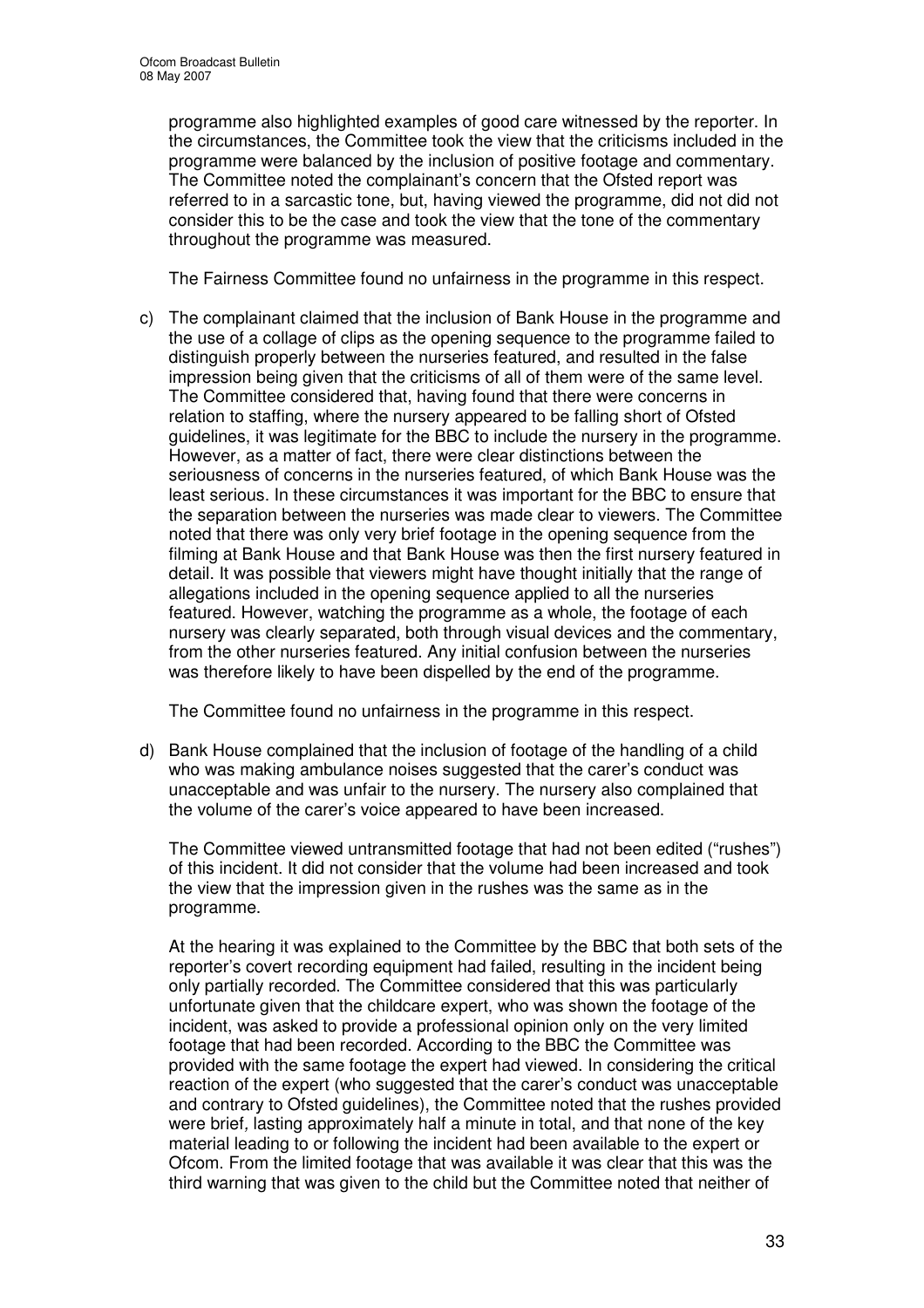the two previous warnings was included in any available footage. The Committee also noted from the footage they saw that the child did not appear to be distressed by the incident.

In its consideration of this complaint the Committee was very clear that Ofcom's role was not to substitute its own opinion for that of experts. The Committee wished to emphasise that its decision in this case in no way sought to do so. However, it was incumbent on Ofcom to reach a balanced decision based on a critical assessment of the evidence put before it in order to determine whether the broadcaster's actions were consistent with the requirements of the Code.

Broadcasters are required to take all reasonable care to satisfy themselves that all material facts have been considered before transmission and are so far as possible fairly presented in the programme.

In this case surprisingly little footage of the incident was made available to the expert for her to comment upon and the footage did not show what went before or after the incident.

In the circumstances, it did not appear to the Committee that the BBC had presented all the material evidence to Ms Dowling when seeking to obtain her opinion. Since there was also no suggestion that Ms Dowling was responding to anything other than the footage that she had been shown, it was unclear to the Committee on what basis the programme was able to criticise the nursery so heavily by making the strong allegation that the carer's behaviour towards the child was inappropriate and contrary to Ofsted's guidelines.

In the absence of footage of what went before the incident or what followed the incident Ofcom was not satisfied that the BBC had taken all reasonable care to satisfy themselves that all material facts had been considered prior to transmission. Further, by including such a strong allegation by the expert without providing the expert with all material evidence (or making clear in the programme that her comments were based on very limited footage of the incident which did not include what went before or after the incident) the programme's presentation of this issue was, in the Committee's view, unfair.

The Committee found that the programme was unfair to the nursery in this respect.

e) With regard to the complaint that the voice of a carer shouting was dubbed over different footage, the Committee noted the BBC's explanation that this was done in order to protect the identity of another, entirely innocent, member of staff. Having viewed the relevant rushes, the Committee considered that if the footage had not been edited in this way, it would have appeared that a member of staff who was not shouting was in fact the person shouting. While the BBC used an artificial technique to deal with this, the Committee took the view that, in these particular circumstances, it was legitimate to use this device to protect the carer in the shot.

The Committee found no unfairness in the programme in this respect.

f) The nursery complained that the programme suggested that the undercover reporter took children to the toilet on her own and without the nursery having carried out a CRB check on the reporter, which would have been contrary to Ofsted requirements. The Committee viewed the rushes relating to this incident.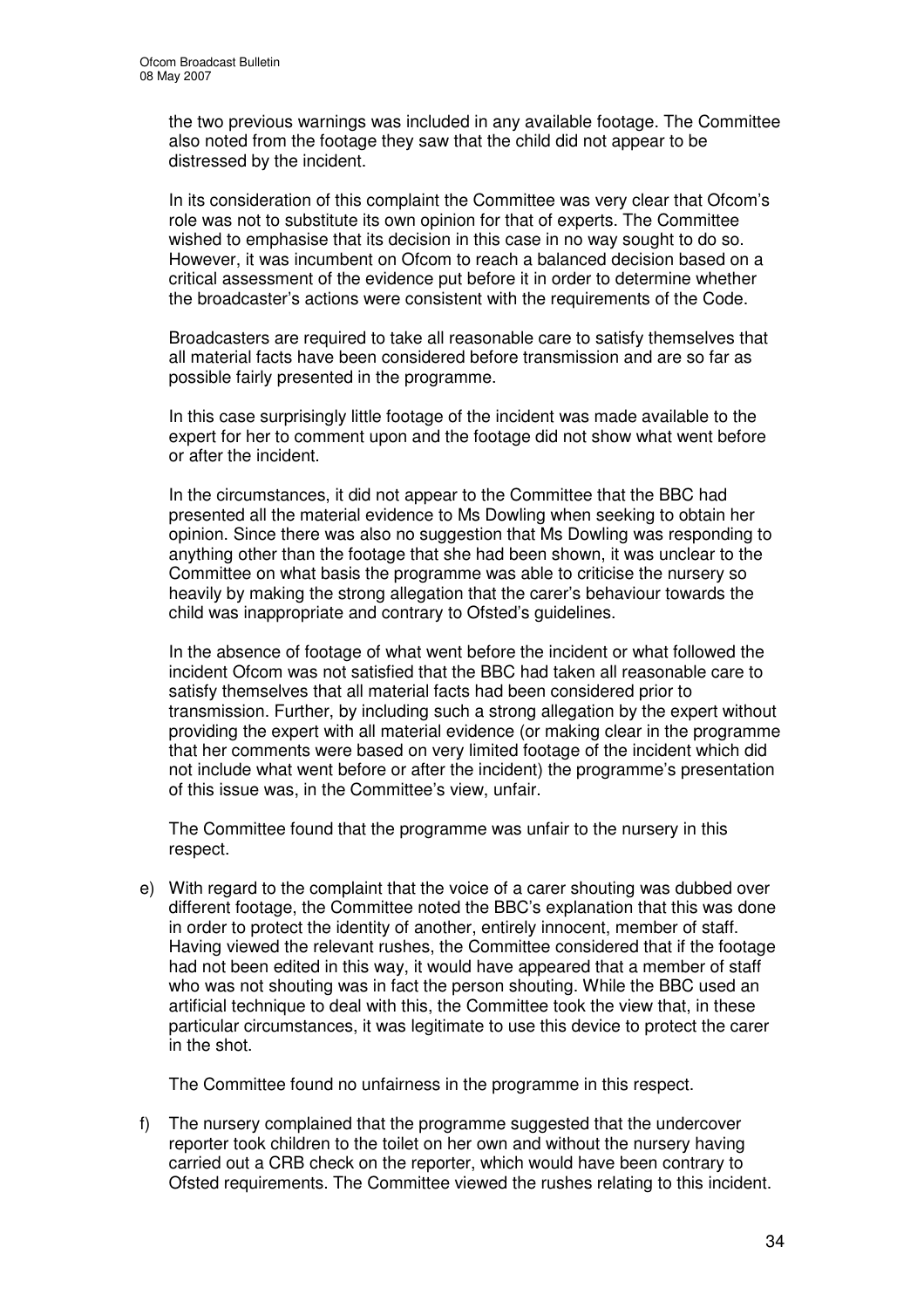The Committee took the view that the programme suggested that the undercover reporter was left entirely on her own to take children to the toilet. The Committee noted the supporting criteria in Standard 1.3 of the Surestart National Standards for under 8s day care and childminding, dated September 2001. These standards represent a baseline of quality below which no provider may fall. Standard 1.3 provides that the registered person (in this case, the nursery) should ensure that *"any person who has not been vetted is never left alone with children"*. It also noted that the Ofsted guidance to the National Standards, also dated September 2001, includes guidance on the selection of suitable staff, including volunteers, but does not expand on or define "left alone". On the evidence provided to Ofcom it was clear that the allegation in the programme was broadcast in the absence of any guidance having been issued by Ofsted at the time the programme was broadcast on the definition of "left alone".

The Committee noted that the BBC had sought to introduce (in order to support its case) Ofsted guidelines which did not exist at the time the programme was broadcast. The Committee considered that such guidelines were not a relevant consideration and it was unable to take them into account when reaching its decision. The Committee also noted that the BBC had failed to provide Ofcom with any contemporaneous guidelines on the meaning of "left alone" to support its case and inform Ofcom's understanding of the meaning of "left alone" in these particular circumstances. In the absence of any relevant contemporaneous guidelines on the meaning of "left alone" the Committee considered it reasonable to look elsewhere in the guidelines that were available at the time of broadcast and noted that the guidelines did define "supervision" (in relation to the standard on safety of children) as meaning *"within sight or hearing of a member of staff at all times"*.

It was clear from the rushes that the undercover reporter was not on her own when she took children to the toilet since throughout the footage that was recorded of this incident there was always a qualified member of staff nearby or within voice range. The Committee did not therefore consider that the footage supported the charge made in the programme that the nursery allowed the reporter to take children to the toilet on her own and the suggestion that the undercover reporter was left alone was not justified and therefore unfair. This also meant that the lack of a CRB check on the reporter was not contrary to Ofsted requirements (see h) below).

Ofcom found unfairness to the nursery in the programme in this respect.

g) Bank House complained that an allegation that a child was left crying without being comforted was untrue and that the relevant footage was unfairly edited. The BBC upheld a complaint from the individual carer concerned, on the grounds that the sequence, as edited, reflected actual events, but "intensified their impact to a point that introduced an element of unfairness" to the member of staff concerned. The Committee noted the view of the expert who appeared on the programme, who viewed the untransmitted rushes and felt that the girl was "distressed and being ignored". However, the Committee also viewed the rushes and considered that, overall, they gave a materially different picture of the care the little girl received from that portrayed in the programme. It was clear that the girl spent a significant period of time playing happily and received some positive attention from the carer. Although the Committee noted that the programme included positive commentary about the care provided by the carer at other times, this was insufficient to balance the way the footage of the incident was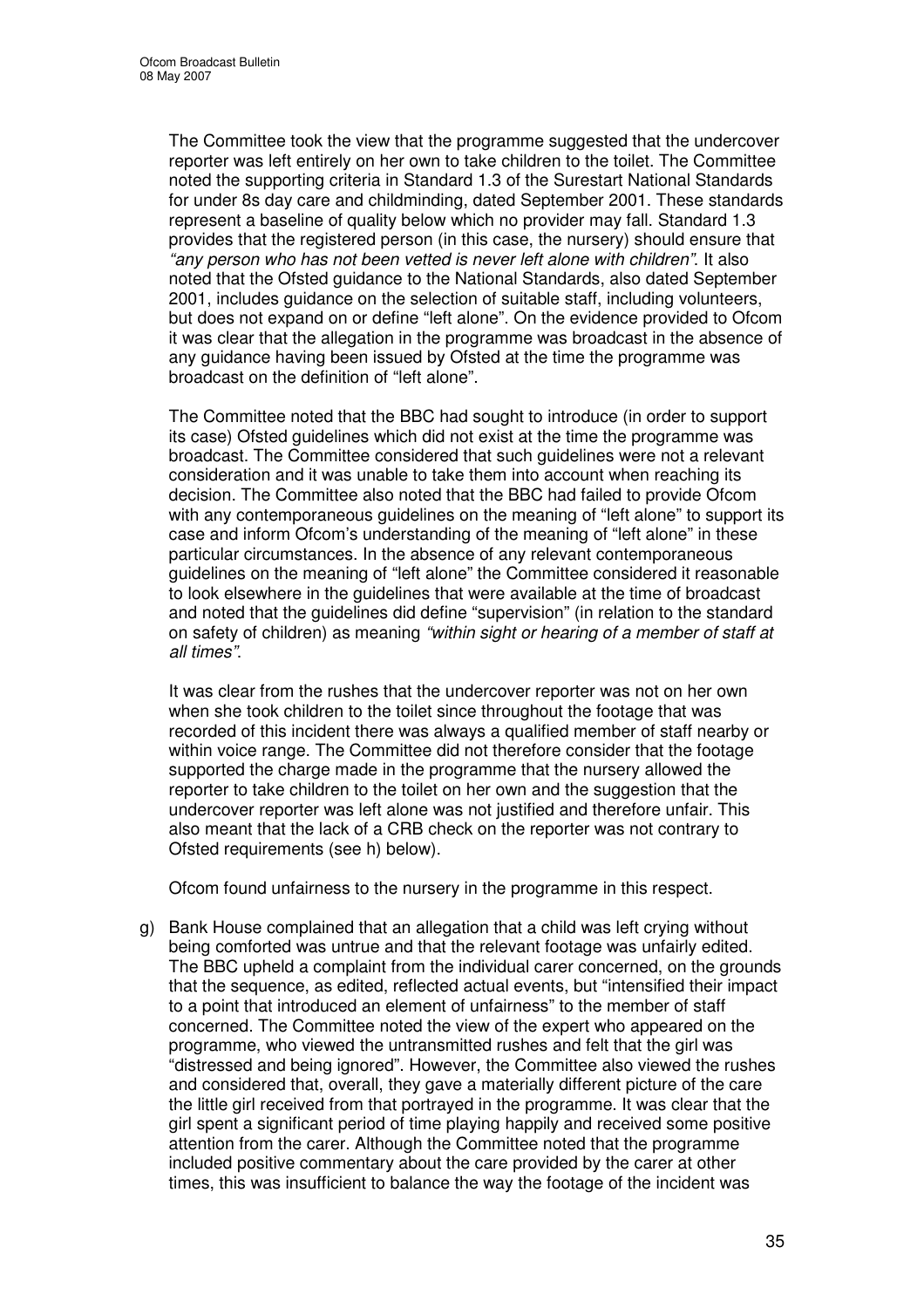edited. In all the circumstances, the Committee found that the allegation, coupled with the way the footage was edited, resulted in an unfair portrayal of the care provided.

The Committee found unfairness to the nursery in the programme in this respect.

h) The nursery complained that the programme wrongly criticised it for not carrying out the proper CRB checks on the undercover reporter. The Committee noted that the nursery had now changed its procedure, in response to parental concerns, so that everyone working at the nursery was CRB checked before they started. This exceeded the Ofsted requirement that anyone left alone with children must be CRB checked. However, having formed the view that the footage did not support the allegation that the nursery allowed the reporter to take children to the toilet on her own or unsupervised (see f) above), the Committee noted that it was not necessary for the reporter to be CRB checked. In view of this, the criticism of Bank House in relation to CRB checks was not justified.

The Committee found unfairness to the nursery in the programme in this respect.

i) The nursery complained that the use of "Arcadian bucolic idylls" made an unfair contrast between the ideal and the service provided by Bank House. The Committee considered that viewers would have clearly understood that these clips were a device to separate the footage of the different nurseries, rather than a reflection of the care provided at Bank House as one of the individual nurseries featured.

The Committee found no unfairness in the programme in this respect.

j) Bank House complained that the expertise of the expert, Ms Dowling, was not made clear in the programme and that it was not apparent which clips she saw. The Committee noted that Ms Dowling's standing was referred to in the programme. It also noted that the BBC said at the hearing that Ms Dowling saw 12 hours of footage. She was qualified to comment as an expert on the footage filmed by the undercover reporter (although, as noted in d) above, the Committee considered that the justification for the conclusions which were drawn were dependent on the clarity and extent of the footage that was available for Ms Dowling to comment on). The Committee considered that Ms Dowling was a legitimate participant in the programme and that it was not unfair to the nursery to include her in it.

The Committee found no unfairness in the programme in this respect.

k) The nursery complained that the statement it provided for the programme was not read out in full and that very little time was given to extracts from it, which were, in any event, read sarcastically. The Committee noted that the statement consisted of two full pages of A4 type. It was unrealistic to expect that it would be read in full. However, with the exception of the "sprucing up" comment dealt with at a) above, the content of the statement was reflected in relation to the specific incidents included in the programme. The Committee did not consider that the tone in which the statement was quoted was sarcastic.

The Committee found no unfairness in the programme in this respect.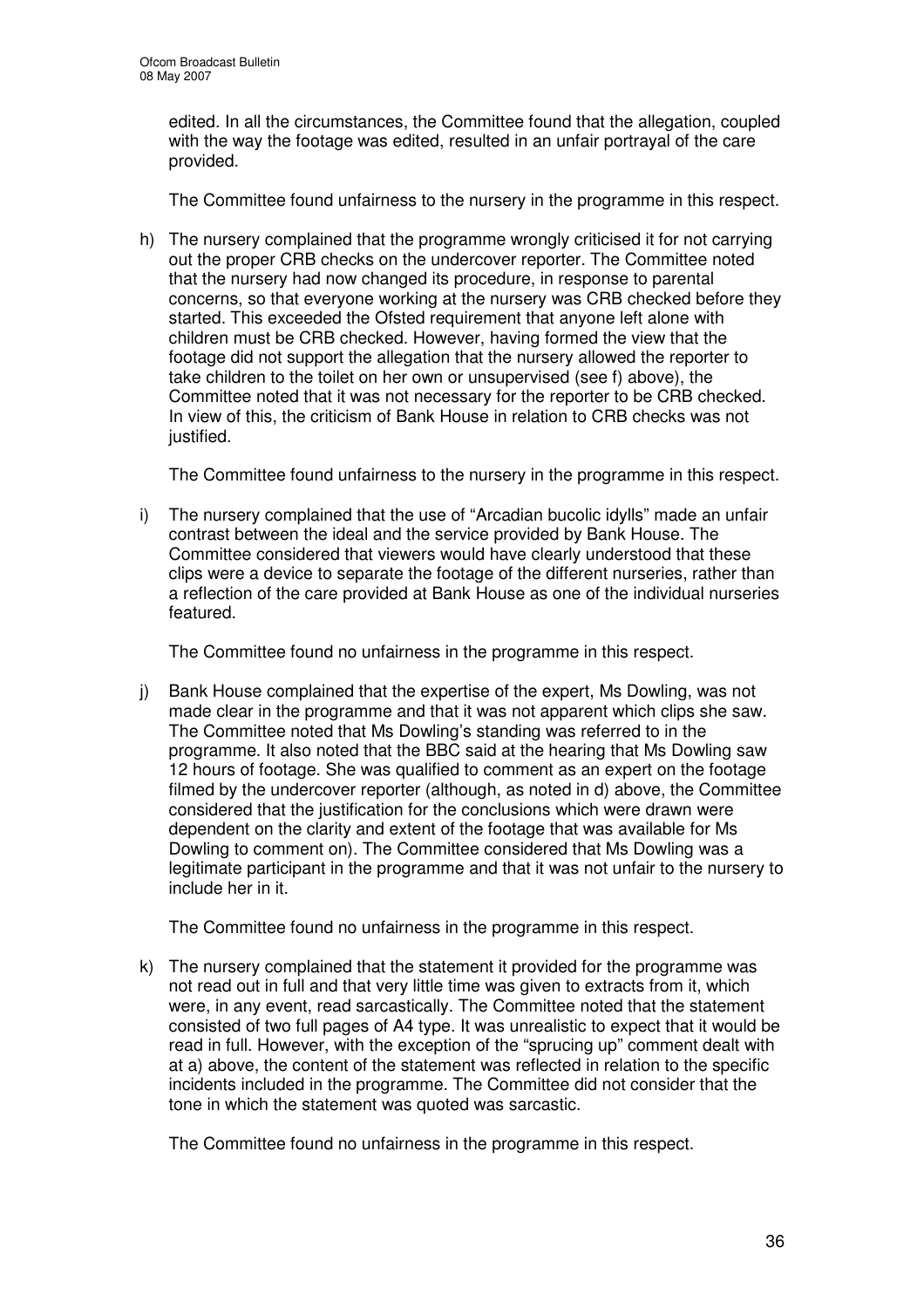l) Bank House complained that the clips included in the programme were not representative of the care provided at the nursery. The Committee considered that the programme was putting forward an argument that parents could not necessarily rely on Ofsted's inspections of nurseries and, in relation to Bank House, illustrated this by the use of a number of secretly filmed clips. The programme did not claim that these clips were representative of the nursery and it was also stated that the undercover reporter found good practice at the nursery as well. In these circumstances, the Committee considered that it would have been clear to viewers that the footage was not intended to be representative of care at the nursery.

The Committee found no unfairness in the programme in this respect.

m) The nursery complained that the programme lingered for an unfairly long period on the name and telephone numbers of the nursery. The Committee noted that the programme included more footage of the exterior of Bank House, with contact details, than of the other nurseries, where the problems found were more serious. However, it took the view that the information shown in the programme was in the public domain and clearly visible from the public road. The programme did not, therefore, reveal any information not readily available to the public and it was therefore not unfair to include it.

The Committee found no unfairness in the programme in this respect.

n) The nursery complained that the programme makers unwarrantably infringed its privacy by secretly filming at the premises while staff were at work caring for children. In deciding whether the nursery's privacy was unwarrantably infringed in the making of the programme, the Committee first considered whether there had been a breach of its privacy as a result of the filming. The filming took place while staff at the nursery were going about their ordinary duties as nursery carers. In the Committee's view, it was reasonable for the nursery to expect that it would not be filmed surreptitiously during the course of the working day and therefore its privacy was infringed in the making of the programme.

Having decided that there was an infringement of the nursery's privacy, the Committee proceeded to consider whether, in all the circumstances, this was justified by the public interest. In addressing this, the Committee took account of the fact that the programme makers had decided to film at the nursery on the basis of information they had received from two sources that they said were credible (details of which, in accordance with usual journalistic standards, were not provided to Ofcom) about inadequate staffing levels at Bank House. The Committee accepted that this provided sufficient justification for the BBC to send an undercover reporter to film secretly at the nursery.

Having secured a placement at Bank House, the reporter witnessed some periods of short staffing and other incidents of care that appeared to show a failure to meet Ofsted national standards for under 8s day care. The Committee considered that, although there was unfairness to the nursery in some respects, there were some legitimate concerns raised about the nursery by what the reporter saw. It took the view that secret filming at the nursery was justified by a legitimate public interest in exposing weaknesses in the regulatory framework for nursery care by seeking to investigate specific instances of lapses of minimum standards at Bank House and that the public interest in the care provided to young children generally outweighed the nursery's right to privacy.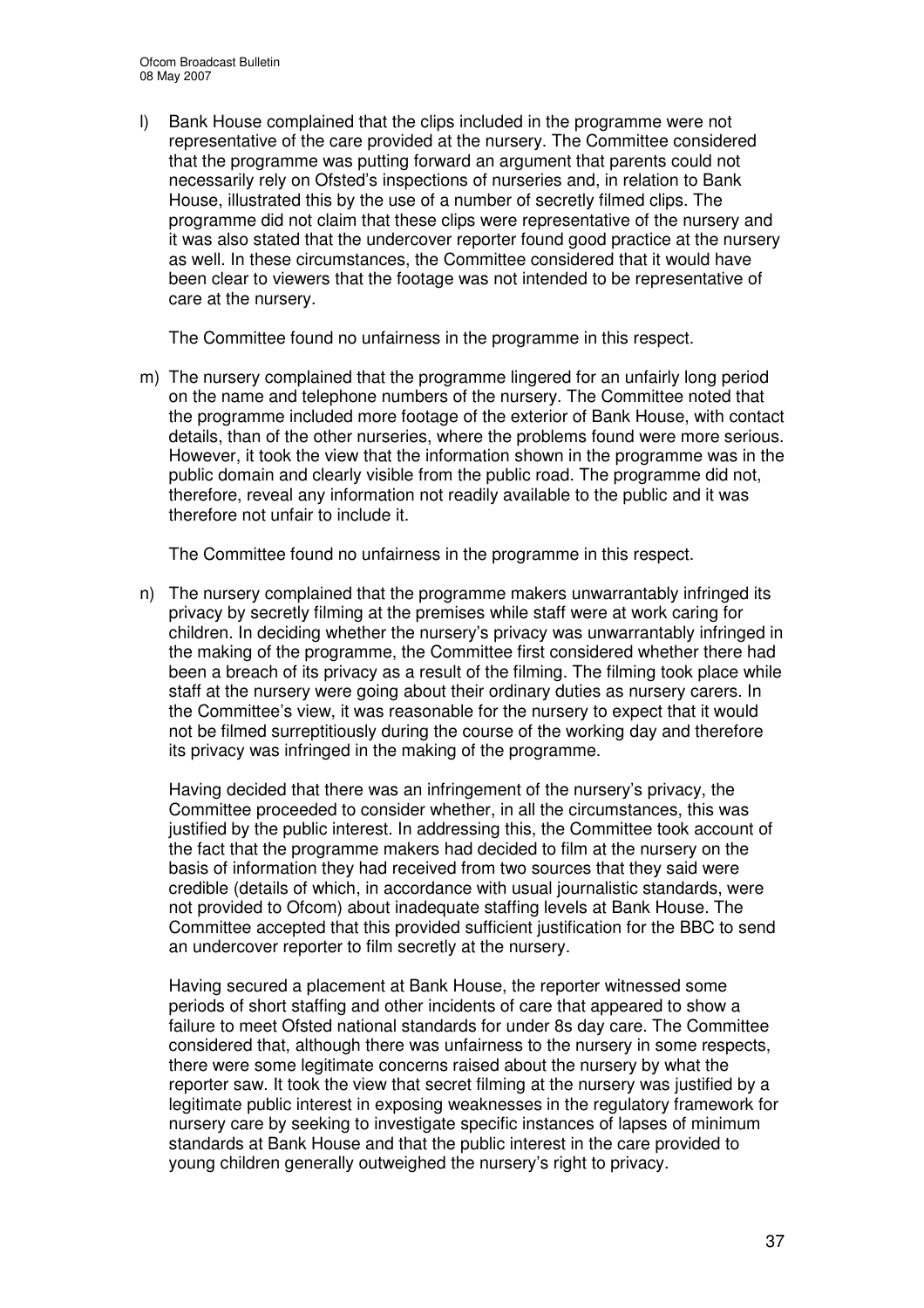The Committee therefore found that there was no unwarranted infringement of the nursery's privacy in the making of the programme.

o) Bank House complained that the failure to obscure the identity of Ms Rivers, one of the owners of the nursery, combined with inclusion of the contact details of the nursery in the programme, was an unwarranted infringement of the nursery's privacy in the broadcast. The Committee noted that none of the proprietors of the nurseries included in the programme had their identities obscured. The Committee also noted that Ms Rivers' name and contact details appeared on the board outside the nursery. This, combined with the fact that her face was not obscured, caused the nursery's privacy to be infringed. However the nursery's right to privacy was outweighed by the public interest in the care provided to children at Bank House, for which, as one of the owners, Ms Rivers was responsible.

The Committee therefore found that there was no unwarranted infringement of the nursery's privacy in the programme as broadcast.

**Accordingly, Ofcom's Fairness Committee upheld parts of Bank House's complaint of unfair treatment. It did not uphold the nursery's complaints of unwarranted infringement of privacy in the making and the broadcast of the programme.**

**Ofcom has directed the BBC to broadcast a summary of this adjudication.**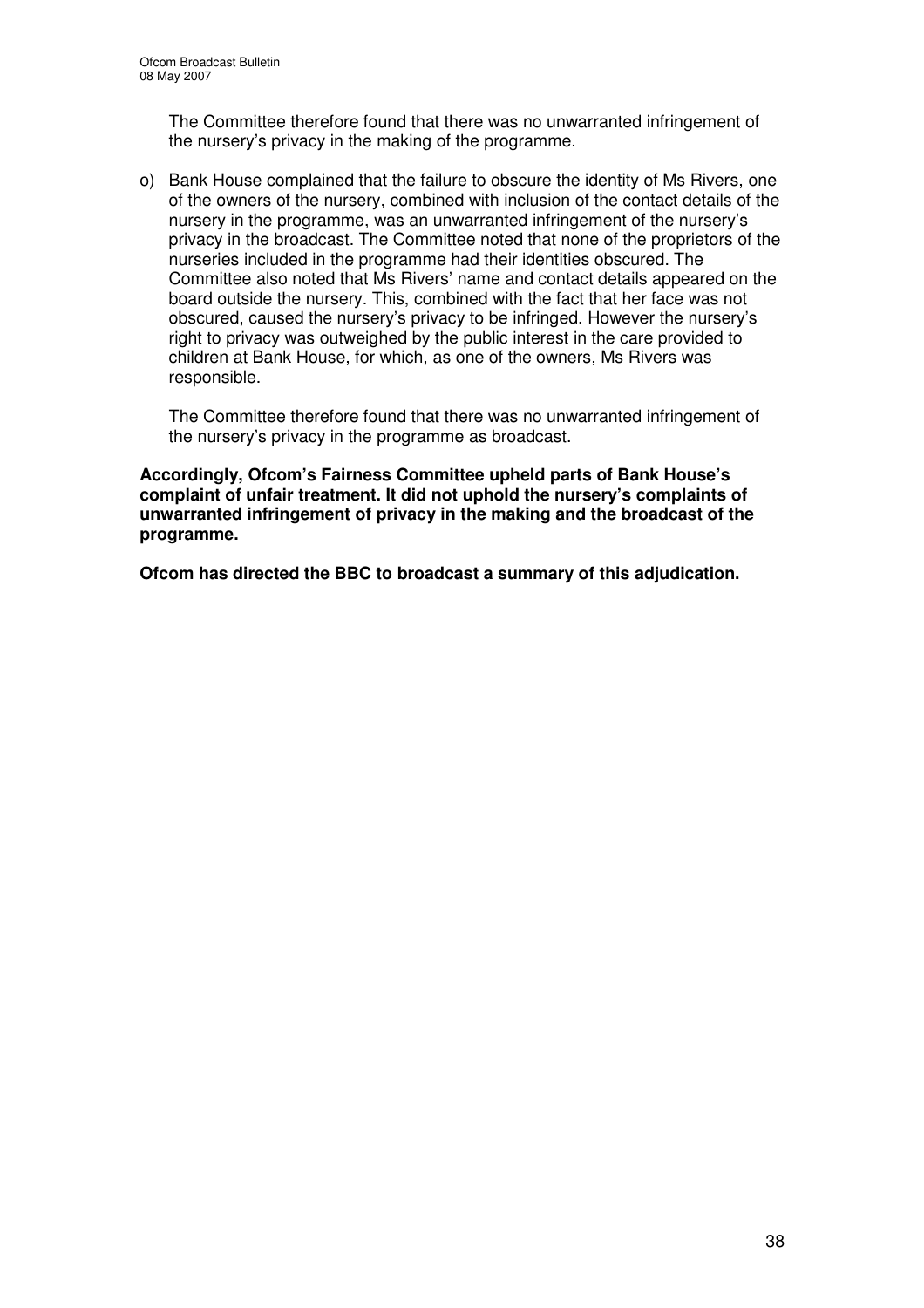# **Complaint by Mrs Elizabeth Dalziel**

*Nurseries Undercover: The Real Story, BBC1, 12 August 2004*

**Summary:** Ofcom has upheld parts of this complaint of unfair treatment and unwarranted infringement of privacy.

Mrs Elizabeth Dalziel complained that she was treated unfairly in the programme and that her privacy was unwarrantably infringed in the making and the broadcast of the programme. The programme investigated the care of children in day nurseries and the effectiveness of Ofsted inspections of nurseries. Bank House Day Nursery ("Bank House"), a nursery in Radcliffe, North Manchester, was one of a number of nurseries visited by an undercover reporter. The reporter obtained a placement at Bank House and carried out secret filming there. The programme included a number of criticisms of the nursery and of some members of staff. It included secretly filmed footage of both carers and the children in their care. Mrs Dalziel is a member of staff at Bank House. Secretly filmed footage of her was included in the programme, during which her face was obscured.

Ofcom's Fairness Committee, Ofcom's most senior decision making body, considered Mrs Dalziel's complaint and reached a provisional decision on 5 July 2006. It found that the complaint should be upheld in part. The BBC subsequently asked the Fairness Committee to reconsider its provisional decision in respect of two elements of the complaint. Ofcom considered that the BBC had raised points that were material to the substance of the decision and the case was referred back to the Fairness Committee for it to reconsider those two heads of the complaint, in accordance with Ofcom's published procedures.

Following its reconsideration, Ofcom concluded that:

- a) It was unfair to Mrs Dalziel for the programme to suggest that the undercover reporter was left entirely on her own to take children to the toilet at a time when Mrs Dalziel was in charge of the relevant room. This allegation was made in the absence of a definition by Ofsted of "left alone" and the footage provided by the BBC did not support the charge or justify any suggestion that she was unsupervised.
- b) There was not sufficient conclusive or clearly attributable expert evidence to support the allegation that Mrs Dalziel was shouting at children.
- c) Secret filming of her at the nursery was an infringement of Mrs Dalziel's privacy, as it was reasonable for her to expect that she would not be surreptitiously filmed during the course of her work. However, the programme makers had information from two sources, that they said were credible, about inadequate staffing levels at Bank House. There were some legitimate concerns raised by what the reporter saw. The public interest in the care provided to young children generally and in the care provided at Bank House specifically justified the BBC's decision to allow secret filming of staff at the nursery, including Mrs Dalziel, and outweighed her right to privacy.
- d) There was no infringement of Mrs Dalziel's privacy in the broadcast. Her face was obscured by pixellation when she appeared on screen, so that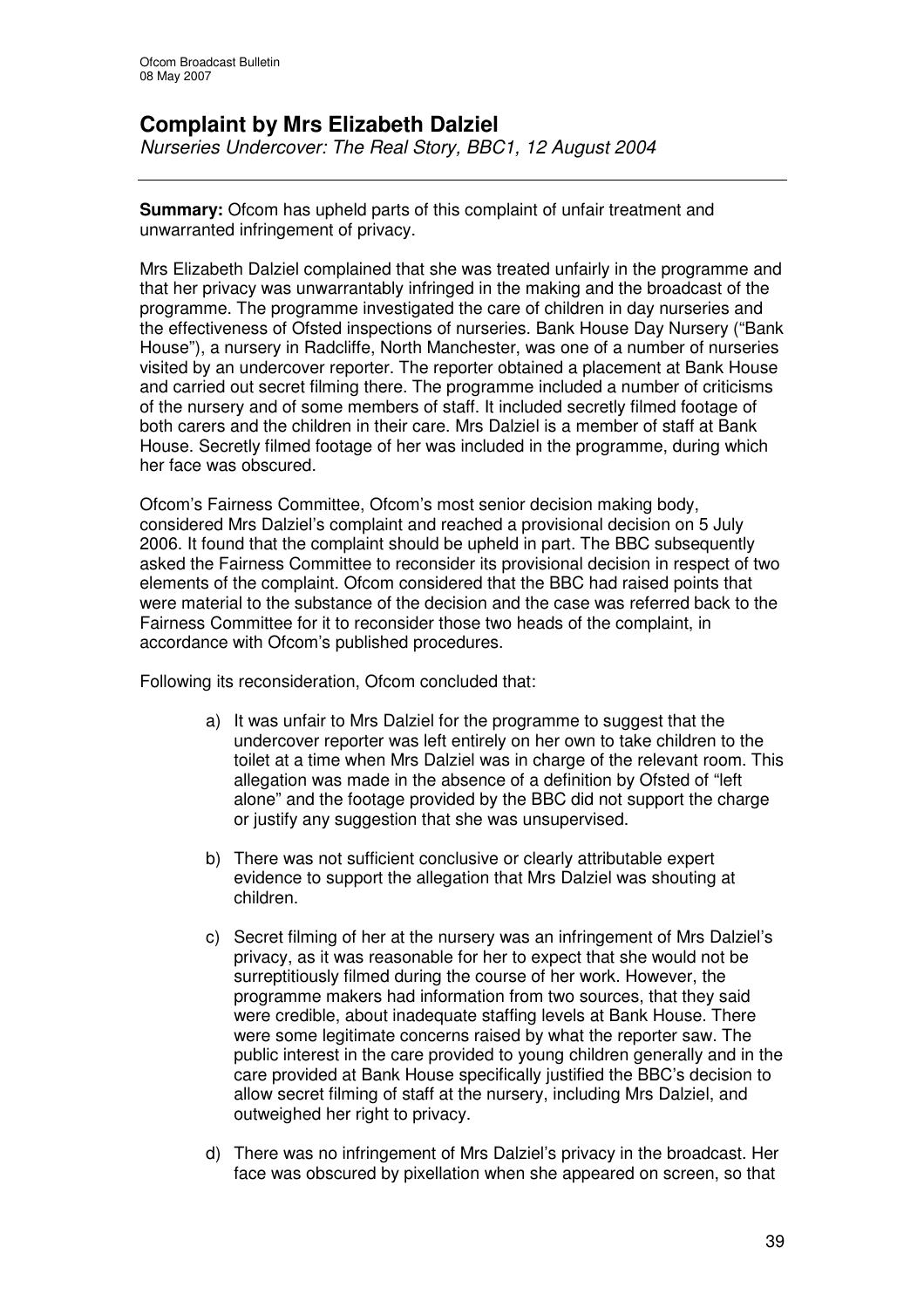nothing was disclosed about her that that people who knew her would not already be aware of. People who did not know her would not have been able to identify her from her appearance in the programme. In the circumstances, the steps taken to obscure her identity were sufficient.

# **Introduction**

The programme, *The Real Story*, investigated the care of children in day nurseries and the effectiveness of Ofsted inspections of nurseries. Bank House Day Nursery ("Bank House"), a nursery in Radcliffe, North Manchester, was one of a number of nurseries visited by an undercover reporter. The reporter obtained a placement at Bank House and carried out secret filming there. The programme included a number of criticisms of the nursery and of some members of staff. It included secretly filmed footage of both carers and the children in their care. Mrs Elizabeth Dalziel was a nursery nurse at Bank House. Secretly filmed footage of her was included in the programme, during which her face was obscured.

Mrs Dalziel complained that she was treated unfairly in the programme and that her privacy was unwarrantably infringed in the making and the broadcast of the programme.

#### **Complaint**

#### **Mrs Dalziel's case**

In summary, Mrs Dalziel complained that she was treated unfairly in that:

- a) She was used to falsely accuse the nursery of leaving a voluntary worker to take children to the toilet unsupervised. Subtitles were used in the programme for the words she was supposed to be saying, but the Child Protection Officer had informed her that she asked the reporter to wash the children's hands and brush their teeth and that she was clearly heard and seen in untransmitted footage supervising the reporter and another new member of staff in the adjoining cubicle.
- b) She was falsely accused of shouting. The clip on the programme was unclear as it only showed her saying *"No"* and *"You know what the no means",* but with no children on the clip. She did raise her voice on occasions to make sure the children heard her: this was not shouting.

In summary, Mrs Dalziel complained that her privacy was unwarrantably infringed in the making of the programme in that:

c) She was secretly filmed while at work, without her consent.

In summary, Mrs Dalziel complained that her privacy was unwarrantably infringed in the broadcast in that:

d) Secretly filmed footage of her was broadcast without her consent and without her being able to defend herself.

# **The BBC's case**

In response to the complaint of unfair treatment, the BBC said in summary: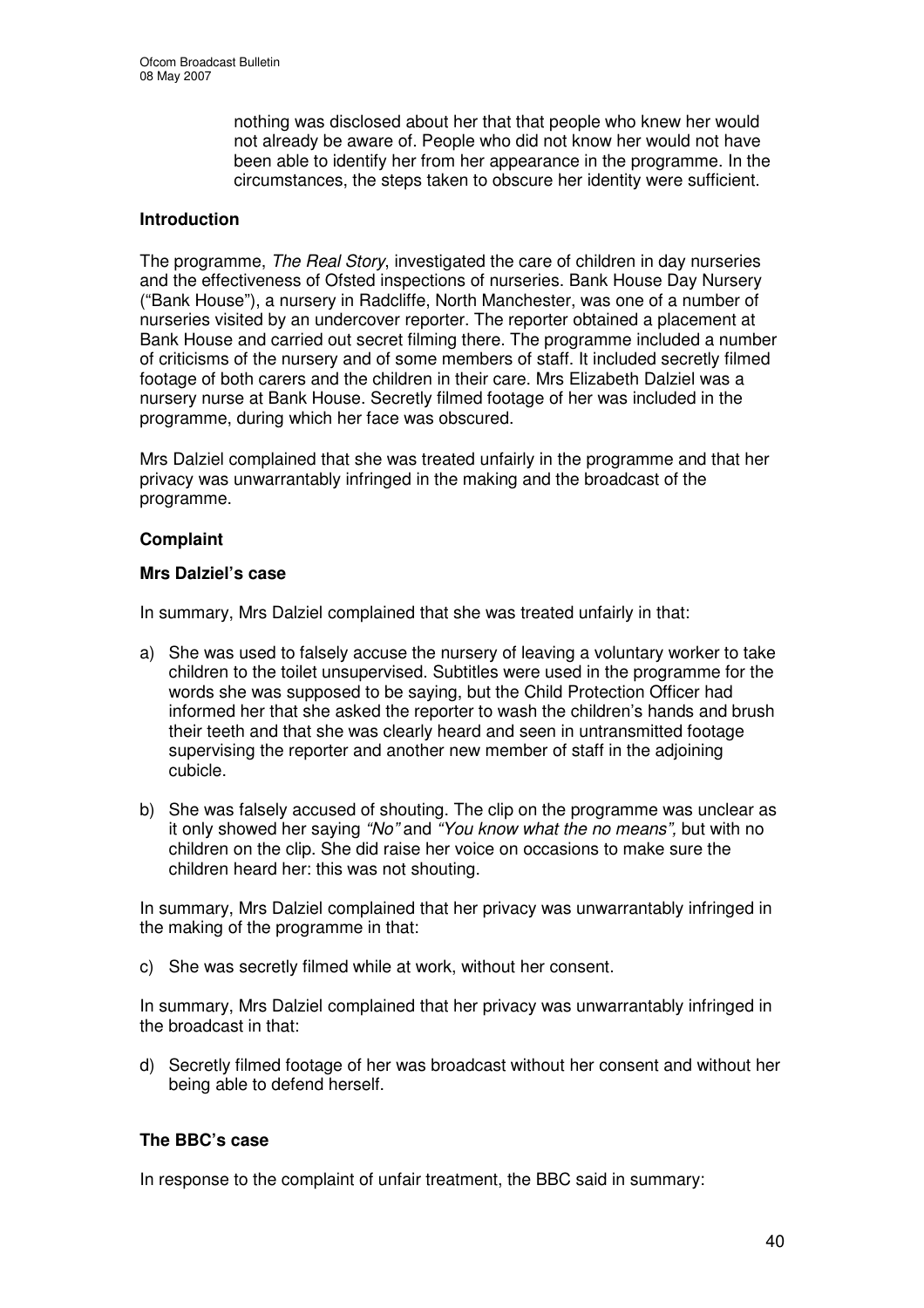- a) During the reporter's time at Bank House, she was asked to take children to the toilet and to clean their teeth on three occasions. The programme focused on the second incident. There is no doubt that on the first two occasions, the reporter was unsupervised. On the third occasion, Mrs Dalziel was sometimes nearby, but for the vast majority of the time was not supervising the reporter. As a senior member of staff in the team, Mrs Dalziel had a responsibility to ensure the reporter was supervised. If Mrs Dalziel was supervising the reporter as she suggested in her complaint, she would have left a classroom of children. However, in one conversation in the untransmitted footage ("rushes") Mrs Dalziel is heard telling a child he has to show the reporter where his toothbrush is and adds that she will watch his toys for him. This suggests that she always intended to stay behind. Although a brief section of dialogue was cut in the programme, this did not detract from the meaning of what Mrs Dalziel said.
- b) The rushes show that in the minutes leading up to the shouting incident, Mrs Dalziel appears to be having trouble controlling a group of children, two boys in particular. Mrs Dalziel's temper appears to become aroused and she shouts at one of the children and threatens the other with a traffic light sticker (used as a punishment). This incident followed another in which Mrs Dalziel raised her voice to get a child up following a nap. It was fair to say that "some staff members tried to keep control by shouting". Marion Dowling, the childcare expert who appeared on the programme, considered that Mrs Dalziel's treatment of a child was inappropriate. There were no mitigating factors in the rushes that excused harsh shouting.

In response to the complaint of unwarranted infringement of privacy in the making of the programme, the BBC said in summary:

c) There was a strong public interest justification for filming at Bank House. Nurseries are regulated by Ofsted. Parents need to have confidence that the regulatory framework guarantees minimum standards of care for their children. If a nursery falls below the minimum standard and the regulator either does not know or is incapable of ensuring that the minimum standards are being maintained, it is in the public interest for that to be exposed, both in terms of the general principle and in specific instances. The programme makers had become aware of failings at Bank House as a result of information from credible sources with personal experience of circumstances at the nursery. Filming at the nursery confirmed that standards at Bank House had fallen below the minimum acceptable and this was escaping detection. Exposing the understaffing and other departures from good practice at Bank House was in the public interest. Any infringement of privacy that occurred in the making of the programme was warranted by the importance of the subject and by the necessity of obtaining clear evidence that Ofsted guidelines were being breached. Any infringement of Mrs Dalziel's privacy was warranted by the importance of the subject and by the necessity of obtaining clear evidence that Ofsted guidelines were being breached.

In response to the complaint of unwarranted infringement of privacy in the broadcast, the BBC said in summary:

d) Mrs Dalziel's identity was obscured in the programme. Throughout the programme, the identities of staff on duty were obscured unless they were culpable through a serious departure from good practice or by seniority. The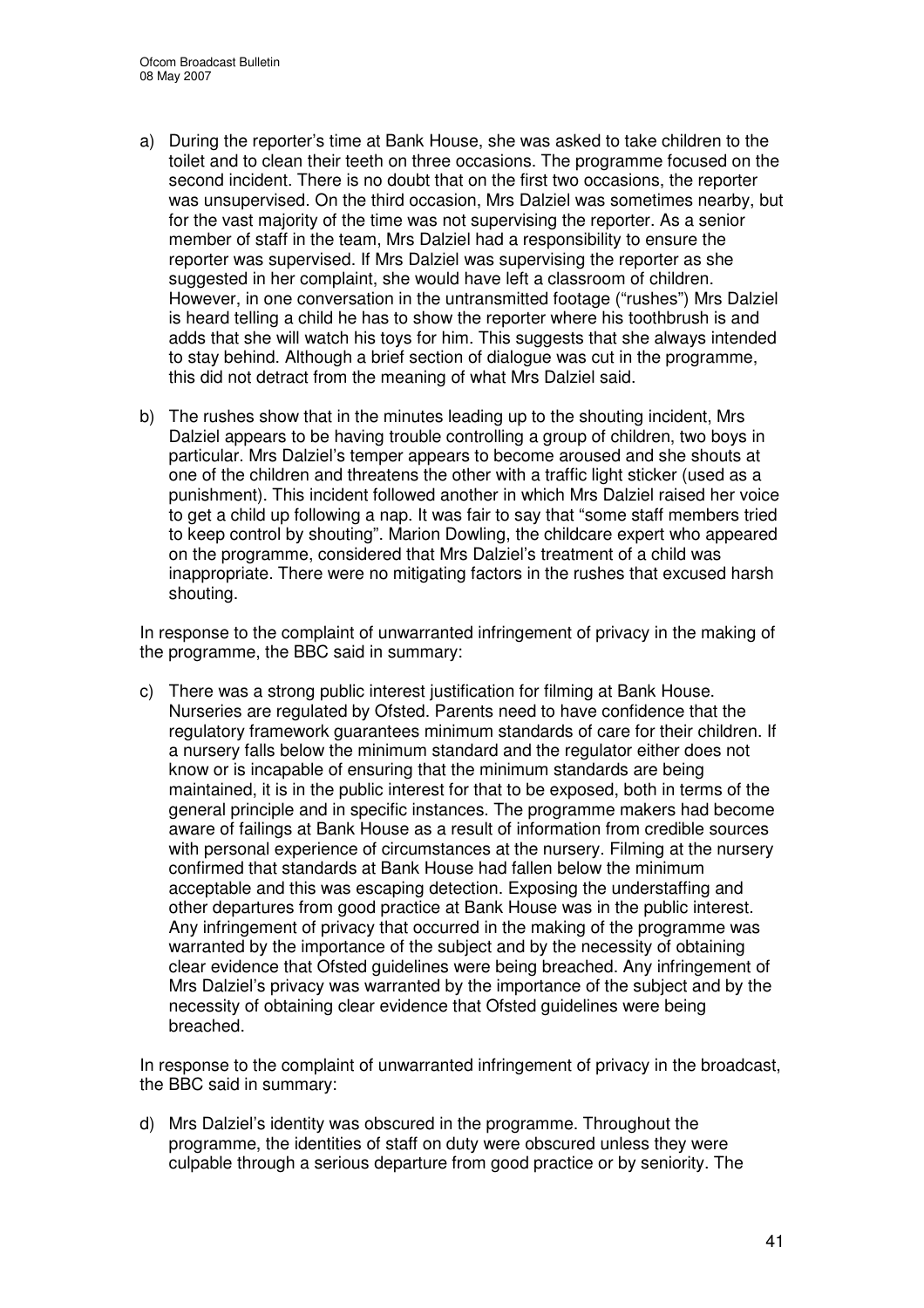nursery was given an opportunity to respond to the programme's allegations on its own behalf and on behalf of members of staff.

# **Mrs Dalziel's comments**

In response to the BBC's statement, Mrs Dalziel said in summary:

- a) At the time of filming, she was not supervising the 'tweenie room': the supervisor/key worker was off sick and someone had to care for the children. It would appear that the reporter did take children to the toilet unsupervised and Mrs Dalziel has apologised to the nursery if that was the case. She would not normally allow this, but they were very busy at the time. There was another member of staff with her in the pre-school room, but they were not visible on the footage and Mrs Dalziel could not remember whether they were in the vicinity of the pre-school toilets supervising. According to the rotas there were three members of nursery staff and the reporter. Two of them were visible on the footage.
- b) The nursery owner told her that her voice on the rushes sounded normal, as she has a loud Scottish accent.

# **The BBC's comments**

In its final response, the BBC said in summary:

a) Mrs Dalziel's response confirmed that short-staffing had left the remaining staff "very busy". She conceded that it appeared that the reporter took children to the toilet unsupervised, although she could not remember. She also revealed that the qualified supervisor was off sick and that she, an unqualified staff member, was standing in.

#### **Decision**

Ofcom's statutory duties include the application, in the case of all television and radio services, of standards that provide adequate protection to members of the public and all other persons from unfair treatment and unwarranted infringements of privacy in programmes included in such services.

In carrying out its duties, Ofcom has regard to the need to secure that these standards are applied in a manner that best guarantees an appropriate level of freedom of expression. Ofcom is also obliged to have regard, in all cases, to principles that require regulatory activities to be transparent, accountable, proportionate, consistent and targeted only at cases in which action is needed.

This case was referred to the Fairness Committee, Ofcom's most senior decision making body, for consideration. The Fairness Committee upheld the complaint in part (heads a) and b)) and the provisional decision was sent to both parties. The BBC subsequently requested that the Fairness Committee reconsider its provisional decision in respect of these two elements of the complaint. Ofcom considered that the BBC raised points that were material to the substance of the decision and the case was referred back to the Fairness Committee for it to reconsider heads a) and b), in accordance with Ofcom's published procedures.

The Committee had before it a complaint from Mrs Dalziel, a response from the BBC, and a further statement from each party, with supporting material. It viewed a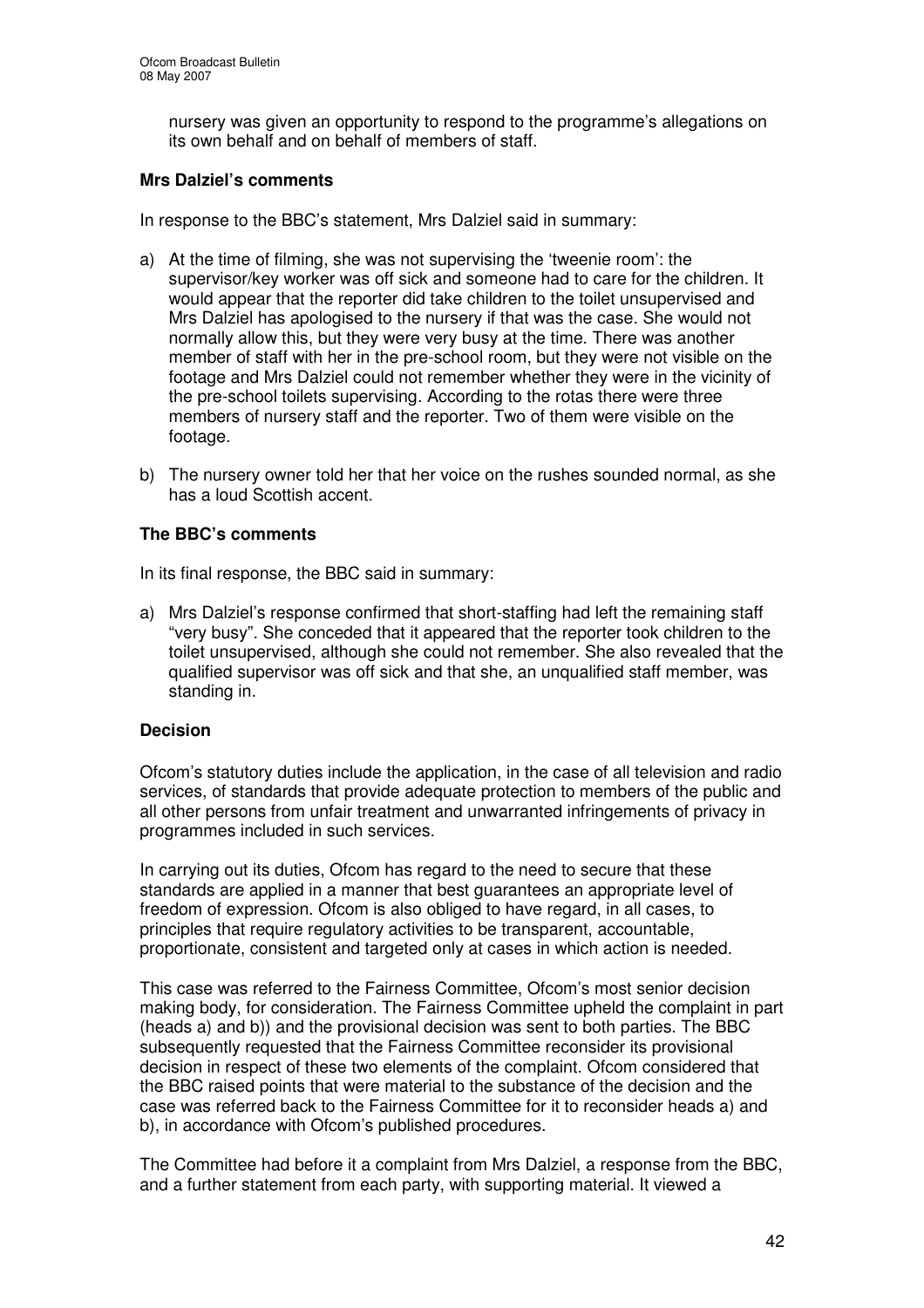recording of the programme and recordings of the untransmitted footage. With regard to heads a) and b), the Committee also considered the BBC's request for reconsideration of the provisional decision and the points made on behalf of Mrs Dalziel in response.

The Committee's final decision is set out in full below, by reference to each of the heads of Mrs Dalziel's complaint. As a preliminary point, the Committee noted that documentary making is important in investigating matters of public concern, such as the care provided to children in nurseries. This is an appropriate subject for broadcasters to address in programmes (subject to the conditions of the Ofcom Broadcasting Code). It is, however, essential that programmes are accurate in all material respects so that no unfairness is caused and unwarranted infringements of privacy are avoided. This is necessary for both participants and viewers.

a) Mrs Dalziel complained that she was used to falsely accuse the nursery of leaving a voluntary worker to take children to the toilet on her own. As the nursery had not carried out a Criminal Records Bureau check on the reporter, this would have been contrary to Ofsted requirements. The Committee viewed rushes relating to this incident.

The Committee took the view that the programme suggested that the undercover reporter was left entirely on her own to take children to the toilet. The Committee noted the supporting criteria in Standard 1.3 of the Surestart National Standards for under 8s day care and childminding, dated September 2001. These standards represent a baseline of quality below which no provider may fall. Standard 1.3 provides that the registered person (in this case, the nursery) should ensure that *"any person who has not been vetted is never left alone with children"*. It also noted that the Ofsted guidance to the National Standards, also dated September 2001, includes guidance on the selection of suitable staff, including volunteers, but does not expand on or define "left alone". On the evidence provided to Ofcom, it was clear that the allegation in the programme was made in the absence of any guidance having been issued by Ofsted at the time the programme was made on the definition of "left alone".

The Committee noted that the BBC had sought to introduce (in order to support its case) Ofsted guidelines which did not exist at the time the programme was either made or broadcast. The Committee considered that such guidelines were not a relevant consideration and it was unable to take them into account when reaching its decision. The Committee also noted that the BBC had failed to provide Ofcom with any contemporaneous guidelines on the meaning of "left alone" to support its case and inform Ofcom's understanding of the meaning of "left alone" in these particular circumstances. In the absence of any relevant contemporaneous guidelines on the meaning of "left alone" the Committee considered it reasonable to look elsewhere in the guidelines that were available at the time and noted that the guidelines did define "supervision" (in relation to the standard on safety of children) as meaning *"within sight or hearing of a member of staff at all times"*.

It was clear from the rushes that the undercover reporter was not on her own when she took children to the toilet since throughout the footage that was recorded of this incident there was always a qualified member of staff nearby or within voice range. The Committee did not therefore consider that the footage supported the charge made in the programme that Mrs Dalziel allowed the reporter to take children to the toilet on her own and the suggestion that the undercover reporter was left alone was not justified and therefore unfair.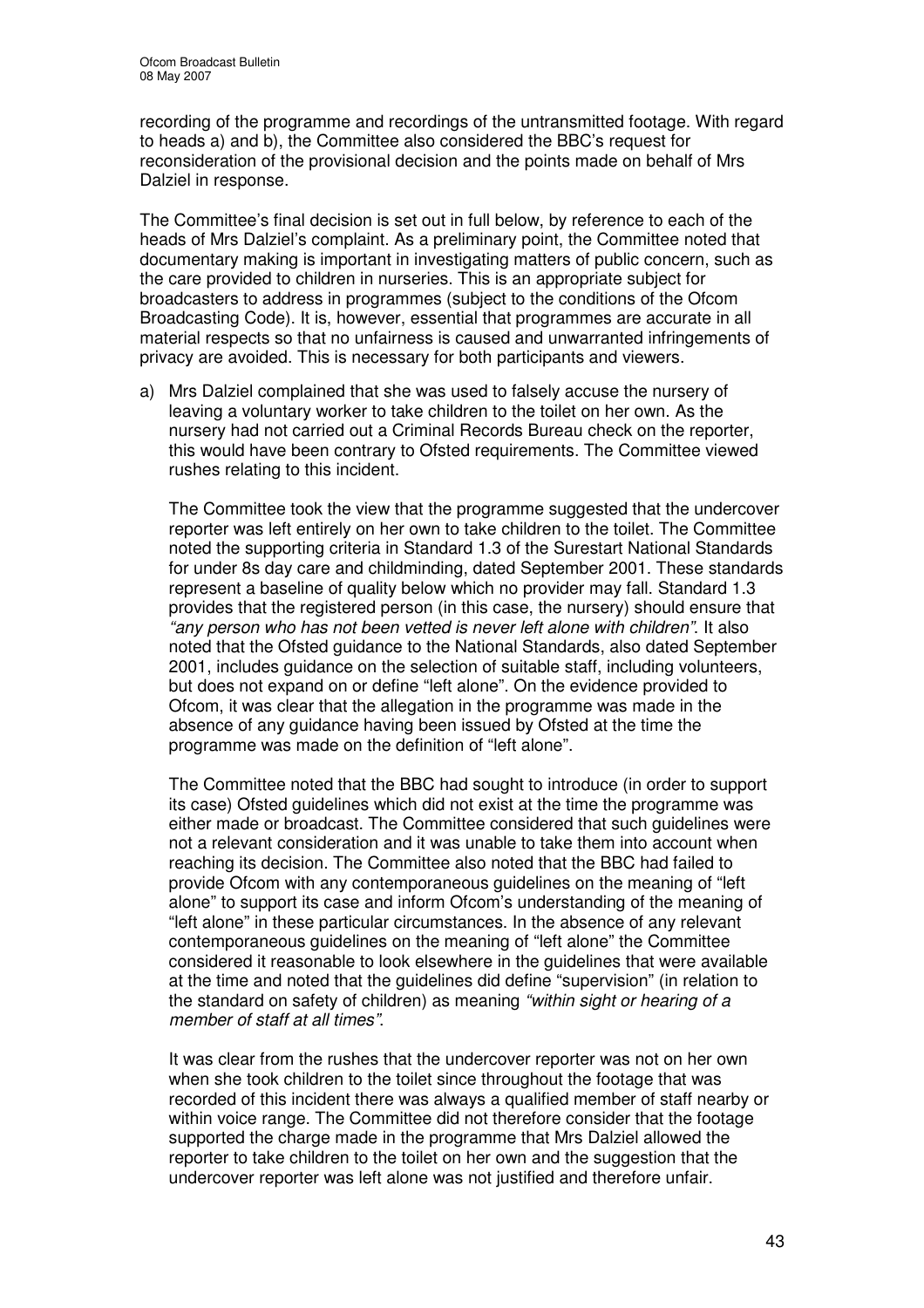The Committee found unfairness to Mrs Dalziel in the programme in this respect.

b) The complainant felt that she was falsely accused of shouting at children.

The Committee considered the allegation that Mrs Dalziel shouted at children and whether this could fairly be attributed to her in the programme. In doing this, the Committee carefully considered all the evidence provided by the BBC, including the opinion of various experts. The Committee was clear that when considering this evidence, Ofcom's role was not to substitute its own opinion for that of experts, but to afford such opinions, where they have been provided, due weight, when considering whether the broadcaster had taken the necessary steps to avoid unfairness to the complainant in the programme as broadcast

Accordingly, Ofcom carefully considered the representations concerning expert opinion which the BBC had submitted in support of the allegation that Mrs Dalziel was shouting in the programme. The Committee noted in particular the following:

#### The BBC's 1<sup>st</sup> Statement

"The filming revealed instances where the standard of care provided by some staff fell below recognised standards. This was confirmed by a childcare expert, currently employed by a local council, who acted as a confidential adviser to the programme and who considered there had been breaches in national guidelines with standards falling below acceptable levels. She has worked with Early Years for 37 years, working directly with children and in managerial roles. She is a NNEB qualified Nursery Nurse and has managed children's centres. She is a former member of the NNEG examining board (widely recognised as one of the leading qualifications for childcare). Among her conclusions were:

• *Shouting at children is very poor practice. There is clearly poor practice within the setting.*"

The Committee noted that this was simply a general view given by an unnamed expert that was not clearly attributed to any specific footage included in the programme and in particular did not refer directly to the footage of the incident involving Mrs Dalziel.

The BBC's statement went on to say that the programme consulted a second childcare expert, Marion Dowling, who they explained reached her own independent view and was then interviewed for the programme. The Committee noted that her overall conclusions included in the statement made the following reference to the incident involving Mrs Dalziel.

*"- This is quite a powerful piece of footage.*

*- Little Harry could be feeling quite vulnerable after being asleep. He is being entirely ignored and given sharp instructions. We're back to the same point – issuing instructions, which is completely inappropriate.*

*- No one is going up to him, offering help, offering anything, He should be being encouraged to get up, not told. And why the imperative of getting up anyway?*

*- When Harry goes back under the sheets, it is a gesture of withdrawing. He really isn't being dealt with properly, and certainly not the way to deal with a child who's been sound asleep."*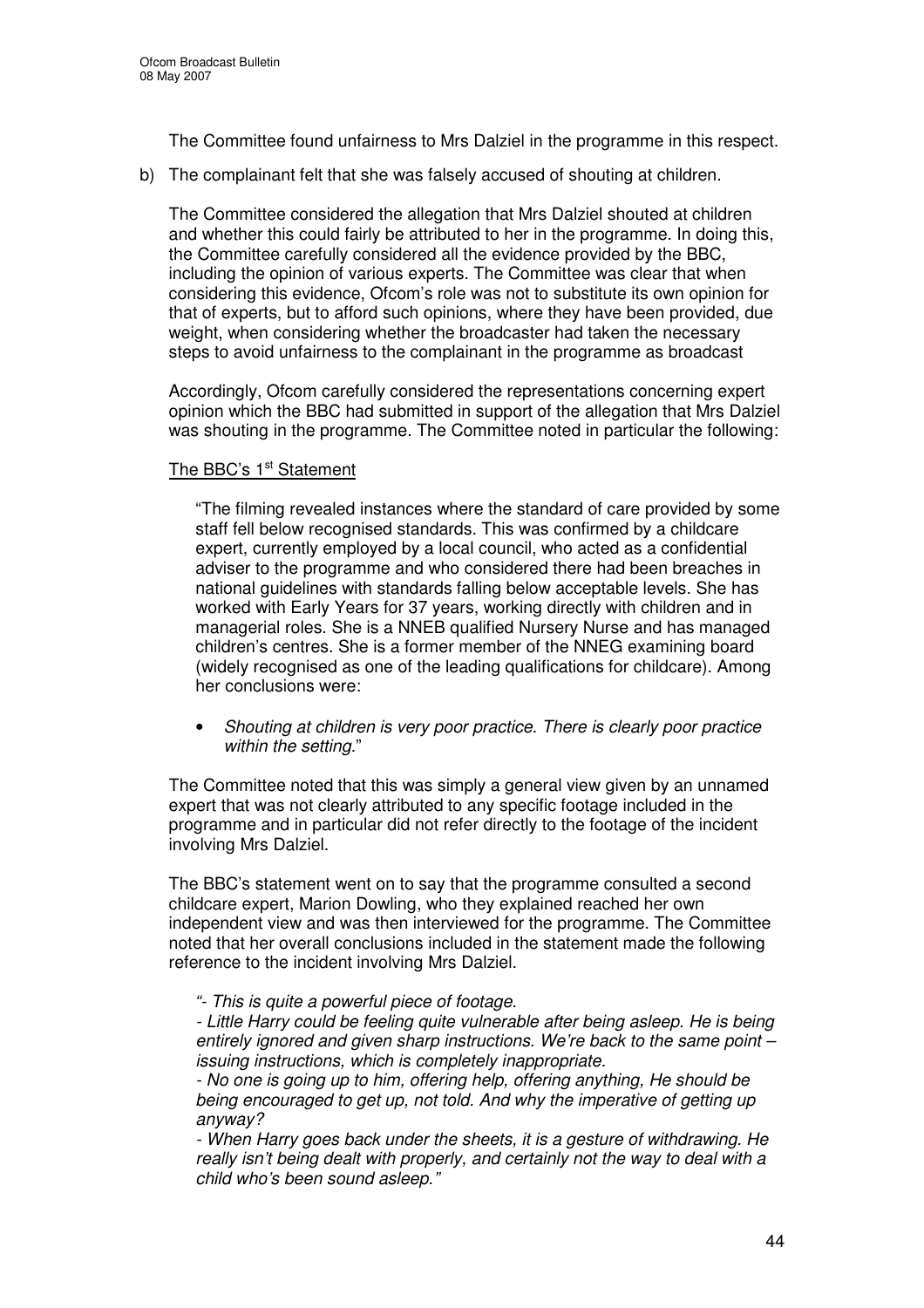While this referred to inappropriate care, no mention was made of shouting.

The BBC's 2<sup>nd</sup> Statement in response to Mrs Dalziel's complaint did not refer to shouting.

The Committee was therefore not satisfied that there was clear evidence that the experts' opinion was that Mrs Dalziel was shouting. The Committee noted at this point that Mrs Dalziel had already acknowledged that she had "… a very loud Scottish accent".

#### The BBC's Request for Reconsideration

"The experts were, and remain, clear that what they heard constituted poor professional practice. Ms Dowling writes that the instances in the programme *"definitely constituted shouting".* She adds *"We can't be scientific about decibels but they did raise their voices considerably. This is not good professional practice with children"*.

The Committee acknowledged that Ms Dowling had access to 12 hours of footage and, again, was not seeking to substitute its own opinion for that of the expert but to afford such expert opinion due weight. It noted that this was the first time that the BBC had clearly attributed a specific reference to "shouting" to Mrs Dowling. This opinion was not included in the programme. Further, it was not clear that "instances in the programme" referred specifically to the footage of Mrs Dalziel. The Committee noted that Mrs Dowling herself made no specific reference to Mrs Dalziel or the footage which was the subject of the complaint.

Accordingly, whilst the Committee gave due weight to the expert opinion, including her opinion that shouting at children was poor practice, the Committee was not satisfied, in light of the above, that there was conclusive or clearly attributable expert evidence on the specific footage showing Mrs Dalziel.

In addition to this, the Committee carefully viewed all the untransmitted material provided by the BBC (26 minutes in relation to Mrs Dalziel), as well as the programme as broadcast. The Committee could however find nothing in the untransmitted material that, in its view, assisted it any further in relation to the allegation of shouting.

In the light of all the above and in the absence of conclusive or clearly attributable evidence from the experts that this specific incident showed Mrs Dalziel shouting, and taking into account the untransmitted material, the Committee was not satisfied that the evidence was sufficient to support the allegation in the programme that Mrs Dalziel was shouting at children.

The Committee found that this was unfair to Mrs Dalziel.

c) The complainant felt that the programme makers unwarrantably infringed her privacy by secretly filming her while she was at work, without her consent. In considering whether Mrs Dalziel's privacy was unwarrantably infringed in the making of the programme, the Committee first considered whether there had been a breach of her privacy as a result of the filming. The filming took place whilst Mrs Dalziel was at work going about her ordinary duties as a nursery carer. In the Committee's view it was reasonable for Mrs Dalziel to expect that she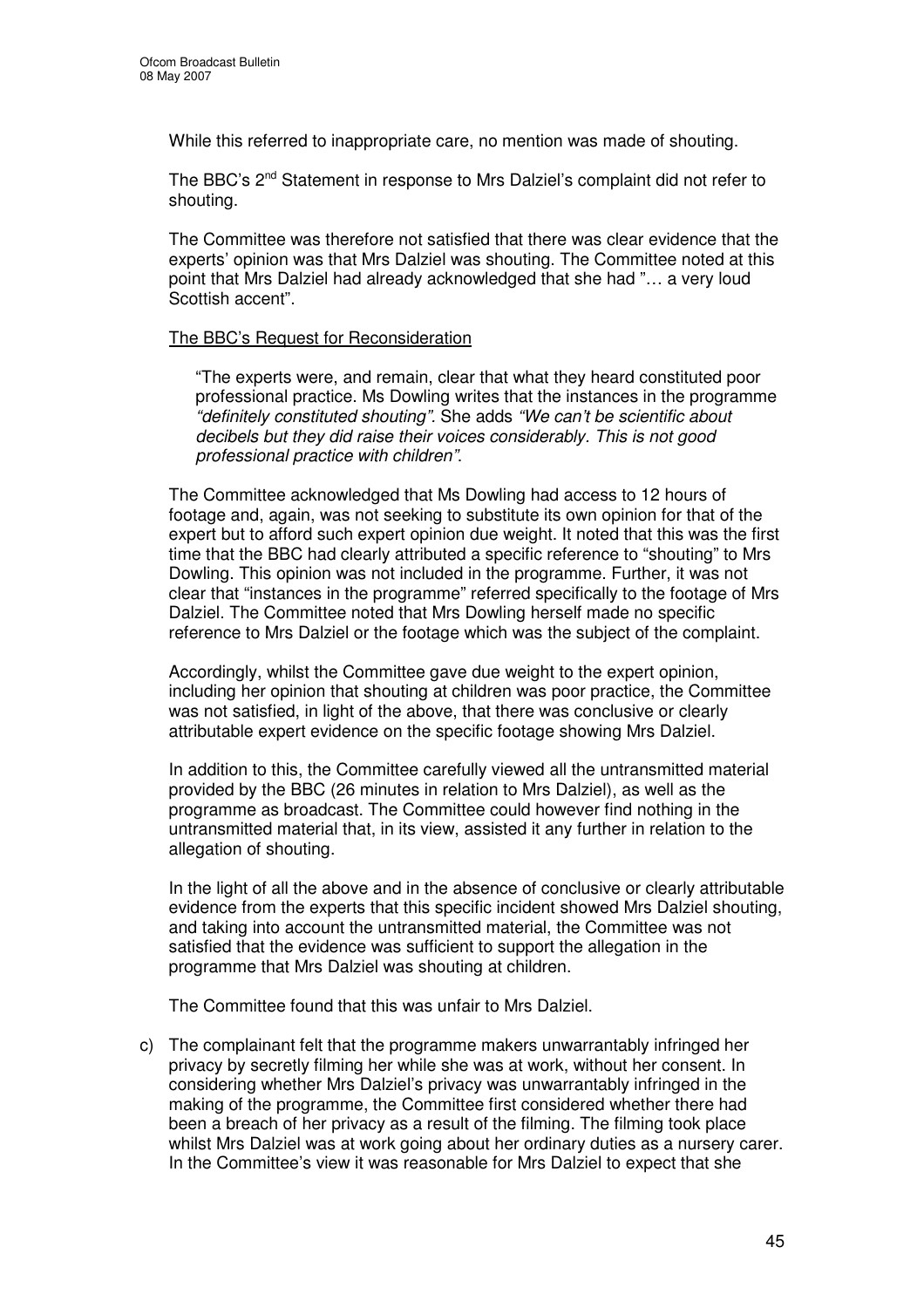would not be filmed surreptitiously during the course of her work and therefore, her privacy was infringed in the making of the programme.

Having decided that there was an infringement of Mrs Dalziel's privacy, the Committee proceeded to consider whether, in all the circumstances, this was justified in the public interest. In addressing this question, the Committee took account of the fact that the programme makers had decided to film at the nursery on the basis of information they had received from two sources that they said were credible (details of which, in accordance with usual journalistic standards, were not provided to Ofcom) about inadequate staffing levels at Bank House. In the Committee's opinion, this provided sufficient justification for the BBC to send an undercover reporter to film secretly at the nursery.

Having secured a placement at Bank House, the reporter witnessed some periods of short staffing and other incidents of care that appeared to show a failure to meet Ofsted national standards for under 8's day care. The Committee considered that there were some legitimate concerns raised about the nursery by what the reporter saw. It took the view that the secret filming at the nursery was justified by a legitimate public interest in exposing weaknesses in the regulatory framework for nursery care by seeking to investigate specific instances of lapses of minimum standards at Bank House and that the public interest in the care provided to young children outweighed the nursery's right to privacy.

With regard to Mrs Dalziel herself, although the Committee found some unfairness to her in the programme (see a) and b) above), it considered that there were legitimate concerns raised about the nursery by what the reporter saw. The Committee took the view that the public interest justified the secret filming of Mrs Dalziel at work while the reporter legitimately gathered material for the programme.

The Fairness Committee found no unwarranted infringement of privacy in this respect.

d) Mrs Dalziel complained that secretly filmed footage of her was broadcast without her consent and without her being able to defend herself. Having decided that there was no unwarranted infringement of Mrs Dalziel's privacy in the making of the programme, the Committee proceeded to consider whether her privacy was unwarrantably infringed in the broadcast. The Committee first noted that Mrs Dalziel's face was obscured by pixellation when she appeared on screen. The Committee considered that the pixellation was sufficient to ensure that she was not identifiable to anyone who was not close to her or did not know her personally. Looking at the footage, it was apparent that nothing was disclosed about her that that people who knew her would not already be aware of. People who did not know her would not have been able to identify her from her appearance in the programme. In the circumstances, the steps taken to obscure her identity were sufficient.

The Fairness Committee found no infringement of Mrs Dalziel's privacy in the broadcast.

**Accordingly, Ofcom found that there was unfairness to Mrs Dalziel in the programme. It found no unwarranted infringement of her privacy in the making of the programme and no infringement of her privacy in he broadcast. Parts of her complaint were therefore upheld.**

**Ofcom has directed the BBC to broadcast a summary of this adjudication.**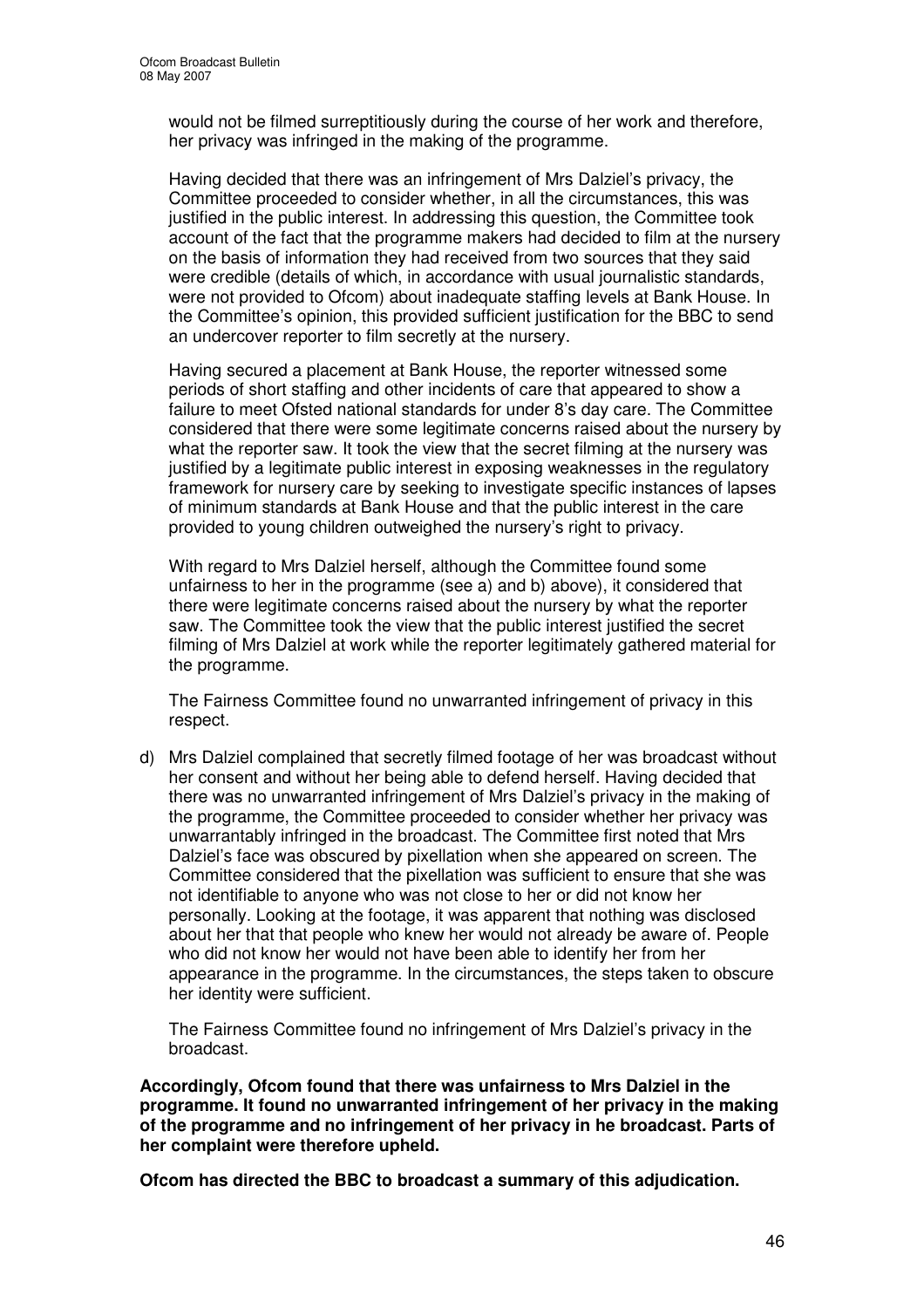# **Complaint by Ms Rubina Khan**

*Nurseries Undercover: The Real Story, BBC1, 12 August 2004*

**Summary:** Ofcom has partly upheld this complaint of unfair treatment and unwarranted infringement of privacy.

Ms Rubina Khan complained that she was treated unfairly in the programme and that her privacy was unwarrantably infringed in the making and the broadcast of the programme. The programme investigated the care of children in day nurseries and the effectiveness of Ofsted inspections of nurseries. Bank House Day Nursery ("Bank House"), a nursery in Radcliffe, North Manchester, was one of a number of nurseries visited by an undercover reporter. The reporter obtained a placement at Bank House and carried out secret filming there. The programme included a number of criticisms of the nursery and of some members of staff. It included secretly filmed footage of both carers and the children in their care. Ms Khan is a nursery nurse at Bank House. Secretly filmed footage of her was included in the programme, during which her face was obscured.

Ofcom's Fairness Committee, Ofcom's most senior decision making body, considered Ms Khan's complaint and reached a provisional decision on 5 July 2006. It found that the complaint should be upheld in part. The BBC subsequently asked the Fairness Committee to reconsider its provisional decision in respect of one element of the complaint. Ofcom considered that the BBC had raised points that were material to the substance of the decision and the case was referred back to the Fairness Committee for it to reconsider head c) of Ms Khan's complaint, in accordance with Ofcom's published procedures.

Following its reconsideration, Ofcom concluded that:

- a) Footage of a little girl was unfairly edited so as to suggest that she was left crying by Ms Khan without being comforted. The BBC's untransmitted secretly filmed footage gave a materially different picture of the care Ms Khan gave to the girl and unfairness arose to her as a result of the editing of the footage. Although the Committee noted that the programme included positive commentary about the care provided by Ms Khan at other times, in the Committee's view this was insufficient to balance the way the footage of this incident was edited. (Ofcom noted that the BBC had upheld a complaint from Ms Khan on the grounds that the sequence, as edited, reflected actual events but "intensified their impact to a point that introduced an element of unfairness").
- b) Secret filming of her at the nursery was an infringement of Ms Khan's privacy, as it was reasonable for her to expect that she would not be surreptitiously filmed during the course of her work. However, the programme makers had information from two sources, that they said were credible, about inadequate staffing levels at Bank House. There were some legitimate concerns raised by what the reporter saw. The public interest in the care provided to young children generally and in the care provided at Bank House specifically justified the BBC's decision to allow secret filming of staff at the nursery, including Ms Khan, and outweighed her right to privacy.
- c) Ms Khan's privacy was unwarrantably infringed in the broadcast. Although the programme makers took steps to obscure her identity and did not intend her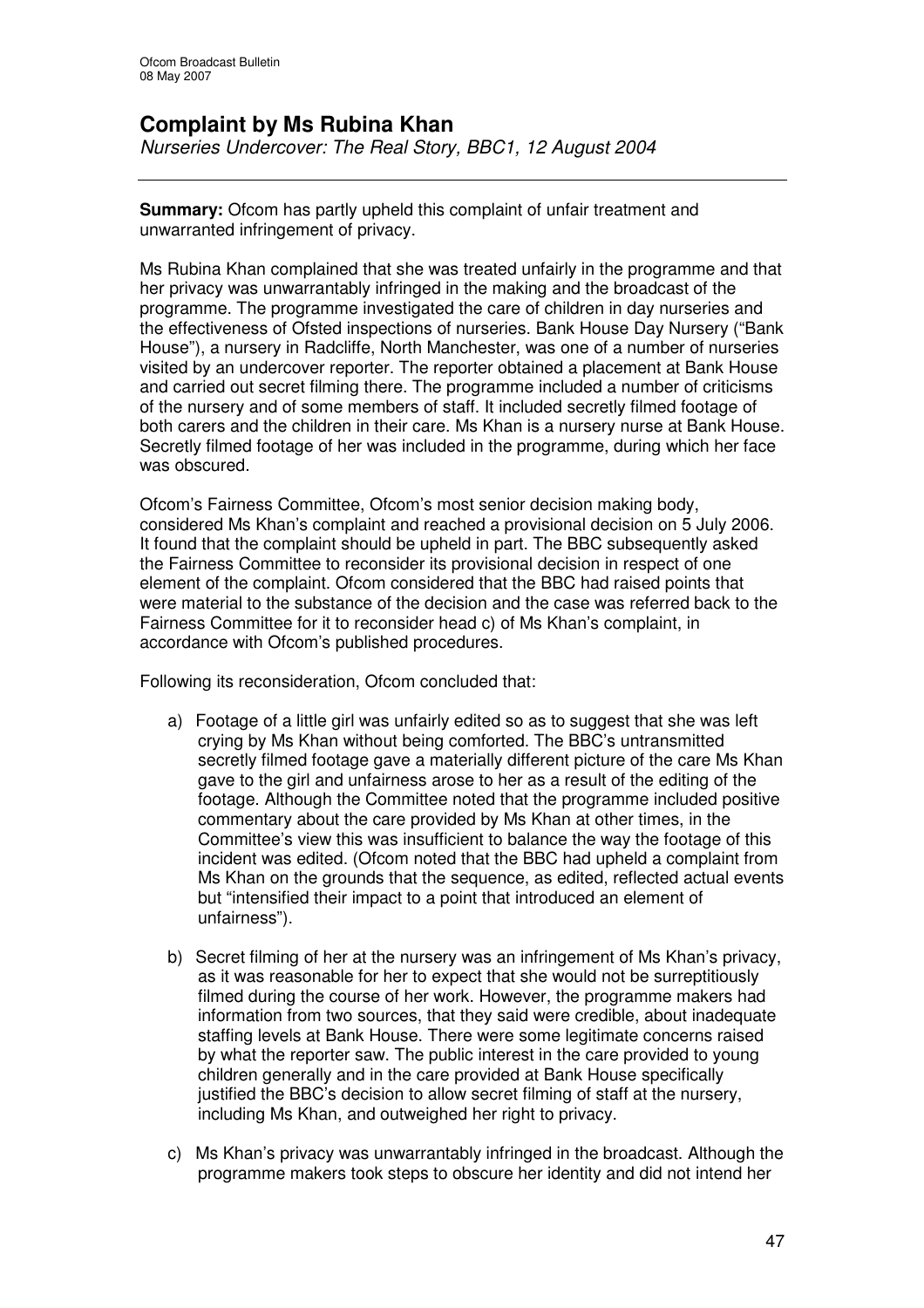to be identifiable other than to people with a close knowledge of the nursery, her appearance, including her hair, was distinctive and meant that she was likely to be recognisable both to people who knew her and to those with whom she came into contact through her work. There was no public interest that outweighed her right to privacy and justified including her in the programme in a manner that made her identifiable.

# **Introduction**

The programme, *The Real Story*, investigated the care of children in day nurseries and the effectiveness of Ofsted inspections of nurseries. Bank House Day Nursery ("Bank House"), a nursery in Radcliffe, North Manchester, was one of a number of nurseries visited by an undercover reporter. The reporter obtained a placement at Bank House and carried out secret filming there. The programme included a number of criticisms of the nursery and of some members of staff. It included secretly filmed footage of both carers and the children in their care. Ms Rubina Khan is a nursery nurse at Bank House. Secretly filmed footage of her was included in the programme, during which her face was obscured.

Ms Khan complained that she was treated unfairly in the programme and that her privacy was unwarrantably infringed in the making and the broadcast of the programme.

#### **Complaint**

#### **Ms Khan's case**

In summary, Ms Khan complained that she was treated unfairly in that:

a) She was unfairly portrayed as not a very caring nursery nurse. The BBC edited footage of her so as to make it appear that she left a little girl crying when she was settling in. It is distressing for carers when a child is upset and carers try different methods to pacify the child.

In summary, Ms Khan complained that her privacy was unwarrantably infringed in the making of the programme in that:

b) She was secretly filmed while at work, without good reason.

In summary, Ms Khan complained that her privacy was unwarrantably infringed in the broadcast in that:

c) Secretly filmed footage of her was broadcast without good reason. Although her face was obscured, she has distinctive hair.

# **The BBC's case**

In response to the complaint of unfair treatment, the BBC said in summary:

a) Filming on occasions when Ms Khan was in charge of children revealed instances when children who were crying were ignored or told off and where there was little positive interaction. The expert advice provided, following viewing of the untransmitted footage ("rushes") of these sequences, was that there had been a breach in standards as laid down by Ofsted. There were sustained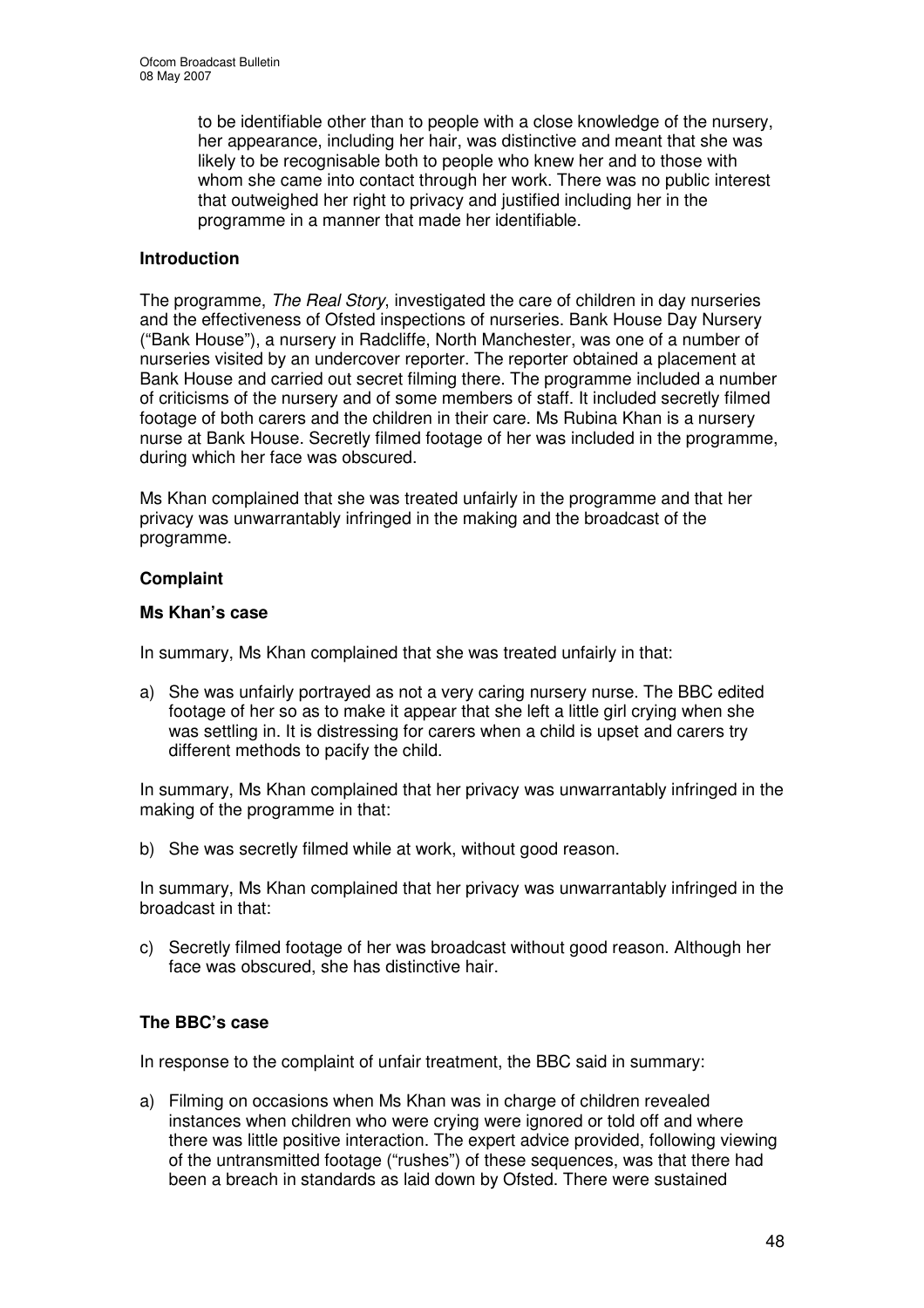periods when a little girl was crying, and when her crying was either ignored or commented on critically by Ms Khan. Marion Dowling, the childcare expert who appeared on the programme, thought the standard of care warranted criticism. However, there were also substantial periods when the child was either quiet or, to all appearances, playing contentedly. The care Ms Khan provided was not beyond criticism, but the programme did not portray her as uncaring and the script referred to her being kind to the little girl at times. The BBC had already accepted that the editing of one sequence intensified the impact of events to the point that it created an unfair impression of the complainant's actions in respect of this child. The BBC had apologised to Ms Khan for this unfair impression. In all but this one regard the programme contained a fair and accurate portrayal of the level of care provided by Ms Khan while the undercover reporter was at the nursery.

In response to the complaint of unwarranted infringement of privacy in the making of the programme, the BBC said in summary:

b) There was a strong public interest justification for filming at Bank House. Nurseries are regulated by Ofsted. Parents need to have confidence that the regulatory framework guarantees minimum standards of care for their children. If a nursery falls below the minimum standard and the regulator either does not know, or is otherwise incapable of ensuring that those minimum standards are being maintained, it is in the public interest for that to be exposed, both in terms of the general principle and in specific instances. The programme makers had become aware of failings at Bank House as a result of information from credible sources with personal experience of circumstances at the nursery. Filming at the nursery confirmed that standards at Bank House had fallen below the minimum acceptable and this was escaping detection. Exposing understaffing and other departures from good practice at Bank House was in the public interest. Any infringement of Ms Khan's privacy was warranted by the importance of the subject and by the necessity of obtaining clear evidence that Ofsted guidelines were being breached.

In response to the complaint of unwarranted infringement of privacy in the broadcast, the BBC said in summary:

c) Ms Khan's identity was obscured so only those with a close knowledge of the nursery and her employment there would have been able to identify her.

#### **Ms Khan's comments**

In response to the BBC's statement, Ms Khan said in summary:

a) The rushes showed her soothing a sick child, asking another for a kiss and playing with and talking affectionately to the children. It was clear that the children were happy and playing with the resources in the room. The crying child was only whinging, on and off, for about 10 minutes, although the programme said Ms Khan left her for 30 minutes before comforting her. Every time the little girl got upset, staff would speak to her and comfort her and she would stop crying for a while.

#### **The BBC's comments**

In its final response, the BBC said in summary: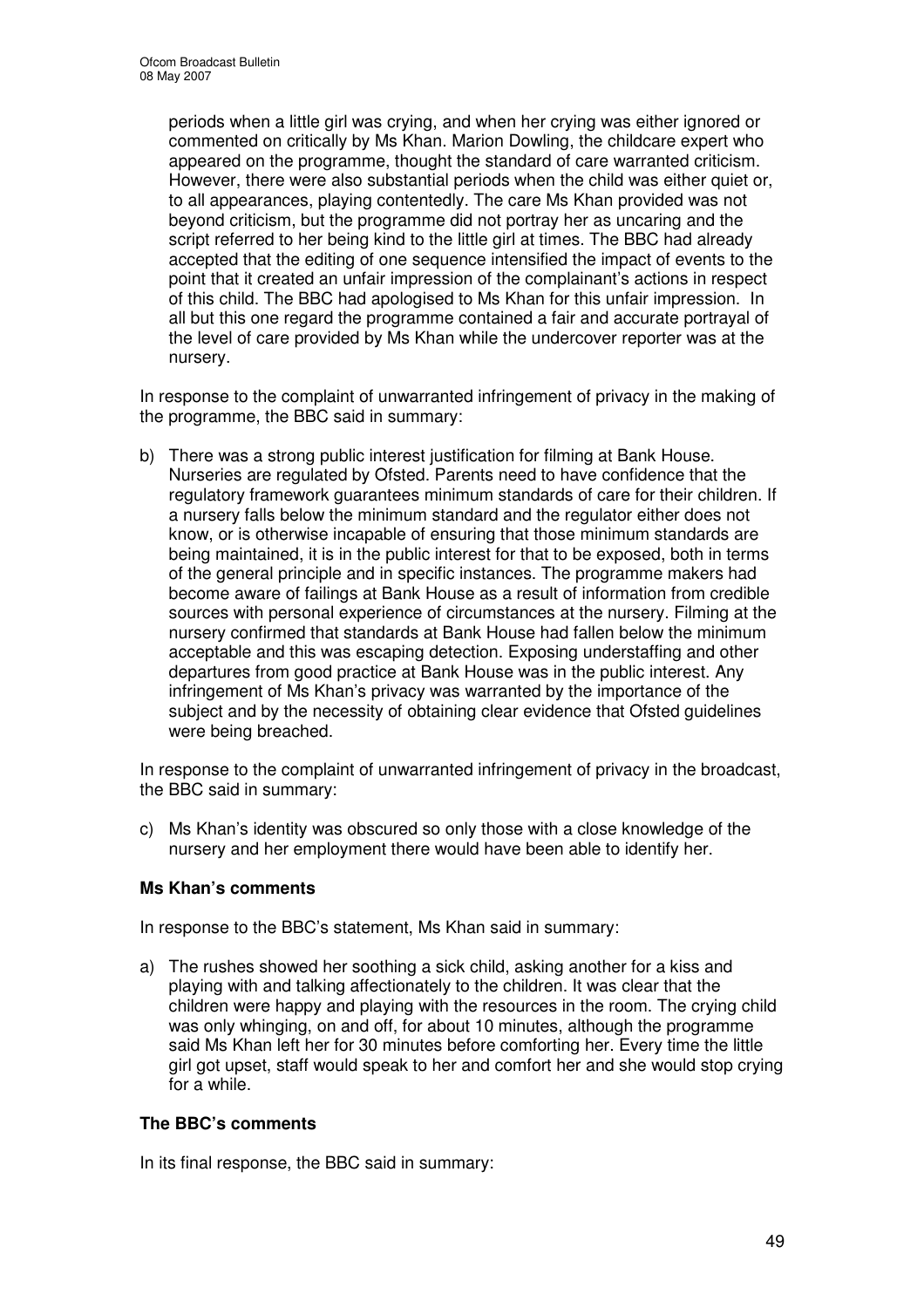a) Two independent experts consulted by the programme makers raised criticisms of Ms Khan's actions, both considering that there was poor care in relation to the little girl who was crying and on a more general level. She chastised the little girl, who had recently joined the nursery and was clearly below par. The girl was grizzling on and off over a period of 30 minutes and there were sustained moments when her crying was either ignored or commented on critically. Ms Khan's complaint to the BBC was upheld in part only, namely in that the editorial choices made in the presenting of this sequence, although they reflected actual events, intensified their impact to the extent of introducing an element of unfairness.

# **Decision**

Ofcom's statutory duties include the application, in the case of all television and radio services, of standards that provide adequate protection to members of the public and all other persons from unfair treatment and unwarranted infringements of privacy in programmes included in such services.

In carrying out its duties, Ofcom has regard to the need to secure that these standards are applied in a manner that best guarantees an appropriate level of freedom of expression. Ofcom is also obliged to have regard, in all cases, to principles that require regulatory activities to be transparent, accountable, proportionate, consistent and targeted only at cases in which action is needed.

This case was referred to the Fairness Committee, Ofcom's most senior decision making body, for consideration. The Fairness Committee upheld the complaint in part (heads a) and c)) and the provisional decision was sent to both parties. The BBC subsequently requested that the Fairness Committee reconsider its provisional decision in respect of one element of the complaint (head c)). Ofcom considered that the BBC raised points that were material to the substance of the decision and the case was referred back to the Fairness Committee for it to reconsider head c), in accordance with Ofcom's published procedures.

The Committee had before it a complaint from Ms Khan, a response from the BBC and a further statement from each party, with supporting material. It viewed a recording of the programme and recordings of the untransmitted footage. With regard to head c), the Committee also considered the BBC's request for reconsideration of the provisional decision and the points made on behalf of Ms Khan in response.

The Committee's final decision is set out below, by reference to each of the heads of Ms Khan's complaint. As a preliminary point, the Committee noted that documentary making is important in investigating matters of public concern, such as the care provided to children in nurseries. This is an appropriate subject for broadcasters to address in programmes (subject to the conditions of the Ofcom Broadcasting Code). It is, however, essential that programmes are accurate in all material respects so that no unfairness is caused and unwarranted infringements of privacy are avoided. This is necessary for both participants and viewers.

a) Ms Khan complained that a false allegation that she left a child crying and without comfort was included in the programme and that the relevant footage was unfairly edited. The BBC upheld a complaint from Ms Khan on the grounds that the sequence, as edited, reflected actual events, but "intensified their impact to a point that introduced an element of unfairness" to her. The Committee noted the view of the expert who had appeared on the programme, who viewed some untransmitted rushes and felt that the girl was "distressed and being ignored".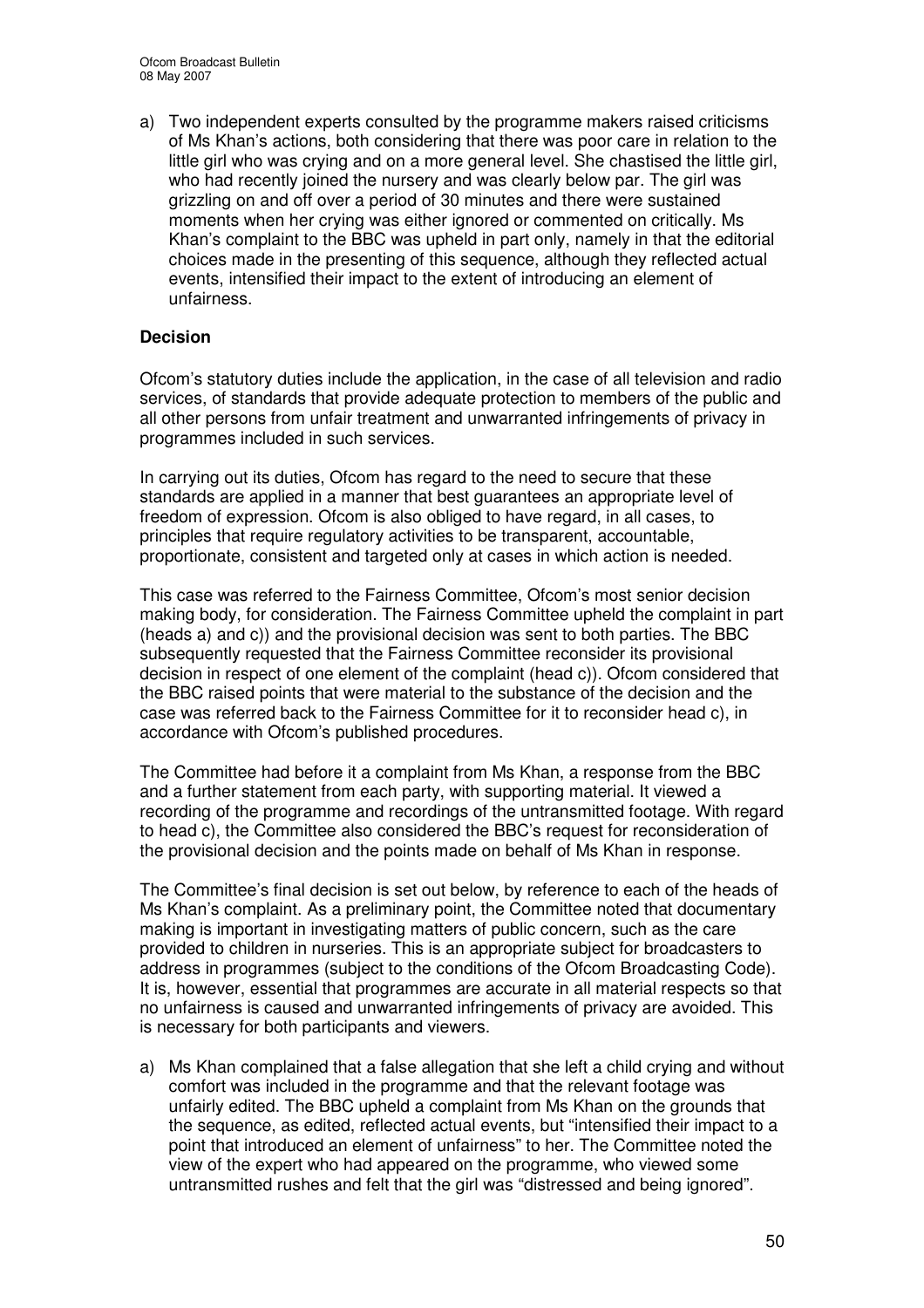However, the Committee also viewed the rushes and considered that, overall, they gave a materially different picture of the care Ms Khan gave the little girl from that portrayed in the programme. It was clear that the girl spent a significant period of time during the filming playing happily and received some positive attention from Ms Khan. Although the Committee noted that the programme included positive commentary about the care provided by Ms Khan at other times, in the Committee's view this was insufficient to balance the way the footage of this incident was edited. In all the circumstances therefore, the Committee found that the allegation, coupled with the way the footage was edited, resulted in an unfair portrayal of Ms Khan.

The Committee found unfairness to Ms Khan in the programme in this respect.

b) The complainant felt that the programme makers unwarrantably infringed her privacy by secretly filming her while she was at work. In considering whether Ms Khan's privacy was unwarrantably infringed in the making of the programme, the Committee first considered whether there had been a breach of her privacy as a result of the filming. The filming took place whilst Ms Khan was at work going about her ordinary duties as a nursery carer. In the Committee's view it was reasonable for Ms Khan to expect that she would not be filmed surreptitiously during the course of her work and therefore, her privacy was infringed in the making of the programme.

Having decided that there was an infringement of Ms Khan's privacy, the Committee proceeded to consider whether, in all the circumstances, this was justified in the public interest. In addressing this question, the Committee took account of the fact that the programme makers had decided to film at the nursery on the basis of information they had received from two sources that they said were credible (details of which, in accordance with usual journalistic standards, were not provided to Ofcom) about inadequate staffing levels at Bank House. In the Committee's opinion, this provided sufficient justification for the BBC to send an undercover reporter to film secretly at the nursery.

Having secured a placement at Bank House, the reporter witnessed some periods of short staffing and other incidents of care that appeared to show a failure to meet Ofsted national standards for under 8's day care. The Committee considered that there were some legitimate concerns raised about the nursery by what the reporter saw. It took the view that the secret filming at the nursery was justified by a legitimate public interest in exposing weaknesses in the regulatory framework for nursery care, by seeking to investigate specific instances of lapses below minimum standards at Bank House. The public interest in the care provided to young children outweighed the nursery's right to privacy.

With regard to Ms Khan herself, although the Committee found some unfairness to her in the programme (see a) above), it considered that there were legitimate concerns raised about the nursery in what the reporter saw. The Committee took the view that the public interest justified the secret filming of Ms Khan at work while the reporter legitimately gathered material for the programme.

The Fairness Committee found no unwarranted infringement of privacy in this respect.

c) Ms Khan complained that secretly filmed footage of her was broadcast without good reason. Having decided that there was no unwarranted infringement of Ms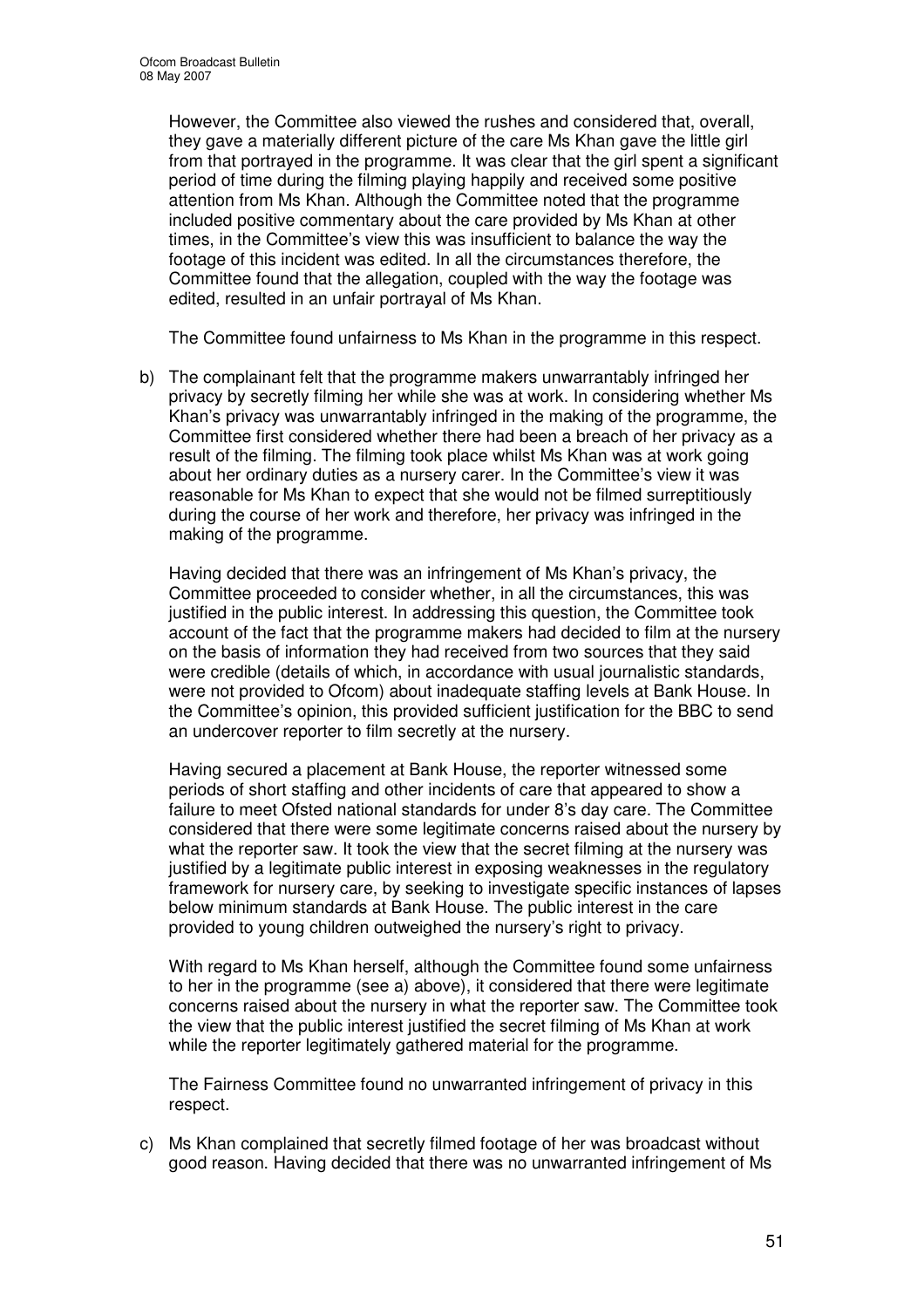Khan's privacy in the making of the programme, the Committee proceeded to consider whether her privacy was unwarrantably infringed in the broadcast.

The Committee first noted that steps were taken to obscure Ms Khan's identity by blobbing her face and that it was not the BBC's intention that she should be identifiable by people other than those with a close knowledge of the nursery. However the Committee noted that it was clear from the footage that she was Asian. Whether or not she was the only Asian member of staff at the nursery, the Committee also noted that she was the only Asian person evident from the footage that had been provided. In the Committee's view this made her appearance, including her hair, more distinctive and made it more likely that she would be recognisable, despite her face being 'blobbed', both to people who already knew her and to people with whom she was likely to come into contact by virtue of her job, for example prospective parents who had seen the programme. It was reasonable for Ms Khan to expect that secretly filmed footage of her during the course of her work would not be broadcast in such a way as to make her identifiable and therefore her privacy was infringed in the broadcast.

Having decided that there was an infringement of Ms Khan's privacy, the Committee proceeded to consider whether this was warranted (i.e. by an overriding public interest). Having found that the footage of Ms Khan's care of the crying child was unfairly edited (see a) above), the Committee took the view that there was no public interest in including her in the programme in a manner that made her identifiable, and that the steps taken to obscure her identity were insufficient. The Committee therefore found no justification for the infringement of Ms Khan's privacy in the broadcast.

The Fairness Committee found that Ms Khan's privacy was unwarrantably infringed in the programme as broadcast.

**Accordingly, Ofcom found that there was unfairness to Ms Khan in the programme and that her privacy was unwarrantably infringed in the broadcast. It found no unwarranted infringement of her privacy in the making of the programme. Parts of her complaint were therefore upheld.**

**Ofcom has directed the BBC to broadcast a summary of this adjudication.**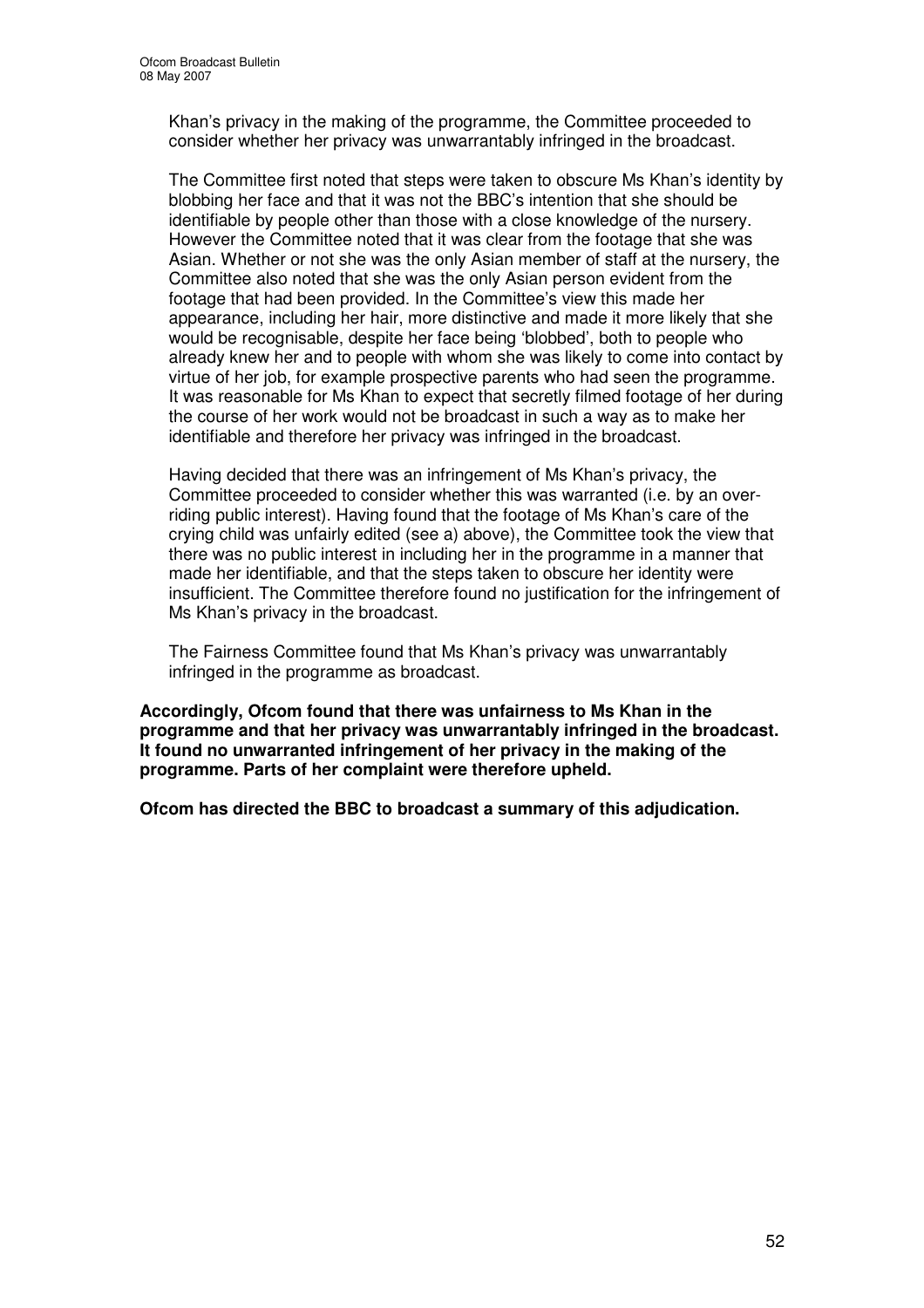# **Complaint by Mrs Kathleen Moorhead**

*Nurseries Undercover: The Real Story, BBC1, 12 August 2004*

**Summary:** Ofcom has partly upheld this complaint of unfair treatment and unwarranted infringement of privacy.

Mrs Kathleen Moorhead complained that she was treated unfairly and that her privacy was unwarrantably infringed in the making and the broadcast of this edition of *The Real Story*. The programme investigated the care provided for children in day nurseries and questioned the effectiveness of Ofsted inspections of nurseries. An undercover reporter spent time at three nurseries and two others were also referred to. One of the nurseries visited was Bank House Day Nursery ("Bank House"), a nursery in Radcliffe, North Manchester. The reporter obtained a placement at Bank House and carried out secret filming there. The programme included a number of criticisms of the nursery and of some members of staff. It included secretly filmed footage of both carers and the children in their care. Mrs Moorhead is a member of staff at Bank House, who was secretly filmed. Brief footage of her was included in the programme, during which her face was obscured.

Ofcom concluded that:

- a) It was unfair for the programme to include a clip that did not convey accurately what Mrs Moorhead said to the reporter. The BBC accepted that a conversation between Mrs Moorhead and the undercover reporter was edited in such a way as to suggest wrongly that a comment she made about staffing concerns applied to her personally.
- b) Secret filming of her at the nursery was an infringement of Mrs Moorhead's privacy, as it was reasonable for her to expect that she would not be filmed surreptitiously during the course of her work. However, the programme makers had information from two sources that they said were credible about staffing levels at Bank House. There were some legitimate concerns raised by what the reporter saw at the nursery. The public interest in the care provided to young children generally and in the care provided at Bank House specifically justified the BBC's decision to allow secret filming of staff at the nursery, including those, such as Mrs Moorhead, who would not be criticised personally in the programme, and outweighed her right to privacy.
- c) There was no infringement of Mrs Moorhead's privacy in the broadcast. Her face was obscured by pixellation when she appeared on screen, so that nothing was disclosed about her that people who knew her would not already be aware of. People who did not know her would not have been able to identify her from her appearance in the programme. The steps taken by the BBC to obscure her identity were therefore sufficient.

#### **Introduction**

The programme, *The Real Story*, investigated the care provided for children in day nurseries and questioned the effectiveness of Ofsted inspections of nurseries. An undercover reporter spent time at three nurseries and two others were also referred to. One of the nurseries visited was Bank House Day Nursery ("Bank House"), a nursery in Radcliffe, North Manchester. The reporter obtained a placement at Bank House and carried out secret filming there. The programme included a number of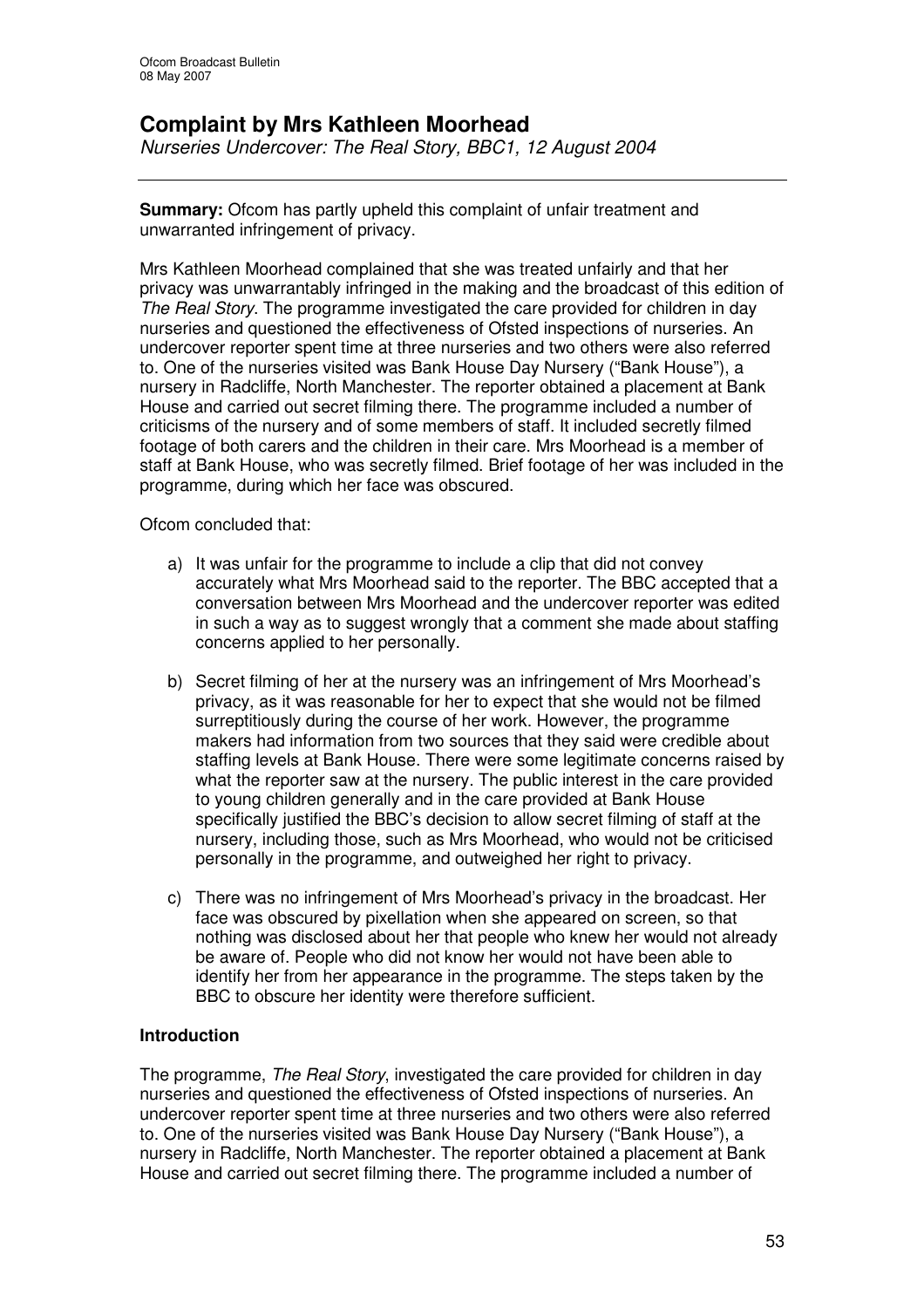criticisms of the nursery and of some members of staff. It included secretly filmed footage of both carers and the children in their care. Mrs Kathleen Moorhead is a member of staff at Bank House. Brief footage of her was included in the programme, during which her face was obscured.

Mrs Moorhead complained that she was treated unfairly and that her privacy was unwarrantably infringed in the making and the broadcast of the programme.

# **Complaint**

#### **Mrs Moorhead's case**

In summary, Mrs Moorhead complained that she was treated unfairly in that:

a) Footage of her discussing staff shortages with the undercover reporter was unfairly edited so as to misrepresent what she said. The clip with her in was subtitled and she was speaking with a block over her face. However the sentences she said in the programme were not those she said in the conversation that was recorded.

In summary, Mrs Moorhead complained that her privacy was unwarrantably infringed in the making of the programme in that:

b) She was secretly filmed while at work without good reason.

In summary, Mrs Moorhead complained that her privacy was unwarrantably infringed in the broadcast in that:

c) The blocking used to obscure her identity was insufficient, as everyone who knew her recognised her.

#### **The BBC's case**

In response to the complaint of unfair treatment, the BBC said in summary:

a) Mrs Moorhead's comment on nursery staffing came from a longer conversation during which she said:

*"I mean, we take it in turns obviously 'cause if I've got more staff, I mean, I'll probably have Carole in here or somebody else, so whilst one's sat on the floor then the other person does it, you know … just swap it about, that's it, nappy changes we swap, and meal times we swap. But Carole's been spending more time … more and more time out of the room at the moment 'cause we're short staffed, so…"*

The sound was somewhat indistinct and, in editing, the name "Carole" disappeared. A caption, added later and intended to help viewers understand what was said, mistakenly turned the sentence into:

*"We're spending more time out of the room at the moment 'cause we're short staffed…"*

The full comment supported the programme's reporting that the nursery was short-staffed. However the caption also gave the impression that the comment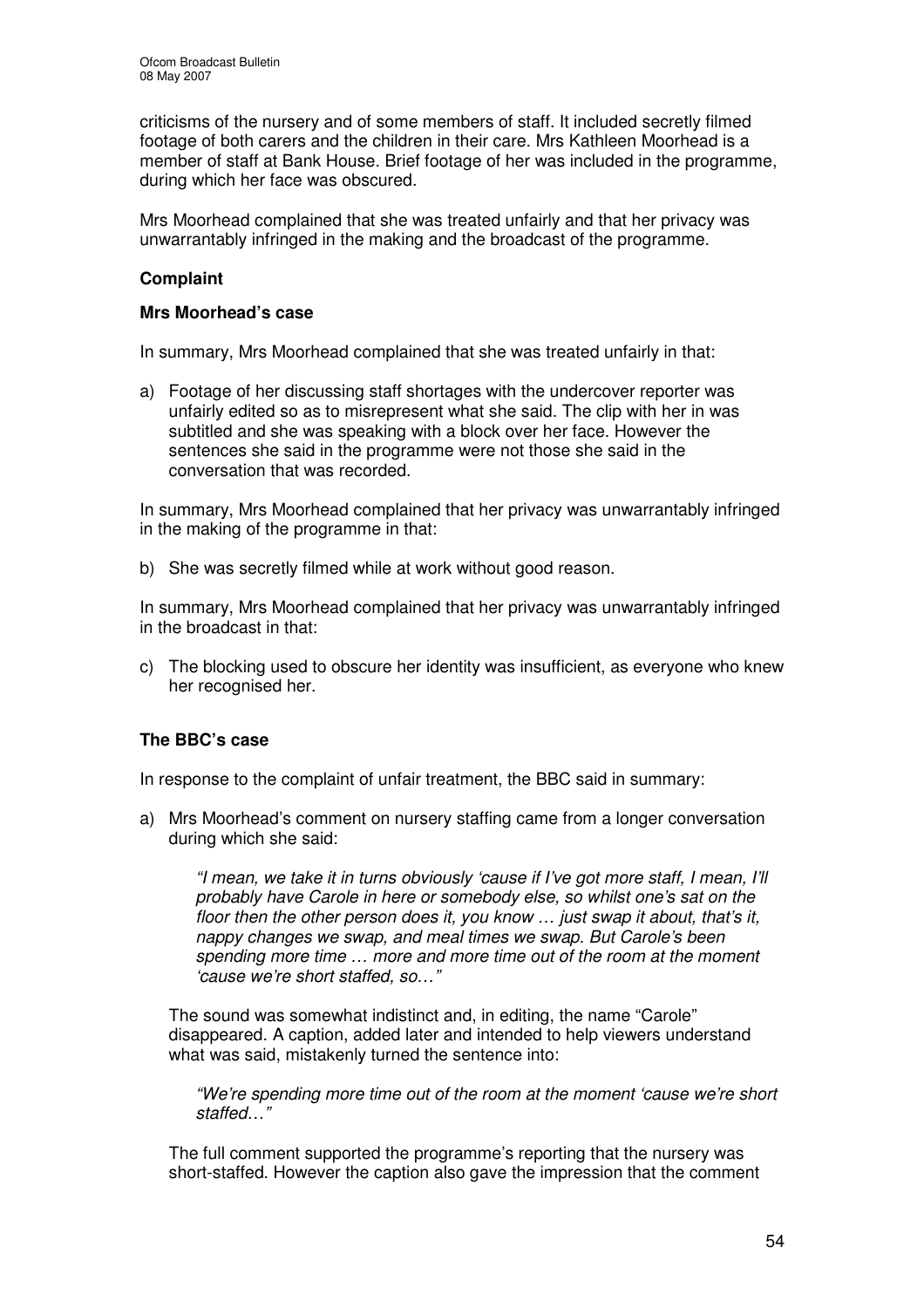applied to Mrs Moorhead, which was not the case. In its own investigation through its complaints unit, the BBC had accepted that this created an unfairness to Mrs Moorhead and had upheld this aspect of her complaint to them.

In response to the complaint of unwarranted infringement of privacy in the making of the programme, the BBC said:

b) There was a strong public interest justification for filming at Bank House. Nurseries are regulated by Ofsted. Parents need to have confidence that the regulatory framework guarantees minimum standards of care for their children. If a nursery falls below the minimum standard and the regulator either does not know, or is otherwise incapable of ensuring that those minimum standards are being maintained, it is in the public interest for that to be exposed, both in terms of the general principle and in specific instances. The programme makers had become aware of failings at Bank House as a result of information from credible sources with personal experience of circumstances at the nursery. After discussion with senior editorial executives, arrangements were made for an undercover reporter to take a secret camera into the nursery. Filming at the nursery confirmed that standards at Bank House had fallen below the minimum acceptable and this was escaping detection. Exposing understaffing and other departures from good practice at Bank House was in the public interest. Any infringement of Mrs Moorhead's privacy was warranted by the importance of the subject and by the necessity of obtaining clear evidence that Ofsted guidelines were being breached.

In response to the complaint of unwarranted infringement of privacy in the broadcast, the BBC said:

c) The decision to obscure the identities of most of the staff at Bank House was taken in line with BBC guidelines, which allow for protection of individuals who are "innocent" or "not sufficiently culpable". The generally accepted level to which someone's identity is obscured is to make them unrecognisable to someone passing them in the street. Mrs Moorhead was obscured to this extent. Only those with a close knowledge of the nursery and her employment there would have been able to identify her.

# **Decision**

Ofcom's statutory duties include the application, in the case of all television and radio services, of standards that provide adequate protection to members of the public and all other persons from unfair treatment and unwarranted infringements of privacy in programmes included in such services.

In carrying out its duties, Ofcom has regard to the need to secure that these standards are applied in a manner that best guarantees an appropriate level of freedom of expression. Ofcom is also obliged to have regard, in all cases, to principles that require regulatory activities to be transparent, accountable, proportionate, consistent and targeted only at cases in which action is needed.

This case was referred to Ofcom's Fairness Committee for consideration. The Committee's decision is set out below, by reference to each of the heads of Mrs Moorhead's complaint. As a preliminary point, the Committee noted that documentary making is important in investigating matters of public concern, such as the care provided to children in nurseries. This is an appropriate subject for broadcasters to address in programmes (subject to the conditions of the Ofcom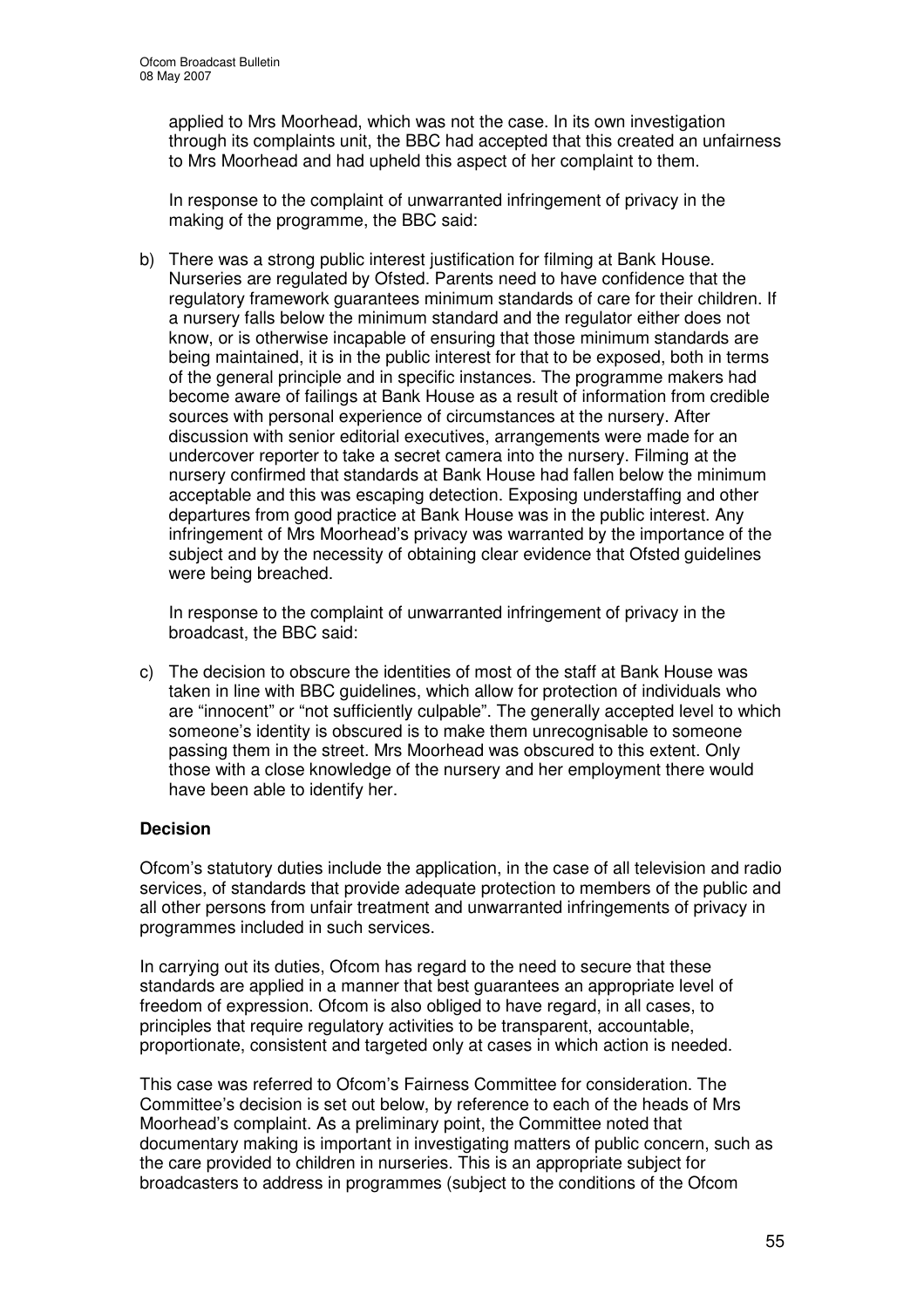Broadcasting Code). It is, however, essential that programmes are accurate in all material respects so that no unfairness is caused and unwarranted infringements of privacy are avoided. This is necessary for both participants and viewers.

a) Mrs Moorhead complained that footage of her discussing staff shortages with the undercover reporter was edited so as to misrepresent what she said. The Committee noted that the BBC accepted that the conversation was edited in such a way as to suggest wrongly that her comment about staffing concerns applied to her personally. While the Committee considered that it was reasonable for the BBC to use footage of the conversation between Mrs Moorhead and the reporter to illustrate the concerns raised in the programme about staffing levels at Bank House, it was incumbent on the programme makers to ensure that in editing the conversation Mrs Moorhead was not misrepresented. The clip included in the programme did not convey accurately what Mrs Moorhead said to the reporter and implied that she was spending more time out of the room herself because of short staffing.

The Fairness Committee found that Mrs Moorhead was treated unfairly in the programme as broadcast in this respect.

b) The complainant felt that the programme makers unwarrantably infringed her privacy by secretly filming her while she was at work. In deciding whether Mrs Moorhead's privacy was unwarrantably infringed in the making of the programme, the Committee first considered whether there had been a breach of her privacy as a result of the filming. The filming took place while Mrs Moorhead was going about her ordinary duties as a nursery carer. In the Committee's view, it was reasonable for Mrs Moorhead to expect that she would not be filmed surreptitiously during the course of her work and therefore her privacy was infringed in the making of the programme.

Having decided that there was an infringement of Mrs Moorhead's privacy, the Committee proceeded to consider whether, in all the circumstances, this was justified in the public interest. In addressing this question, the Committee took account of the fact that the programme makers had decided to film at the nursery on the basis of information they had received from two sources that they said were credible (details of which, in accordance with usual journalistic standards, were not provided to Ofcom) about inadequate staffing levels at Bank House. The Committee accepted that this provided sufficient justification for the BBC to send an undercover reporter to film secretly at the nursery.

Having secured a placement at Bank House, the reporter witnessed some periods of short staffing and other incidents of care that appeared to show a failure to meet Ofsted national standards for under 8s day care. The Committee considered that, although there was unfairness to Mrs Moorhead in the way a conversation was edited (see a) above), there were some legitimate concerns raised about the nursery by what the reporter saw. It took the view that the secret filming at the nursery was justified by a legitimate public interest in exposing weaknesses in the regulatory framework for nursery care by seeking to investigate specific instances of lapses of minimum standards at Bank House and that the public interest in the care provided to young children outweighed the nursery's right to privacy.

As regards Mrs Moorhead herself, the Committee noted that, in the circumstances, it was inevitable that members of staff of whom no criticism would be made in the programme would be filmed. Although the BBC did not intend to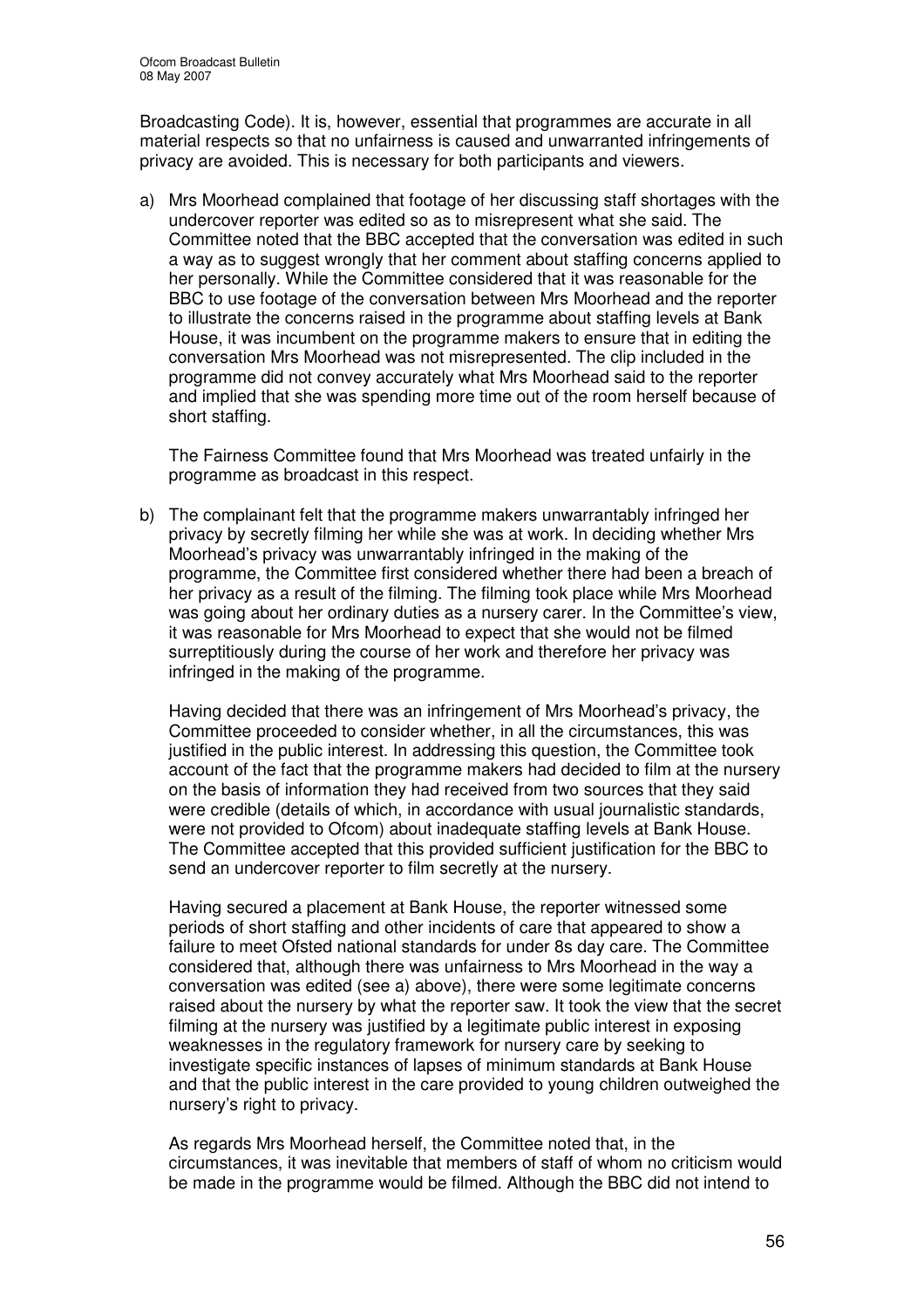criticise Mrs Moorhead, the overriding public interest justified the secret filming of her at work while the reporter legitimately gathered material for the programme.

The Fairness Committee found no unwarranted infringement of Mrs Moorhead's privacy in the making of the programme.

c) Mrs Moorhead complained that the blocking used to obscure her identity was inadequate. Having decided that there was no unwarranted infringement of Mrs Moorhead's privacy in the making of the programme, the Committee proceeded to consider whether her privacy was unwarrantably infringed in the broadcast. The Committee first noted that Mrs Moorhead's face was obscured by pixellation when she appeared on screen. Although it was apparent from her complaint that Mrs Moorhead was recognisable from the programme to people who know her, the Committee considered that the pixellation was sufficient to ensure that she was not identifiable to anyone who was not close to her or did not know her personally. Looking at the footage, it was apparent that that nothing was disclosed about her that people who knew her would not already be aware of. In the Committee's opinion, from her appearance in the programme, she would not be identifiable to people who did not know her. In the circumstances, the steps taken to obscure her identity were sufficient.

The Fairness Committee found no infringement of Mrs Moorhead's privacy in the broadcast programme.

**Accordingly, Ofcom found that Mrs Moorhead was treated unfairly in the programme. There was no unwarranted infringement of her privacy in the making of the programme and no infringement of her privacy in the broadcast. The complaint was upheld in part.**

**Ofcom has directed the BBC to broadcast a summary of this adjudication.**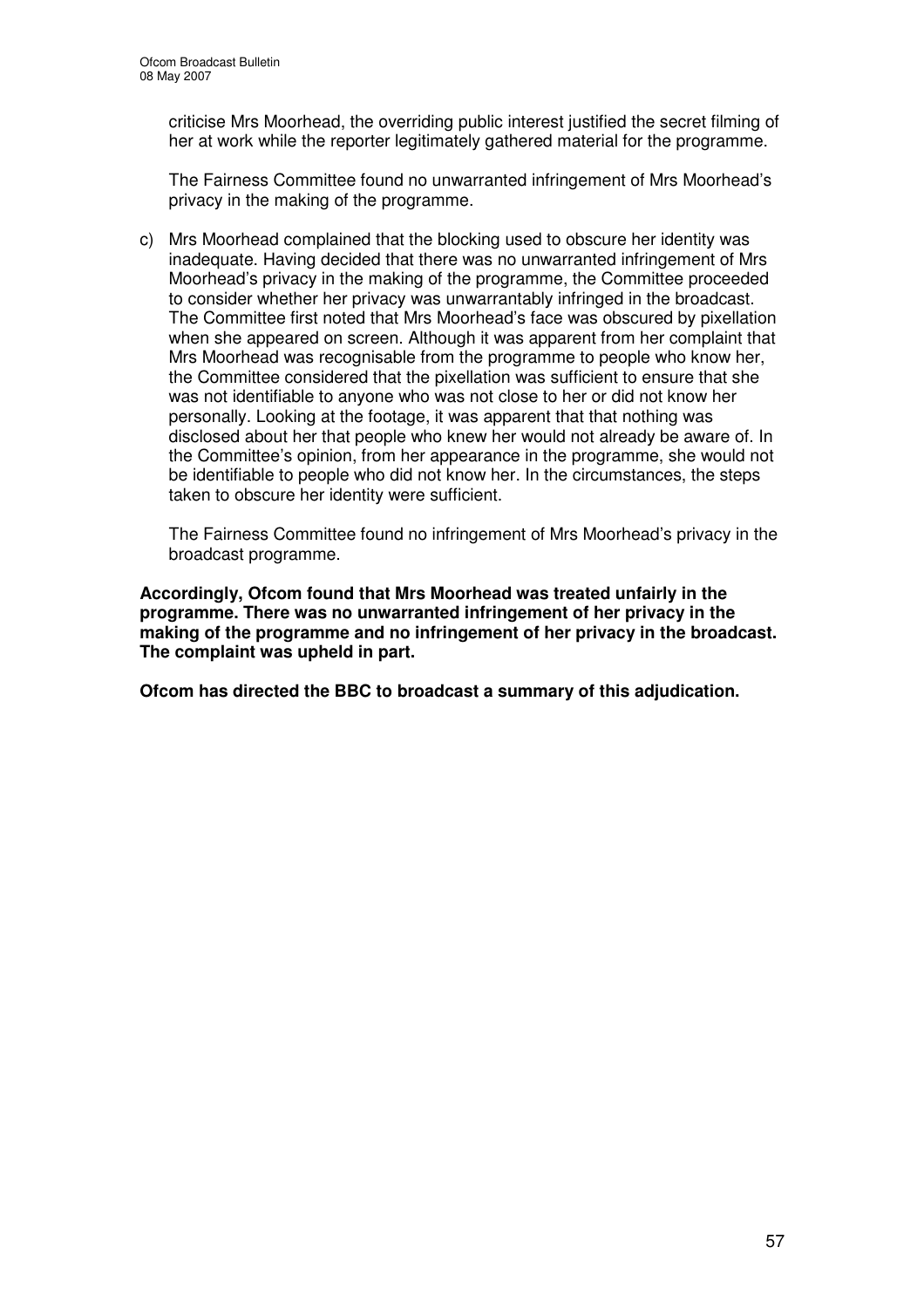# **Complaint by Ms Sue Scott**

*Nurseries Undercover: The Real Story, BBC1, 12 August 2004*

**Summary:** Ofcom has upheld parts of this complaint of unfair treatment and unwarranted infringement of privacy.

Ms Sue Scott complained that she was treated unfairly and that her privacy was unwarrantably infringed in the making and the broadcast of the programme. The programme investigated the care of children in day nurseries and the effectiveness of Ofsted inspections of nurseries. Bank House Day Nursery ("Bank House"), a nursery in Radcliffe, North Manchester, was one of a number of nurseries visited by an undercover reporter. The reporter obtained a placement at Bank House and carried out secret filming there. The programme included a number of criticisms of the nursery and of some members of staff. It included secretly filmed footage of both carers and the children in their care. Ms Scott is the nursery manager at Bank House. She was secretly filmed and her voice was heard in the programme.

Ofcom's Fairness Committee, Ofcom's most senior decision making body, considered Ms Scott's complaint and reached a provisional decision on 5 July 2006. It found that the complaint should be upheld in part. The BBC subsequently asked the Fairness Committee to reconsider its provisional decision in respect of two elements of the complaint. Ofcom considered that the BBC had raised points that were material to the substance of the decision and the case was referred back to the Fairness Committee for it to reconsider heads a) and b) of the complaint, in accordance with Ofcom's published procedures.

Following its reconsideration, Ofcom concluded that:

- a) It was unfair for the programme to criticise the management of the nursery and, therefore, Mrs Scott, as nursery manager, for failing to carry out a Criminal Records Bureau ("CRB") check on the undercover reporter, when it was not necessary for the check to be carried out.
- b) There was not sufficient conclusive or clearly attributable expert evidence to support the allegation that Ms Scott was shouting at children.
- c) Secret filming of her at the nursery was an infringement of Ms Scott's privacy, as it was reasonable for her to expect that she would not be filmed surreptitiously during the course of her work. However, the programme makers had information from two sources, that they said were credible, about inadequate staffing levels at Bank House. There were some legitimate concerns raised by what the reporter saw. The public interest in the care provided to young children generally and in the care provided at Bank House specifically justified the BBC's decision to allow secret filming of staff at the nursery, including Ms Scott, and outweighed her right to privacy.
- d) There was no infringement of Ms Scott's privacy in the broadcast. She did not appear in shot and only her voice was heard. Nothing was disclosed about her that people who knew her would not already be aware of. People who did not know her would not have been able to identify her from her voice in the programme. The steps taken to obscure her identity were sufficient.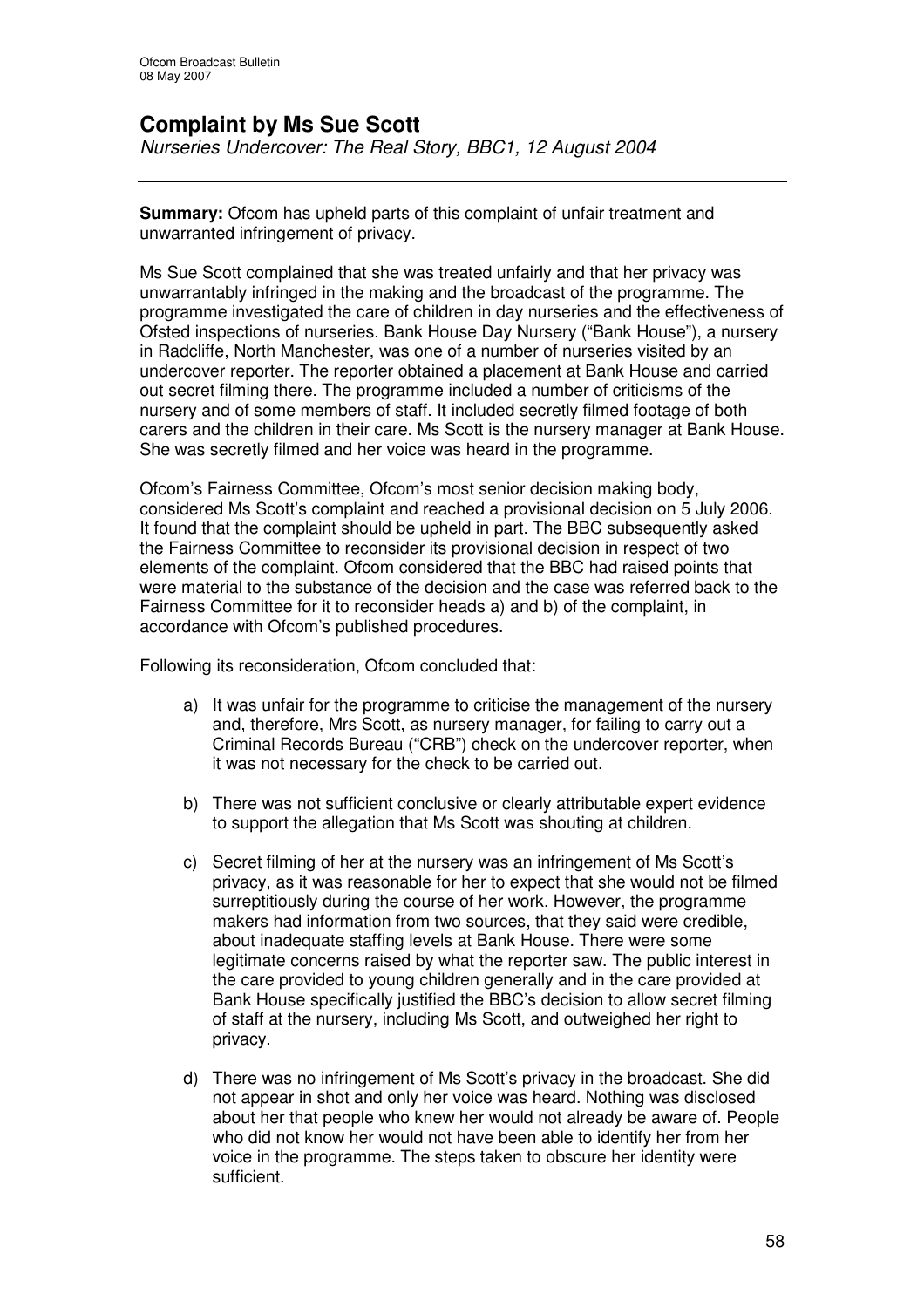# **Introduction**

The programme, *The Real Story*, investigated the care of children in day nurseries and the effectiveness of Ofsted inspections of nurseries. Bank House Day Nursery ("Bank House"), a nursery in Radcliffe, North Manchester, was one of a number of nurseries visited by an undercover reporter. The reporter obtained a placement at Bank House and carried out secret filming there. The programme included a number of criticisms of the nursery and of some members of staff. It included secretly filmed footage of both carers and the children in their care. Ms Sue Scott is the nursery manager at Bank House. Her voice was heard in the programme.

Ms Scott complained that she was treated unfairly in the programme and that her privacy was unwarrantably infringed in the making and the broadcast of the programme.

#### **Complaint**

#### **Ms Scott's case**

In summary, Ms Scott complained that she was treated unfairly in the programme in that:

- a) She was unfairly portrayed as being incompetent, in that the programme said that "the manager" did not complete Criminal Record Bureau ("CRB") checks or any other checks on the undercover reporter. This misrepresented her position. She had asked the reporter, who she believed to be a voluntary worker wishing to view the nursery and get an insight into the career of nursery nursing, for all her personal details. The reporter subsequently informed the nursery that she would not be returning. Under the government's national standards, which were omitted from the programme, only the name and address are required of a voluntary worker on a short term placement. The reporter was only attending the nursery for a few weeks.
- b) Her voice was heard on the programme, supposedly shouting at a child to sit on a chair. She was aware from a Child Protection Officer from Greater Manchester Police who viewed some of the footage that there was no shouting at the children and that the staff were only being firm with the children. Her voice was added to a completely different clip, which made it seem that she was being firm with the children for no reason.

In summary, Ms Scott complained that her privacy was unwarrantably infringed in the making of the programme in that:

c) She was secretly filmed, without a public interest justification.

In summary, Ms Scott complained that her privacy was unwarrantably infringed in the broadcast in that:

d) Although her face was not shown, her voice was not disguised, despite the fact that the nursery asked that no member of staff should be recognisable on the programme. She was recognisable to friends, family and acquaintances through her voice.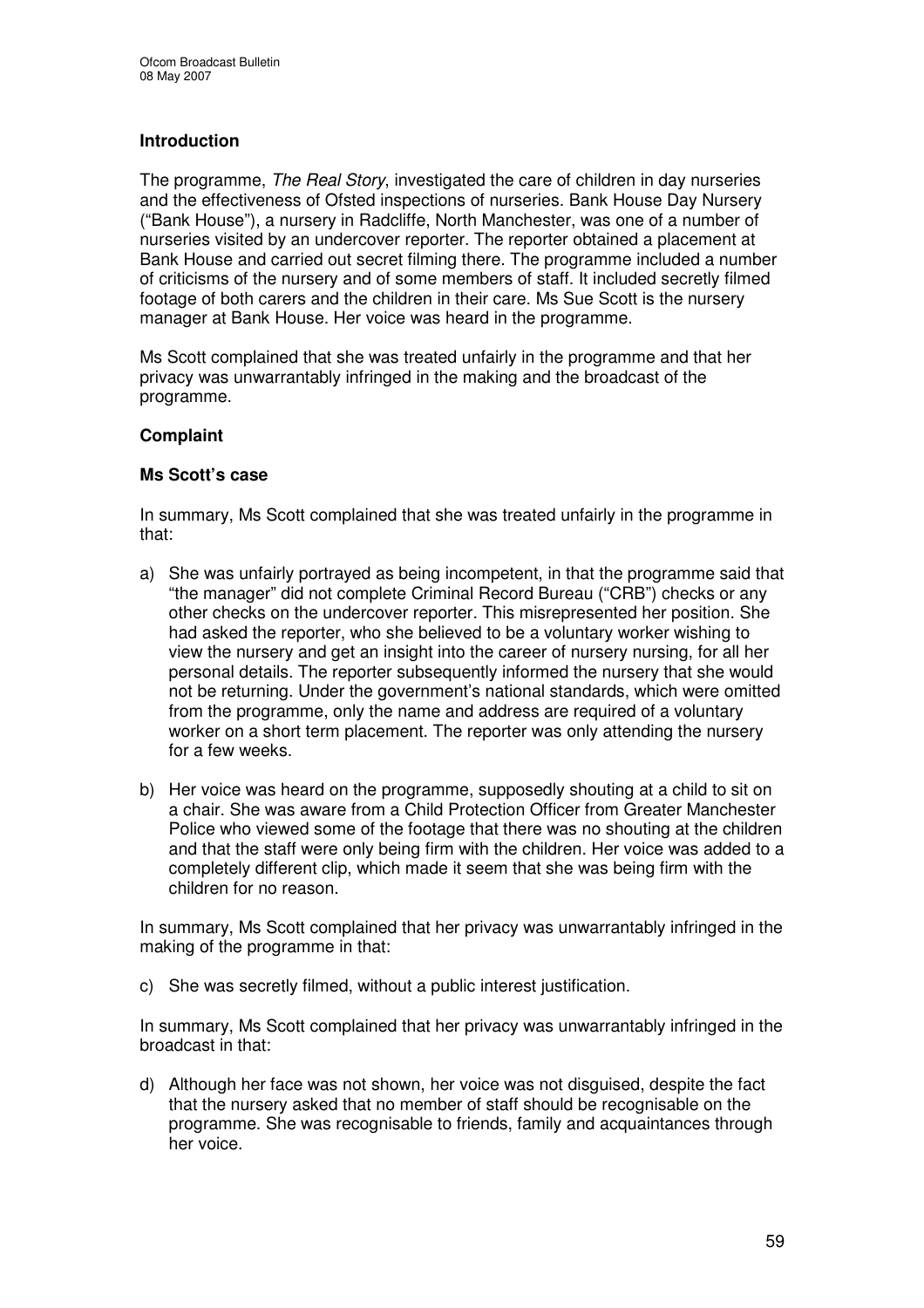# **The BBC's case**

In response to the complaint of unfair treatment, the BBC said in summary:

- a) The manager or owner of a nursery is obliged under Ofsted guidelines to conduct a CRB check on any member of staff, whether voluntary or employed, if they are to be left alone with children. This was made clear in the programme. Whilst the nursery owner did discuss a CRB check with the reporter on her first day, no check was made into her background and she was left alone to supervise children. For the first four days of the reporter's placement, the only information the nursery had about her was her name and mobile phone number. This was in breach of mandatory standards, as was the fact that she was allowed to take children to the toilet alone, without having been CRB checked. The programme did not say that the manager failed to complete the CRB checks or get the reporter's address. It said that the owner did not do this. Ms Scott was not mentioned in relation to this issue. As the manager of the nursery has a responsibility in this respect, any implied criticism of Ms Scott was wholly justified. Ms Scott did not obtain basic details for nursery records until the reporter's penultimate day. Without such details, no steps could be taken to verify the details with the relevant sources, as required by the national standards.
- b) Ms Scott was only featured in the programme in one clip, in which she is heard, but not seen, shouting at a child to sit on their chair. Ms Scott, as manager of the nursery, would be aware that shouting at small children in your care is considered poor practice. She was shouting, unnecessarily, at a child to sit down and, when the programme team viewed the rushes, her tone was considered sharp and unfriendly. The inclusion of this footage in the programme as an example of poor care was justified. The child protection officer referred to by Ms Scott only saw footage relating to specific incidents and did not see the clip in which Ms Scott was heard. The clip was the third in a montage of clips of Bank House staff shouting at children.

In response to the complaint of unwarranted infringement of privacy in the making of the programme, the BBC said in summary:

c) There was a strong public interest justification for filming at Bank House. Nurseries are regulated by Ofsted. Parents need to have confidence that the regulatory framework guarantees minimum standards of care for their children. If a nursery falls below the minimum standard and the regulator either does not know or is incapable of ensuring that the minimum standards are being maintained, it is in the public interest for that to be exposed, both in terms of the general principle and in specific instances. The programme makers had become aware of failings at Bank House as a result of information from credible sources with personal experience of circumstances at the nursery. Filming at the nursery confirmed that standards at Bank House had fallen below the minimum acceptable and this was escaping detection. Exposing the understaffing and other departures from good practice at Bank House was in the public interest. Any infringement of privacy that occurred in the making of the programme was warranted by the importance of the subject and by the necessity of obtaining clear evidence that Ofsted guidelines were being breached. Any infringement of Ms Scott's privacy was warranted by the importance of the subject and by the necessity of obtaining clear evidence that Ofsted guidelines were being breached.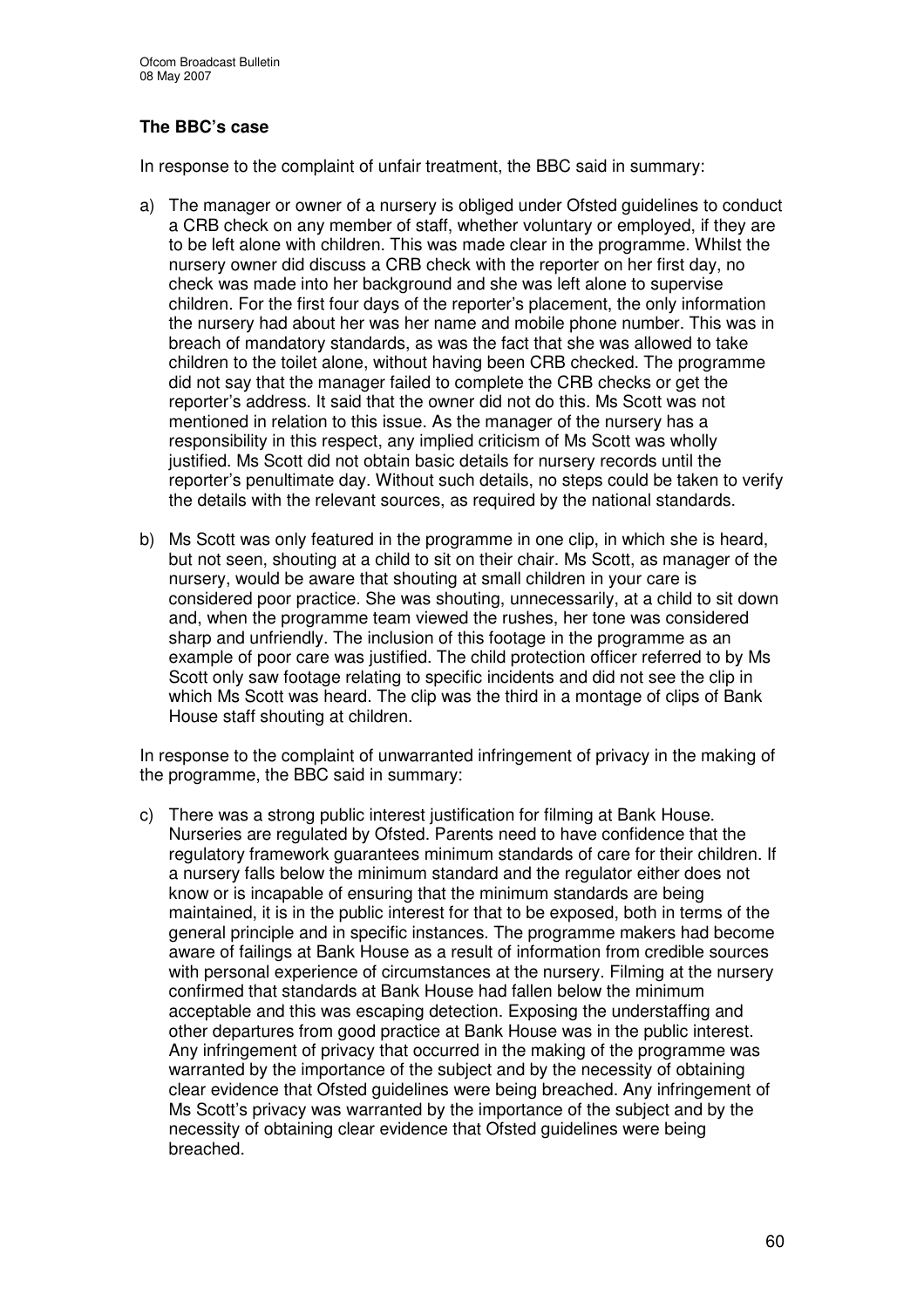In response to the complaint of unwarranted infringement of privacy in the broadcast, the BBC said in summary:

d) Ms Scott did not appear in shot. She was disguised to a suitable degree to protect her anonymity and make her unrecognisable to anyone passing her in the street.

# **Ms Scott's comments**

In response to the BBC's statement, Ms Scott said in summary:

- a) The CRB check was not requested on the undercover reporter, because, in line with Ofsted requirements, the nursery was not required to carry out the check for temporary/voluntary workers provided they were supervised at all times. As it was the policy of the nursery to supervise all such workers, the management did not initially request the information from her to complete the CRB form. On her first day, the proprietor of the nursery informed the reporter that her details would be needed for the CRB form. However, it could not be completed as she kept avoiding providing the information to start the CRB process. After being asked again to supply the information, she did not return to the nursery. It did appear that the reporter took children to the bathroom, contrary to nursery policy and procedure, although there were two members of staff in close proximity at the time. Since the programme, the nursery has changed its policies and procedures, so that no one is allowed to start work in the nursery unless they have recent CRB clearance.
- b) The clip of Ms Scott shouting was not portrayed correctly. The rushes show that staff were trying to sit the children down for toast and milk. The children were running round and could have hurt themselves. Her voice was raised over the noise in the playroom, so that the children would hear her instructions. She was using her everyday normal tone of voice.

# **The BBC's comments**

In its final response, the BBC said in summary:

- a) Ms Scott correctly pointed out that nurseries do not have to carry out CRB checks on temporary workers or volunteer staff provided they are supervised at all times. The programme did not suggest otherwise, but criticised the nursery for failing to take basic personal details from the reporter and then leaving her unsupervised with children when she had not been CRB checked or otherwise vetted.
- b) Ms Scott's shouting was portrayed fairly. It did not sound like a "normal, everyday tone of voice" to the programme makers or to the childcare experts.

#### **Decision**

Ofcom's statutory duties include the application, in the case of all television and radio services, of standards that provide adequate protection to members of the public and all other persons from unfair treatment and unwarranted infringements of privacy in programmes included in such services.

In carrying out its duties, Ofcom has regard to the need to secure that these standards are applied in a manner that best guarantees an appropriate level of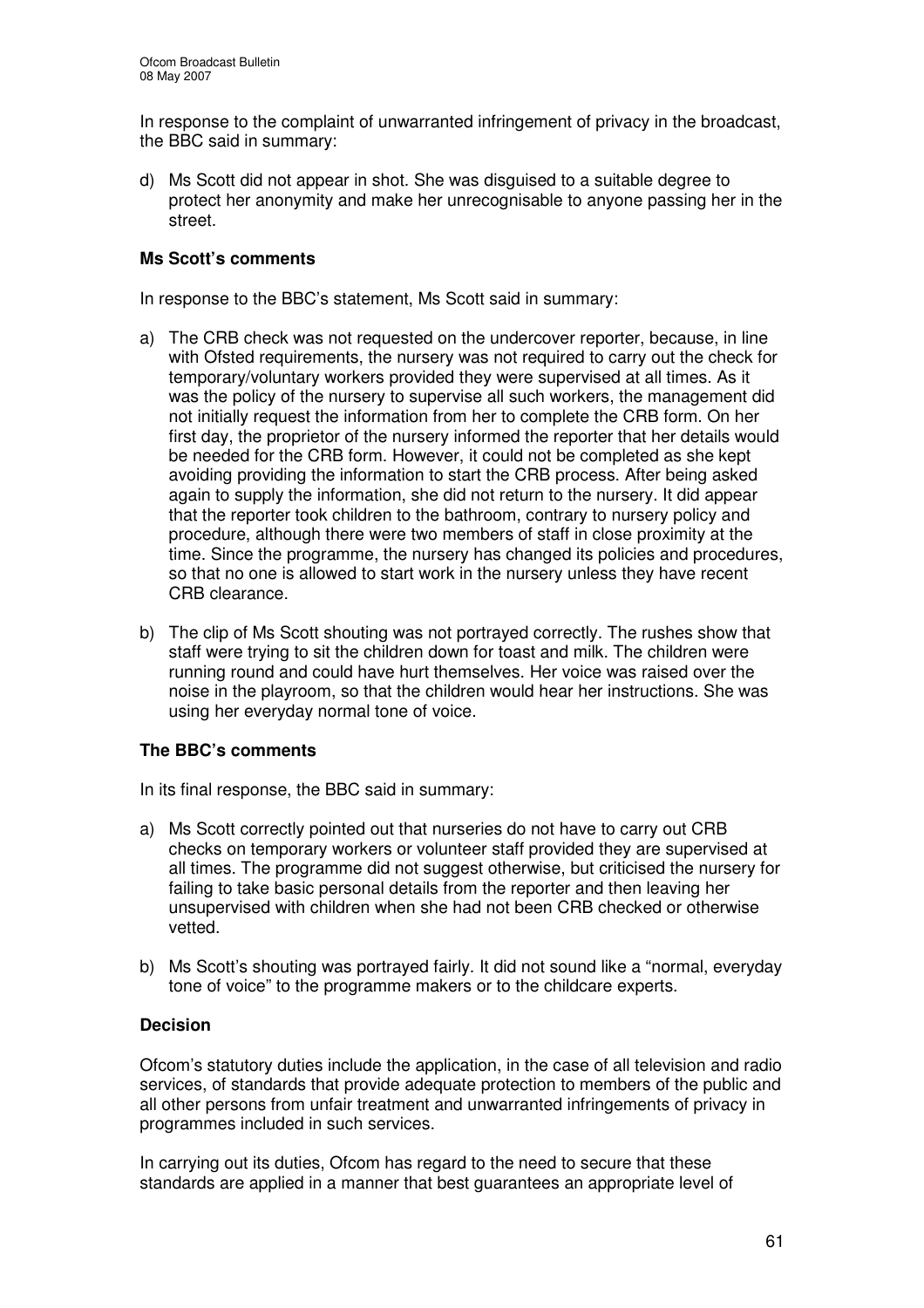freedom of expression. Ofcom is also obliged to have regard, in all cases, to principles that require regulatory activities to be transparent, accountable, proportionate, consistent and targeted only at cases in which action is needed.

This case was referred to the Fairness Committee, Ofcom's most senior decision making body, for consideration. The Fairness Committee upheld the complaint in part (heads a) and b)) and the provisional decision was sent to both parties. The BBC subsequently requested that the Fairness Committee reconsider its provisional decision in respect of two elements of the complaint (heads a) and b)). Ofcom considered that the BBC had raised points that were material to the substance of the decision and the case was referred back to the Fairness Committee for it to reconsider heads a) and b), in accordance with Ofcom's published procedures.

The Committee had before it a complaint from Ms Scott, a response from the BBC and a further statement from each party, with supporting material. It viewed a recording of the programme and recordings of untransmitted footage. With regard to heads a) and b), the Committee also considered the BBC's request for reconsideration of the provisional decision and the points made on behalf of Ms Scott in response.

The Committee's final decision is set out in full below, by reference to each of the heads (heads a) to d)) of Ms Scott's complaint. As a preliminary point, the Committee noted that documentary making is important in investigating matters of public concern, such as the care provided to children in nurseries. This is an appropriate subject for broadcasters to address in programmes (subject to the conditions of the Ofcom Broadcasting Code). It is, however, essential that programmes are accurate in all material respects so that no unfairness is caused and unwarranted infringements of privacy are avoided. This is necessary for both participants and viewers.

a) Ms Scott complained that she was unfairly portrayed as being incompetent in relation to CRB checks on the undercover reporter.

The Committee took the view that the programme suggested that the management in general at the nursery was incompetent in failing to carry out a CRB check on the reporter and that, as nursery manager, Ms Scott was included in this criticism. The Committee found on the complaint made by the nursery that it was unfair for the programme to suggest that the undercover reporter was left to take children to the toilet on her own and that it was therefore unfair for the programme to criticise the nursery for failing to carry out a CRB check, as, in the circumstances, it was not necessary. In view of this, the implication that the management of the nursery was incompetent in failing to carry out the CRB check resulted in unfairness to Ms Scott as manager of the nursery.

The Committee found that this was unfair to Ms Scott.

b) Ms Scott complained that a sound recording of her shouting was added to a different clip so as to make it appear that she was being firm with children for no reason.

The Committee viewed the rushes that the BBC said supported their claim that Ms Scott was shouting at a child. The programme included three short clips of alleged shouting. Although these were very brief and not easy to distinguish from each other, the Committee was satisfied, having viewed the rushes and the programme itself, that there was no evidence to suggest that the sound recording footage of Ms Scott's voice was used over a different clip. Moreover, they did not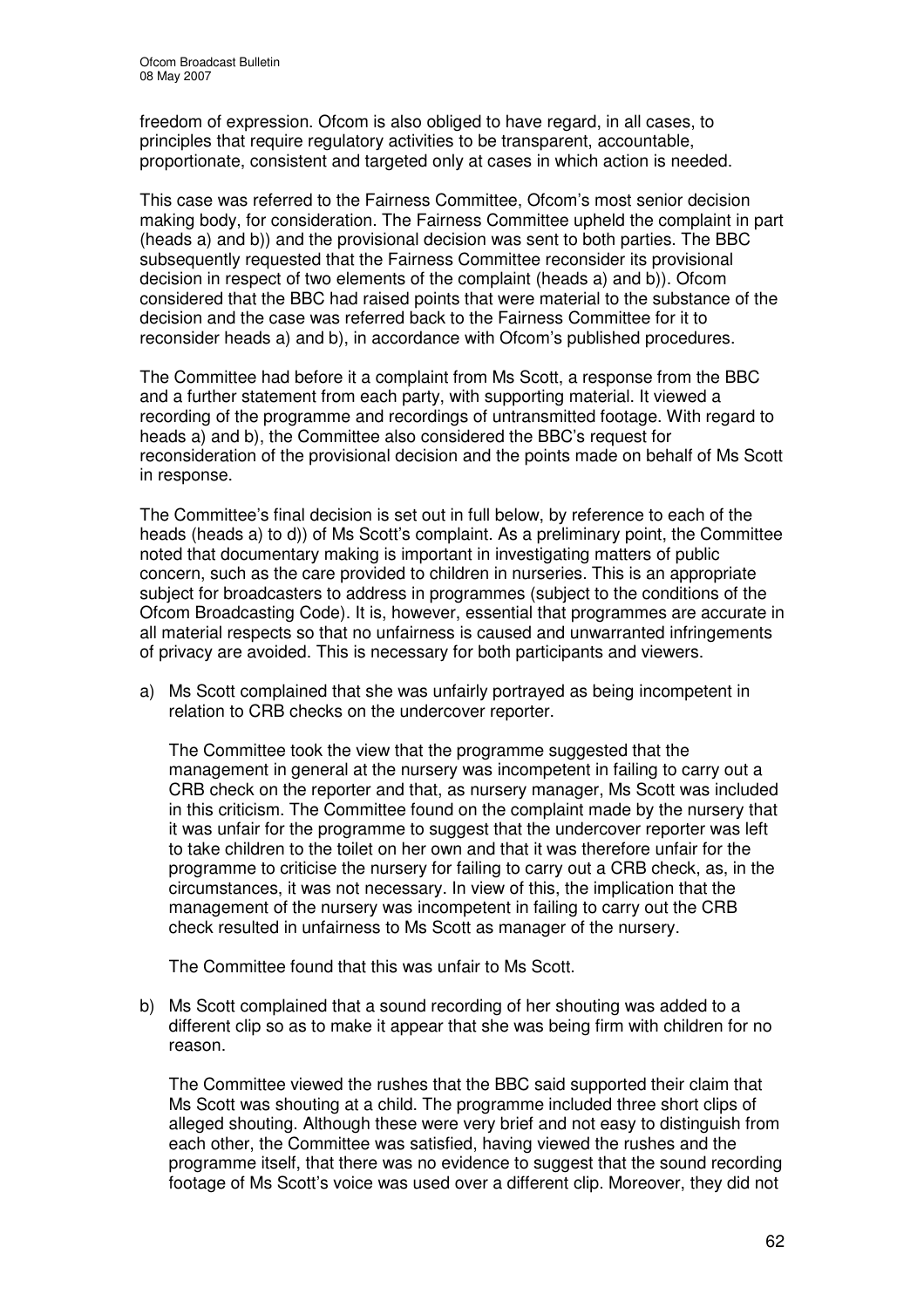consider that the wording of Ms Scott's complaint amounted to an admission that she was shouting.

The Committee therefore went on to consider the allegation that Ms Scott shouted at children and whether this could fairly be attributed to her in the programme. In doing this, the Committee carefully considered all the evidence provided by the BBC including the opinion of various experts. The Committee was clear that when considering this evidence, Ofcom's role was not to substitute its own opinion for that of experts but to afford such opinions, where they had been provided, due weight when considering whether the broadcaster had taken the necessary steps to avoid unfairness to the complainant in the programme as broadcast.

Accordingly, Ofcom carefully considered the representations which the BBC had submitted concerning expert opinion in support of the allegation that Ms Scott was shouting in the programme. The Committee noted in particular the following:

#### The BBC's 1<sup>st</sup> Statement

"The filming revealed instances where the standard of care provided by some staff fell below recognised standards. This was confirmed by a childcare expert, currently employed by a local council, who acted as a confidential adviser to the programme and who considered there had been breaches in national guidelines with standards falling below acceptable levels. She has worked with Early Years for 37 years, working directly with children and in managerial roles. She is a NNEB qualified Nursery Nurse and has managed children's centres. She is a former member of the NNEG examining board (widely recognised as one of the leading qualifications for childcare). Among her conclusions were:

• *Shouting at children is very poor practice. There is clearly poor practice within the setting"*.

The Committee noted that this was simply a general view given by an unnamed expert that was not clearly attributed to any specific footage included in the programme and in particular did not refer to the footage of the incident involving Ms Scott.

The BBC's statement went on to say that the programme consulted a second childcare expert, Marion Dowling, who they explained reached her own independent view and was then interviewed for the programme. However, the Committee noted that her overall conclusions included in the statement made no reference to the incident involving Ms Scott and did not refer to shouting.

#### The BBC's 2<sup>nd</sup> Statement

"We believe Ms Scott's shouting was portrayed fairly. To the programmemakers and to the childcare experts it did not sound like a *"normal everyday tone of voice"*.

The Committee was not satisfied that the words "normal everyday tone of voice" provided clear evidence that the experts' opinion was that Ms Scott was shouting. Furthermore the Committee noted at this point that Ms Scott had already acknowledged that her voice "…was raised over the noise in the playroom, so the children would hear and hopefully follow my instructions".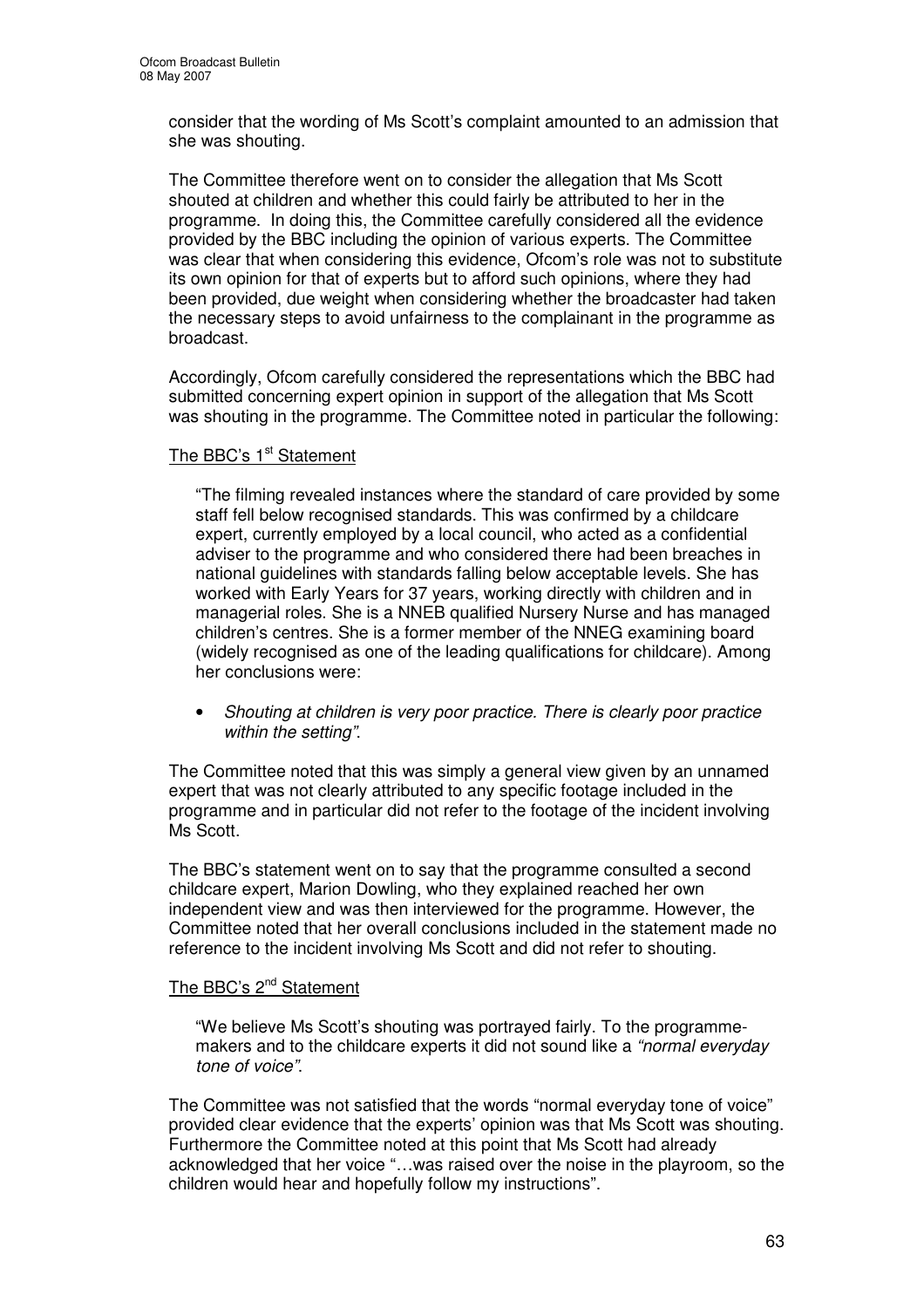#### The BBC's Request for Reconsideration

"The experts were, and remain, clear that what they heard constituted poor professional practice. Ms Dowling writes that the instances in the programme *"definitely constituted shouting".* She adds *"We can't be scientific about decibels but they did raise their voices considerably. This is not good professional practice with children"*.

The Committee acknowledged that Ms Dowling had access to 12 hours of footage and, again, was not seeking to substitute its own opinion for that of the expert but to afford such expert opinion due weight. It noted that this was the first time that the BBC had clearly attributed a specific reference to "shouting" to Mrs Dowling. This opinion was not included in the programme. Further, it was not clear that "instances in the programme" referred specifically to the footage of Ms Scott. The Committee noted that Mrs Dowling herself made no specific reference to Ms Scott or to the footage which was the subject of the complaint.

Accordingly, whilst the Committee gave due weight to the expert opinion, including that shouting at children was poor practice, the Committee was not satisfied, in light of the above, that there was conclusive or clearly attributable expert evidence on the specific footage showing Ms Scott.

In addition to this, the Committee carefully viewed all the untransmitted material provided by the BBC (two minutes in relation to the allegation that Ms Scott shouted, although other footage of Ms Scott was included in rushes provided in relation to an allegation of under staffing at the nursery) as well as the programme as broadcast. The Committee could however find nothing in the untransmitted material that in its view assisted it any further in relation to the allegation of shouting.

In the light of all of the above and in the absence of conclusive or clearly attributable evidence from the experts that this specific incident showed Ms Scott shouting, and taking into account the untransmitted material, the Committee was not satisfied, that the evidence was sufficient to support the allegation in the programme that Ms Scott was shouting at children.

The Committee found that this was unfair to Ms Scott.

c) Ms Scott felt that the programme makers unwarrantably infringed her privacy by secretly filming her while she was at work. In deciding whether Ms Scott's privacy was unwarrantably infringed in the making of the programme, the Committee first considered whether there had been a breach of her privacy as a result of the filming. The filming took place whilst Ms Scott was at work going about her ordinary duties as a nursery carer. In the Committee's view, it was reasonable for Ms Scott to expect that she would not be filmed surreptitiously during the course of her work and therefore her privacy was infringed in the making of the programme.

Having decided that there was an infringement of Ms Scott's privacy, the Committee proceeded to consider whether, in all the circumstances, this was justified in the public interest. In addressing this question, the Committee took account of the fact that the programme makers had decided to film at the nursery on the basis of information they had received from two sources that they said were credible (details of which, in accordance with usual journalistic standards, were not provided to Ofcom) about inadequate staffing levels at Bank House.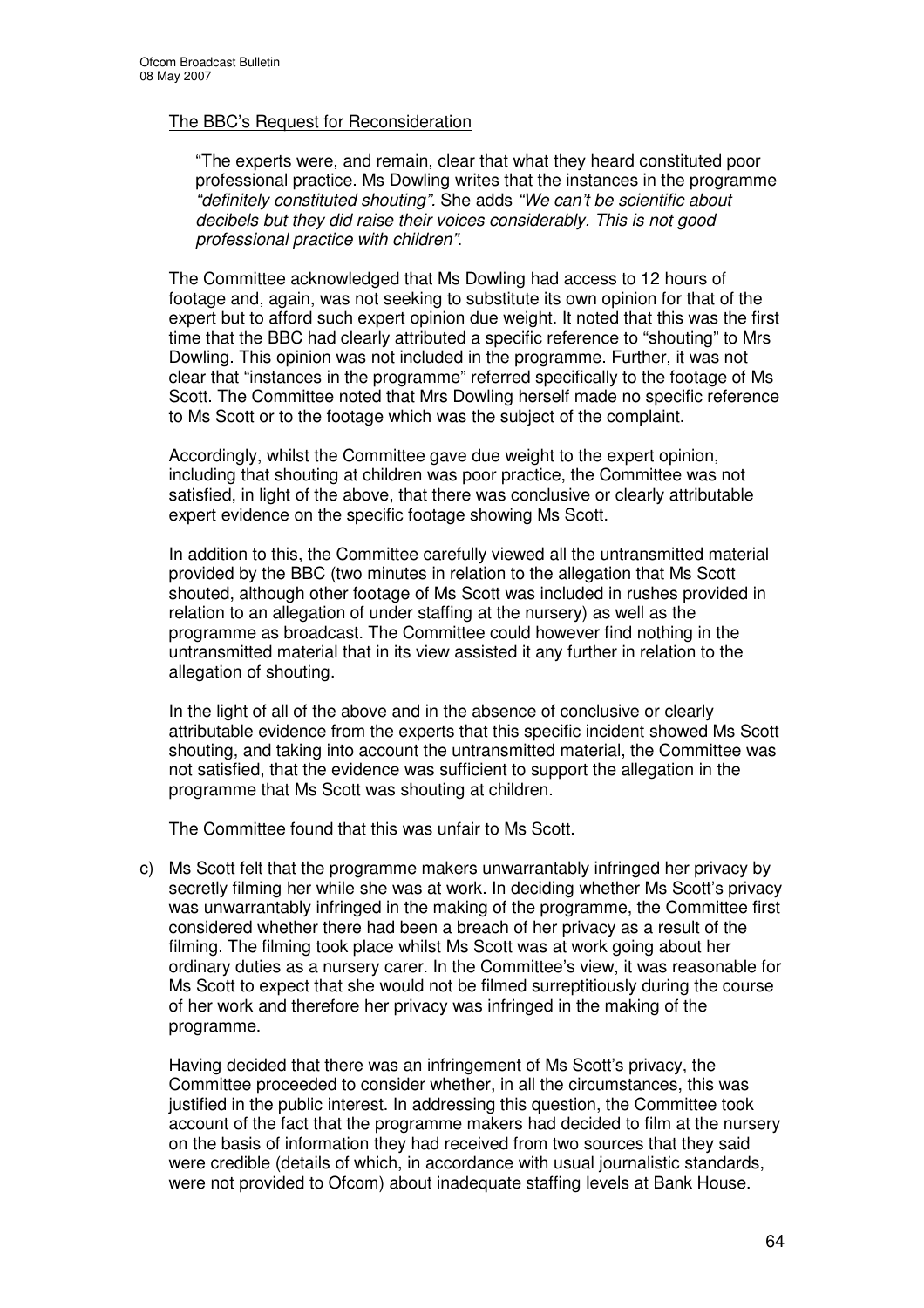The Committee accepted that this provided sufficient justification for the BBC to send an undercover reporter to film secretly at the nursery.

Having secured a placement at Bank House, the reporter witnessed some periods of short staffing and other incidents of care that appeared to show a failure to meet Ofsted national standards for under 8s day care. The Committee considered that there were some legitimate concerns raised about the nursery by what the reporter saw. It took the view that the secret filming at the nursery was justified by a legitimate public interest in exposing weaknesses in the regulatory framework for nursery care by seeking to investigate specific instances of lapses of minimum standards at Bank House and that the public interest in the care provided to young children outweighed the nursery's right to privacy.

With regard to Ms Scott herself, although the Committee found some unfairness to her in the programme (see a) and b) above), it considered that there were legitimate concerns raised about the nursery by what the reporter saw. The Committee took the view that the public interest justified the secret filming of Ms Scott at work while the reporter legitimately gathered material for the programme.

The Committee found no unwarranted infringement of privacy in this respect.

d) Ms Scott complained that she was recognisable by her voice from the programme to friends, family and acquaintances. Having decided that there was no unwarranted infringement of Ms Scott's privacy in the making of the programme, the Committee proceeded to consider whether her privacy was unwarrantably infringed in the broadcast. The Committee first noted that Ms Scott did not appear in shot and that only her voice was heard. Although it was apparent from her complaint that Ms Scott was recognisable from the programme to people who knew her, the Committee considered that the in the circumstances she was not identifiable to anyone who was not close to her or did not know her personally and nothing was disclosed about her that people who knew her would not already be aware of. The steps taken to obscure her identity were sufficient.

The Committee found no infringement of Ms Scott's privacy in the broadcast programme.

**Accordingly, Ofcom found that there was unfairness to Ms Scott, that there was no unwarranted infringement of her privacy in the making of the programme and no infringement of her privacy in the broadcast. Parts of her complaint were therefore upheld.**

**Ofcom has directed the BBC to broadcast a summary of this adjudication.**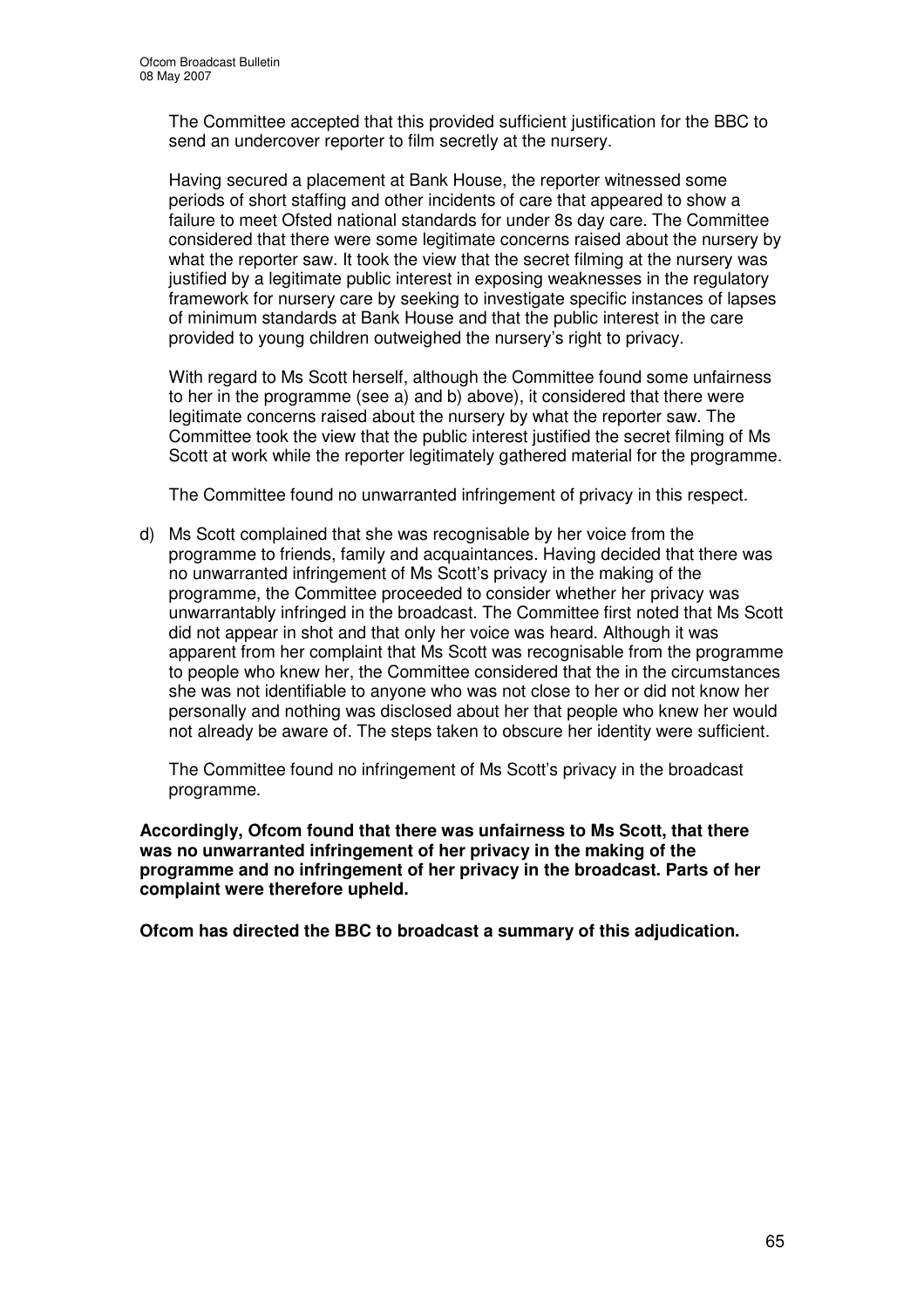# **Not Upheld**

# **Complaint by Mrs Patricia Delaney**

*Nurseries Undercover: The Real Story, BBC1, 12 August 2004*

**Summary:** Ofcom has not upheld this complaint of unwarranted infringement of privacy.

Mrs Patricia Delaney complained that her privacy was unwarrantably infringed in the making of this edition of *The Real Story*. The programme investigated the care provided for children in day nurseries and the questioned the effectiveness of Ofsted inspections of nurseries. An undercover reporter spent time at three nurseries and two others were also referred to. One of the nurseries visited was Bank House Day Nursery ("Bank House"), a nursery in Radcliffe, North Manchester. The reporter obtained a placement at Bank House and carried out secret filming there. The reporter obtained a placement at Bank House and carried out secret filming there. The programme included a number of criticisms of the nursery and of some members of staff. It included secretly filmed footage of both carers and the children in their care. Mrs Delaney is a member of staff at Bank House. Footage of her was secretly filmed by the undercover reporter, but was not used in the programme.

# Ofcom concluded that:

• Secret filming of her at the nursery was an infringement of Mrs Delaney's privacy, as it was reasonable for her to expect that she would not be filmed surreptitiously during the course of her work. However, the programme makers had information from two sources that they said were credible about inadequate staffing levels at Bank House. There were some legitimate concerns raised by what the reporter saw at the nursery. The public interest in the care provided to young children generally and in the care provided at Bank House specifically justified the BBC's decision to allow secret filming of staff at the nursery, including those, such as Mrs Delaney, who would not feature in the programme, and outweighed her right to privacy.

# **Introduction**

This edition of the BBC's current affairs series, *The Real Story*, investigated the care provided for children in day nurseries and questioned the effectiveness of Ofsted inspections of nurseries. An undercover reporter spent time at three nurseries and two others were also referred to. One of the nurseries visited was Bank House Day Nursery ("Bank House"), a nursery in Radcliffe, North Manchester. The reporter obtained a placement at Bank House and carried out secret filming there. The programme included secretly filmed footage of both carers and the children in their care. Mrs Patricia Delaney is a member of staff at Bank House. Footage of her was secretly filmed by the undercover reporter, but was not used in the programme.

Mrs Delaney complained that her privacy was unwarrantably infringed in the making of the programme.

# **Complaint**

#### **Mrs Delaney's case**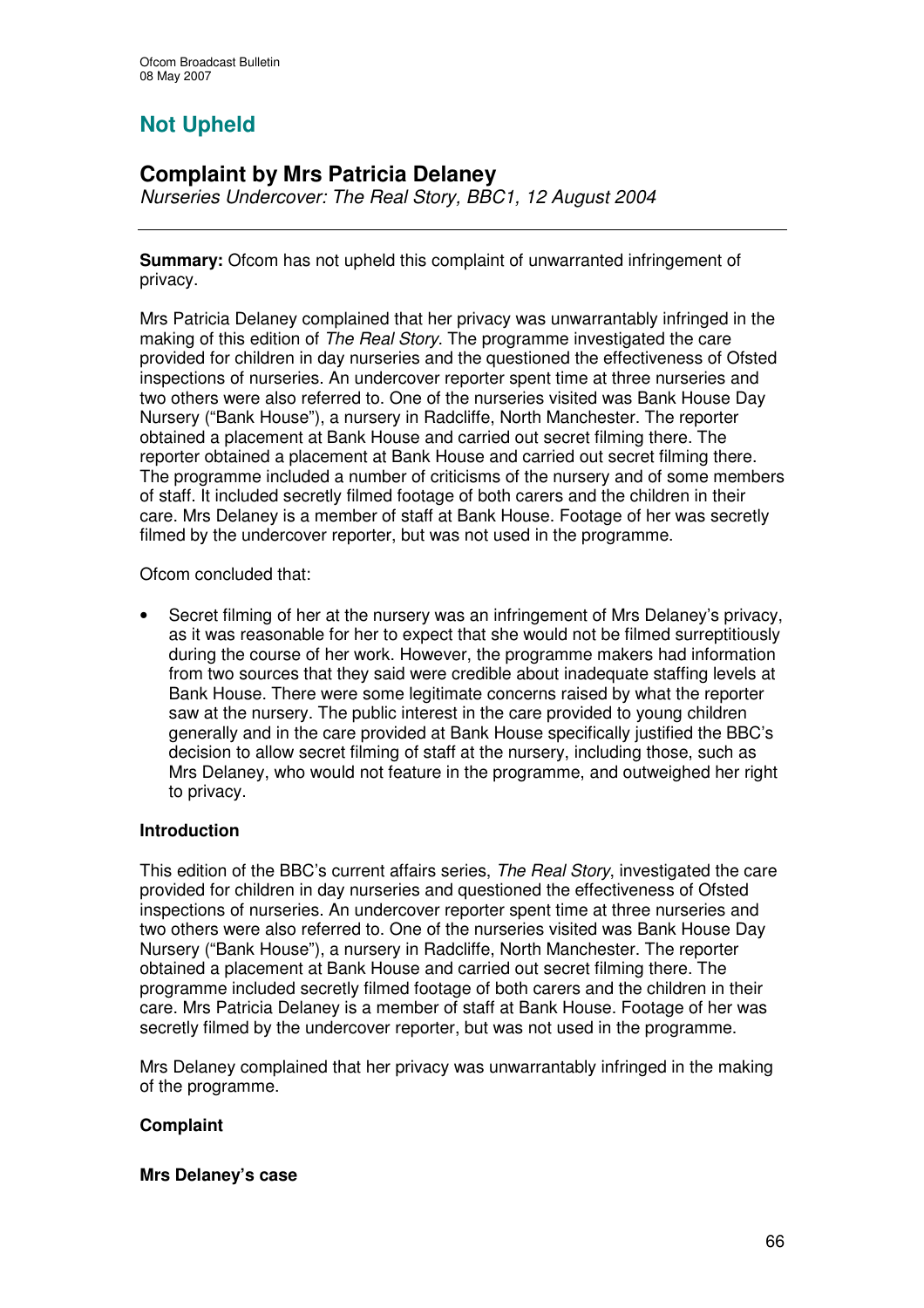In summary, Mrs Delaney complained that her privacy was unwarrantably infringed in

the making of the programme in that she was secretly filmed while at work without good reason.

# **The BBC's case**

In response to the complaint of unwarranted infringement of privacy in the making of the programme, the BBC said that there was a strong public interest justification for filming at Bank House. Nurseries are regulated by Ofsted. Parents need to have confidence that the regulatory framework guarantees minimum standards of care for their children. If a nursery falls below the minimum standard and the regulator either does not know, or is otherwise incapable of ensuring that those minimum standards are being maintained, it is in the public interest for that to be exposed, both in terms of the general principle and in specific instances. The programme makers had become aware of failings at Bank House as a result of information from credible sources with personal experience of circumstances at the nursery. After discussion with senior editorial executives, arrangements were made for an undercover reporter to take a secret camera into the nursery. Filming at the nursery confirmed that standards at Bank House had fallen below the minimum acceptable and this was escaping detection. Exposing understaffing and other departures from good practice at Bank House was in the public interest. Any infringement of Mrs Delaney's privacy was warranted by the importance of the subject and by the necessity of obtaining clear evidence that Ofsted guidelines were being breached.

#### **Decision**

Ofcom's statutory duties include the application, in the case of all television and radio services, of standards that provide adequate protection to members of the public and all other persons from unfair treatment and unwarranted infringements of privacy in programmes included in such services.

In carrying out its duties, Ofcom has regard to the need to secure that these standards are applied in a manner that best guarantees an appropriate level of freedom of expression. Ofcom is also obliged to have regard, in all cases, to principles that require regulatory activities to be transparent, accountable, proportionate, consistent and targeted only at cases in which action is needed.

This case was referred to Ofcom's Fairness Committee for consideration. The Committee's decision is set out below by reference to Mrs Delaney's complaint. As a preliminary point, the Committee noted that documentary making is important in investigating matters of public concern, such as the care provided to children in nurseries. This is an appropriate subject for broadcasters to address in programmes (subject to the conditions of the Ofcom Broadcasting Code). It is, however, essential that unwarranted infringements of privacy are avoided. This is necessary for both participants and viewers. The Committee noted that it is possible for a person's privacy to be infringed during the making of a programme, even if the footage obtained is not included in the programme, as happened in Mrs Delaney's case.

The complainant felt that the programme makers unwarrantably infringed her privacy by secretly filming her while she was at work. In deciding whether Mrs Delaney's privacy was unwarrantably infringed in the making of the programme, the Committee first considered whether there had been a breach of her privacy as a result of the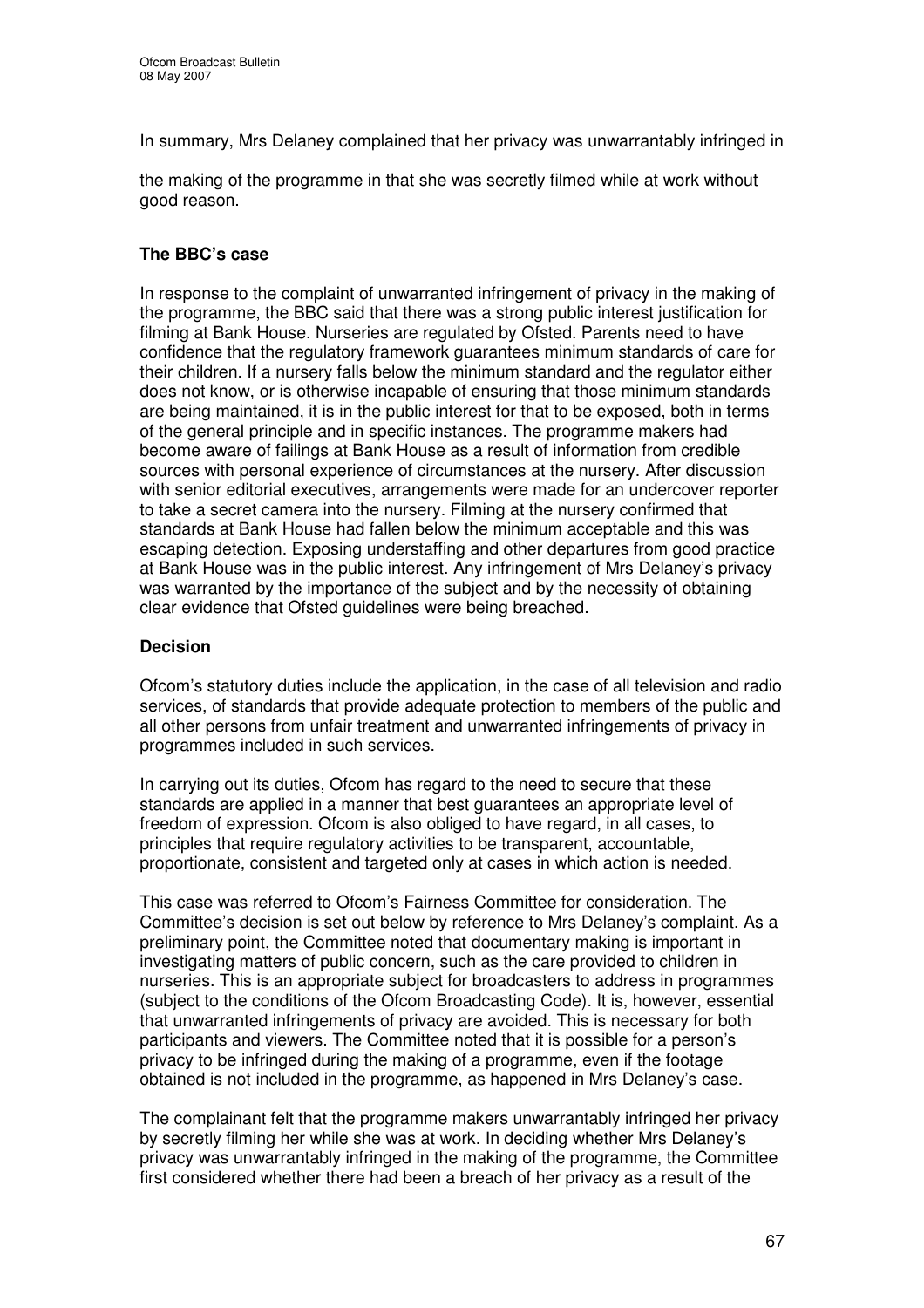filming. The filming took place whilst Mrs Delaney was at work going about her ordinary duties as a nursery carer. In the Committee's view, it was reasonable for Mrs Delaney to expect that she would not be filmed surreptitiously during the course of her work and therefore her privacy was infringed in the making of the programme.

Having decided that there was an infringement of Mrs Delaney's privacy, the Committee proceeded to consider whether, in all the circumstances, this was justified in the public interest. In addressing this question, the Committee took account of the fact that the programme makers had decided to film at the nursery on the basis of information they had received from two sources that they said were credible (details of which, in accordance with usual journalistic standards, were not provided to Ofcom) about inadequate staffing levels at Bank House. The Committee accepted that this provided sufficient justification for the BBC to send an undercover reporter to film at the nursery.

Having secured a placement at Bank House, the reporter witnessed some periods of short staffing and other incidents of care that appeared to show a failure to meet Ofsted national standards for under 8s day care. The Committee considered that there were some legitimate concerns raised about the nursery by what the reporter saw. It took the view that the secret filming at the nursery was justified by a legitimate public interest in exposing weaknesses in the regulatory framework for nursery care by seeking to investigate specific lapses of minimum standards at Bank House and that the public interest in the care provided to young children outweighed the nursery's right to privacy.

With regard to Mrs Delaney herself, the Committee noted that, in the circumstances, it was inevitable that members of staff of whom no criticism would be made in the programme would be filmed. Although Mrs Delaney was not criticised by the BBC, the overriding public interest justified the secret filming of her at work while the reporter legitimately gathered material for the programme.

The Fairness Committee found no unwarranted infringement of Mrs Delaney's privacy in the making of the programme.

**Accordingly, Ofcom found that there was no unwarranted infringement of Mrs Delaney's privacy in the making of the programme. The complaint was not upheld.**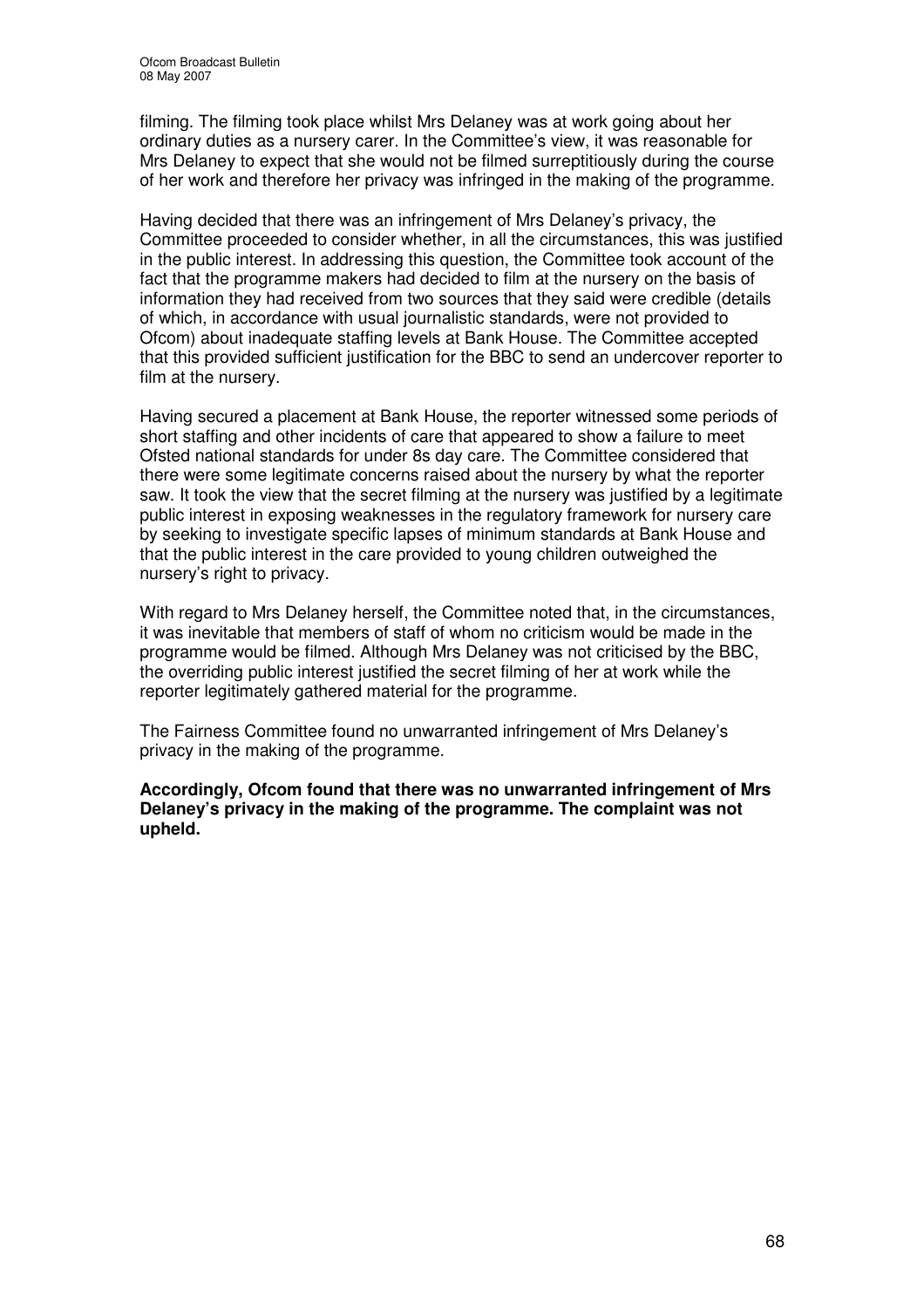# **Complaint by Mrs Carole Thewlis**

*Nurseries Undercover: The Real Story, BBC1, 12 August 2004*

**Summary:** Ofcom has not upheld this complaint of unwarranted infringement of privacy.

Mrs Carole Thewlis complained that her privacy was unwarrantably infringed in the making and the broadcast of this edition of *The Real Story*. The programme investigated the care provided for children in day nurseries and questioned the effectiveness of Ofsted inspections of nurseries. An undercover reporter spent time at three nurseries and two others were also referred to. One of the nurseries visited was Bank House Day Nursery ("Bank House"), a nursery in Radcliffe, North Manchester, was one of a number of nurseries visited by an undercover reporter. The reporter obtained a placement at Bank House and carried out secret filming there. The programme included a number of criticisms of the nursery and of some members of staff. It included secretly filmed footage of both carers and the children in their care. Mrs Thewlis is a member of staff at Bank House, who was secretly filmed. Brief footage of her was included in the programme, during which her face was obscured.

#### Ofcom concluded that:

- a) Secret filming of her at the nursery was an infringement of Mrs Thewlis' privacy, as it was reasonable for her to expect that she would not be filmed surreptitiously during the course of her work. However, the programme makers had information from two sources, that they said were credible, about inadequate staffing levels at Bank House. There were some legitimate concerns raised by what the reporter saw. The public interest in the care provided to young children generally and in the care provided at Bank House specifically justified the BBC's decision to allow secret filming of staff at the nursery, including those, such as Mrs Thewlis, who would not be criticised personally in the programme, and outweighed her right to privacy.
- b) There was no infringement of Mrs Thewlis' privacy in the broadcast. She appeared only in the background to a shot and her face was obscured by pixellation when she appeared on screen. Nothing was disclosed about her that people who knew her would not already be aware of and that people who did not know her would not have been able to identify her from her appearance in the programme. Her inclusion in the footage was not, therefore, capable of causing humiliation or embarrassment to her.

#### **Introduction**

The programme, *The Real Story*, investigated the care provided for children in day nurseries and questioned the effectiveness of Ofsted inspections of nurseries. An undercover reporter spent time at three nurseries and two others were also referred to. One of the nurseries visited was Bank House Day Nursery ("Bank House"), a nursery in Radcliffe, North Manchester, was one of a number of nurseries visited by an undercover reporter. The reporter obtained a placement at Bank House and carried out secret filming there. The programme included a number of criticisms of the nursery and of some members of staff. It included secretly filmed footage of both carers and the children in their care. Mrs Carole Thewlis is a member of staff at Bank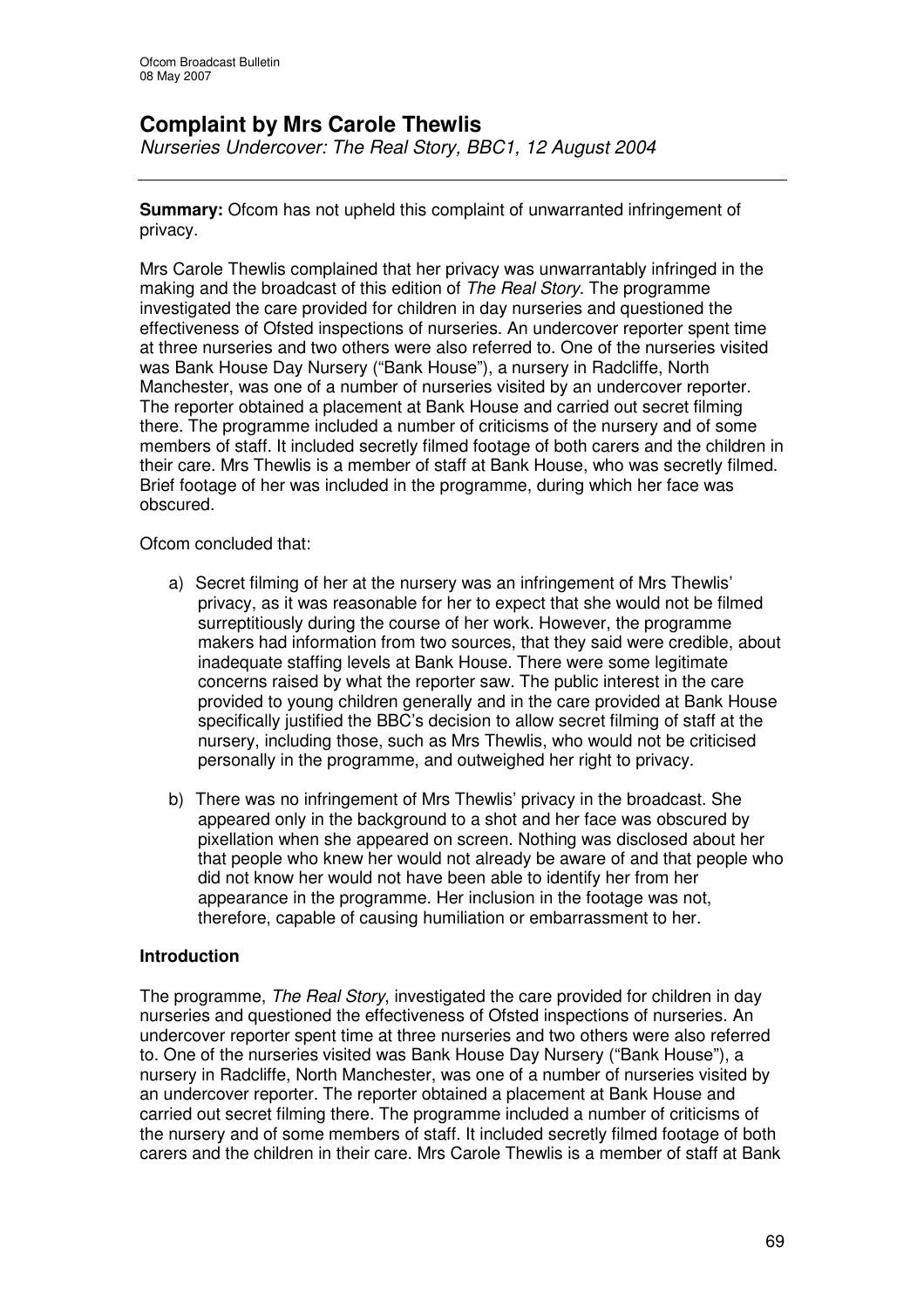House. Brief footage of her was included in the programme, during which her face was obscured.

Mrs Thewlis complained that her privacy was unwarrantably infringed in the making and the broadcast of the programme.

#### **Complaint**

#### **Mrs Thewlis' case**

In summary, Mrs Thewlis complained that her privacy was unwarrantably infringed in the making of the programme in that:

a) She was secretly filmed while at work.

In summary, Mrs Thewlis complained that her privacy was unwarrantably infringed in the broadcast in that:

b) Secretly filmed footage of her was broadcast from which she was recognisable to everyone who knew her.

#### **The BBC's case**

In response to the complaint of unwarranted infringement of privacy in the making of the programme, the BBC said:

a) There was a strong public interest justification for filming at Bank House. Nurseries are regulated by Ofsted. Parents need to have confidence that the regulatory framework guarantees minimum standards of care for their children. If a nursery falls below the minimum standard and the regulator either does not know, or is otherwise incapable of ensuring that those minimum standards are being maintained, it is in the public interest for that to be exposed, both in terms of the general principle and in specific instances. The programme makers had become aware of failings at Bank House as a result of information from credible sources with personal experience of circumstances at the nursery. After discussion with senior editorial executives, arrangements were made for an undercover reporter to take a secret camera into the nursery. Filming at the nursery confirmed that standards at Bank House had fallen below the minimum acceptable and this was escaping detection. Exposing understaffing and other departures from good practice at Bank House was in the public interest. Any infringement of Mrs Thewlis' privacy was warranted by the importance of the subject and by the necessity of obtaining clear evidence that Ofsted guidelines were being breached.

In response to the complaint of unwarranted infringement of privacy in the broadcast, the BBC said:

b) Mrs Thewlis was not shown in the programme as an individual example of poor practice, but was present when rooms were understaffed. The programme included shots when she was in the background in order to illustrate understaffing at the nursery. Mrs Thewlis' identity was obscured so she would not be recognisable by a third party who might see her in the street. There was nothing in the programme that provided incontrovertible proof of Mrs Thewlis'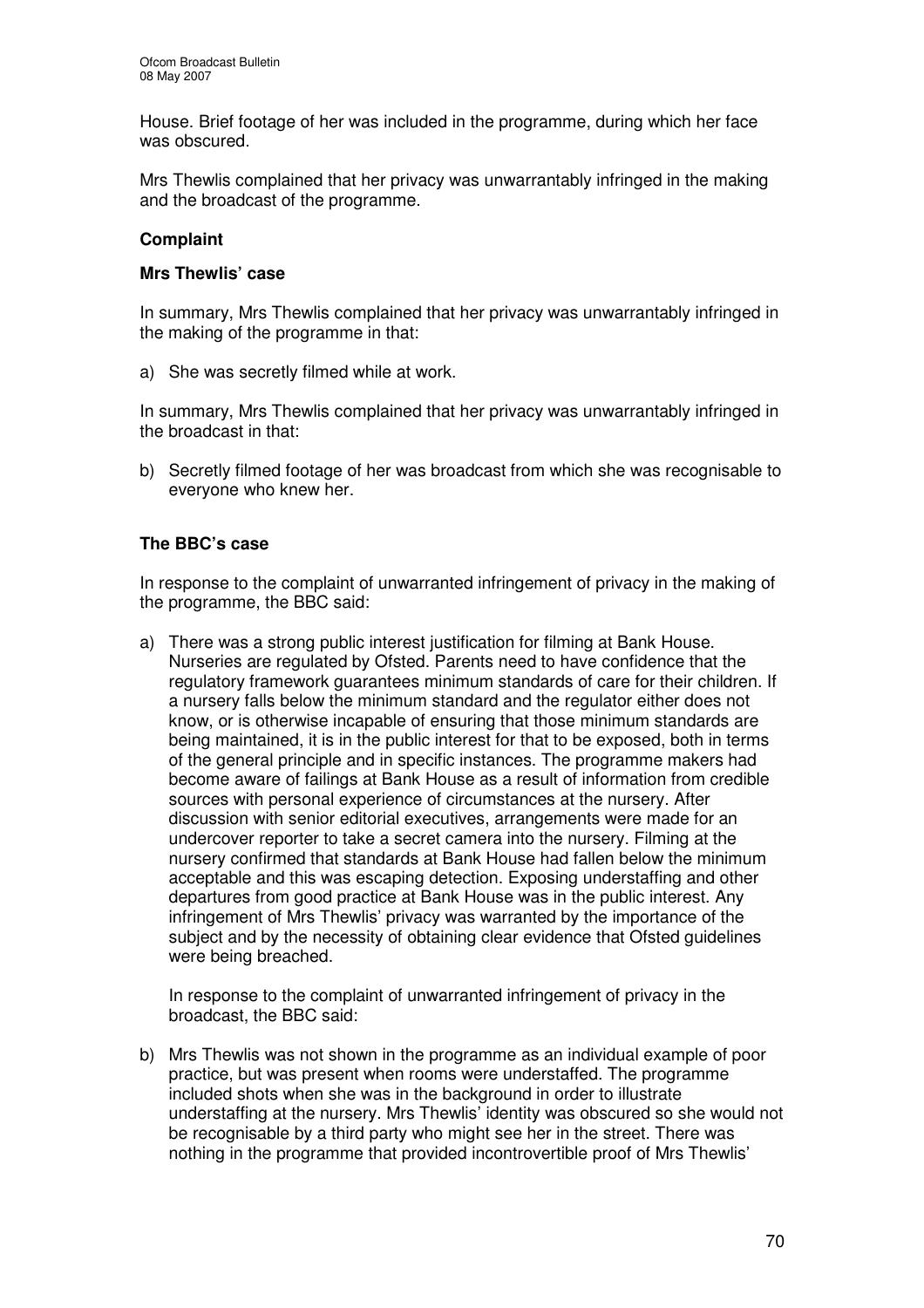identity. Any recognition would have required knowledge additional to the broadcast and would have involved an element of speculation.

# **Decision**

Ofcom's statutory duties include the application, in the case of all television and radio services, of standards that provide adequate protection to members of the public and all other persons from unfair treatment and unwarranted infringements of privacy in programmes included in such services.

In carrying out its duties, Ofcom has regard to the need to secure that these standards are applied in a manner that best guarantees an appropriate level of freedom of expression. Ofcom is also obliged to have regard, in all cases, to principles that require regulatory activities to be transparent, accountable, proportionate, consistent and targeted only at cases in which action is needed.

This case was referred to Ofcom's Fairness Committee for consideration. The Committee's decision is set out below, by reference to each of the heads of Mrs Thewlis' complaint. As a preliminary point, the Committee noted that documentary making is important in investigating matters of public concern, such as the care provided to children in nurseries. This is an appropriate subject for broadcasters to address in programmes (subject to the conditions of the Ofcom Broadcasting Code). It is, however, essential that unwarranted infringements of privacy are avoided. This is necessary for both participants and viewers.

a) The complainant felt that the programme makers unwarrantably infringed her privacy by secretly filming her while she was at work. In deciding whether Mrs Thewlis' privacy was unwarrantably infringed in the making of the programme, the Committee first considered whether there had been a breach of her privacy as a result of the filming. The filming took place whilst Mrs Thewlis was at work going about her ordinary duties as a nursery carer. In the Committee's view, it was reasonable for Mrs Thewlis to expect that she would not be filmed surreptitiously during the course of her work and therefore her privacy was infringed in the making of the programme.

Having decided that there was an infringement of Mrs Thewlis' privacy, the Committee proceeded to consider whether, in all the circumstances, this was justified in the public interest. In addressing this question, the Committee took account of the fact that the programme makers had decided to film at the nursery on the basis of information they had received from two sources that they said were credible (details of which, in accordance with usual journalistic standards, were not provided to Ofcom) about inadequate staffing levels at Bank House. The Committee accepted that this provided sufficient justification for the BBC to send an undercover reporter to film secretly at the nursery.

Having secured a placement at Bank House, the reporter witnessed some periods of short staffing and other incidents of care that appeared to show a failure to meet Ofsted national standards for under 8s day care. The Committee considered that there were some legitimate concerns raised about the nursery by what the reporter saw. It took the view that the secret filming at the nursery was justified by a legitimate public interest in exposing weaknesses in the regulatory framework for nursery care by seeking to investigate specific instances of lapses of minimum standards at Bank House and that the public interest in the care provided to young children outweighed the nursery's right to privacy.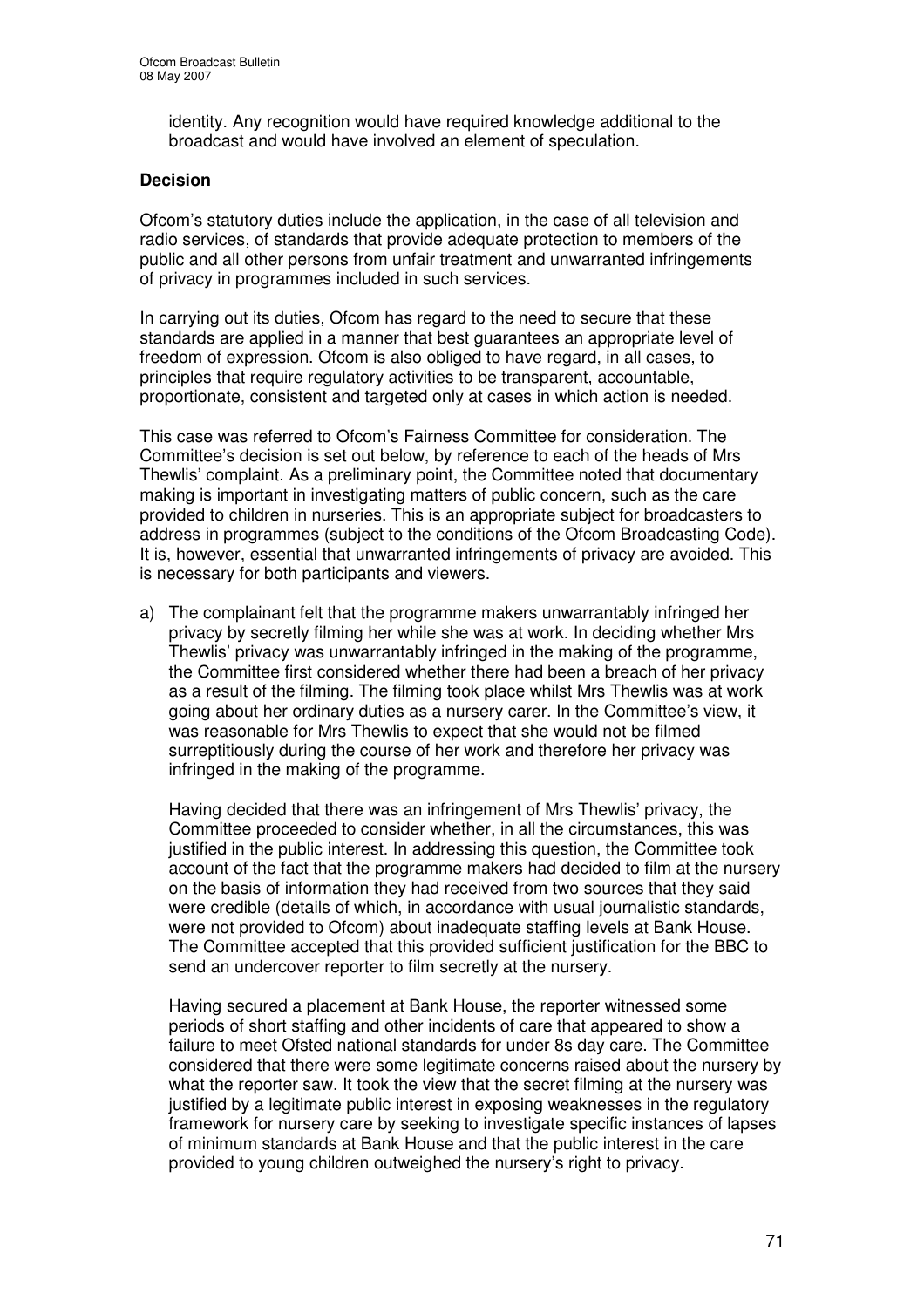With regard to Mrs Thewlis herself, the Committee noted that, in the circumstances, it was inevitable that members of staff of whom no criticism would be made in the programme would be filmed. Although Mrs Thewlis was not criticised by the BBC, the public interest justified the secret filming of her at work while the reporter legitimately gathered material for the programme.

The Fairness Committee found no unwarranted infringement of Mrs Thewlis' privacy in the making of the programme.

b) Mrs Thewlis complained that she was recognisable from the programme to everyone who knew her. Having decided that there was no unwarranted infringement of Mrs Thewlis' privacy in the making of the programme, the Committee proceeded to consider whether her privacy was unwarrantably infringed in the broadcast. The Committee first noted that Mrs Thewlis appeared only in the background to a shot and that her face was obscured by pixellation when she appeared on screen. Although it was apparent from her complaint that Mrs Thewlis was recognisable from the programme to people who knew her, the Committee considered that the pixellation was sufficient to ensure that she was not identifiable to anyone who was not close to her or did not know her personally. Looking at the footage, it was apparent that nothing was disclosed about her that people who knew her would not already be aware of. Whilst Mrs Thewlis appeared in the context of footage which was used to show that rooms were short staffed, she was not identified and there was no suggestion that she was in any way connected to the allegations. On the contrary, she simply appeared obscured and in the background going about her ordinary duties as a carer. In this context, the Committee considered that Mrs Thewlis' inclusion in the footage was not capable of causing embarrassment or humiliation to her.

The Fairness Committee found no infringement of Mrs Thewlis' privacy in the broadcast programme.

**Accordingly, Ofcom found that there was no unwarranted infringement of Mrs Thewlis' privacy in the making of the programme and no infringement of her privacy in the broadcast. The complaint was not upheld.**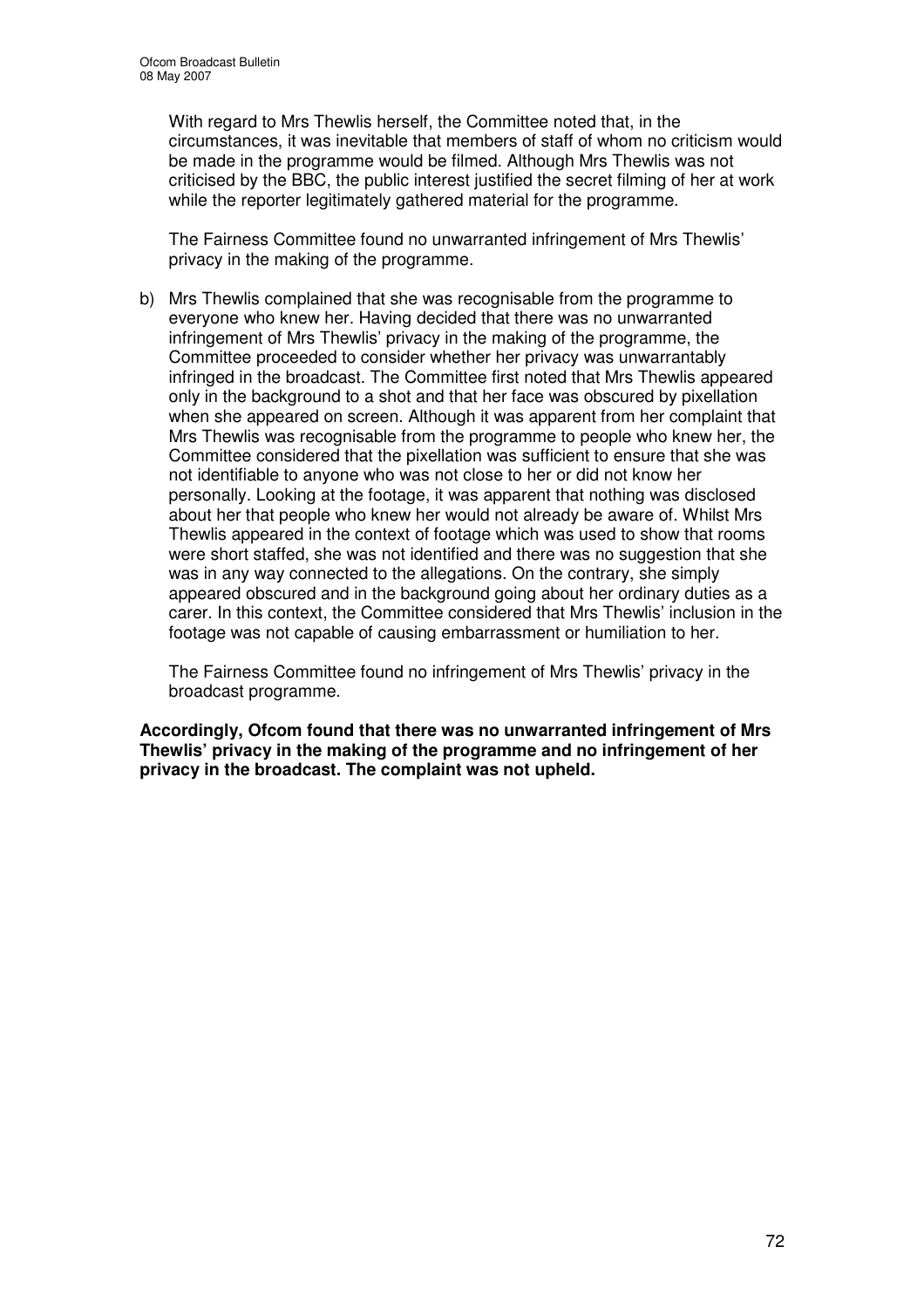## **Complaint by Mr Terence and Mrs Jacqueline Cox**

*How Not To Decorate, Five, 27 April 2006*

**Summary:** Ofcom has not upheld this complaint of unfair treatment and unwarranted infringement of privacy by Mr and Mrs Cox.

This episode of *Colin and Justin's How Not to Decorate* recapped the series' top tips for decorating. During the programme, an empty room was furnished with new household items and the price of each of the new items was listed.

Terence and Jacqueline Cox were the owners of the room and complained that the showing of their room unwarrantably infringed their privacy. Mr and Mrs Cox also complained that the programme had been unfair to them as it falsely stated that three items used to decorate the room had been purchased by the programme's decorators. Mr and Mrs Cox said the items – a jukebox and two pictures – were purchased by them for a greater price than was listed in the programme.

Ofcom found as follows:

- a) The complainants had given informed consent for their home to be filmed in the knowledge that the footage would be used in a television programme. In addition, Ofcom found the programme makers acted reasonably in using images of Mr and Mrs Cox's home in the programme as broadcast, as the consent given by the complainants during the making of the programme remained valid, despite an attempt by the complainants to withdraw their consent to participate. In the circumstances, Ofcom found Mr and Mrs Cox's privacy was not infringed in the programme as broadcast.
- b) Ofcom considered that in the mind of the average viewer, the programme as broadcast was in no way connected to the complainants. In the circumstances Ofcom found the false impression, that the programme decorators purchased three items used to decorate the room, did not result in unfairness to Mr and Mrs Cox.

#### **Introduction**

On 27 April 2006, Five broadcast an episode of *How Not to Decorate* that recapped the series' top tips for decorating.

During the programme, viewers were shown an example of how to decorate on a budget. In the example an empty room was furnished with new household items and the price of each of the new items was listed.

Terence and Jacqueline Cox were not shown in the programme but were the owners of the room featured in the programme. Mr and Mrs Cox made a complaint to Ofcom of unwarranted infringement of privacy and unfair treatment.

### **The Complaint**

#### **Mr and Mrs Cox's case**

In summary, Mr and Mrs Cox complained that the programme unwarrantably infringed their privacy in the programme as broadcast in that: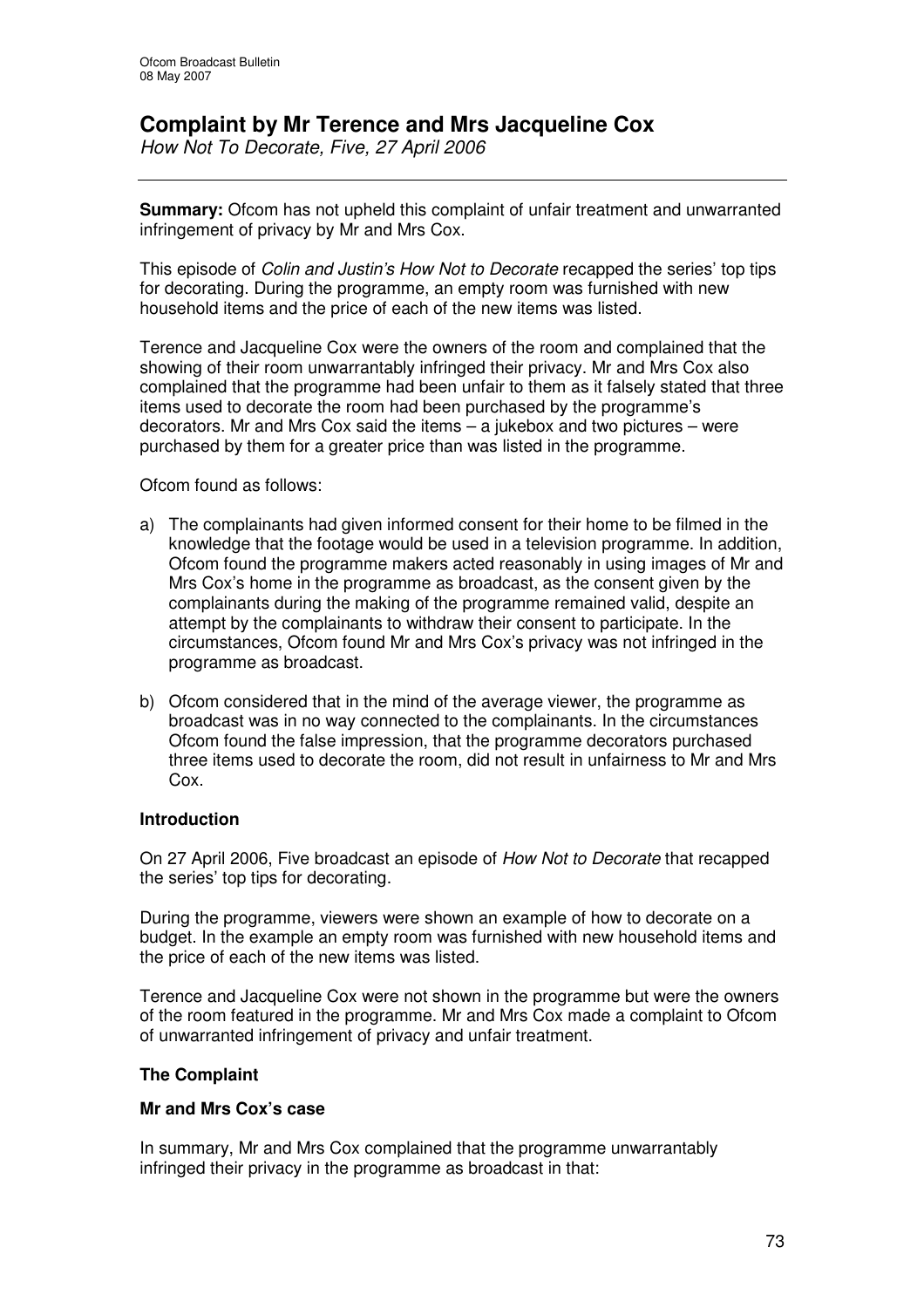a) The programme showed their property and personal belongings without consent. The complainants said that they had refused to sign a release form for their contribution during the making of the programme.

In summary, Mr and Mrs Cox complained the programme was unfair, in that:

b) Viewers were led to believe the programme makers had purchased three of the new items shown in the room: a jukebox and two pictures. Mr and Mrs Cox said that they had purchased these items several years before the making of the programme, for a greater price than was listed in the programme.

#### **Five's case**

In summary, Five responded to the complaint as follows:

a) Five explained that Mr and Mrs Cox had replied to an advertisement for contributors to appear in a new series of *How Not to Decorate*, provisionally entitled *Colin and Justin's Junk and Disorderly.* Following preliminary discussions with the couple and a visit to their home, the producers decided they would like to include their home in the programme. In agreeing to take part in the programme Mr and Mrs Cox duly signed a letter, which was sent to them in March 2005, that outlined the nature and purpose of the programme, as well as a location release form, dated 4 March 2005. Five noted that the latter document allowed the producers to*: "film, photograph and record on the property"* and, *"to own the proceeds of such filming, to include any recordings made in the programme, to edit the programme, and to exploit the programme by all means and in all media"*. Five provided Ofcom with copies of both documents.

Five explained that following filming of the programme, Mr and Mrs Cox wrote a letter of complaint to the producer which outlined their grievances about the outcome of the redecoration, and the damage caused to their belongings and property during the making of the programme. The producer made a goodwill offer to settle the matter in exchange for their outstanding contributor release forms. Despite a number of verbal and written exchanges between the producer and the complainants, the matter was not resolved and Mr and Mrs Cox did not supply their contributor release forms. Five provided Ofcom with copies of the written correspondence between the producer and the complainants on this matter.

In light of Mr and Mrs Cox's refusal to sign a contributor release form, the programme makers decided not to feature them in the programme. Instead, limited sequences from the original filming were used in the programme with the sole purpose of illustrating how to achieve a certain look for a room for under £500. Five said that these sequences were entirely consistent with the nature of the programme that the complainants agreed to participate in.

Five maintained neither the complainants nor their property were identified in the programme - the only information disclosed by the programme was the contents and layout of a room that had been put together by the producers for the purpose of inclusion in a television programme. Five reasoned that a programme which includes pictures of a room, where the owners or occupants of the room are not identified, would not infringe the privacy of the owners. In addition neither the room itself, nor anything contained within it, could be described as private in nature.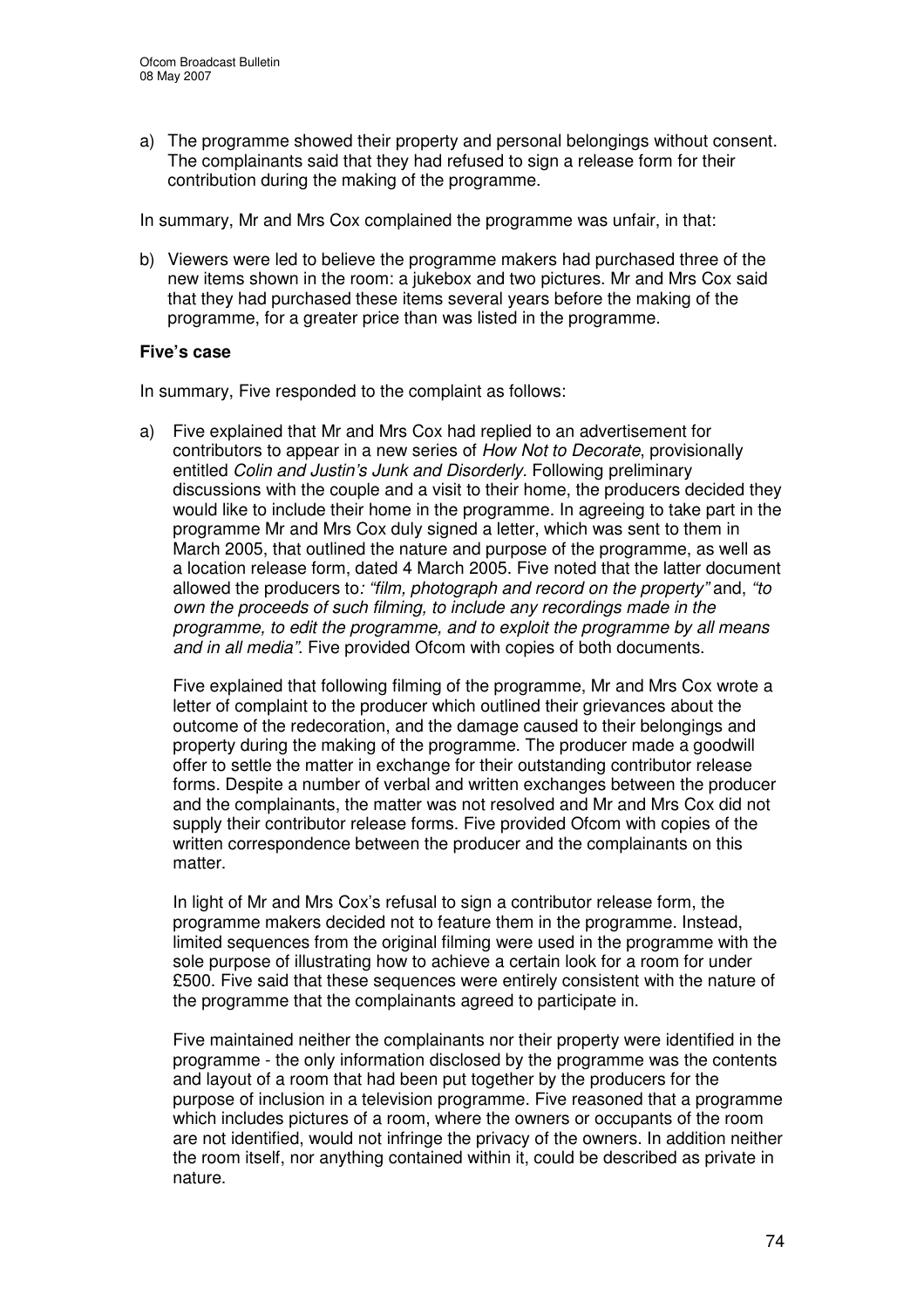b) In relation to Mr and Mrs Cox's complaint of unfair treatment, Five said the purpose of the relevant programme sequence, was to illustrate how to put together a look in a room on a budget. Five said the programme could not identify the complainants as the owners of the items that were used to decorate the room, as they were not included in the programme. In order for the viewers to understand how the look for the room had been achieved the producers researched how much such items could typically be acquired for on the high street, from online auction sites such as eBay, and junk and specialty shops. These were presented as the price paid for the items to indicate the amount viewers could reasonably expect to pay for similar items.

Five said that Mr and Mrs Cox were not identified as the purchasers or owners of the items, and maintained therefore, that the programme's suggestion that the items had been acquired for less than what the complainants originally paid did not result in unfairness to them.

#### **Decision**

Ofcom's statutory duties include the application, in the case of all television and radio services, of standards which provide adequate protection to members of the public and all other persons from unfair treatment in programmes and unwarrantable infringement of privacy in and in the making of programmes included in such services. Where there appears to have been unfairness in the making of the programme, this will only result in a finding of unfairness if Ofcom finds that it has resulted in unfairness to the complainant in the programme as broadcast.

In carrying out its duties, Ofcom has regard to the need to secure that the application of these standards is in the manner that best guarantees an appropriate level of freedom of expression. Ofcom is also obliged to have regard, in all cases, to the principles under which regulatory activities should be transparent, accountable, proportionate and consistent and targeted only at cases in which action is needed.

Ofcom's findings in relation to the complainants' specific heads of complaint are outlined below:

a) Mr and Mrs Cox complained their privacy was unwarrantably infringed in the programme as broadcast in that the programme showed their property and personal belongings without consent. Mr and Mrs Cox explained that they had refused to sign a release form for their contribution after a dispute with the programme makers.

When determining whether or not an infringement of privacy has occurred, Ofcom will assess whether the complainant, in the circumstances, had a reasonable expectation of privacy. In this case, Ofcom was required to determine whether Mr and Mrs Cox had a reasonable expectation of privacy in respect of footage of their home that was included in the programme as broadcast.

It is generally accepted by Ofcom that information relating to the inside of person's home is of a very personal nature, and such information, would reasonably attract a right to privacy.

However it is important to note, that when someone gives informed consent for a programme to reveal information about them that is of a private nature, the contributor normally waives their rights to privacy in relation to that information.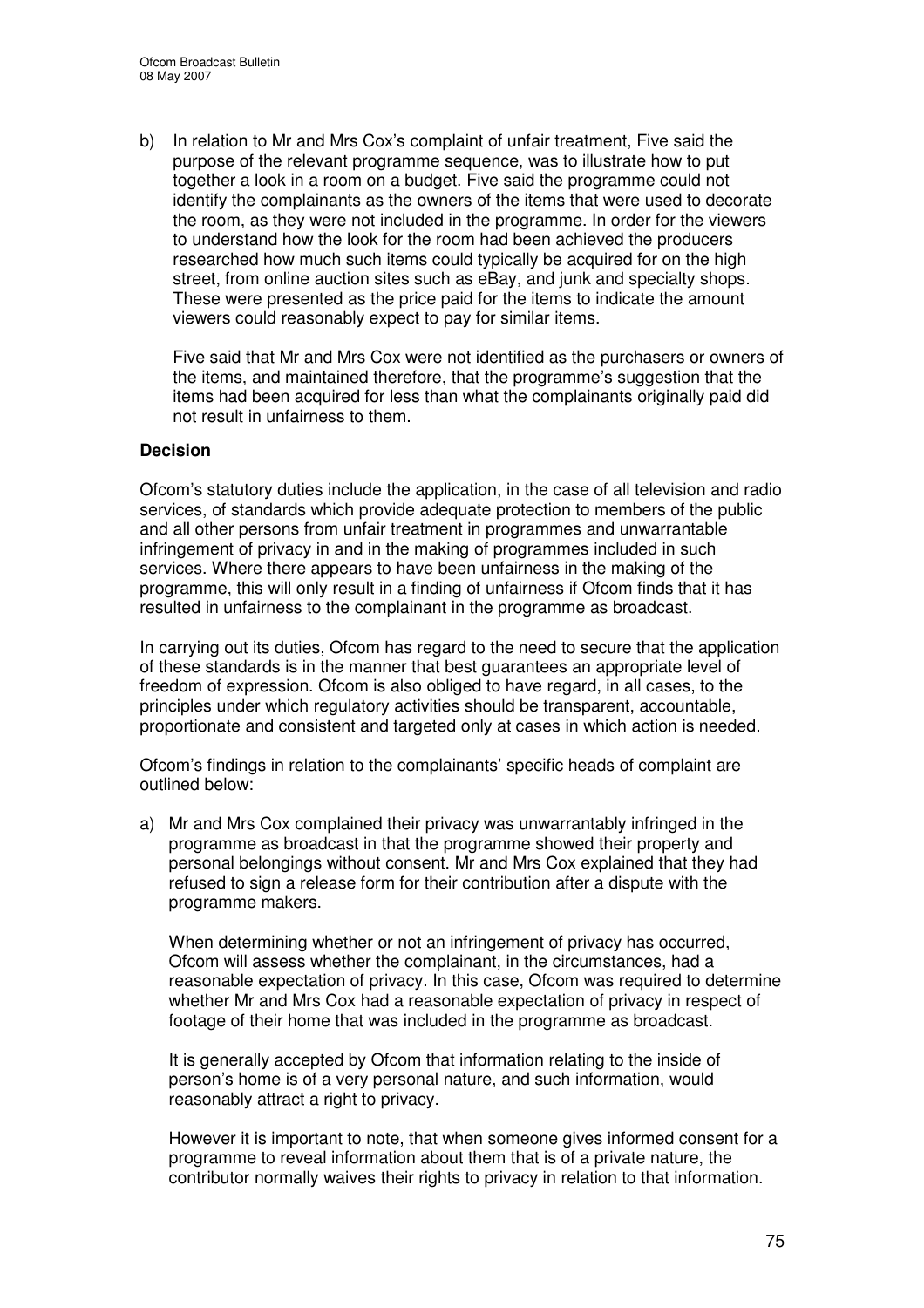In relation to this complaint, Ofcom was required to determine whether the complainant gave *informed consent* for the programme makers to use footage of the inside of their home, with the view to deciding whether the privacy of Mr and Mrs Cox was therefore infringed.

In reaching a decision Ofcom noted from the complainants' written submission that they had agreed to participate in the programme and had been involved in the programme making process. Mr and Mrs Cox's agreement to participate in the programme was formally recorded by their signatures on two production documents: a letter from the programme maker to the complainants, that was sent during the month of March 2005, and signed by the complainants on 12 March 2005; and a location release form dated 4 March 2005.

Ofcom noted that the letter from the programme makers explained to Mr and Mrs Cox: the purpose of the programme; the programme schedule; the programme makers' expectations of them; and the fact that their home would be left in the hands of the programme decorators. Ofcom also had regard for the location release form dated 4 March 2005. This document gave express permission for the programme makers to film Mr and Mrs Cox's home and belongings, and also provided exclusive rights to the programme makers to edit and exploit the footage thereafter.

Based on this information, Ofcom was satisfied that when the complainants took part in the making of the programme, they had been properly informed about the programme's likely nature and content. In the circumstances, Ofcom considered that Mr and Mrs Cox had given the programme makers *informed consent* for them to decorate their home, and were aware that footage of the redecoration would appear in a television programme.

Ofcom acknowledged however that after filming finished, Mr and Mrs Cox wrote to the programme makers to complain about some aspects of the redecoration. Ofcom noted, from the correspondence between the parties at the time, that attempts to resolve the issues were unsuccessful, as summarised by the programme maker in a letter to the complainant dated 18 July 2005:

*"Unfortunately it appears from* [Mr and Mrs Cox's letter of 18 July 2005] *that the phone discussions I've had with both of you to try to resolve this matter seem to have been either misunderstood or ignored…Once again, for the final time, I repeat our offer, without prejudice, of £1000 as full and final settlement to cover all your outstanding grievances. A cheque will be posted on receipt of your outstanding contributor release forms being signed and returned to our office"*.

The release forms were not returned to the programme makers, which as Mr and Mrs Cox explained in their complaint to Ofcom, they believed, meant that they had effectively withdrawn their consent to participate, thereby preventing the programme from using footage of their home's redecoration.

Ofcom was required to determine whether it was reasonable for the programme makers to broadcast images of Mr and Mrs Cox's home i.e. was it reasonable for the programme makers to refuse Mr and Mrs Cox's attempts to withdraw their consent to participate.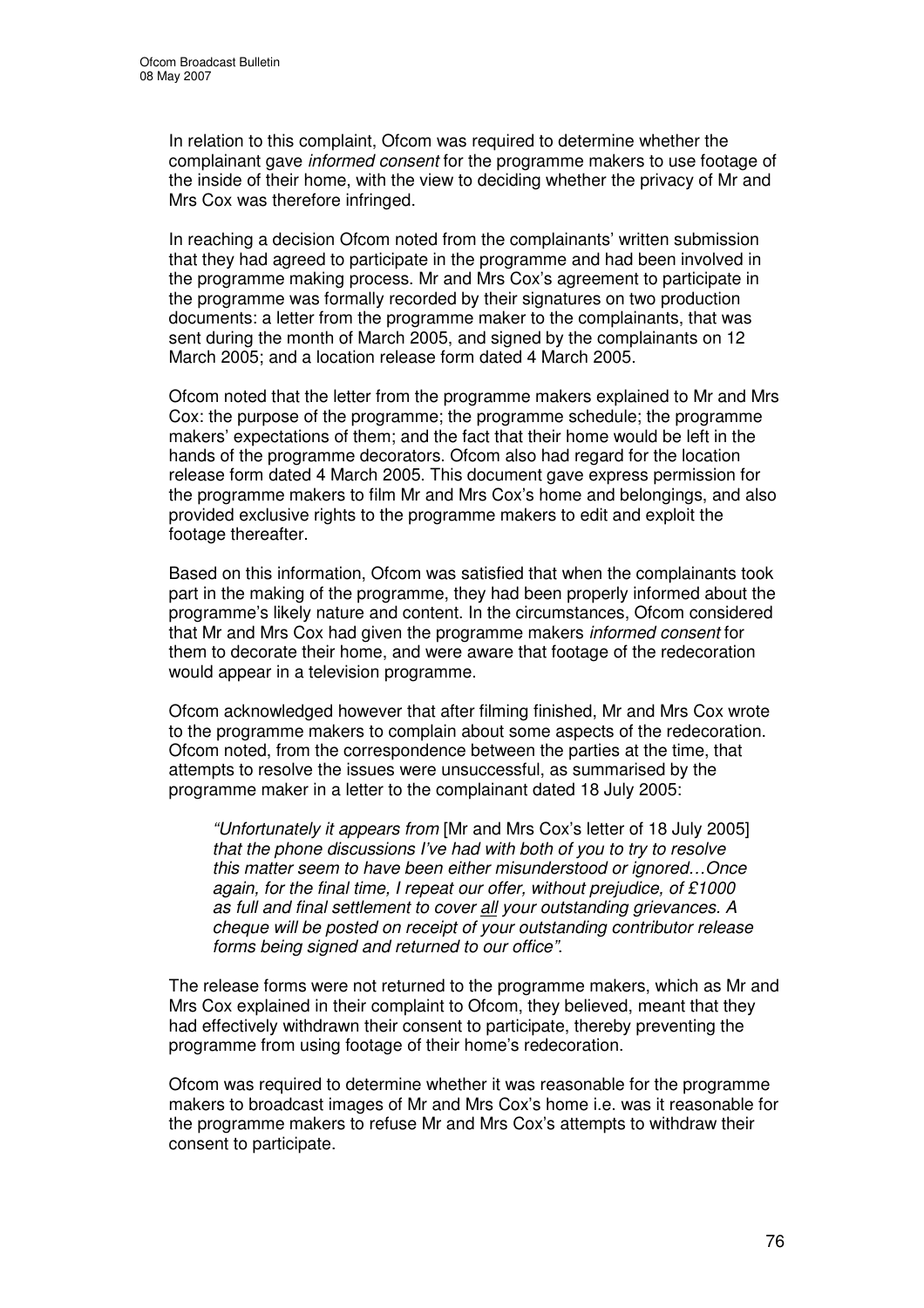Ofcom considered whether there were any factors or events which might reasonably have affected the complainant' original consent to participate (for example, a significant change in the programme's nature or likely content). Ofcom examined the correspondence between the parties after filming had been completed, and was not persuaded that Mr and Mrs Cox's stated grievances (which unless resolved, would cause them to withhold their personal release forms) indicated that they had been misled about the programme they had originally agreed to participate in. In the circumstances, it is Ofcom's view that the consent given by the complainants during the making of the programme, remained valid.

Ofcom further noted that the programme makers took steps to limit any potential infringement of the complainants' privacy by heavily editing footage of the redecoration. The footage which was used in the programme consisted almost entirely of a bare room of the Cox family home, which was then decorated during the course of the programme. Ofcom noted that the room itself revealed nothing of a sensitive nature about the owners of the home, and Mr and Mrs Cox were not shown or referred to once throughout the programme - their personal contribution to the programme had been completely removed. In the circumstances, Ofcom considered that viewers would not have linked Mr and Mrs Cox to the room featured in the programme. By editing the programme this way, the programme makers had effectively rendered Mr and Mrs Cox and their home unidentifiable to all but those who knew them well.

Taking all the factors outlined above into consideration, Ofcom concluded that Mr and Mrs Cox's privacy was not infringed in the programme as broadcast. Ofcom found the complainants had given informed consent for their home to be filmed in the knowledge that the footage would be used in a television programme. In addition, Ofcom found the programme makers acted reasonably in using images of Mr and Mrs Cox's home in the programme as broadcast, as the consent given by the complainants during the making of the programme remained valid. Accordingly, Ofcom has not upheld this part of Mr and Mrs Cox's complaint.

b) Mr and Mrs Cox complained that it was unfair to them that viewers were led to believe the programme makers had purchased three of the items shown in the room: a jukebox and two pictures. Mr and Mrs Cox said that they had purchased these items several years before the making of the programme. The complainants also noted that the original purchase price of the items was more than the programme makers claimed they cost.

Programmes should not portray facts, events, individuals or organisations in a way which is unfair to an individual or organisation. However it is important to note that an inaccuracy in a programme will not automatically result in unfairness. In relation to this complaint Ofcom was required to determine whether the false impression, that the programme decorators had sourced and purchased items used to decorate the room, resulted in unfairness to Mr and Mrs Cox in the programme as broadcast.

In reaching a decision Ofcom considered a recording of the programme and the submissions of both parties.

Ofcom noted that the complainants were at no time shown or referred to in the programme as broadcast. In addition, the room featured in the programme did not disclose any identifying information about the owners of the house. In the circumstances Ofcom considered that the programme gave no information that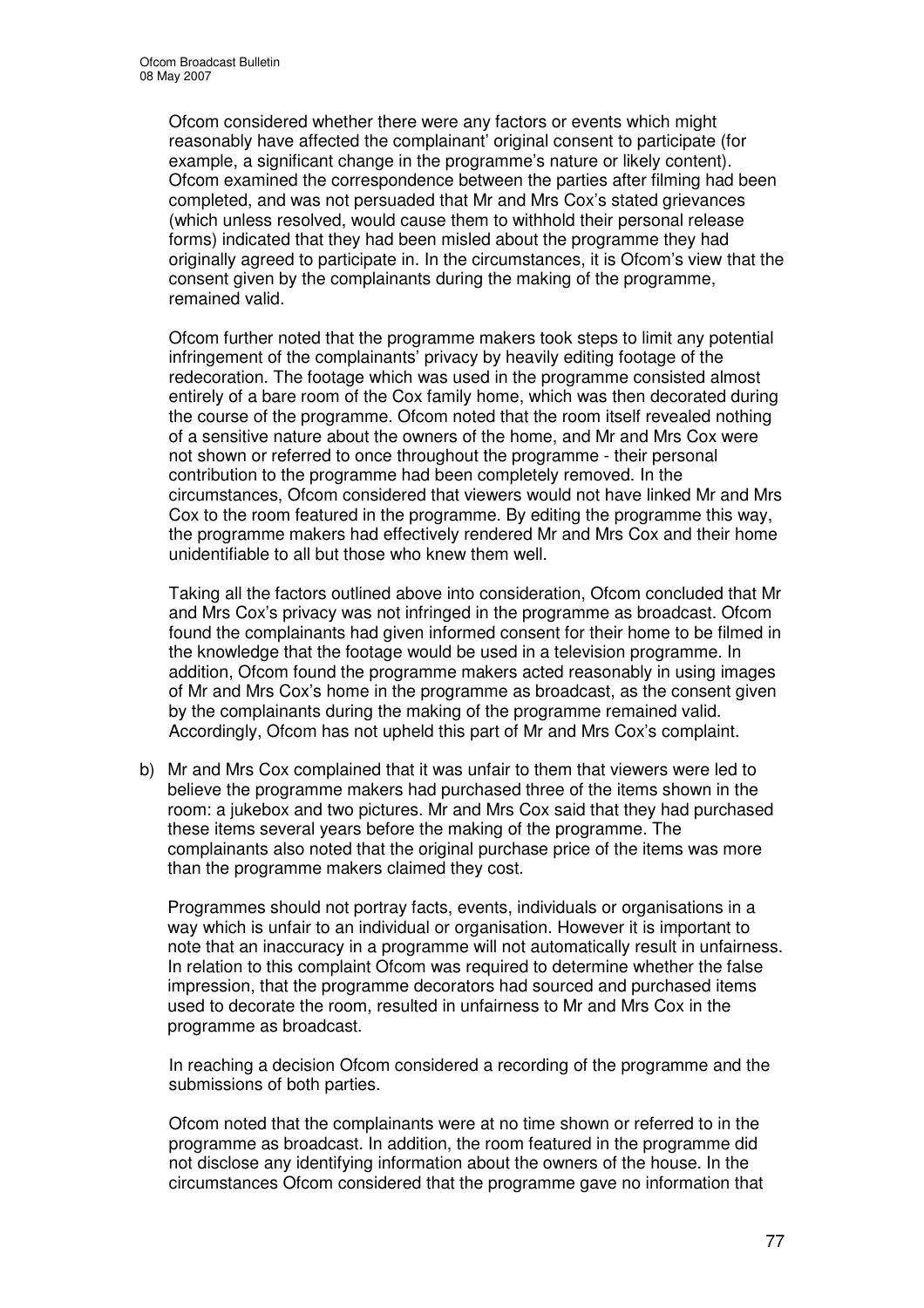would have linked Mr and Mrs Cox to the room featured in the programme or any subsequent decoration of the room in question.

Taking the above factors into consideration, it is Ofcom's view that any impression viewers might have gained about the purchase of the items used to decorate the room, would not have been associated with Mr and Mrs Cox. Ofcom therefore found that the programme as broadcast was not capable of leaving viewers with an unfair impression of Mr and Mrs Cox, as it was in no way connected to the complainants in the viewer's mind.

**Accordingly Ofcom has not upheld Mr and Mrs Cox's complaint of unwarranted infringement of privacy and unfair treatment.**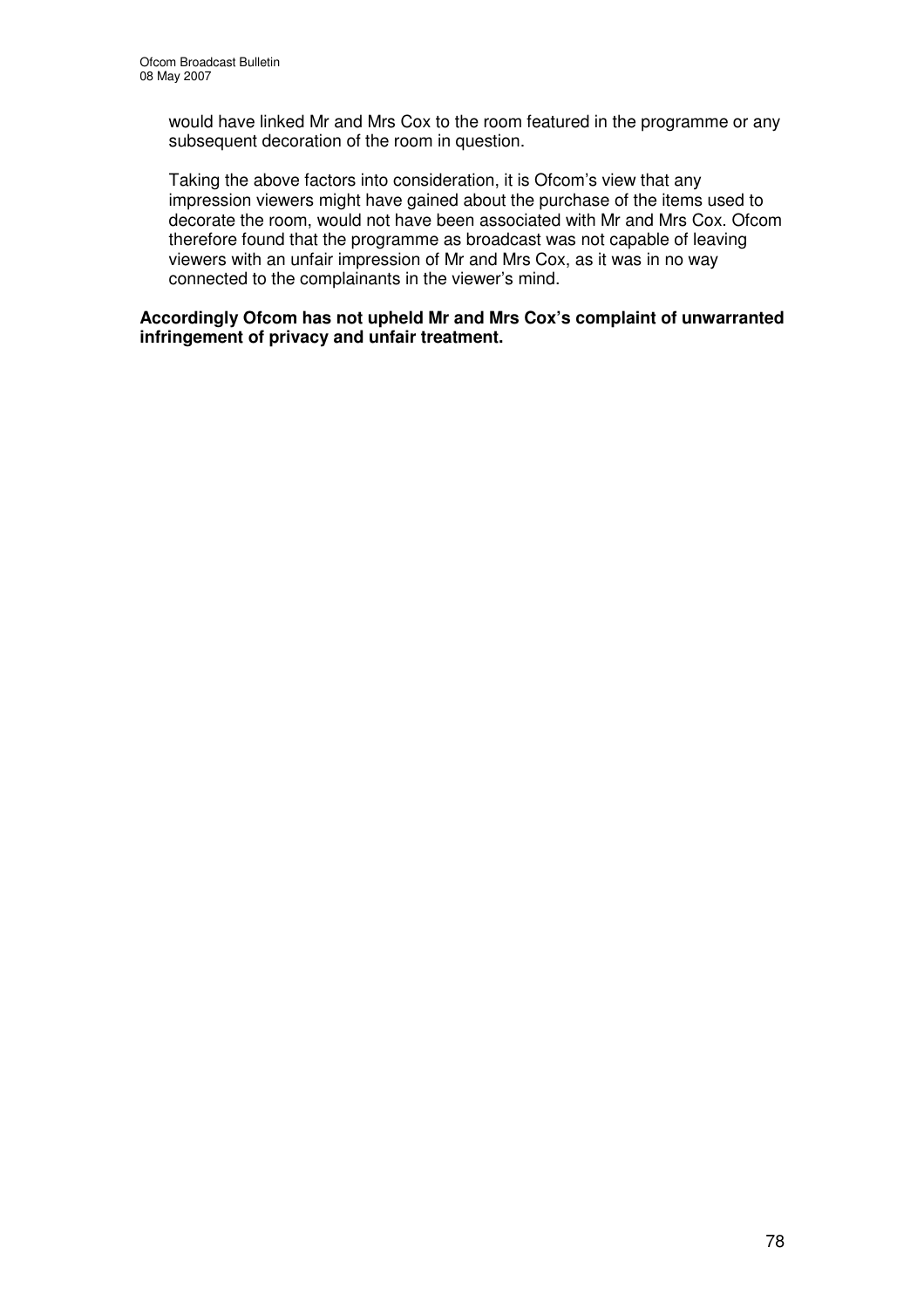# **Other Programmes Not in Breach/Out of Remit**

## **4 – 18 April 2007**

| Programme                                        | <b>Trans</b><br><b>Date</b> | <b>Channel</b>          | Category                                      | No of<br><b>Complaints</b> |
|--------------------------------------------------|-----------------------------|-------------------------|-----------------------------------------------|----------------------------|
| 100 Greatest Sex<br>Symbols                      | 24/02/2007                  | Channel 4               | Sex/Nudity                                    | 3                          |
| 3 Minute Wonder -<br>Rufftoon Zoo                | 08/02/2007                  | Channel 4               | Offensive Language                            | 1                          |
| 3 Minute Wonder: War<br>Torn                     | 01/03/2007                  | Channel 4               | Violence                                      | 1                          |
| Airline                                          | 06/04/2007                  | ITV1                    | Offensive Language                            | $\mathbf{1}$               |
| All New You've Been<br>Framed                    | 10/02/2007                  | ITVI                    | <b>Animal Welfare</b>                         | $\overline{2}$             |
| Amercian Idol                                    | 21/01/2007                  | ITV1                    | Generally Accepted<br><b>Standards</b>        | $\overline{2}$             |
| American Dad                                     | 10/04/2007                  | BBC <sub>3</sub>        | Generally Accepted<br><b>Standards</b>        | 1                          |
| American Idol 2                                  | 21/01/2007                  | ITV <sub>2</sub>        | Generally Accepted<br><b>Standards</b>        | $\mathbf{1}$               |
| <b>BBC Breakfast</b>                             | 12/03/2007                  | BBC1                    | Offensive Language                            | 1                          |
| <b>BBC Look North</b>                            | 27/02/2007                  | BBC <sub>1</sub>        | Crime<br>(incite/encourage)                   | 1                          |
| <b>BBC News</b>                                  | 08/03/2007                  | BBC1                    | Offensive Language                            | 3                          |
| <b>BBC News</b>                                  | 02/03/2007                  | BBC1                    | Generally Accepted<br><b>Standards</b>        | 1                          |
| <b>Balls of Steel</b>                            | 09/03/2007                  | Channel 4               | Generally Accepted<br><b>Standards</b>        | 3                          |
| <b>Balls of Steel</b>                            | 30/03/2007                  | Channel 4               | Generally Accepted<br><b>Standards</b>        | $\mathbf{1}$               |
| <b>Balls of Steel</b>                            | 06/04/2007                  | Channel 4               | Dangerous Behaviour                           | $\overline{c}$             |
| <b>Balls of Steel</b>                            | 09/03/2007                  | Channel 4               | Sex/Nudity                                    | 1                          |
| Bob and Big Black (trail)                        | 01/02/2007                  | Paramount<br>Comedy     | Crime<br>(incite/encourage)                   | 1                          |
| Bremner, Bird and<br>Fortune                     | 24/03/2007                  | Channel 4               | Generally Accepted<br><b>Standards</b>        | $\overline{2}$             |
| Bremner, Bird and<br>Fortune                     | 31/03/2007                  | Channel 4               | Generally Accepted<br><b>Standards</b>        | $\mathbf{1}$               |
| <b>British National Party</b><br>Broadcast (PPB) |                             | Channel 4               | Elections/Referendums                         | 1                          |
| <b>Calendar News</b>                             | 26/02/2007                  | ITV1                    | Crime<br>(incite/encourage)                   | 1.                         |
| Channel 4 News                                   | 29/01/2007                  | Channel 4               | Generally Accepted<br><b>Standards</b>        | 1                          |
| Channel 4 News                                   | 30/03/2007                  | Channel 4               | Inaccuracy/Misleading                         | 1                          |
| Channel 4 News                                   | 24/01/2007                  | Channel 4               | Due Impartiality/Bias                         | 1                          |
| Channel 4 News                                   | 13/02/2007                  | Channel 4               | Violence                                      | 1                          |
| <b>Channel 4 Promotion</b>                       | 13/04/2007                  | Channel 4               | Generally Accepted<br><b>Standards</b>        | 1                          |
| Channel M                                        | 15/03/2007                  | Channel M               | Sex/Nudity                                    | 1                          |
| Chris Moyles Show                                | 27/03/2007                  | <b>BBC</b> Radio        | <b>Generally Accepted</b><br><b>Standards</b> | 1                          |
| Chris and Angie                                  | 24/02/2007                  | <b>Broadland</b><br>102 | Sex/Nudity                                    | $\mathbf{1}$               |
| Cocktail                                         | 11/02/2007                  | Five                    | Scheduling                                    | 1                          |
| Comic Relief - The Big<br>One                    | 16/03/2007                  | BBC1                    | Information/Warnings                          | 1                          |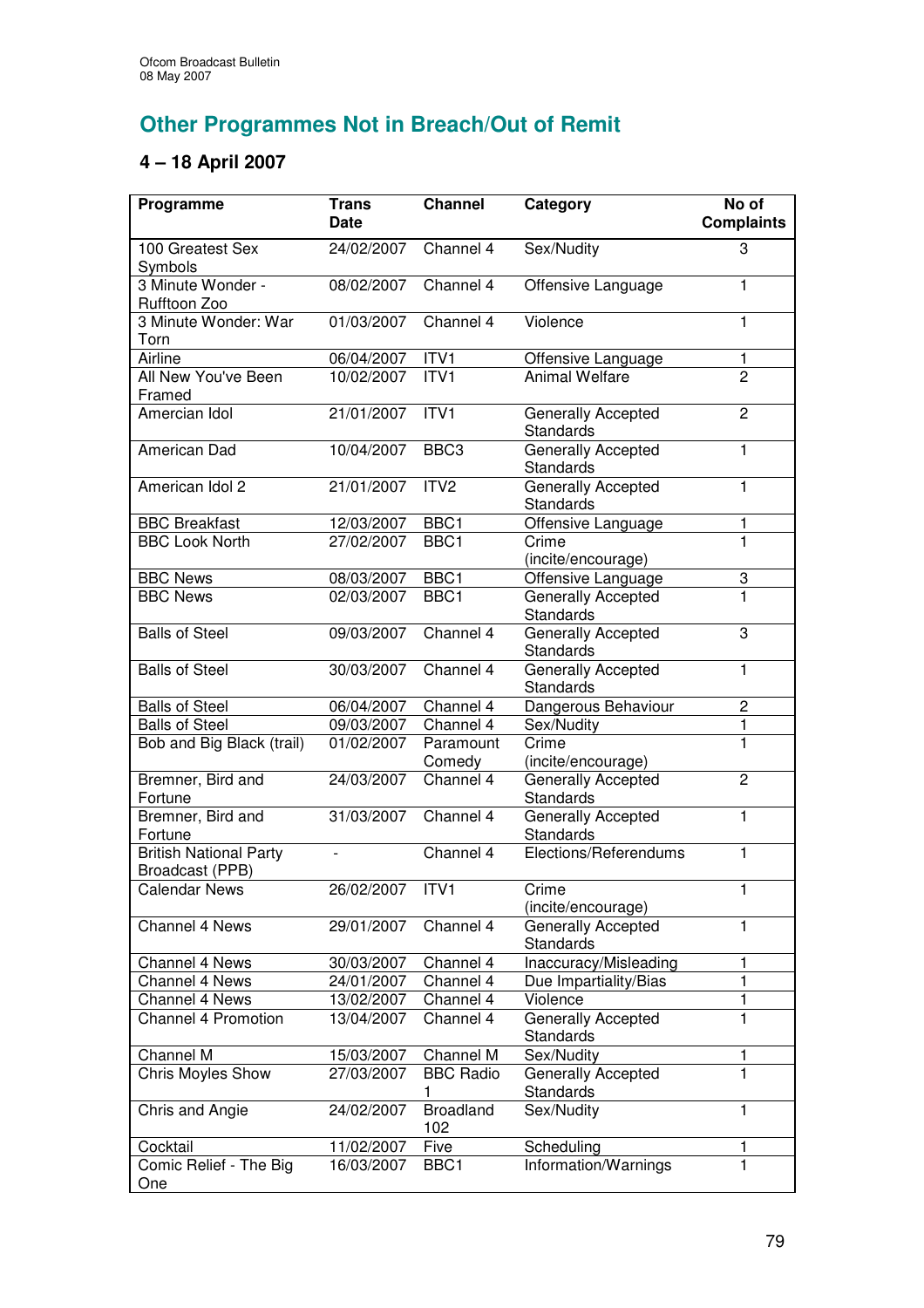| Comic Relief - The Big                        | 16/03/2007     | BBC <sub>1</sub> | Sex/Nudity                         | 1                       |
|-----------------------------------------------|----------------|------------------|------------------------------------|-------------------------|
| One<br>Comic Relief - The Big                 | 16/03/2007     | BBC <sub>1</sub> | Generally Accepted                 | 5                       |
| One                                           |                |                  | <b>Standards</b>                   |                         |
| Comic Relief - The Big                        | 16/03/2007     | BBC <sub>1</sub> | <b>Use of Premium Rate</b>         | 1                       |
| One                                           |                |                  | Numbers                            |                         |
| <b>Comic Relief Does The</b>                  | 15/03/2007     | BBC1             | <b>Generally Accepted</b>          | 1                       |
| Apprentice                                    |                |                  | <b>Standards</b>                   |                         |
| Cops with Cameras                             | 14/03/2007     | ITV1             | Dangerous Behaviour                | 1                       |
| <b>Coronation Street</b>                      | 04/03/2007     | ITV <sub>1</sub> | Generally Accepted                 | $\blacksquare$          |
|                                               |                |                  | Standards                          |                         |
| <b>Coronation Street</b>                      | 26/02/2007     | ITVI             | Generally Accepted                 | 1                       |
|                                               |                |                  | Standards                          |                         |
| <b>Coronation Street</b>                      | 29/01/2007     | ITVI             | <b>Generally Accepted</b>          | 1                       |
|                                               |                |                  | Standards                          |                         |
| <b>Coronation Street</b>                      | 11/02/2007     | ITV1             | Harm/Food                          | 1                       |
| <b>Coronation Street</b>                      | 12/03/2007     | ITVI             | Generally Accepted                 | $\mathbf{1}$            |
|                                               |                |                  | Standards                          |                         |
| <b>Coronation Street</b>                      | 04/03/2007     | ITV1             | Generally Accepted                 | 1                       |
|                                               |                |                  | Standards                          |                         |
| <b>Coronation Street</b>                      | 25/02/2007     | ITV1             | Inaccuracy/Misleading              | 1.                      |
| Coronation Street                             | 29/01/2007     | ITV1             | Generally Accepted                 | $\overline{2}$          |
|                                               |                |                  | <b>Standards</b>                   |                         |
| <b>Coronation Street</b>                      | 04/04/2007     | ITV1             | Substance Abuse                    | 1                       |
| <b>Crash Test Dummies</b>                     | 24/02/2007     | Sky Two          | Violence                           | 1                       |
| <b>Crash Test Dummies</b>                     | 16/02/2007     | Sky One<br>ITV1  | Violence                           |                         |
| Dancing on Ice<br>Danny & Nicky in the        | 10/02/2007     | Southern         | Advertising                        | 1<br>1                  |
| Morning                                       | 12/03/2007     | FM               | Generally Accepted<br>Standards    |                         |
| Deal Or No Deal                               | $\overline{a}$ | Channel 4        | Use of Premium Rate                | 1                       |
|                                               |                |                  | Numbers                            |                         |
| Deal or No Deal                               | 09/03/2007     | Channel 4        | Generally Accepted                 | 1                       |
|                                               |                |                  | Standards                          |                         |
| Dispatches: Charles the                       | 12/03/2007     | Channel 4        | Due Impartiality/Bias              | $\overline{7}$          |
|                                               |                |                  |                                    |                         |
|                                               |                |                  |                                    |                         |
| the Meddling Price<br>Dispatches: Charles the | 12/03/2007     | Channel 4        | Inaccuracy/Misleading              | $\overline{4}$          |
| <b>Meddling Prince</b>                        |                |                  |                                    |                         |
| Dog Borstal                                   | 01/03/2007     | BBC <sub>3</sub> | Offensive Language                 | 1                       |
| Dog Borstal                                   | 26/02/2007     | BBC <sub>3</sub> | Offensive Language                 | 1                       |
| Dog Borstal                                   | 08/02/2007     | BBC <sub>3</sub> | Offensive Language                 |                         |
| Dog Borstal                                   | 05/02/2007     | BBC <sub>3</sub> | Offensive Language                 |                         |
| Dominic Diamond's                             | 16/03/2007     | <b>XFM</b>       | Dangerous Behaviour                | $\mathbf 1$             |
| <b>Breakfast Show</b>                         |                | Scotland         |                                    |                         |
| Eastenders                                    | 12/04/2007     | BBC1             | <b>Undue Prominence</b>            | 1                       |
| Eastenders                                    | 09/04/2007     | BBC1             | Dangerous Behaviour                | 1                       |
| Edith Bowman                                  | 10/04/2007     | <b>BBC Radio</b> | Other                              | 1                       |
|                                               |                | 1                |                                    |                         |
| <b>Election Special</b>                       | 07/03/2007     | <b>BBC NI</b>    | Harm/Food                          | 1                       |
| Emmerdale                                     | 09/04/2007     | ITVI             | Crime                              | 1                       |
|                                               |                |                  | (incite/encourage)                 |                         |
| Emmerdale                                     | 12/03/2007     | ITV1             | <b>Generally Accepted</b>          | 1                       |
|                                               |                |                  | Standards                          |                         |
| Eunuchs                                       | 03/04/2007     | Channel 4        | Generally Accepted                 | 1                       |
|                                               |                |                  | Standards                          |                         |
| Eurovision: Making Your                       | 17/03/2007     | BBC1             | Generally Accepted                 | $\overline{2}$          |
| Mind Up<br>Fallen Angel                       | 12/03/2007     | ITV <sub>1</sub> | Standards<br><b>Animal Welfare</b> | $\overline{\mathbf{c}}$ |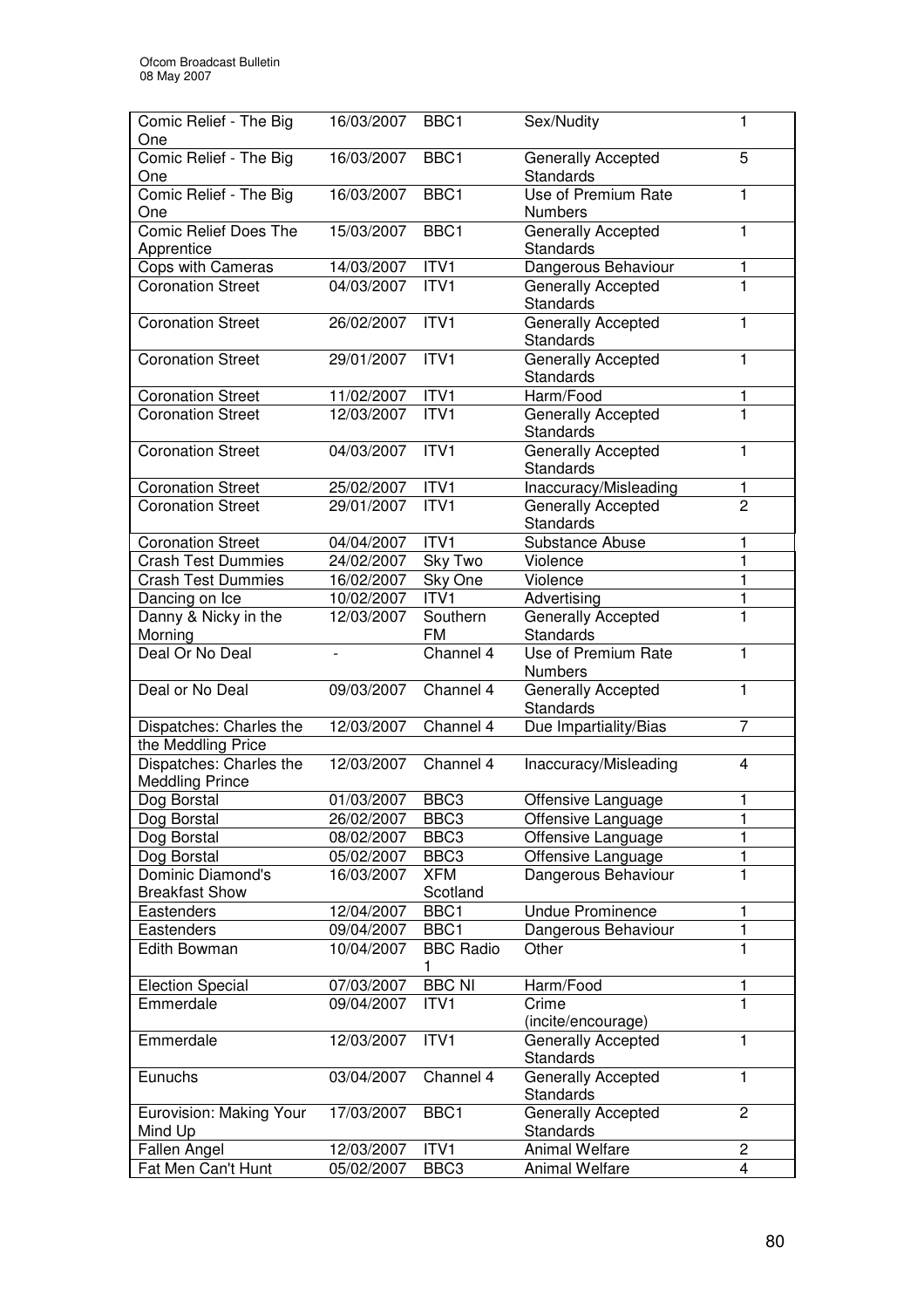| ITV1<br>$\overline{2}$<br>Faye's Story: A Tonight<br>09/04/2007<br>Other<br>Special<br><b>Five News</b><br>14/03/2007<br>Five<br>Other<br>Fortune: Million Pound<br>13/02/2007<br>ITV1<br>Other<br>1<br>Giveaway<br>Friday Night With<br>23/03/2007<br>BBC1<br>Generally Accepted<br>6<br>Jonathan Ross<br><b>Standards</b><br><b>GMTV</b><br>ITV <sub>1</sub><br>27/02/2007<br><b>Generally Accepted</b><br>1<br><b>Standards</b><br>Talksport<br>Generally Accepted<br>1<br>George Galloway<br>21/01/2007<br>Standards<br><b>Generally Accepted</b><br>Gotcha Call<br>Fox Radio<br>13/04/2007<br>1<br><b>Standards</b><br>BBC <sub>2</sub><br><b>Religious Offence</b><br>$\overline{2}$<br>04/03/2007<br><b>Graham Norton Uncut</b><br>BBC <sub>2</sub><br><b>Graham Norton Uncut</b><br>11/03/2007<br>$\mathbf{1}$<br>Sex/Nudity<br>U18 - Coverage of<br>16/03/2007<br>ITV1<br>1<br>Granada Reports<br>Sexual/ Other<br><b>Great Food Live</b><br><b>UKTV</b> Food<br>27/02/2007<br>Generally Accepted<br>1<br><b>Standards</b><br>ITV1<br><b>HTV News</b><br>16/01/2007<br>Generally Accepted<br>1<br>Standards<br><b>HTV West News</b><br>23/01/2007<br><b>HTV</b><br>1<br>Crime<br>(incite/encourage)<br>17/02/2007<br>Channel 4<br>Homemade<br><b>Generally Accepted</b><br>1<br><b>Standards</b><br>Religious Issues<br><b>ITV News</b><br>08/02/2007<br>ITV1<br>1<br>ITV1<br>$\mathbf{1}$<br><b>ITV News</b><br>Generally Accepted<br>08/02/2007<br>Standards<br>ITVI<br><b>ITV News</b><br>08/11/2006<br>Generally Accepted<br>1<br><b>Standards</b><br>ITV1<br>Generally Accepted<br><b>ITV News</b><br>18/01/2007<br>1<br>Standards<br><b>ITV</b> News<br>ITV1<br>12/03/2007<br>Crime<br>1<br>(incite/encourage)<br><b>ITV News</b><br>14/03/2007<br>ITVI<br>Inaccuracy/Misleading<br>1<br><b>ITV News</b><br>11/03/2007<br>ITV1<br>Violence<br>1<br><b>Generally Accepted</b><br>$\overline{6}$<br><b>ITV</b> News<br>08/02/2007<br>ITV1<br>Standards<br><b>ITV News</b><br>24/01/2007<br>ITV1<br>Due Impartiality/Bias<br><b>ITV News</b><br>Generally Accepted<br>1<br>08/02/2007<br>ITV1<br>Standards<br>Talksport<br>Generally Accepted<br>James Whale<br>1<br>11/02/2007<br>Standards<br><b>Trent FM</b><br>3<br>16/01/2007<br>Generally Accepted<br>Jo & Twiggy<br>Standards<br><b>Trent FM</b><br>15/01/2007<br>Generally Accepted<br>1<br>Jo & Twiggy<br>Standards<br>25/01/2007<br><b>Trent FM</b><br>1<br>Generally Accepted<br>Jo & Twiggy<br>Standards<br>01/03/2007<br>Generally Accepted<br>1<br>Jon Gaunt<br>Talksport<br>Standards<br>Generally Accepted<br>Talksport<br>1<br>Jon Gaunt<br>08/03/2007<br>Standards<br>Sex/Nudity<br>13/02/2007<br>Juice 107.2<br>Juice 107.2<br>1<br>Animal Welfare<br>$\overline{c}$<br>Kill It, Cook It, Eat It<br>19/02/2007<br>BBC <sub>1</sub><br>Generally Accepted<br>3<br>Kill It, Cook It, Eat It<br>26/02/2007<br>BBC1 | Fat Men Can't Hunt | 29/01/2007 | BBC <sub>3</sub> | <b>Animal Welfare</b> | 1 |
|------------------------------------------------------------------------------------------------------------------------------------------------------------------------------------------------------------------------------------------------------------------------------------------------------------------------------------------------------------------------------------------------------------------------------------------------------------------------------------------------------------------------------------------------------------------------------------------------------------------------------------------------------------------------------------------------------------------------------------------------------------------------------------------------------------------------------------------------------------------------------------------------------------------------------------------------------------------------------------------------------------------------------------------------------------------------------------------------------------------------------------------------------------------------------------------------------------------------------------------------------------------------------------------------------------------------------------------------------------------------------------------------------------------------------------------------------------------------------------------------------------------------------------------------------------------------------------------------------------------------------------------------------------------------------------------------------------------------------------------------------------------------------------------------------------------------------------------------------------------------------------------------------------------------------------------------------------------------------------------------------------------------------------------------------------------------------------------------------------------------------------------------------------------------------------------------------------------------------------------------------------------------------------------------------------------------------------------------------------------------------------------------------------------------------------------------------------------------------------------------------------------------------------------------------------------------------------------------------------------------------------------------------------------------------------------------------------------------------------------------------------------------------------------------------------------------------------------------------------------------------------------------|--------------------|------------|------------------|-----------------------|---|
|                                                                                                                                                                                                                                                                                                                                                                                                                                                                                                                                                                                                                                                                                                                                                                                                                                                                                                                                                                                                                                                                                                                                                                                                                                                                                                                                                                                                                                                                                                                                                                                                                                                                                                                                                                                                                                                                                                                                                                                                                                                                                                                                                                                                                                                                                                                                                                                                                                                                                                                                                                                                                                                                                                                                                                                                                                                                                                |                    |            |                  |                       |   |
|                                                                                                                                                                                                                                                                                                                                                                                                                                                                                                                                                                                                                                                                                                                                                                                                                                                                                                                                                                                                                                                                                                                                                                                                                                                                                                                                                                                                                                                                                                                                                                                                                                                                                                                                                                                                                                                                                                                                                                                                                                                                                                                                                                                                                                                                                                                                                                                                                                                                                                                                                                                                                                                                                                                                                                                                                                                                                                |                    |            |                  |                       |   |
|                                                                                                                                                                                                                                                                                                                                                                                                                                                                                                                                                                                                                                                                                                                                                                                                                                                                                                                                                                                                                                                                                                                                                                                                                                                                                                                                                                                                                                                                                                                                                                                                                                                                                                                                                                                                                                                                                                                                                                                                                                                                                                                                                                                                                                                                                                                                                                                                                                                                                                                                                                                                                                                                                                                                                                                                                                                                                                |                    |            |                  |                       |   |
|                                                                                                                                                                                                                                                                                                                                                                                                                                                                                                                                                                                                                                                                                                                                                                                                                                                                                                                                                                                                                                                                                                                                                                                                                                                                                                                                                                                                                                                                                                                                                                                                                                                                                                                                                                                                                                                                                                                                                                                                                                                                                                                                                                                                                                                                                                                                                                                                                                                                                                                                                                                                                                                                                                                                                                                                                                                                                                |                    |            |                  |                       |   |
|                                                                                                                                                                                                                                                                                                                                                                                                                                                                                                                                                                                                                                                                                                                                                                                                                                                                                                                                                                                                                                                                                                                                                                                                                                                                                                                                                                                                                                                                                                                                                                                                                                                                                                                                                                                                                                                                                                                                                                                                                                                                                                                                                                                                                                                                                                                                                                                                                                                                                                                                                                                                                                                                                                                                                                                                                                                                                                |                    |            |                  |                       |   |
|                                                                                                                                                                                                                                                                                                                                                                                                                                                                                                                                                                                                                                                                                                                                                                                                                                                                                                                                                                                                                                                                                                                                                                                                                                                                                                                                                                                                                                                                                                                                                                                                                                                                                                                                                                                                                                                                                                                                                                                                                                                                                                                                                                                                                                                                                                                                                                                                                                                                                                                                                                                                                                                                                                                                                                                                                                                                                                |                    |            |                  |                       |   |
|                                                                                                                                                                                                                                                                                                                                                                                                                                                                                                                                                                                                                                                                                                                                                                                                                                                                                                                                                                                                                                                                                                                                                                                                                                                                                                                                                                                                                                                                                                                                                                                                                                                                                                                                                                                                                                                                                                                                                                                                                                                                                                                                                                                                                                                                                                                                                                                                                                                                                                                                                                                                                                                                                                                                                                                                                                                                                                |                    |            |                  |                       |   |
|                                                                                                                                                                                                                                                                                                                                                                                                                                                                                                                                                                                                                                                                                                                                                                                                                                                                                                                                                                                                                                                                                                                                                                                                                                                                                                                                                                                                                                                                                                                                                                                                                                                                                                                                                                                                                                                                                                                                                                                                                                                                                                                                                                                                                                                                                                                                                                                                                                                                                                                                                                                                                                                                                                                                                                                                                                                                                                |                    |            |                  |                       |   |
|                                                                                                                                                                                                                                                                                                                                                                                                                                                                                                                                                                                                                                                                                                                                                                                                                                                                                                                                                                                                                                                                                                                                                                                                                                                                                                                                                                                                                                                                                                                                                                                                                                                                                                                                                                                                                                                                                                                                                                                                                                                                                                                                                                                                                                                                                                                                                                                                                                                                                                                                                                                                                                                                                                                                                                                                                                                                                                |                    |            |                  |                       |   |
|                                                                                                                                                                                                                                                                                                                                                                                                                                                                                                                                                                                                                                                                                                                                                                                                                                                                                                                                                                                                                                                                                                                                                                                                                                                                                                                                                                                                                                                                                                                                                                                                                                                                                                                                                                                                                                                                                                                                                                                                                                                                                                                                                                                                                                                                                                                                                                                                                                                                                                                                                                                                                                                                                                                                                                                                                                                                                                |                    |            |                  |                       |   |
|                                                                                                                                                                                                                                                                                                                                                                                                                                                                                                                                                                                                                                                                                                                                                                                                                                                                                                                                                                                                                                                                                                                                                                                                                                                                                                                                                                                                                                                                                                                                                                                                                                                                                                                                                                                                                                                                                                                                                                                                                                                                                                                                                                                                                                                                                                                                                                                                                                                                                                                                                                                                                                                                                                                                                                                                                                                                                                |                    |            |                  |                       |   |
|                                                                                                                                                                                                                                                                                                                                                                                                                                                                                                                                                                                                                                                                                                                                                                                                                                                                                                                                                                                                                                                                                                                                                                                                                                                                                                                                                                                                                                                                                                                                                                                                                                                                                                                                                                                                                                                                                                                                                                                                                                                                                                                                                                                                                                                                                                                                                                                                                                                                                                                                                                                                                                                                                                                                                                                                                                                                                                |                    |            |                  |                       |   |
|                                                                                                                                                                                                                                                                                                                                                                                                                                                                                                                                                                                                                                                                                                                                                                                                                                                                                                                                                                                                                                                                                                                                                                                                                                                                                                                                                                                                                                                                                                                                                                                                                                                                                                                                                                                                                                                                                                                                                                                                                                                                                                                                                                                                                                                                                                                                                                                                                                                                                                                                                                                                                                                                                                                                                                                                                                                                                                |                    |            |                  |                       |   |
|                                                                                                                                                                                                                                                                                                                                                                                                                                                                                                                                                                                                                                                                                                                                                                                                                                                                                                                                                                                                                                                                                                                                                                                                                                                                                                                                                                                                                                                                                                                                                                                                                                                                                                                                                                                                                                                                                                                                                                                                                                                                                                                                                                                                                                                                                                                                                                                                                                                                                                                                                                                                                                                                                                                                                                                                                                                                                                |                    |            |                  |                       |   |
|                                                                                                                                                                                                                                                                                                                                                                                                                                                                                                                                                                                                                                                                                                                                                                                                                                                                                                                                                                                                                                                                                                                                                                                                                                                                                                                                                                                                                                                                                                                                                                                                                                                                                                                                                                                                                                                                                                                                                                                                                                                                                                                                                                                                                                                                                                                                                                                                                                                                                                                                                                                                                                                                                                                                                                                                                                                                                                |                    |            |                  |                       |   |
|                                                                                                                                                                                                                                                                                                                                                                                                                                                                                                                                                                                                                                                                                                                                                                                                                                                                                                                                                                                                                                                                                                                                                                                                                                                                                                                                                                                                                                                                                                                                                                                                                                                                                                                                                                                                                                                                                                                                                                                                                                                                                                                                                                                                                                                                                                                                                                                                                                                                                                                                                                                                                                                                                                                                                                                                                                                                                                |                    |            |                  |                       |   |
|                                                                                                                                                                                                                                                                                                                                                                                                                                                                                                                                                                                                                                                                                                                                                                                                                                                                                                                                                                                                                                                                                                                                                                                                                                                                                                                                                                                                                                                                                                                                                                                                                                                                                                                                                                                                                                                                                                                                                                                                                                                                                                                                                                                                                                                                                                                                                                                                                                                                                                                                                                                                                                                                                                                                                                                                                                                                                                |                    |            |                  |                       |   |
|                                                                                                                                                                                                                                                                                                                                                                                                                                                                                                                                                                                                                                                                                                                                                                                                                                                                                                                                                                                                                                                                                                                                                                                                                                                                                                                                                                                                                                                                                                                                                                                                                                                                                                                                                                                                                                                                                                                                                                                                                                                                                                                                                                                                                                                                                                                                                                                                                                                                                                                                                                                                                                                                                                                                                                                                                                                                                                |                    |            |                  |                       |   |
|                                                                                                                                                                                                                                                                                                                                                                                                                                                                                                                                                                                                                                                                                                                                                                                                                                                                                                                                                                                                                                                                                                                                                                                                                                                                                                                                                                                                                                                                                                                                                                                                                                                                                                                                                                                                                                                                                                                                                                                                                                                                                                                                                                                                                                                                                                                                                                                                                                                                                                                                                                                                                                                                                                                                                                                                                                                                                                |                    |            |                  |                       |   |
|                                                                                                                                                                                                                                                                                                                                                                                                                                                                                                                                                                                                                                                                                                                                                                                                                                                                                                                                                                                                                                                                                                                                                                                                                                                                                                                                                                                                                                                                                                                                                                                                                                                                                                                                                                                                                                                                                                                                                                                                                                                                                                                                                                                                                                                                                                                                                                                                                                                                                                                                                                                                                                                                                                                                                                                                                                                                                                |                    |            |                  |                       |   |
|                                                                                                                                                                                                                                                                                                                                                                                                                                                                                                                                                                                                                                                                                                                                                                                                                                                                                                                                                                                                                                                                                                                                                                                                                                                                                                                                                                                                                                                                                                                                                                                                                                                                                                                                                                                                                                                                                                                                                                                                                                                                                                                                                                                                                                                                                                                                                                                                                                                                                                                                                                                                                                                                                                                                                                                                                                                                                                |                    |            |                  |                       |   |
|                                                                                                                                                                                                                                                                                                                                                                                                                                                                                                                                                                                                                                                                                                                                                                                                                                                                                                                                                                                                                                                                                                                                                                                                                                                                                                                                                                                                                                                                                                                                                                                                                                                                                                                                                                                                                                                                                                                                                                                                                                                                                                                                                                                                                                                                                                                                                                                                                                                                                                                                                                                                                                                                                                                                                                                                                                                                                                |                    |            |                  |                       |   |
|                                                                                                                                                                                                                                                                                                                                                                                                                                                                                                                                                                                                                                                                                                                                                                                                                                                                                                                                                                                                                                                                                                                                                                                                                                                                                                                                                                                                                                                                                                                                                                                                                                                                                                                                                                                                                                                                                                                                                                                                                                                                                                                                                                                                                                                                                                                                                                                                                                                                                                                                                                                                                                                                                                                                                                                                                                                                                                |                    |            |                  |                       |   |
|                                                                                                                                                                                                                                                                                                                                                                                                                                                                                                                                                                                                                                                                                                                                                                                                                                                                                                                                                                                                                                                                                                                                                                                                                                                                                                                                                                                                                                                                                                                                                                                                                                                                                                                                                                                                                                                                                                                                                                                                                                                                                                                                                                                                                                                                                                                                                                                                                                                                                                                                                                                                                                                                                                                                                                                                                                                                                                |                    |            |                  |                       |   |
|                                                                                                                                                                                                                                                                                                                                                                                                                                                                                                                                                                                                                                                                                                                                                                                                                                                                                                                                                                                                                                                                                                                                                                                                                                                                                                                                                                                                                                                                                                                                                                                                                                                                                                                                                                                                                                                                                                                                                                                                                                                                                                                                                                                                                                                                                                                                                                                                                                                                                                                                                                                                                                                                                                                                                                                                                                                                                                |                    |            |                  |                       |   |
|                                                                                                                                                                                                                                                                                                                                                                                                                                                                                                                                                                                                                                                                                                                                                                                                                                                                                                                                                                                                                                                                                                                                                                                                                                                                                                                                                                                                                                                                                                                                                                                                                                                                                                                                                                                                                                                                                                                                                                                                                                                                                                                                                                                                                                                                                                                                                                                                                                                                                                                                                                                                                                                                                                                                                                                                                                                                                                |                    |            |                  |                       |   |
|                                                                                                                                                                                                                                                                                                                                                                                                                                                                                                                                                                                                                                                                                                                                                                                                                                                                                                                                                                                                                                                                                                                                                                                                                                                                                                                                                                                                                                                                                                                                                                                                                                                                                                                                                                                                                                                                                                                                                                                                                                                                                                                                                                                                                                                                                                                                                                                                                                                                                                                                                                                                                                                                                                                                                                                                                                                                                                |                    |            |                  |                       |   |
|                                                                                                                                                                                                                                                                                                                                                                                                                                                                                                                                                                                                                                                                                                                                                                                                                                                                                                                                                                                                                                                                                                                                                                                                                                                                                                                                                                                                                                                                                                                                                                                                                                                                                                                                                                                                                                                                                                                                                                                                                                                                                                                                                                                                                                                                                                                                                                                                                                                                                                                                                                                                                                                                                                                                                                                                                                                                                                |                    |            |                  |                       |   |
|                                                                                                                                                                                                                                                                                                                                                                                                                                                                                                                                                                                                                                                                                                                                                                                                                                                                                                                                                                                                                                                                                                                                                                                                                                                                                                                                                                                                                                                                                                                                                                                                                                                                                                                                                                                                                                                                                                                                                                                                                                                                                                                                                                                                                                                                                                                                                                                                                                                                                                                                                                                                                                                                                                                                                                                                                                                                                                |                    |            |                  |                       |   |
|                                                                                                                                                                                                                                                                                                                                                                                                                                                                                                                                                                                                                                                                                                                                                                                                                                                                                                                                                                                                                                                                                                                                                                                                                                                                                                                                                                                                                                                                                                                                                                                                                                                                                                                                                                                                                                                                                                                                                                                                                                                                                                                                                                                                                                                                                                                                                                                                                                                                                                                                                                                                                                                                                                                                                                                                                                                                                                |                    |            |                  |                       |   |
|                                                                                                                                                                                                                                                                                                                                                                                                                                                                                                                                                                                                                                                                                                                                                                                                                                                                                                                                                                                                                                                                                                                                                                                                                                                                                                                                                                                                                                                                                                                                                                                                                                                                                                                                                                                                                                                                                                                                                                                                                                                                                                                                                                                                                                                                                                                                                                                                                                                                                                                                                                                                                                                                                                                                                                                                                                                                                                |                    |            |                  |                       |   |
|                                                                                                                                                                                                                                                                                                                                                                                                                                                                                                                                                                                                                                                                                                                                                                                                                                                                                                                                                                                                                                                                                                                                                                                                                                                                                                                                                                                                                                                                                                                                                                                                                                                                                                                                                                                                                                                                                                                                                                                                                                                                                                                                                                                                                                                                                                                                                                                                                                                                                                                                                                                                                                                                                                                                                                                                                                                                                                |                    |            |                  |                       |   |
|                                                                                                                                                                                                                                                                                                                                                                                                                                                                                                                                                                                                                                                                                                                                                                                                                                                                                                                                                                                                                                                                                                                                                                                                                                                                                                                                                                                                                                                                                                                                                                                                                                                                                                                                                                                                                                                                                                                                                                                                                                                                                                                                                                                                                                                                                                                                                                                                                                                                                                                                                                                                                                                                                                                                                                                                                                                                                                |                    |            |                  |                       |   |
|                                                                                                                                                                                                                                                                                                                                                                                                                                                                                                                                                                                                                                                                                                                                                                                                                                                                                                                                                                                                                                                                                                                                                                                                                                                                                                                                                                                                                                                                                                                                                                                                                                                                                                                                                                                                                                                                                                                                                                                                                                                                                                                                                                                                                                                                                                                                                                                                                                                                                                                                                                                                                                                                                                                                                                                                                                                                                                |                    |            |                  |                       |   |
|                                                                                                                                                                                                                                                                                                                                                                                                                                                                                                                                                                                                                                                                                                                                                                                                                                                                                                                                                                                                                                                                                                                                                                                                                                                                                                                                                                                                                                                                                                                                                                                                                                                                                                                                                                                                                                                                                                                                                                                                                                                                                                                                                                                                                                                                                                                                                                                                                                                                                                                                                                                                                                                                                                                                                                                                                                                                                                |                    |            |                  |                       |   |
|                                                                                                                                                                                                                                                                                                                                                                                                                                                                                                                                                                                                                                                                                                                                                                                                                                                                                                                                                                                                                                                                                                                                                                                                                                                                                                                                                                                                                                                                                                                                                                                                                                                                                                                                                                                                                                                                                                                                                                                                                                                                                                                                                                                                                                                                                                                                                                                                                                                                                                                                                                                                                                                                                                                                                                                                                                                                                                |                    |            |                  |                       |   |
|                                                                                                                                                                                                                                                                                                                                                                                                                                                                                                                                                                                                                                                                                                                                                                                                                                                                                                                                                                                                                                                                                                                                                                                                                                                                                                                                                                                                                                                                                                                                                                                                                                                                                                                                                                                                                                                                                                                                                                                                                                                                                                                                                                                                                                                                                                                                                                                                                                                                                                                                                                                                                                                                                                                                                                                                                                                                                                |                    |            |                  |                       |   |
|                                                                                                                                                                                                                                                                                                                                                                                                                                                                                                                                                                                                                                                                                                                                                                                                                                                                                                                                                                                                                                                                                                                                                                                                                                                                                                                                                                                                                                                                                                                                                                                                                                                                                                                                                                                                                                                                                                                                                                                                                                                                                                                                                                                                                                                                                                                                                                                                                                                                                                                                                                                                                                                                                                                                                                                                                                                                                                |                    |            |                  |                       |   |
|                                                                                                                                                                                                                                                                                                                                                                                                                                                                                                                                                                                                                                                                                                                                                                                                                                                                                                                                                                                                                                                                                                                                                                                                                                                                                                                                                                                                                                                                                                                                                                                                                                                                                                                                                                                                                                                                                                                                                                                                                                                                                                                                                                                                                                                                                                                                                                                                                                                                                                                                                                                                                                                                                                                                                                                                                                                                                                |                    |            |                  |                       |   |
|                                                                                                                                                                                                                                                                                                                                                                                                                                                                                                                                                                                                                                                                                                                                                                                                                                                                                                                                                                                                                                                                                                                                                                                                                                                                                                                                                                                                                                                                                                                                                                                                                                                                                                                                                                                                                                                                                                                                                                                                                                                                                                                                                                                                                                                                                                                                                                                                                                                                                                                                                                                                                                                                                                                                                                                                                                                                                                |                    |            |                  |                       |   |
|                                                                                                                                                                                                                                                                                                                                                                                                                                                                                                                                                                                                                                                                                                                                                                                                                                                                                                                                                                                                                                                                                                                                                                                                                                                                                                                                                                                                                                                                                                                                                                                                                                                                                                                                                                                                                                                                                                                                                                                                                                                                                                                                                                                                                                                                                                                                                                                                                                                                                                                                                                                                                                                                                                                                                                                                                                                                                                |                    |            |                  |                       |   |
|                                                                                                                                                                                                                                                                                                                                                                                                                                                                                                                                                                                                                                                                                                                                                                                                                                                                                                                                                                                                                                                                                                                                                                                                                                                                                                                                                                                                                                                                                                                                                                                                                                                                                                                                                                                                                                                                                                                                                                                                                                                                                                                                                                                                                                                                                                                                                                                                                                                                                                                                                                                                                                                                                                                                                                                                                                                                                                |                    |            |                  |                       |   |
|                                                                                                                                                                                                                                                                                                                                                                                                                                                                                                                                                                                                                                                                                                                                                                                                                                                                                                                                                                                                                                                                                                                                                                                                                                                                                                                                                                                                                                                                                                                                                                                                                                                                                                                                                                                                                                                                                                                                                                                                                                                                                                                                                                                                                                                                                                                                                                                                                                                                                                                                                                                                                                                                                                                                                                                                                                                                                                |                    |            |                  |                       |   |
|                                                                                                                                                                                                                                                                                                                                                                                                                                                                                                                                                                                                                                                                                                                                                                                                                                                                                                                                                                                                                                                                                                                                                                                                                                                                                                                                                                                                                                                                                                                                                                                                                                                                                                                                                                                                                                                                                                                                                                                                                                                                                                                                                                                                                                                                                                                                                                                                                                                                                                                                                                                                                                                                                                                                                                                                                                                                                                |                    |            |                  |                       |   |
|                                                                                                                                                                                                                                                                                                                                                                                                                                                                                                                                                                                                                                                                                                                                                                                                                                                                                                                                                                                                                                                                                                                                                                                                                                                                                                                                                                                                                                                                                                                                                                                                                                                                                                                                                                                                                                                                                                                                                                                                                                                                                                                                                                                                                                                                                                                                                                                                                                                                                                                                                                                                                                                                                                                                                                                                                                                                                                |                    |            |                  |                       |   |
|                                                                                                                                                                                                                                                                                                                                                                                                                                                                                                                                                                                                                                                                                                                                                                                                                                                                                                                                                                                                                                                                                                                                                                                                                                                                                                                                                                                                                                                                                                                                                                                                                                                                                                                                                                                                                                                                                                                                                                                                                                                                                                                                                                                                                                                                                                                                                                                                                                                                                                                                                                                                                                                                                                                                                                                                                                                                                                |                    |            |                  |                       |   |
|                                                                                                                                                                                                                                                                                                                                                                                                                                                                                                                                                                                                                                                                                                                                                                                                                                                                                                                                                                                                                                                                                                                                                                                                                                                                                                                                                                                                                                                                                                                                                                                                                                                                                                                                                                                                                                                                                                                                                                                                                                                                                                                                                                                                                                                                                                                                                                                                                                                                                                                                                                                                                                                                                                                                                                                                                                                                                                |                    |            |                  |                       |   |
|                                                                                                                                                                                                                                                                                                                                                                                                                                                                                                                                                                                                                                                                                                                                                                                                                                                                                                                                                                                                                                                                                                                                                                                                                                                                                                                                                                                                                                                                                                                                                                                                                                                                                                                                                                                                                                                                                                                                                                                                                                                                                                                                                                                                                                                                                                                                                                                                                                                                                                                                                                                                                                                                                                                                                                                                                                                                                                |                    |            |                  |                       |   |
|                                                                                                                                                                                                                                                                                                                                                                                                                                                                                                                                                                                                                                                                                                                                                                                                                                                                                                                                                                                                                                                                                                                                                                                                                                                                                                                                                                                                                                                                                                                                                                                                                                                                                                                                                                                                                                                                                                                                                                                                                                                                                                                                                                                                                                                                                                                                                                                                                                                                                                                                                                                                                                                                                                                                                                                                                                                                                                |                    |            |                  |                       |   |
|                                                                                                                                                                                                                                                                                                                                                                                                                                                                                                                                                                                                                                                                                                                                                                                                                                                                                                                                                                                                                                                                                                                                                                                                                                                                                                                                                                                                                                                                                                                                                                                                                                                                                                                                                                                                                                                                                                                                                                                                                                                                                                                                                                                                                                                                                                                                                                                                                                                                                                                                                                                                                                                                                                                                                                                                                                                                                                |                    |            |                  |                       |   |
|                                                                                                                                                                                                                                                                                                                                                                                                                                                                                                                                                                                                                                                                                                                                                                                                                                                                                                                                                                                                                                                                                                                                                                                                                                                                                                                                                                                                                                                                                                                                                                                                                                                                                                                                                                                                                                                                                                                                                                                                                                                                                                                                                                                                                                                                                                                                                                                                                                                                                                                                                                                                                                                                                                                                                                                                                                                                                                |                    |            |                  |                       |   |
|                                                                                                                                                                                                                                                                                                                                                                                                                                                                                                                                                                                                                                                                                                                                                                                                                                                                                                                                                                                                                                                                                                                                                                                                                                                                                                                                                                                                                                                                                                                                                                                                                                                                                                                                                                                                                                                                                                                                                                                                                                                                                                                                                                                                                                                                                                                                                                                                                                                                                                                                                                                                                                                                                                                                                                                                                                                                                                |                    |            |                  |                       |   |
|                                                                                                                                                                                                                                                                                                                                                                                                                                                                                                                                                                                                                                                                                                                                                                                                                                                                                                                                                                                                                                                                                                                                                                                                                                                                                                                                                                                                                                                                                                                                                                                                                                                                                                                                                                                                                                                                                                                                                                                                                                                                                                                                                                                                                                                                                                                                                                                                                                                                                                                                                                                                                                                                                                                                                                                                                                                                                                |                    |            |                  |                       |   |
|                                                                                                                                                                                                                                                                                                                                                                                                                                                                                                                                                                                                                                                                                                                                                                                                                                                                                                                                                                                                                                                                                                                                                                                                                                                                                                                                                                                                                                                                                                                                                                                                                                                                                                                                                                                                                                                                                                                                                                                                                                                                                                                                                                                                                                                                                                                                                                                                                                                                                                                                                                                                                                                                                                                                                                                                                                                                                                |                    |            |                  |                       |   |
|                                                                                                                                                                                                                                                                                                                                                                                                                                                                                                                                                                                                                                                                                                                                                                                                                                                                                                                                                                                                                                                                                                                                                                                                                                                                                                                                                                                                                                                                                                                                                                                                                                                                                                                                                                                                                                                                                                                                                                                                                                                                                                                                                                                                                                                                                                                                                                                                                                                                                                                                                                                                                                                                                                                                                                                                                                                                                                |                    |            |                  |                       |   |
|                                                                                                                                                                                                                                                                                                                                                                                                                                                                                                                                                                                                                                                                                                                                                                                                                                                                                                                                                                                                                                                                                                                                                                                                                                                                                                                                                                                                                                                                                                                                                                                                                                                                                                                                                                                                                                                                                                                                                                                                                                                                                                                                                                                                                                                                                                                                                                                                                                                                                                                                                                                                                                                                                                                                                                                                                                                                                                |                    |            |                  | <b>Standards</b>      |   |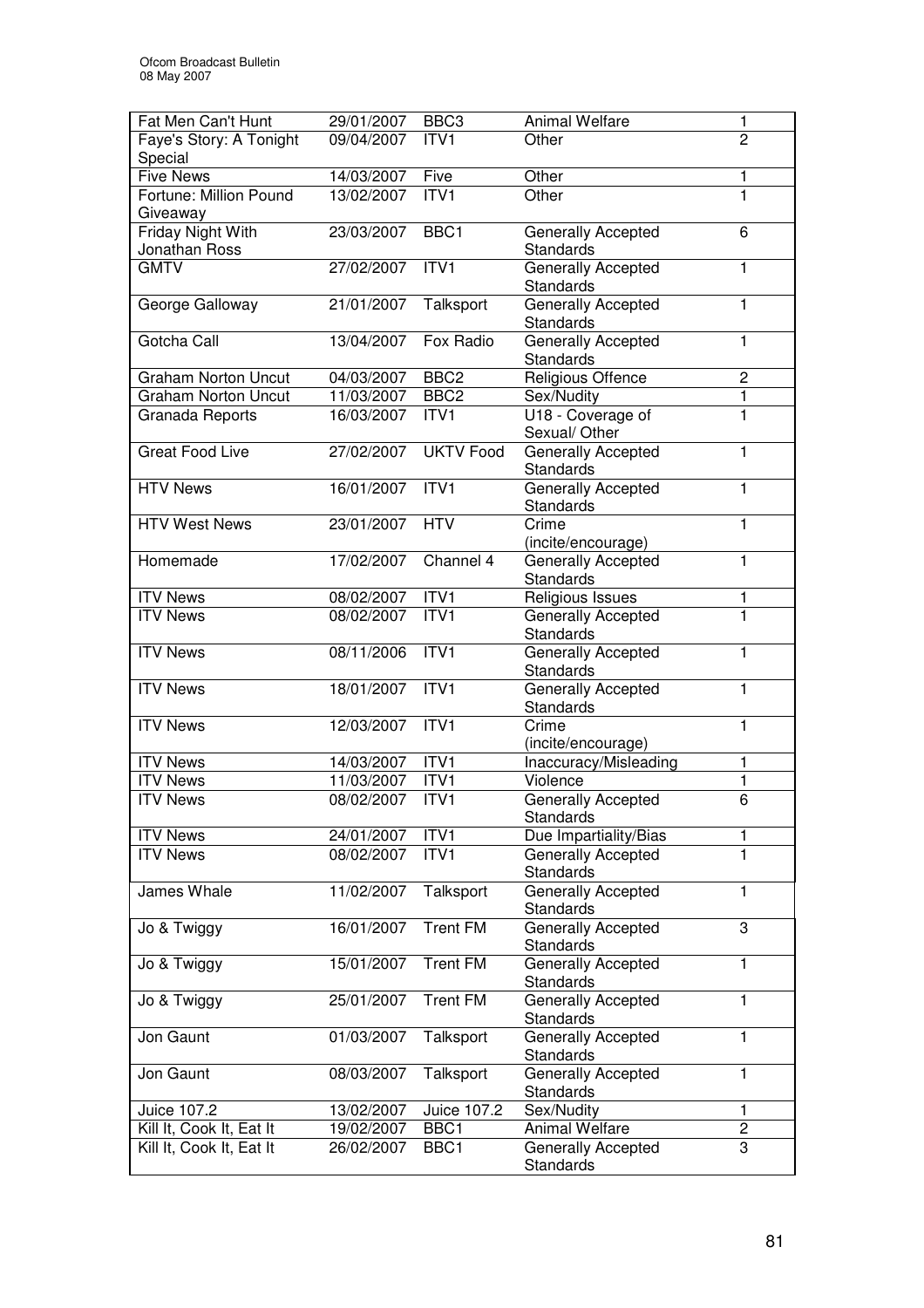| Kill It, Cook It, Eat It                                             | 02/03/2007               | BBC1                               | Generally Accepted<br><b>Standards</b>        | $\overline{2}$ |
|----------------------------------------------------------------------|--------------------------|------------------------------------|-----------------------------------------------|----------------|
| Kill It, Cook It, Eat It                                             | 19/02/2007               | BBC <sub>1</sub>                   | Generally Accepted<br><b>Standards</b>        | $\overline{2}$ |
| Kitchen                                                              | 28/02/2007               | Five                               | Substance Abuse                               | $\overline{c}$ |
| Lady Vengeance                                                       | 06/10/2006               | FilmFour +1                        | Advertising                                   | 1              |
| Lemur Island                                                         | 14/03/2007               | Five                               | <b>Animal Welfare</b>                         | 1              |
| Look North                                                           | 13/02/2007               | BBC1                               | Generally Accepted<br><b>Standards</b>        | 3              |
| Loose Women                                                          | 22/02/2007               | ITV1                               | <b>Generally Accepted</b><br><b>Standards</b> | 1              |
| Make Your Play                                                       | 07/04/2007               | ITVI                               | Offensive Language                            | $\mathbf 2$    |
| Mark Watson Makes the<br><b>World Substantially</b><br><b>Better</b> | 20/03/2007               | <b>BBC Radio</b><br>4              | Offensive Language                            | $\overline{1}$ |
| Mark Watson Makes the<br><b>World Substantially</b><br><b>Better</b> | 06/03/2007               | <b>BBC Radio</b><br>4              | Offensive Language                            | 1              |
| Murder at the Vicarage                                               | 17/03/2007               | <b>UKTV</b><br>Drama               | Generally Accepted<br><b>Standards</b>        | 1              |
| My Famous Family                                                     | 06/02/2007               | <b>UKTV</b><br>History             | Generally Accepted<br>Standards               | 1              |
| Nation on Film                                                       | 05/03/2007               | BBC <sub>2</sub>                   | Sex/Nudity                                    | $\mathbf{1}$   |
| Neighbours                                                           | 02/03/2007               | BBC1                               | Sex/Nudity                                    | $\overline{2}$ |
| Newsnight                                                            | 05/04/2007               | BBC <sub>2</sub>                   | Inaccuracy/Misleading                         | $\mathbf{1}$   |
| Nick Baker's Weird<br>Creatures                                      | 12/01/2007               | Five                               | <b>Animal Welfare</b>                         | 3              |
| No Girls Allowed                                                     | 10/03/2007               | Five                               | Animal Welfare                                | $\overline{c}$ |
| No Girls Allowed                                                     | 10/03/2007               | Five                               | Dangerous Behaviour                           | 1              |
| No Girls Allowed                                                     | 10/03/2007               | Five                               | Crime<br>(incite/encourage)                   | $\mathbf{1}$   |
| Our House                                                            | 19/03/2007               | <b>UKTV</b><br><b>Bright Ideas</b> | Generally Accepted<br>Standards               | $\mathbf{1}$   |
| <b>Paramount Comedy 1</b>                                            | 27/02/2007               | Paramount<br>Comedy                | Offensive Language                            | 1              |
| Peugeot sponsorship of<br>Five movies                                | $\overline{\phantom{a}}$ | Five                               | Dangerous Behaviour                           | $\mathbf{1}$   |
| Play DJ                                                              | 25/01/2007               | <b>ITV Play</b>                    | <b>Generally Accepted</b><br>Standards        | 1              |
| Poirot                                                               | 15/03/2007               | ITV <sub>1</sub>                   | Generally Accepted<br><b>Standards</b>        | 1              |
| <b>Project Catwalk</b>                                               | 12/03/2007               | Sky One                            | Generally Accepted<br><b>Standards</b>        | 1              |
| Promotion for Red Hot                                                | 28/02/2007               | CBBC                               | Sex/Nudity                                    | 1              |
| <b>Public Demand</b>                                                 | 19/12/2006               | Venus TV                           | Offensive Language                            | 1              |
| Pyromania                                                            | 06/02/2007               | Channel 4                          | Dangerous Behaviour                           | 1              |
| Quiz Call                                                            | 23/02/2007               | Five US                            | Competitions                                  | $\overline{2}$ |
| Quiz Call                                                            | 31/03/2007               | Five                               | Competitions                                  | $\mathbf{1}$   |
| Quiz Call                                                            | 21/01/2007               | Five                               | Competitions                                  | 3              |
| Quiz Call                                                            | 20/01/2007               | Five                               | Competitions                                  | $\mathbf{1}$   |
| Quiz Call                                                            | 23/02/2007               | Five US                            | Competitions                                  | 1              |
| Radio Asian Fever<br>Leeds                                           | 24/02/2007               | Radio Asian<br>Fever               | Due Impartiality/Bias                         | 1              |
| <b>Ready Steady Cook</b>                                             | 01/03/2007               | BBC <sub>2</sub>                   | Crime<br>(incite/encourage)                   | 1              |
| Richard and Judy                                                     | 12/03/2007               | Channel 4                          | Generally Accepted<br><b>Standards</b>        | 1              |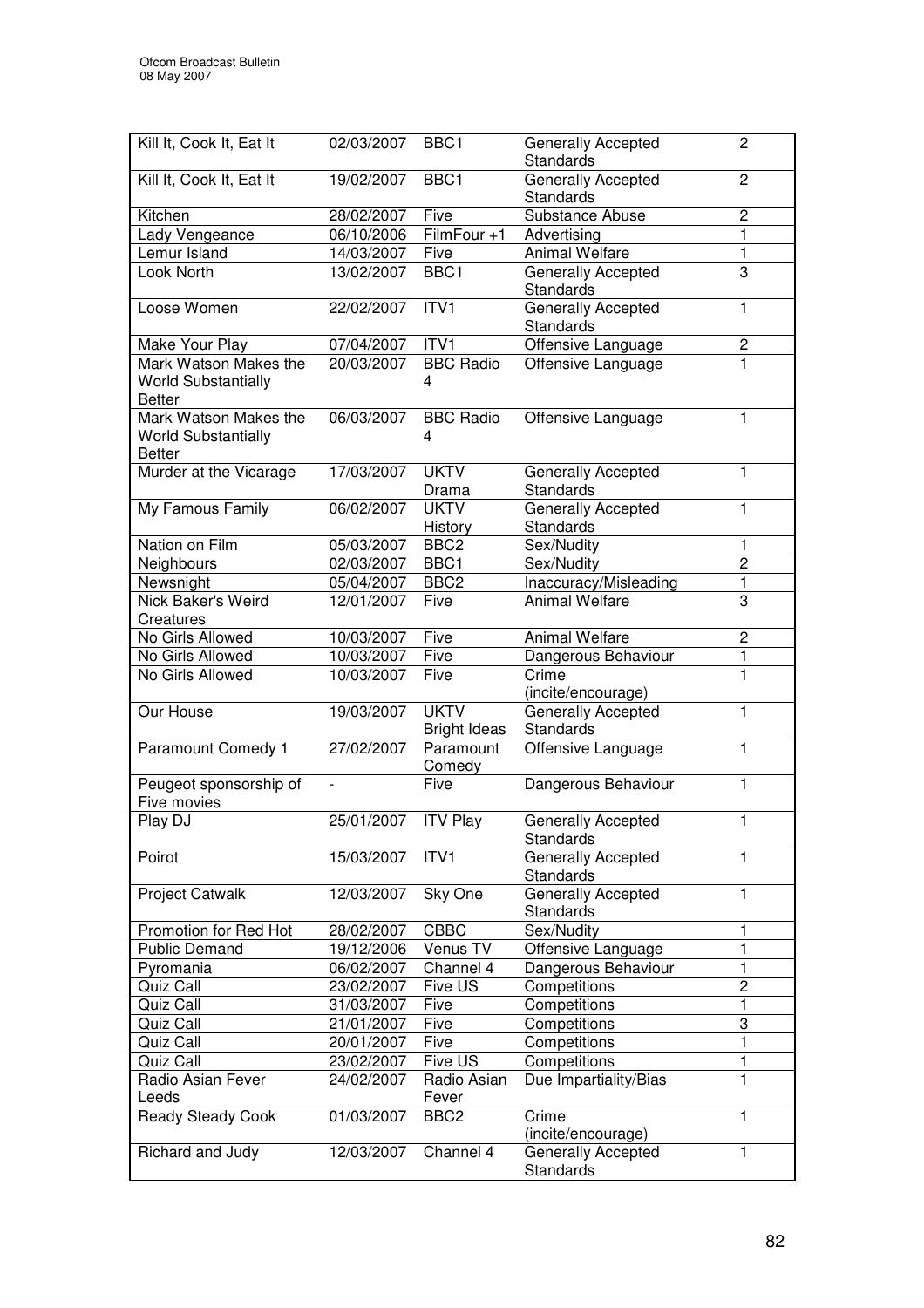| <b>Road Wars</b>                        | 05/03/2007 | <b>Sky Three</b>    | Generally Accepted<br><b>Standards</b> | 1            |
|-----------------------------------------|------------|---------------------|----------------------------------------|--------------|
| Shabash India                           | 27/01/2007 | Zee TV              | Generally Accepted<br><b>Standards</b> | 1            |
| <b>Sky News</b>                         | 19/02/2007 | <b>Sky News</b>     | Generally Accepted<br>Standards        | 1            |
| <b>Sky News Sunrise</b>                 | 08/02/2007 | <b>Sky News</b>     | Crime<br>(incite/encourage)            | 1            |
| <b>Sky Sports News</b>                  | 14/10/2006 | <b>Sky Sports</b>   | Commercial<br>References               | 1            |
| South Park (Trailer)                    | 01/02/2007 | Paramount<br>Comedy | Generally Accepted<br><b>Standards</b> | 1            |
| Sports Breakfast                        | 12/12/2006 | Talksport           | Generally Accepted<br>Standards        | 1            |
| Sports Breakfast                        | 13/12/2006 | Talksport           | Generally Accepted<br>Standards        | 1            |
| Supernatural                            | 25/02/2007 | ITV <sub>2</sub>    | Other                                  | 1            |
| T <sub>4</sub>                          | 06/04/2007 | Channel 4           | Generally Accepted<br>Standards        | $\mathbf{1}$ |
| Taste                                   | 10/03/2007 | Sky three           | Offensive Language                     | 1            |
| Teletext P537/5                         | 28/02/2007 | Channel 4           | Inaccuracy/Misleading                  | 1            |
| The Boston Strangler:<br>The True Story | 27/02/2007 | Five                | Violence                               | $\mathbf{1}$ |
| The Charlotte Church<br>Show            | 09/03/2007 | Channel 4           | Generally Accepted<br>Standards        | 1            |
| The Charlotte Church<br>Show            | 30/03/2007 | Channel 4           | Offensive Language                     | $\mathbf{1}$ |
| The Charlotte Church<br>Show            | 09/03/2007 | Channel 4           | <b>Generally Accepted</b><br>Standards | $\mathbf{1}$ |
| The Charlotte Church<br>Show            | 02/03/2007 | Channel 4           | Generally Accepted<br>Standards        | 1            |
| The Charlotte Church<br>Show            | 06/04/2007 | Channel 4           | Religious Offence                      | 1            |
| The Gadget Show                         | 02/04/2007 | Five                | Competitions                           | 1            |
| The General's War                       | 28/02/2007 | BBC <sub>2</sub>    | Offensive Language                     | 1            |
| The Graham Norton<br>Show               | 22/02/2007 | BBC <sub>2</sub>    | Offensive Language                     | 1            |
| The Great Big Quiz                      | 04/04/2007 | Living TV2          | Generally Accepted<br>Standards        | 1            |
| The Grumpy Guide to Art                 | 14/03/2007 | BBC <sub>2</sub>    | Offensive Language                     | 1            |
| The Hallmark Channel<br>Quiz            | 26/03/2007 | Hallmark<br>Channel | Competitions                           | 1            |
| The Jeremy Kyle Show                    | 07/03/2007 | ITV1                | U18's in Programmes                    |              |
| The Mark of Cain                        | 12/04/2007 | Channel 4           | <b>Generally Accepted</b><br>Standards | 1            |
| The Passion of Christ                   | 08/04/2007 | Channel 4           | Other                                  | 1            |
| The Planet's Funniest                   | 11/03/2007 | ITV <sub>1</sub>    | <b>Animal Welfare</b>                  | 1            |
| Animals                                 |            |                     |                                        |              |
| The Play's the Thing                    | 09/03/2007 | Channel 4           | Offensive Language                     | 1            |
| The Truth About Size<br>Zero            | 07/03/2007 | ITV1                | Harm/Food                              | 3            |
| The Two Ronnies                         | 27/01/2007 | ITV3                | Generally Accepted<br>Standards        | 1            |
| The Wright Stuff                        | 20/03/2007 | Five                | Generally Accepted<br>Standards        | 1            |
| The Wright Stuff                        | 23/01/2007 | Five                | Offensive Language                     | 1            |
| The Wright Stuff                        | 23/01/2007 | Five                | <b>Generally Accepted</b><br>Standards | 3            |